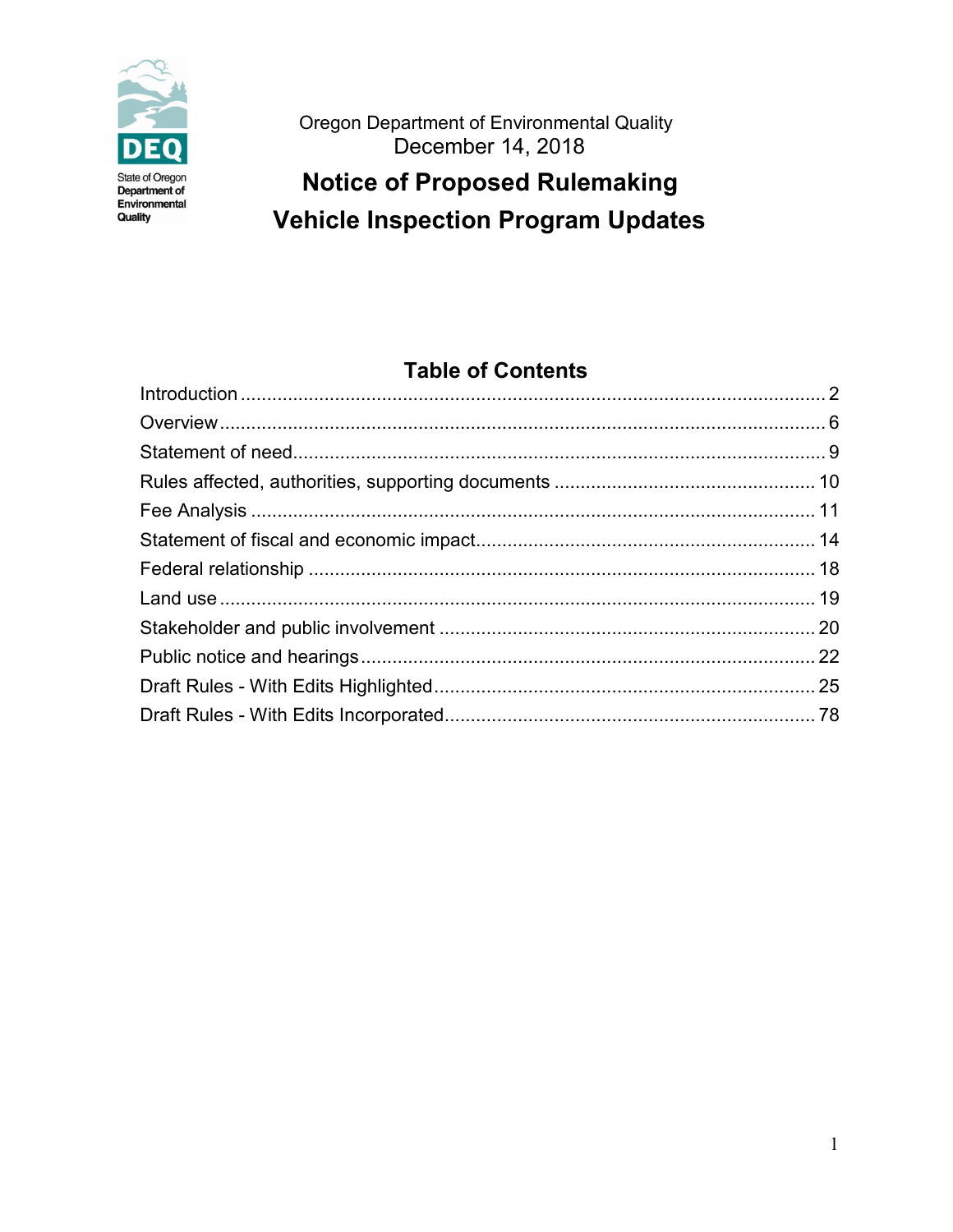# <span id="page-1-0"></span>**Introduction**

DEQ invites public input on proposed permanent rule amendments to chapter 340 of the Oregon Administrative Rules.

# **Background**

DEQ's Vehicle Inspection Program reduces air pollution by requiring that motorists in the Portland and Medford areas maintain their vehicles' emission control systems before they can renew their vehicle registrations. The Portland vehicle inspection area has six testing stations, which in the last biennium, tested more than 1,000,000 vehicles. The Medford station tested over 100,000 vehicles in the last biennium. DEQ inspects light and heavy duty gasoline vehicles, 1975 and newer model years in Portland and 20 year old and newer model years in Medford. DEQ inspects 1996 and newer diesel vehicles up to 8,500 pounds. About 100 DEQ staff support all VIP functions including vehicle inspection, administration and management, customer support, equipment and facility operations.

VIP helps Oregon maintain compliance with national air quality standards for pollutants such as ozone, nitrogen oxides, carbon monoxide, and fine particles. VIP also reduces tons of air toxic pollutants each year, like benzene, ethylbenzene, and acetaldehyde. In 2015, EPA lowered the ozone standard from 75 parts per billion to 70 parts per billion and considered values as low as 60 ppb. Vehicle miles traveled and population in Oregon are expected to increase over the next several years, both of which are likely to increase vehicle emissions. As well, expected hotter summer temperatures and more wildfires may cause ozone concentrations to approach or exceed the current standard. VIP is one of several pollution control strategies, including industrial emission controls, which collectively make up Oregon's EPA-approved State Implementation Plan.

# **DEQ proposal**

DEQ is proposing to revise several sections of the Motor Vehicles rules in Division 256 of Oregon Administrative Rules Chapter 340. DEQ is proposing to:

- remove references to procedures no longer performed, such as the enhanced dynamometer emissions test and noise control testing;
- include references, definitions and procedures that will align rules with current program operations;
- edit for plain language; and
- raise the fee for a certificate of compliance to the following amounts:

Portland Vehicle Inspection Area \$25 effective July 1, 2019

Medford Vehicle Inspection Area \$15 effective July 1, 2019 \$20 effective July 1, 2021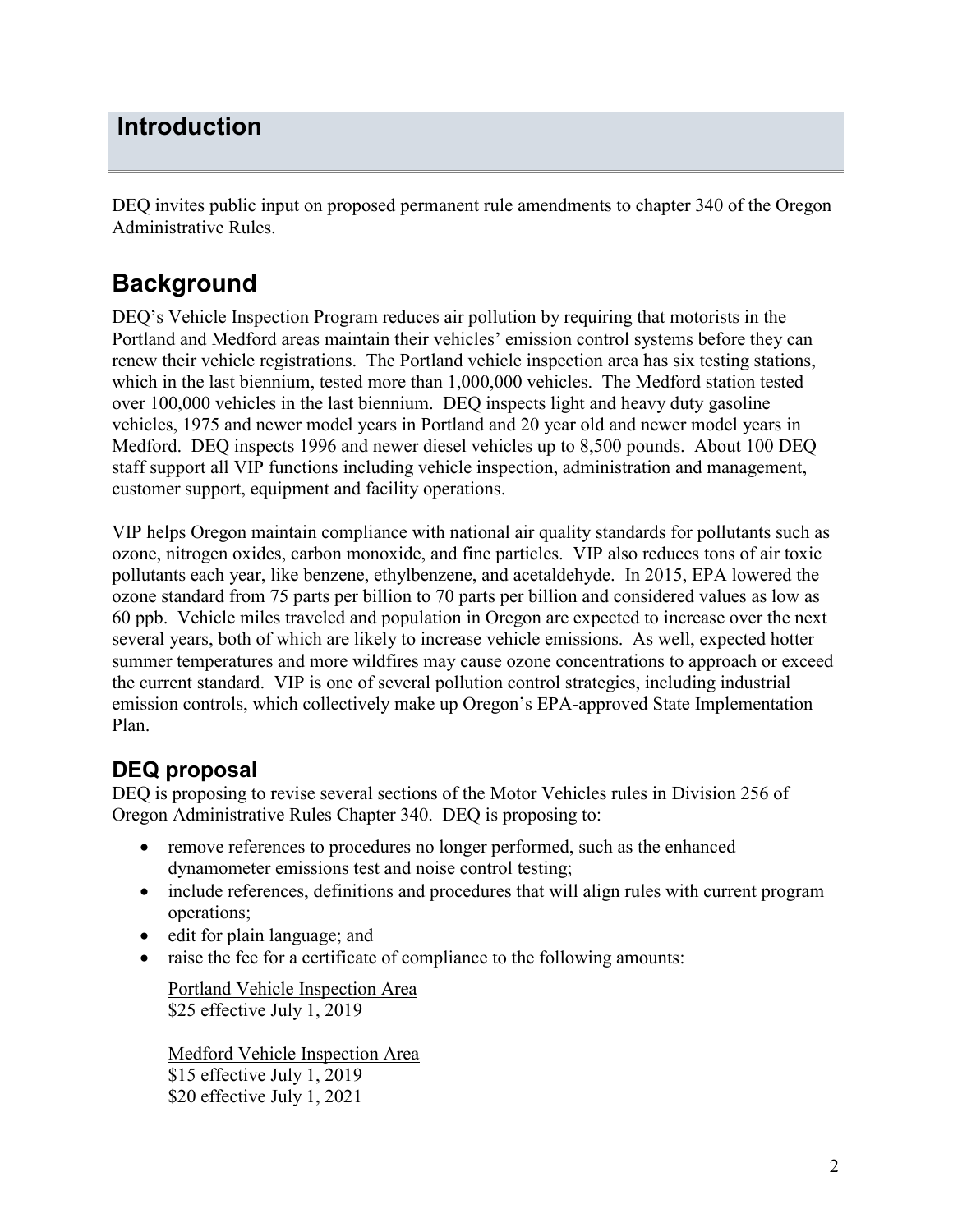\$25 effective July 1, 2023

On-site Testing Auto Dealerships \$30 effective July 1, 2019

## **More information**

Information about this rulemaking is on this rulemaking's web page: [Vehicle Inspection Program Updates 2019](https://www.oregon.gov/deq/Regulations/rulemaking/Pages/rvip2019.aspx)

## **Public Hearings**

DEQ will hold two public hearings on this rulemaking, one in Portland and one in Medford.

### **Meeting Details:**

Date: Tuesday, Jan. 15, 2019 Time: 4 p.m. – 7 p.m. Location: DEO Headquarters 700 NE Multnomah St., Third Floor Conference Room Portland, OR 97232-4100

Date: Monday, Jan. 28, 2019 Time: 4 p.m. – 7 p.m. Location: Jackson County Library – Medford Branch 205 South Central Ave., Carpenter Conference Room Medford, OR 97501

# **How to comment on this rulemaking proposal**

DEQ is asking for public comment on the proposed rules. Anyone can submit comments and questions about this rulemaking. A person can submit comments through an online web page, by regular mail or at a public hearing.

## **Comment deadline**

DEQ will only consider comments on the proposed rules that DEQ receives by 4 p.m., on Monday, February 4, 2019.

### **Submit comment online**

[Vehicle Inspection Program Updates 2019 Rulemaking Comment Page](https://www.oregon.gov/deq/Regulations/rulemaking/Pages/cvip2019.aspx)

### **Note for public university students:**

ORS 192.501(29) allows Oregon public university and OHSU students to protect their university email addresses from disclosure under Oregon's public records law. If you are an Oregon public university or OHSU student you may omit your email address when you complete the online form to submit a comment.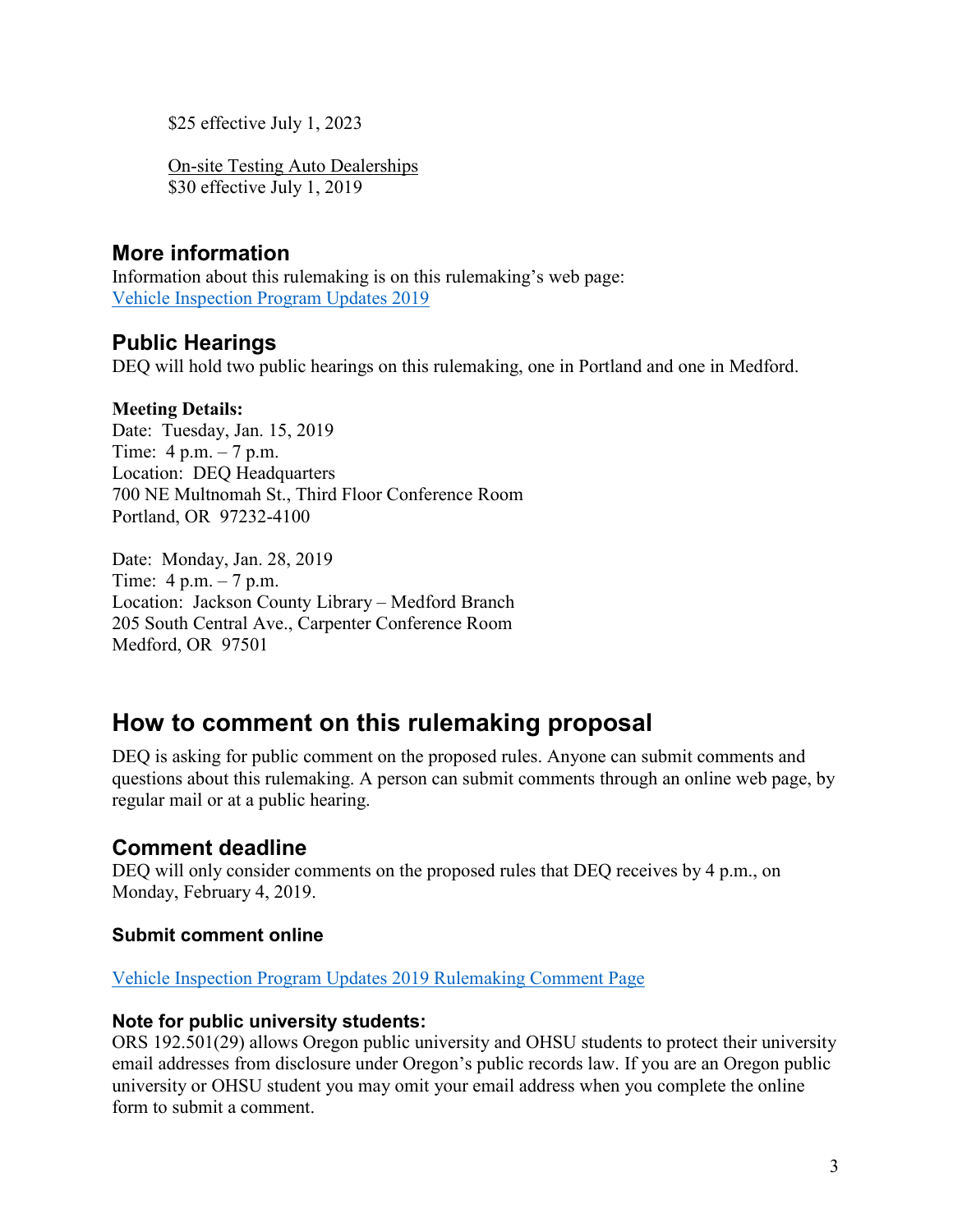### **By mail**

Oregon DEQ Attn: Karen Williams 700 NE Multnomah St., Room 600 Portland, OR 97232-4100

### **At hearing**

Date: Tuesday, January 15, 2019 Time: 4 p.m. – 7 p.m. Location: DEQ Headquarters 700 NE Multnomah St., Third Floor Conference Room Portland, OR 97232-4100

Date: Monday, Jan. 28, 2019 Time: 4 p.m. – 7 p.m. Location: Jackson County Library – Medford Branch 205 South Central Ave., Carpenter Conference Room Medford, OR 97501

You can also participate in the hearing through a teleconference or webinar.

Teleconference call-in number: 888-278-0296 Participant ID: 8040259 Webinar login link (webinar has no audio, you must listen on the teleconference): <https://www.webmeeting.att.com/>

How to join the teleconference or webinar: [Teleconference and Webinar instructions](http://www.deq.state.or.us/regulations/docs/participantlinklog.pdf)

## **Sign up for rulemaking notices**

Sign up to get email or text updates about this rulemaking through this link: [Vehicle Inspection Program Updates 2019 Rulemaking Email List](https://public.govdelivery.com/accounts/ORDEQ/subscriber/new?topic_id=ORDEQ_642)

For more information, visit the rulemaking webpage: [Vehicle Inspection Program Updates 2019](https://www.oregon.gov/deq/Regulations/rulemaking/Pages/rvip2019.aspx)

Sign up to get email or text updates about other, future DEQ rulemaking by signing up through this link: [DEQ Email Notice List.](https://public.govdelivery.com/accounts/ORDEQ/subscriber/new?pop=t&topic_id=ORDEQ_548)

## **What will happen next?**

DEQ will include a written response to comments in a staff report DEQ will submit to the Environmental Quality Commission. DEQ may modify the rule proposal based on the comments.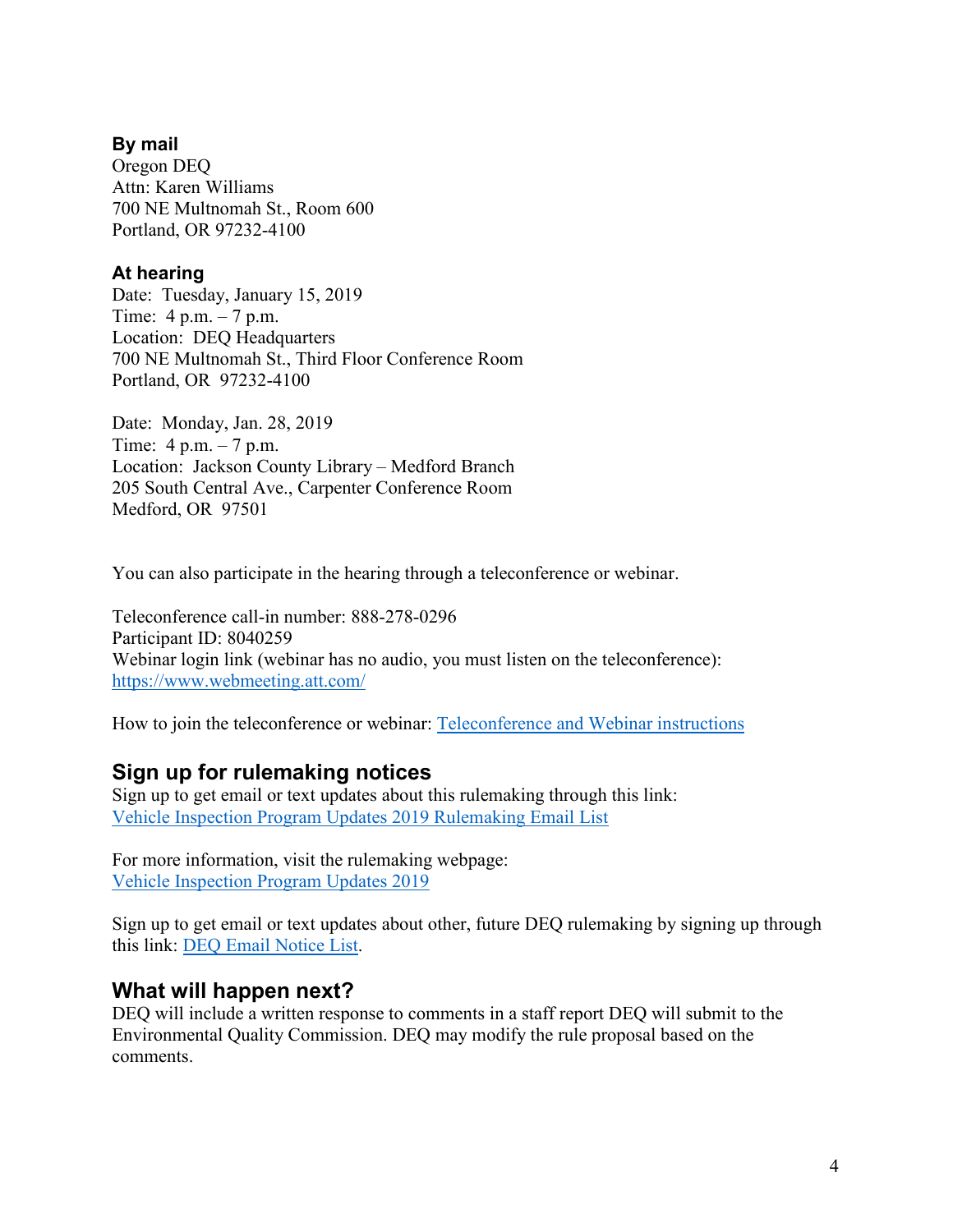## **Present proposal to the EQC**

Proposed rules only become effective if the Environmental Quality Commission adopts them. DEQ plans to present the proposed rules to the commission for a decision at its meeting March 20 - 21, 2019.

## **Accessibility information**

You may review copies of all documents referenced in this announcement at:

Oregon Department of Environmental Quality 700 NE Multnomah St., Room 600 Portland, OR, 97232-4100

To schedule a review of all websites and documents referenced in this announcement, call Karen Williams, Portland, at 503-229-5519 (800-452-4011, ext. 5622 toll-free in Oregon).

Please notify DEQ of any special physical or language accommodations or if you need information in large print, Braille or another format. To make these arrangements, contact DEQ, Portland, at 503-229-5696 or call toll-free in Oregon at 1-800-452-4011, ext. 5696; fax to 503 229-6762; or email to [deqinfo@deq.state.or.us.](mailto:deqinfo@deq.state.or.us) Hearing impaired persons may call 711.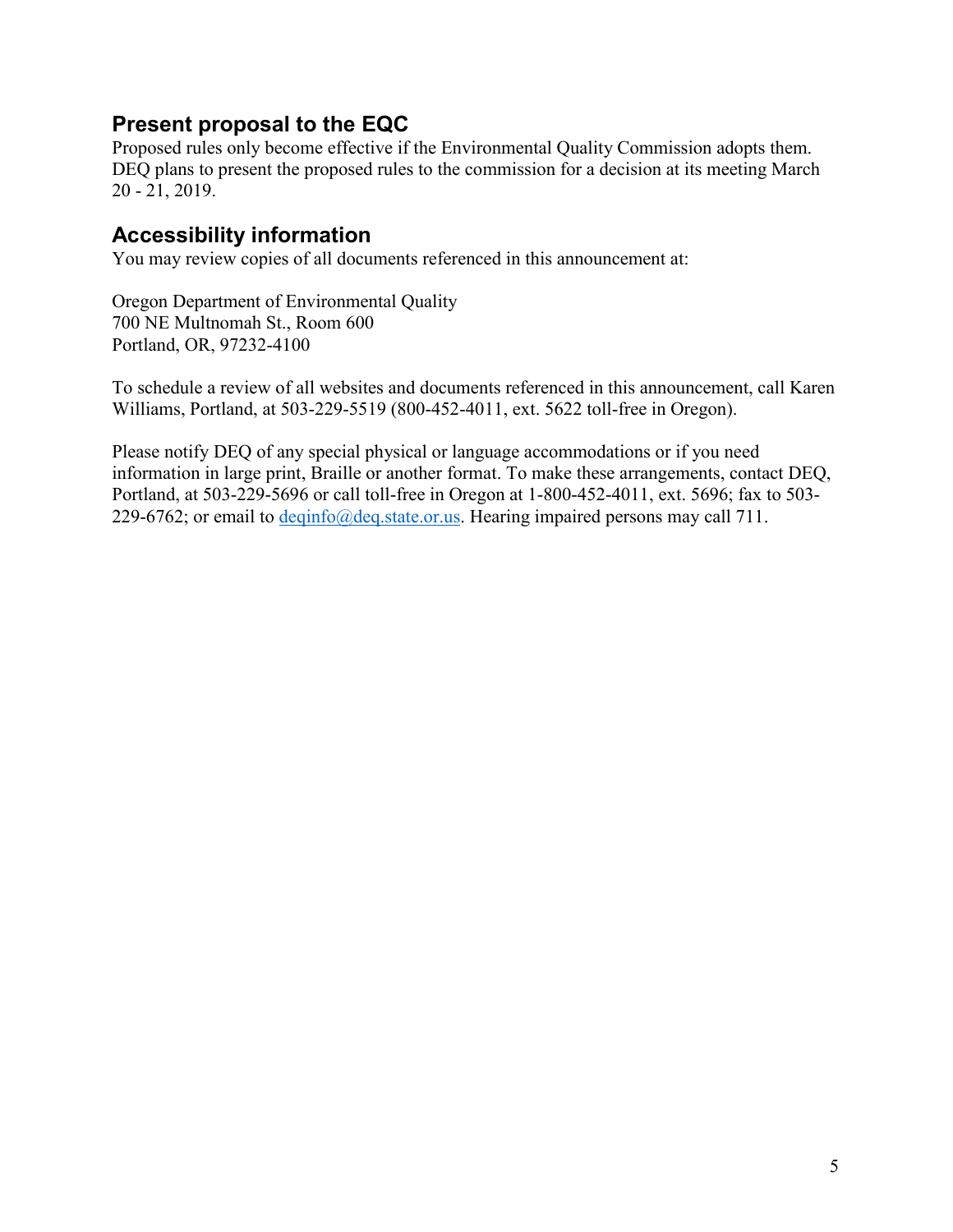## <span id="page-5-0"></span>**Overview**

## Short summary

DEQ's Vehicle Inspection Program reduces air pollution and helps Oregon comply with national air quality standards by requiring that motorists in the Portland and Medford areas maintain their vehicles' emission control systems. A motorist must obtain a certificate of compliance before they can renew their vehicle registrations. VIP procedures and fees are set in Oregon Administrative Rules. As vehicle fleet characteristics change and VIP incorporates new technology, DEQ must revise and update rules. DEQ last increased the fee for a certificate of compliance in 1997. VIP program expenses have been increasing over the past several biennia and DEQ must increase the certification fee to maintain current staffing and customer service levels.

DEQ is proposing to:

- remove references to procedures no longer performed, such as the enhanced dynamometer emissions test and noise control testing;
- include references, definitions and procedures to align rules with current program operations;
- improve clarity by using plain language where possible; and
- raise the certification fee to the amounts below to bring program revenue in line with current and projected program expenditures:

Portland Vehicle Inspection Area \$25 effective July 1, 2019

Medford Vehicle Inspection Area \$15 effective July 1, 2019 \$20 effective July 1, 2021 \$25 effective July 1, 2023

On-site Testing Auto Dealerships \$30 effective July 1, 2019.

VIP and other control strategies are part of Oregon's EPA-approved State Implementation Plan. With EQC adoption of the revised rules, the actions proposed in this rulemaking will be incorporated into and made part of the Oregon SIP.

### Brief history

When Oregon began implementing requirements of the Clean Air Act, in the 1970s and 1980s, air quality in the Portland and Medford areas of the state did not meet federal standards for ozone and carbon monoxide. DEQ had to develop plans to reduce these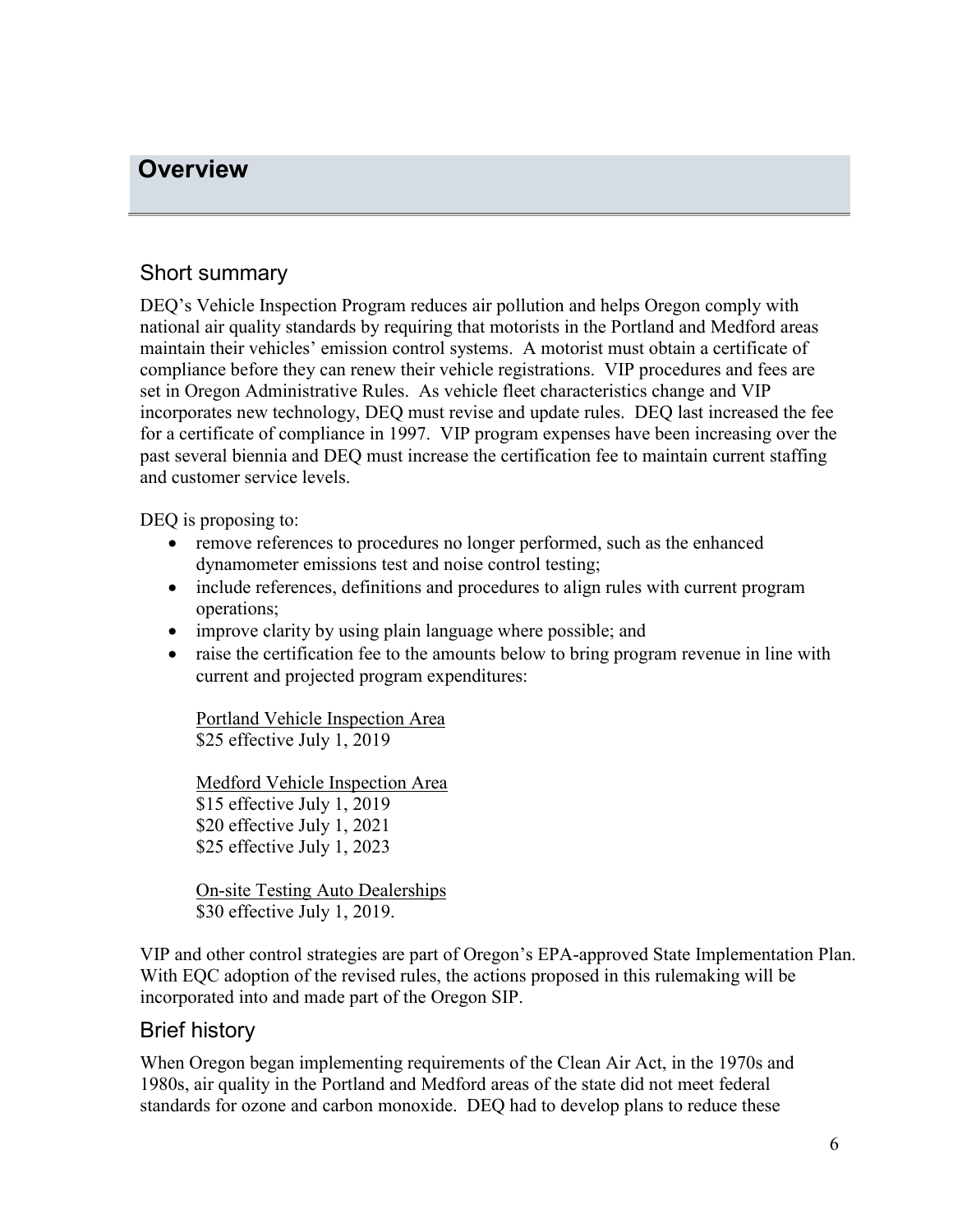pollutants. Once the areas were attaining standards, DEQ had to submit plans to EPA that described how Oregon's pollution control strategies would allow the Portland and Medford areas to maintain compliance with air quality standards.

The vehicle inspection program which began in Portland in 1975 and Medford in 1986, is an important pollution control strategy in both the Portland and Medford maintenance plans. VIP requires motorists to maintain and repair their vehicles' emission control systems before they can renew their vehicle registration. DEQ established vehicle inspection boundaries based on established Portland and Medford air quality maintenance areas, census data and commuter patterns. DEQ expanded the Portland area vehicle inspection boundary in 1994 to include areas within Washington, Clackamas, Columbia and Yamhill Counties.

Between 1996 and 2006, in Portland, DEQ tested vehicles with an enhanced test that used dynamometers to simulate loaded driving conditions and allowed the Portland area to achieve greater emission reductions. To have funds for the construction, equipment and staffing necessary to run the enhanced dynamometer program in 1997, DEQ raised the fee for a certificate of compliance to \$21 in Portland and \$10 in Medford. Beginning in 1996, vehicles became equipped with onboard diagnostic systems able to precisely indicate faulty elements of a pollution control system. As OBD testing became standard for a larger percentage of the fleet and relatively fewer vehicles aged 1981 - 1995 came in for testing, DEQ decided to phase out enhanced dynamometer testing. When the dynamometer test ended, DEQ reduced VIP staffing and removed dynamometer equipment.

Over the last 12 years, DEQ VIP staff have performed more tests each year, while reducing the average customer wait times. DEQ VIP has also invested in new technology to increase efficiency, reduce operating costs and improve customer service. In the Portland and Medford vehicle inspection areas combined, DEQ inspects about one-third of cars registered in Oregon. VIP has also accommodated increasing personnel costs but has not raised the certification fee since 1997.

Revenue met program expenses until 2015. Even with technological advances and careful spending that allowed VIP to accrue ending balances, VIP had to eliminate 7 full time equivalent positions in 2017 to attain a balanced budget. With these proposed rule revisions, DEQ is proposing to increase the fee for a certificate of compliance to \$25 in both the Portland and Medford inspection areas, and to \$30 for auto dealerships. This fee increase will allow DEQ to maintain quality and customer service levels in the vehicle inspection program.

## Regulated parties

DEQ implements the vehicle inspection program and the rules contained in Division 256 – Motor Vehicles - apply to and regulate DEQ. These rules also apply to:

- Motorists, public agencies and businesses with vehicles registered in Oregon;
- Businesses that participate in DEQ's mobile on-site testing program;
- Public and private fleet owners and their employees who test and certify vehicle emission systems;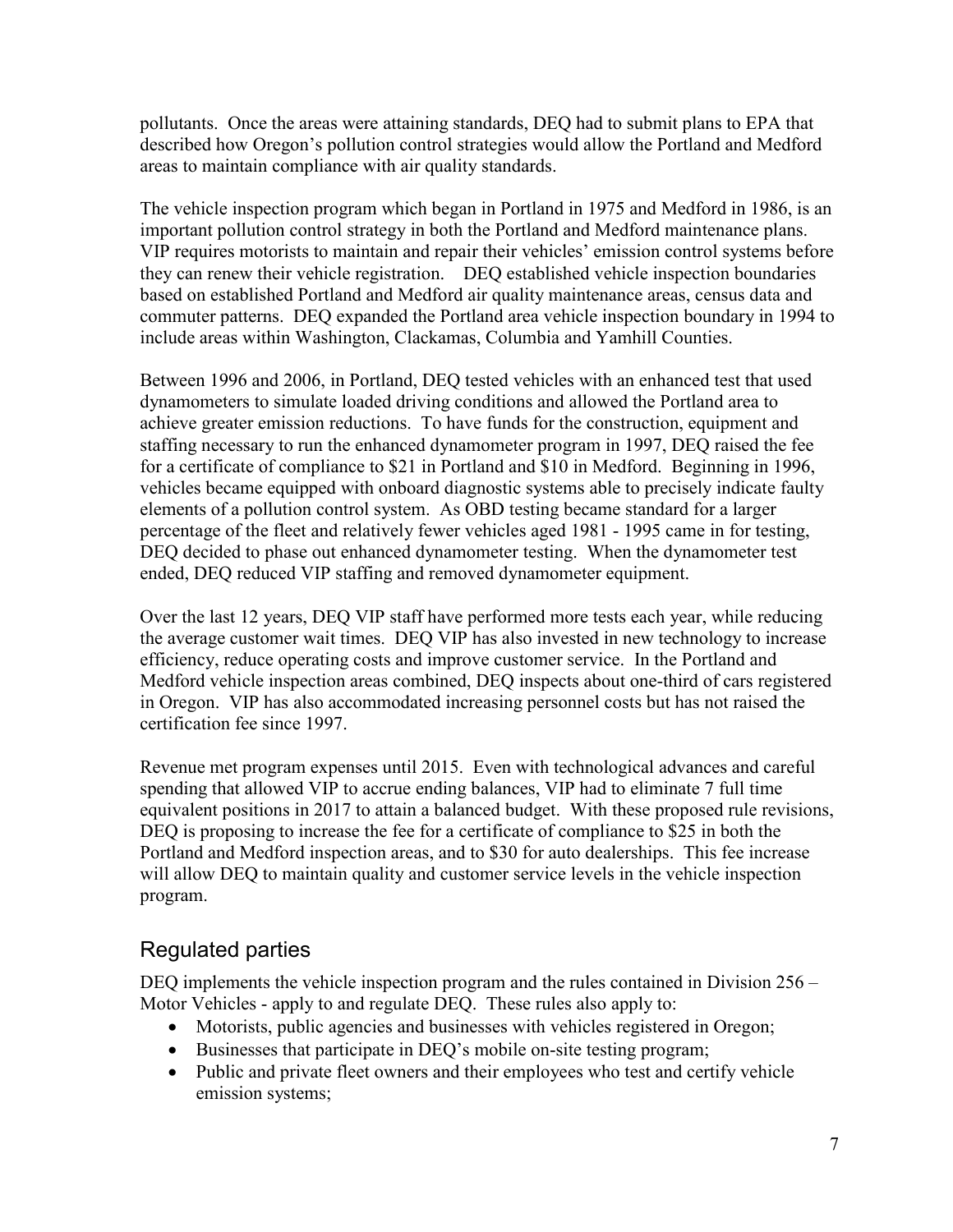• Motorists and businesses that use VIP testing stations or remote testing to obtain certificates of compliance required before renewing vehicle registration.

The proposed amendment of Oregon Administrative Rule 340-200-0040 to incorporate these revisions into the State of Oregon Clean Air Act Implementation Plan does not change the regulated parties.

## Request for other options

During the public comment period, DEQ requests public comment on whether to consider other options for achieving the rules' substantive goals while reducing the rules' negative economic impact on business.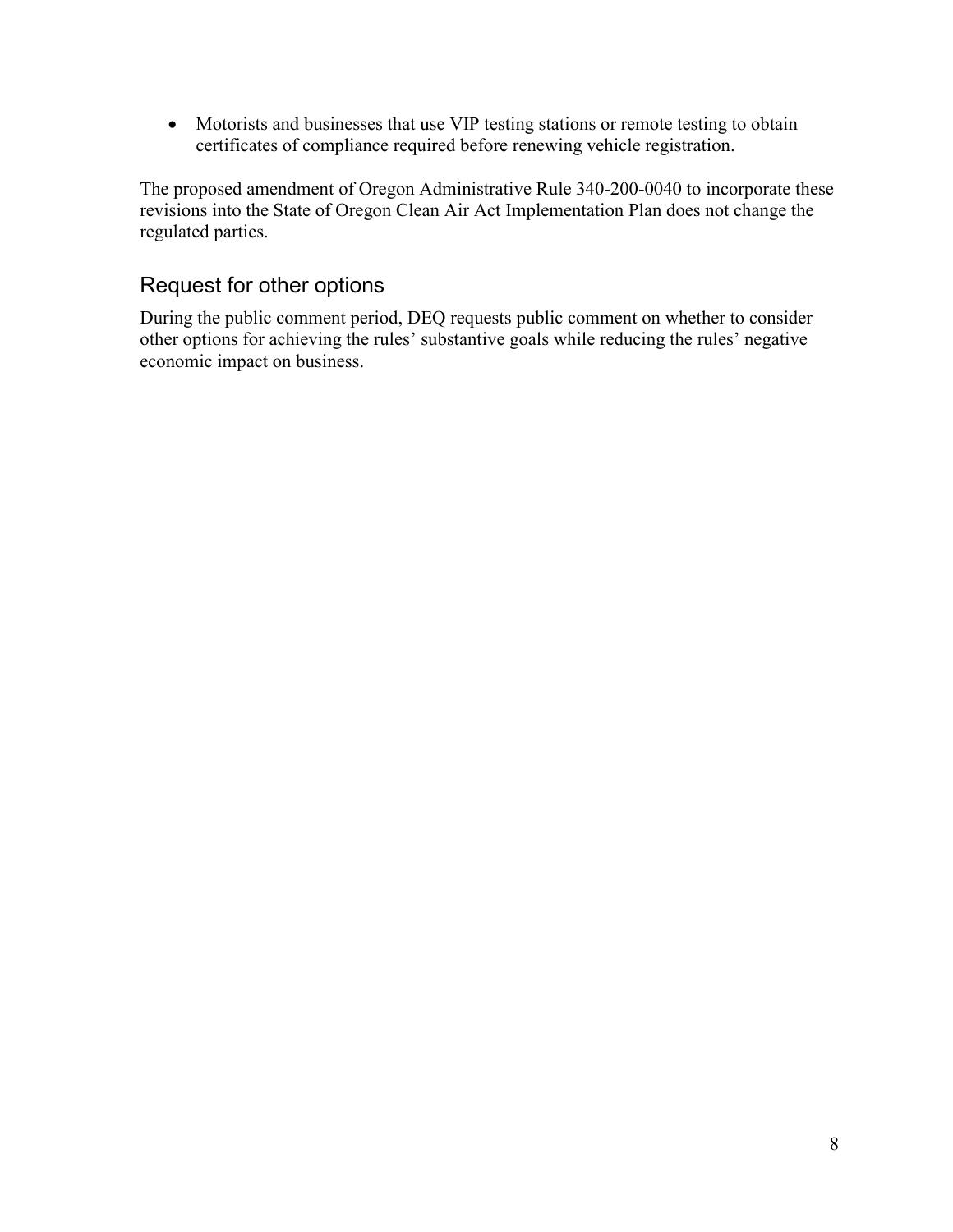# <span id="page-8-0"></span>**Statement of need**

#### **What need would the proposed rule address?**

Descriptions of VIP test methods, criteria and standards in Division 256 do not align with current operations and procedures and need to be updated. Beginning in the 2015 biennium, VIP program expenses exceeded revenue and DEQ must increase the certification fee to maintain current staffing and customer service levels.

#### **How would the proposed rule address the need?**

The proposed rule revisions would update descriptions of VIP test methods, criteria and standards in Division 256 to align with current operations and procedures. The proposed fee increase would allow DEQ to maintain current VIP staffing and customer service levels.

#### **How will DEQ know the rule addressed the need?**

If the rule revisions are adopted by the Environmental Quality Commission in March 2019, VIP fees would increase in Portland and Medford areas on July 1, 2019, and in Medford also on July 1, 2021 and July 1, 2023. A balanced VIP biennial budget will indicate that the rule revisions met DEQ's fiscal need. If EQC adopts the proposed rule revisions, DEQ will also consider the need for program procedural updates met.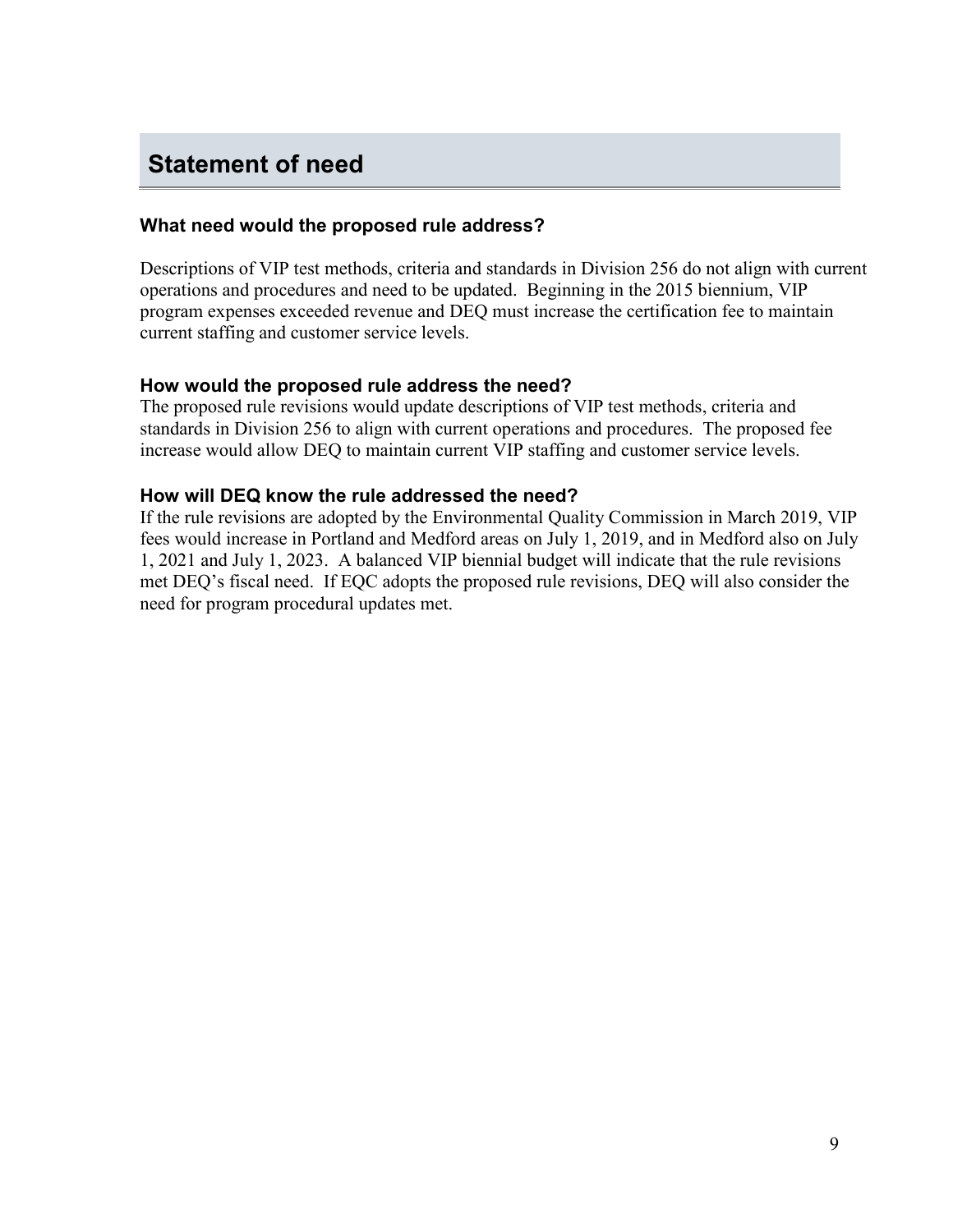# <span id="page-9-0"></span>**Rules affected, authorities, supporting documents**

**Lead division** Air Quality **Program or activity** Air Quality Planning **Chapter 340 action**

|                                   |              | <b>Rules Amended - OAR 340</b>   |              |              |
|-----------------------------------|--------------|----------------------------------|--------------|--------------|
| 340-256-0010                      | 340-256-0100 | 340-256-0110                     | 340-256-0130 | 340-256-0140 |
| 340-256-0150                      | 340-256-0160 | 340-256-0200                     | 340-256-0210 | 340-256-0220 |
| 340-256-0310                      | 340-256-0320 | 340-256-0330                     | 340-256-0340 | 340-256-0355 |
| 340-256-0356                      | 340-256-0357 | 340-256-0358                     | 340-256-0370 | 340-256-0380 |
| 340-256-0390                      | 340-256-0400 | 340-256-0420                     | 340-256-0440 | 340-256-0450 |
| 340-256-0465                      |              |                                  |              |              |
|                                   |              |                                  |              |              |
|                                   |              | <b>Rules Repealed - OAR 340</b>  |              |              |
| 340-256-0120                      | 340-256-0350 | 340-256-0360                     | 340-256-0410 | 340-256-0430 |
| 340-256-0460                      | 340-256-0470 |                                  |              |              |
|                                   |              |                                  |              |              |
|                                   |              | <b>Statutory Authority - ORS</b> |              |              |
| 468.020                           | 468.065      | 467.030                          | 468A.010     | 468A.015     |
| 468A.360                          | 468A.363     | 468A.380                         | 468A.390     | 468A.400     |
| 815                               | 468          | 468A                             |              |              |
|                                   |              |                                  |              |              |
| <b>Statutes Implemented - ORS</b> |              |                                  |              |              |
| 467.030                           | 468A.350     | 468A.360                         | 468A.363     | 468A.365     |
| 468A.370                          | 468A.375     | 468A.380                         | 468A.385     | 468A.387     |
| 468A.390                          | 468A.395     | 468A.400                         | 468A.420     | 468.020      |
|                                   |              |                                  |              |              |

### **Documents relied on for rulemaking**

| <b>Document title</b>                     | <b>Document location</b>                                                |
|-------------------------------------------|-------------------------------------------------------------------------|
| VIP expense and revenue projections       | DEQ Headquarters, 700 NE Multnomah St., Ste. 600,<br>Portland, OR 97232 |
| Fee increase calculations                 | DEQ Headquarters, 700 NE Multnomah St., Ste. 600,<br>Portland, OR 97232 |
| <b>VIP Policy and Procedure Documents</b> | DEQ VIP Technical Center, 1240 SE Salmon St., Portland,<br>OR 97205     |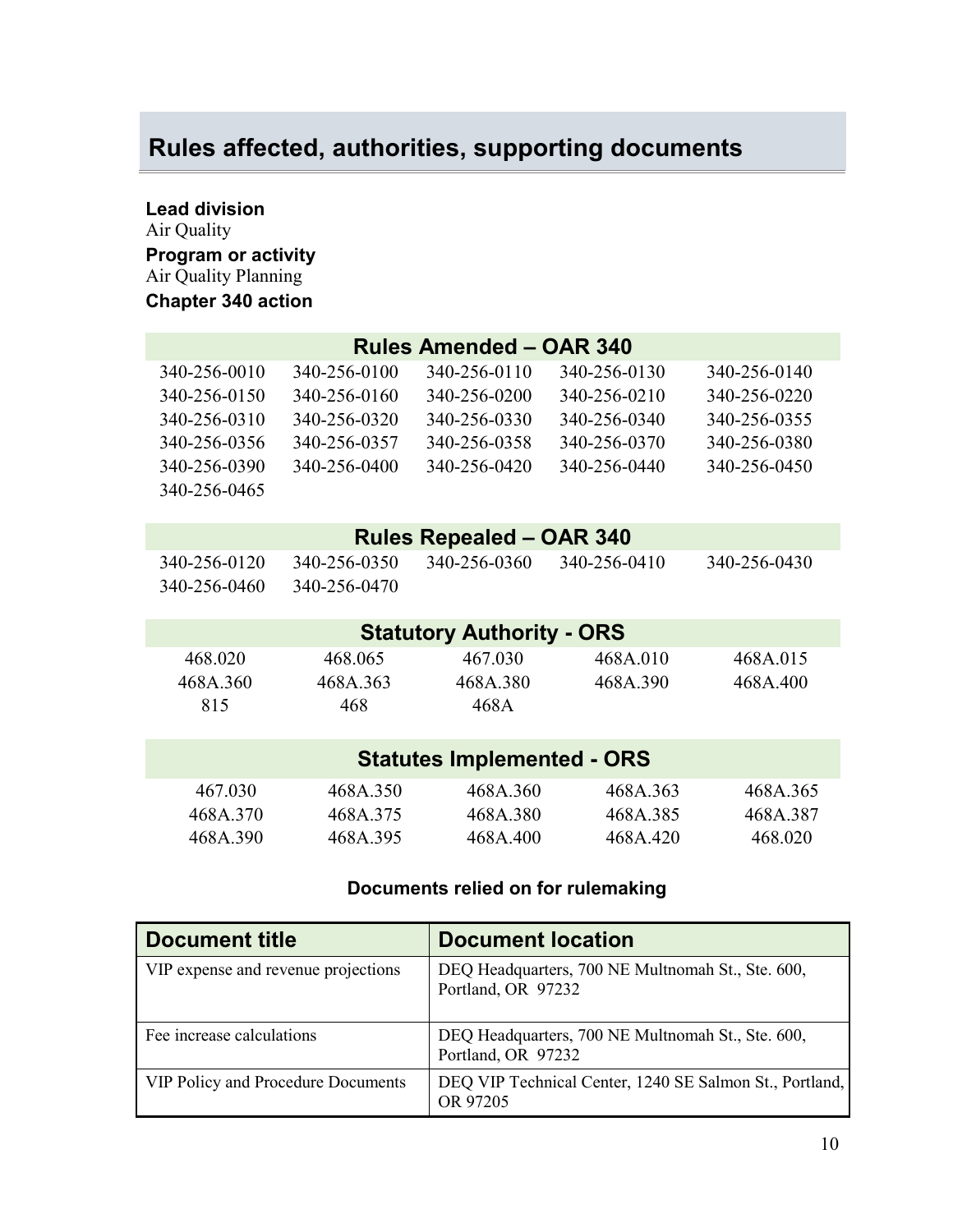# <span id="page-10-0"></span>**Fee Analysis**

The Oregon Environmental Quality Commission approval of this rule proposal would increase existing fees. EQC authority to act on the proposed fees is ORS 468A.400.

## **Brief description of proposed fees**

The cost of each certificate of compliance, including those issued at emission test stations and those issued through self-service and remote procedures will increase by \$4.00, from \$21 to \$25 in the Portland Vehicle Inspection area on July 1, 2019. The cost of each certificate of compliance, including those issued at emission test stations and those issued through self-service and remote procedures in the Medford-Ashland Vehicle Inspection area will increase by \$5.00, (from \$10 to \$15) on July 1, 2019, by \$5.00 (from \$15 to \$20) on July 1, 2021, and by \$5.00 (from \$20 to \$25) on July 1, 2023.

The cost of each Certificate of Compliance issued for on-site testing to an automobile dealership will increase \$4.00, from \$26 to \$30 on July 1, 2019.

### **Reasons**

The proposed fees would address increased program costs. Oregon's vehicle inspection and maintenance program, VIP, is a fundamental pollution reduction strategy in DEQ's Clean Air Act required State Implementation Plan. Program expenses have been increasing over the past several biennia because of personnel costs such as cost of living increases, employees' step progression within a salary range, health insurance and other benefits. Program expenses began to exceed program revenue in the 2013 – 2015 biennium. The program has been able to continue to cover expenses by using technological advancements, efficiency gains and ending balances from previous biennia. To attain a balanced budget in the 2015-2017 biennia, the program cut 7 full time equivalent positions.

The projected 2019-2021 revenue shortfall is \$4,632,441. The proposed fee increase would sustain the program through June 30, 2025. DEQ has not raised the fee for a certificate of compliance since 1997.

## **Fee proposal alternatives considered**

An alternative to raising the fee is cutting 8 full time equivalent positions. Reducing this number of positions would have adverse impacts on customer service such as increased wait times, reduced ability to respond to public inquiries, and reduced technical support.

## **Fee payers**

Fee payers affected by these proposed rule revisions and fee increase are motorists, businesses that own vehicles, and auto dealerships participating on-site testing. Private business and public agency fleets pay a fee for each certificate of compliance and a licensing fee, but DEQ is not proposing to revise rules pertaining to private and public agency fleet fees.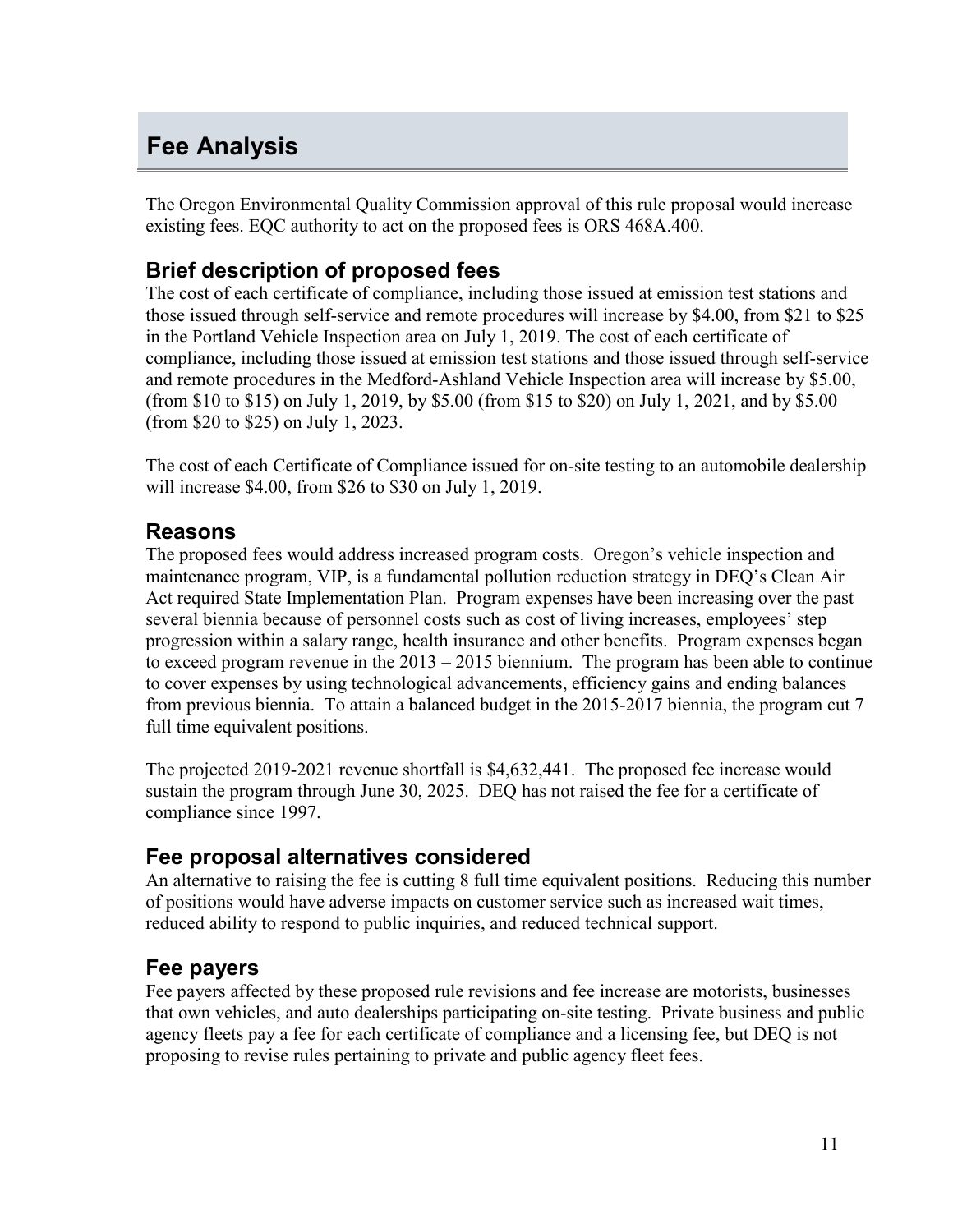## **Affected party involvement in fee-setting process**

DEQ convened an advisory committee of affected parties to assist DEQ in evaluating the fiscal impacts of the increased fees.

## **Summary of impacts**

Motorists whose cars are registered in the Portland Vehicle Inspection areas will pay \$4 more than the current fee of \$21, a fee total of \$25, every two years for a certificate of compliance. The \$4 increase in the Portland Vehicle Inspection area will take effect on July 1, 2019.

By July 1, 2023, motorists whose cars are registered in the Medford Vehicle Inspection areas will pay \$15 more than the current fee of \$10, a fee total of \$25, every two years for a certificate of compliance. The \$15 fee increase in Medford will take effect in three \$5 stages, on July 1, 2019, July 1, 2021, and July 1, 2023.

Beginning in July 1, 2019, auto dealerships in the Portland Vehicle Inspection areas participating in on-site testing will pay \$5 more than the Portland area fee for a certificate of compliance, for a total fee of \$30.

## **Fee payer agreement with fee proposal**

DEQ did not ask fee payers and other stakeholders to agree with the proposal, but considered advisory committee input in developing the proposed rule revisions. DEQ will also consider comments received during the public comment period in developing final rule revisions to present to the Environmental Quality Commission.

## **How long will the current fee sustain the program?**

The current fee will sustain the program through June 30, 2019.

| <b>Current Fees</b>                          |              |       |
|----------------------------------------------|--------------|-------|
| Program costs covered by fees                | \$22,045,944 | 100%  |
| <b>Program costs covered by General Fund</b> | -\$0         | $0\%$ |
| <b>Fee Last Changed</b>                      | 1997         |       |

## **How long will the proposed fee sustain the program?**

DEQ projects that the proposed fee will sustain the program through the 2023 - 2025 biennium.

| <b>Proposed Fees</b>               |              |     |
|------------------------------------|--------------|-----|
| Expected change in revenue $(+/-)$ | \$4,645,506  | 20% |
| <b>Expected effective date</b>     | July 1, 2019 |     |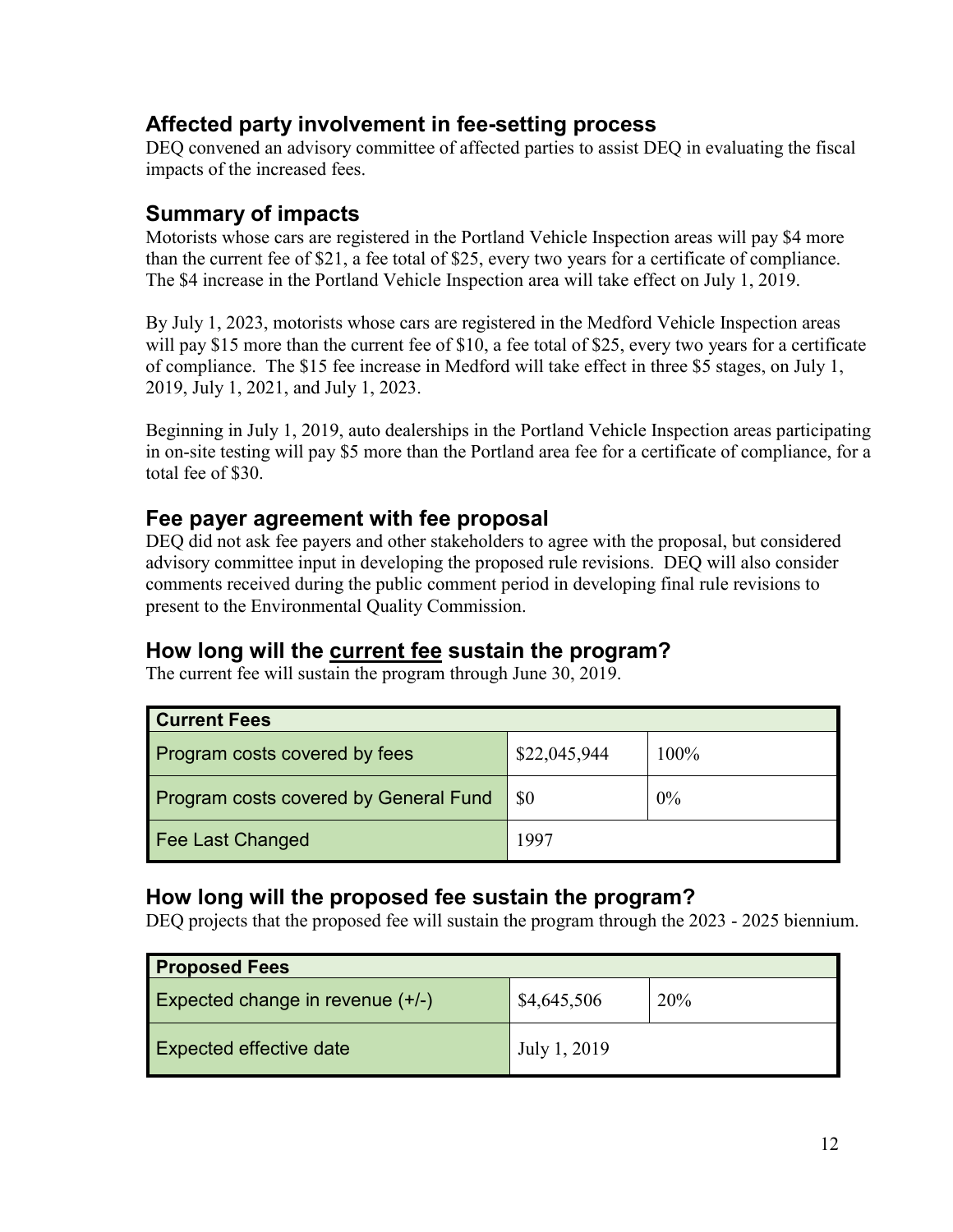## **Transactions and revenue**

| <b>Biennium</b>         | Number of fee<br><b>pavers</b> | Impact on revenue Total revenue<br>$(+/-)$ | $(+/-)$                |
|-------------------------|--------------------------------|--------------------------------------------|------------------------|
| <b>Current biennium</b> | 1,113,157                      |                                            | $\frac{$22,045,944}{}$ |
| <b>Next biennium</b>    | 1,135,704                      | $\frac{$4,645,506}{ }$                     | \$26,691,450           |

### **Fee schedule**

Cost for a certificate of compliance would increase according to the following schedule:

Portland Vehicle Inspection Area \$25 effective July 1, 2019

Medford Vehicle Inspection Area \$15 effective July 1, 2019 \$20 effective July 1, 2021 \$25 effective July 1, 2023

On-site Testing Auto Dealerships \$30 effective July 1, 2019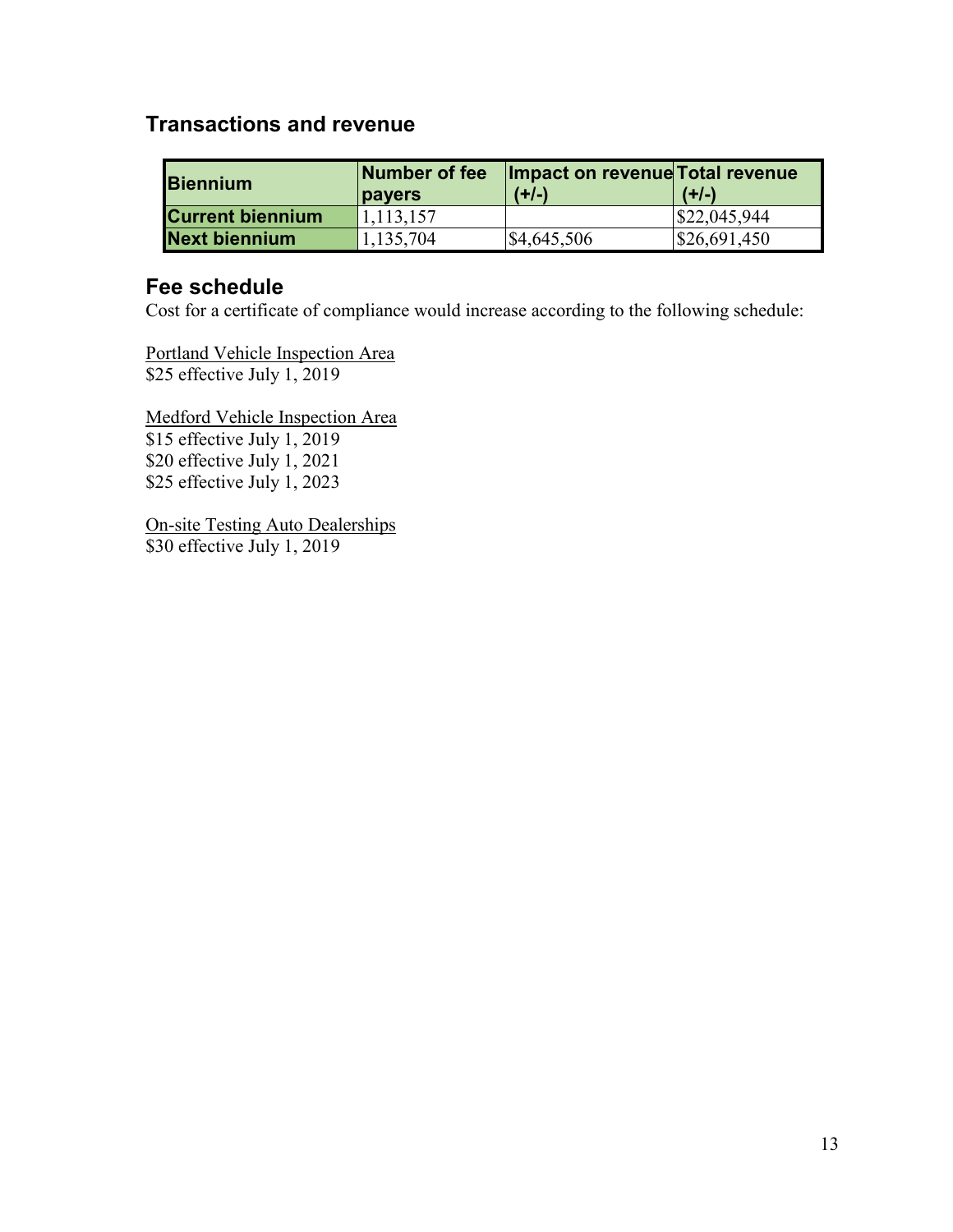# <span id="page-13-0"></span>**Statement of fiscal and economic impact**

# **Fiscal and Economic Impact**

Increasing fees for vehicle inspection certificates of compliance would benefit DEQ through increased financial support for the Vehicle Inspection Program. The fee change will increase costs for entities that must obtain a certificate of compliance for their vehicles.

# **Statement of Cost of Compliance**

## **State and federal agencies**

DEQ will benefit from this fee increase through increased financial support for the Vehicle Inspection Program. DEQ will not have to reduce 8 full time equivalent staff.

This fee increase will not affect other state or federal agencies because DEQ is not proposing to increase the allowable maximum certificate of compliance fee for public agency fleets. DEQ is not proposing to increase the cost of a license issued to a public agency fleet vehicle inspector.

## **Local governments**

For local governments, the fee increase will have no effect because DEQ is not proposing to increase the allowable maximum certificate of compliance fee for public agency fleets. DEQ is not proposing to increase the cost of a license issued to a public agency fleet vehicle inspector.

## **Public**

The cost of a certificate of compliance will increase for members of the public and businesses whose vehicles are registered in the Portland and Medford vehicle inspection areas. Entities with vehicles registered in the Portland vehicle inspection area will pay an additional \$4 every two years for a certificate of compliance, beginning on July 1, 2019. Entities with vehicles registered in the Medford vehicle inspection area will pay an additional \$5 every two years beginning on July 1, 2019 and repeating on July 1, 2021 and July 1, 2023.

DEQ does not have data to estimate the fiscal impact on an individual member of the public, but acknowledges that the VIP fee increase may have a greater impact on certain populations, such as low income households, communities of color, and older people.

DEQ does not have data to estimate how an increased fee paid by on-site testing auto dealerships will affect the costs of vehicles. DEQ acknowledges a potential indirect impact on members of the public who purchase vehicles from auto dealerships that participate in mobile on-site testing.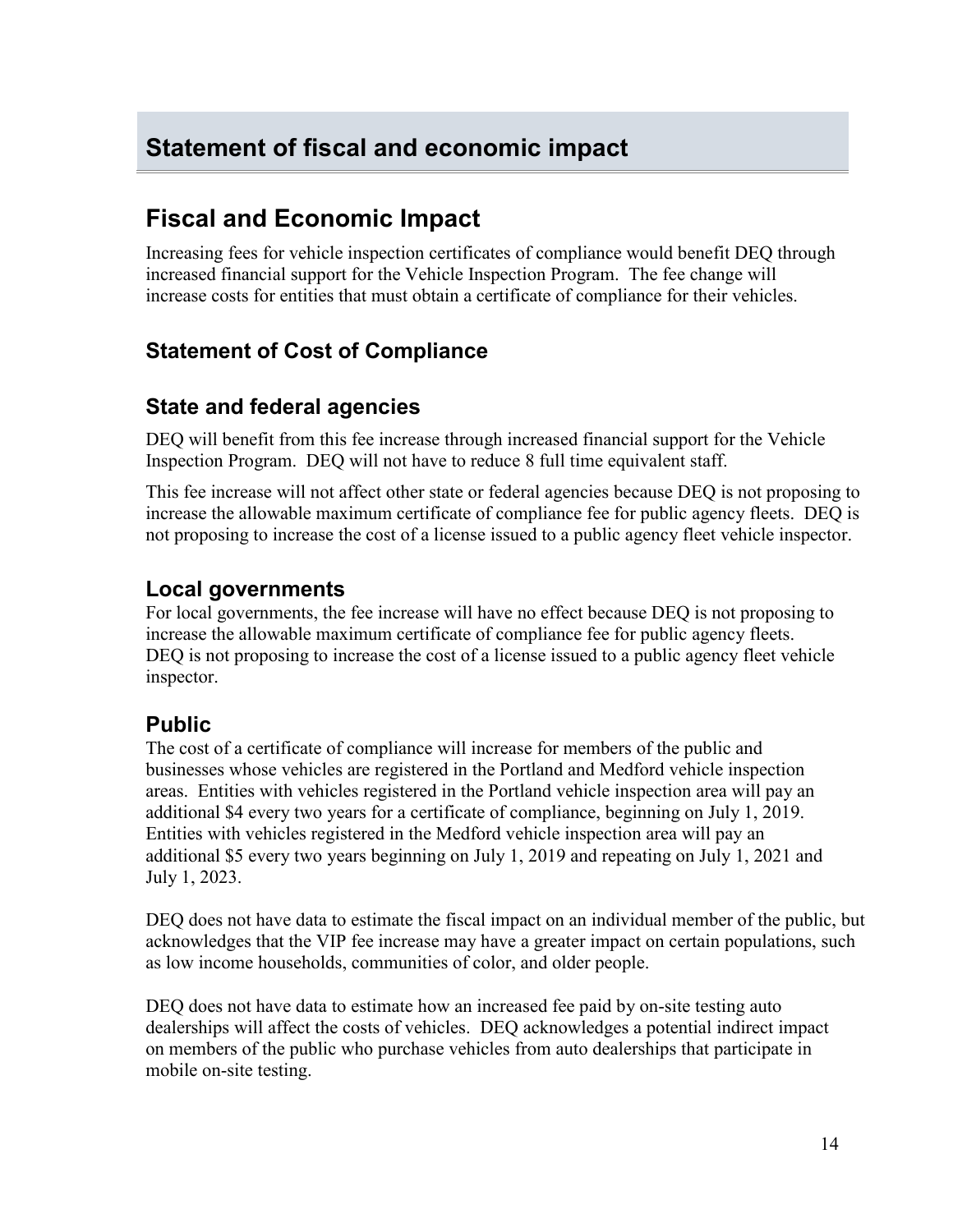## **Large businesses - businesses with more than 50 employees**

Auto dealerships that participate in the VIP on-site testing program will pay an additional \$4 for each certificate of compliance beginning on July 1, 2019. Approximately 35 dealerships currently participate in the VIP mobile on-site testing program and DEQ estimates fewer than five, if any, of the dealerships are large businesses.

Businesses that own vehicles in the Portland vehicle inspection area – but not licensed to complete vehicle inspection and maintenance testing as a private fleet - will pay an additional \$4 for each certificate of compliance beginning on July 1, 2019.

Businesses that own vehicles in the Medford vehicle inspection area – but not licensed to complete vehicle inspection and maintenance testing as a private fleet - will pay an additional \$5 for each certificate of compliance beginning on July 1, 2019, an additional \$5 beginning on July 1, 2021, and additional \$5 beginning on July 1, 2023.

## **Small businesses – businesses with 50 or fewer employees**

Fiscal effects on small businesses will be identical to large businesses. According to the Oregon Secretary of State Office of Small Business Assistance, 98% of Oregon firms are small businesses and employ over half the state's workforce. According to the 2018 Small Business Profile for Oregon, published by the U.S. Small Business Administration,<sup>[1](#page-14-0)</sup> small businesses (under the federal definition), provide:

- 59 to 64 percent of employment in Jackson County
- 34 to 59 percent of employment in Clackamas, Multnomah and Washington Counties.

### **a. Estimated number of small businesses and types of businesses and industries with small businesses subject to proposed rule.**

Auto dealerships that participate in the VIP on-site testing program will pay an additional \$4 for each certificate of compliance beginning on July 1, 2019. Approximately 35 dealerships currently participate in the VIP mobile on-site testing program and DEQ estimates most or all of those dealerships are small businesses.

### **b. Projected reporting, recordkeeping and other administrative activities, including costs of professional services, required for small businesses to comply with the proposed rule.**

No additional activities are required to comply with the proposed rules. All businesses that participate in the mobile on-site testing already pay fees for each certificate of compliance.

### <span id="page-14-0"></span>**c. Projected equipment, supplies, labor and increased administration required for small businesses to comply with the proposed rule.**

 <sup>1</sup> <https://www.sba.gov/sites/default/files/advocacy/2018-Small-Business-Profiles-OR.pdf>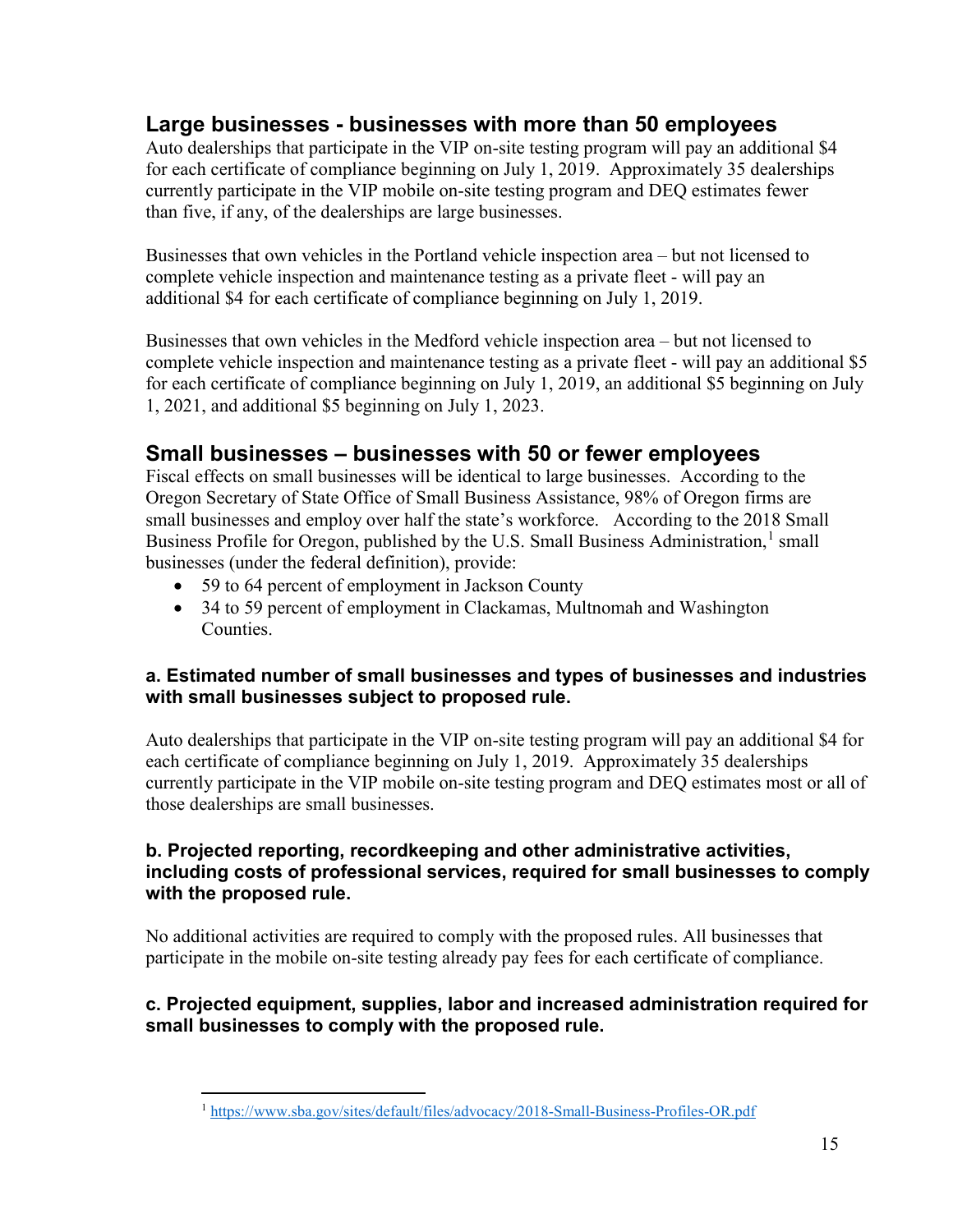No additional resources are required for compliance with the proposed rules. All businesses that participate in the mobile on-site testing already pay fees for each certificate of compliance.

### **d. Describe how DEQ involved small businesses in developing this proposed rule.**

DEQ included small business representatives and representatives from auto dealer associations on the VIP Update Rulemaking Committee that advised DEQ on the cost of compliance for small businesses.

# **Documents relied on for fiscal and economic impact**

| Document title                         | <b>Document location</b>                         |
|----------------------------------------|--------------------------------------------------|
| 2018 Small Business Profile for Oregon | U. S. Small Business Administration              |
|                                        | https://www.sba.gov/sites/default/files/advocacy |
|                                        | /2018-Small-Business-Profiles-OR.pdf             |

# **Advisory committee**

DEQ appointed an advisory committee.

As ORS 183.33 requires, DEQ asked for the committee's recommendations on:

- Whether the proposed rules would have a fiscal impact,
- The extent of the impact, and
- Whether the proposed rules would have a significant adverse impact on small businesses; if so, then how DEQ can comply with ORS 183.540 reduce that impact.

The committee reviewed the draft fiscal and economic impact statement and its findings are documented in the meeting summary dated October 4, 2018. The committee found that:

- The proposed fee increase for a Vehicle Inspection Program-issued certificate of compliance will have a fiscal impact.
- The extent of the fiscal impact includes motorists and businesses with vehicles registered in the Portland and Medford inspection areas, auto dealerships participating in the mobile on site testing program and businesses testing vehicles in the DEQ Too program.
- The fiscal effect on parties paying the fee increase will be small.
- The fiscal effect of the fee increase in the Medford area will be greater than in the Portland area because the fee increase is larger, even though the fee increase is phased in over four years.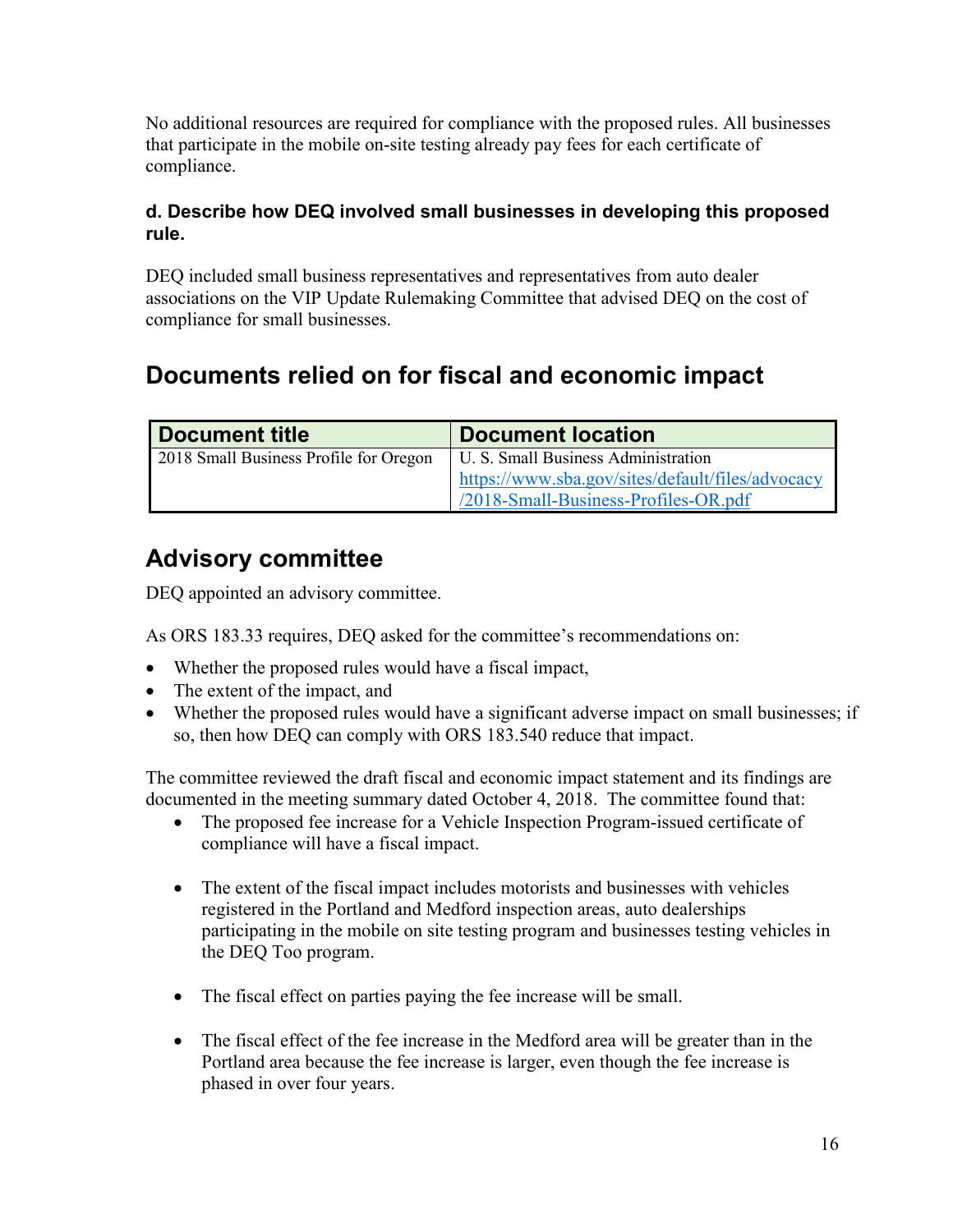- One member indicated the proposed fee increase could have a significant adverse effect on small business.
- The Vehicle Inspection Program provides a positive fiscal impact by preventing emissions of air pollutants that adversely affect public health.

One committee member found that the proposed rules would have a significant adverse impact on small businesses in Oregon and, as ORS 183.333 and 183.540 require, the committee considered how DEQ could reduce the rules' fiscal impact on small business by one or more of the following actions:

- Establishing differing compliance or reporting requirements or time tables for small business;
- Clarifying, consolidating or simplifying the compliance and reporting requirements under the rule for small business;
- Utilizing objective criteria for standards;
- Exempting small businesses from any or all requirements of the rule; or
- Otherwise establishing less intrusive or less costly alternatives applicable to small business.

A committee member recommended that DEQ reduce the rules' fiscal impact on small business by allowing a discount for businesses having multiple vehicles tested.

DEQ does not have information to calculate the fiscal effects of instituting a volume discount program within the scope of this rulemaking. However, DEQ will consider this and additional comments received during the public comment period about ways DEQ could mitigate the rules' fiscal effects on small businesses.

# **Housing cost**

As ORS 183.534 requires, DEQ evaluated whether the proposed rules would have an effect on the development cost of a 6,000-square-foot parcel and construction of a 1,200-squarefoot detached, single-family dwelling on that parcel. DEQ does not have information to determine if the proposed rule would have an effect on housing development costs.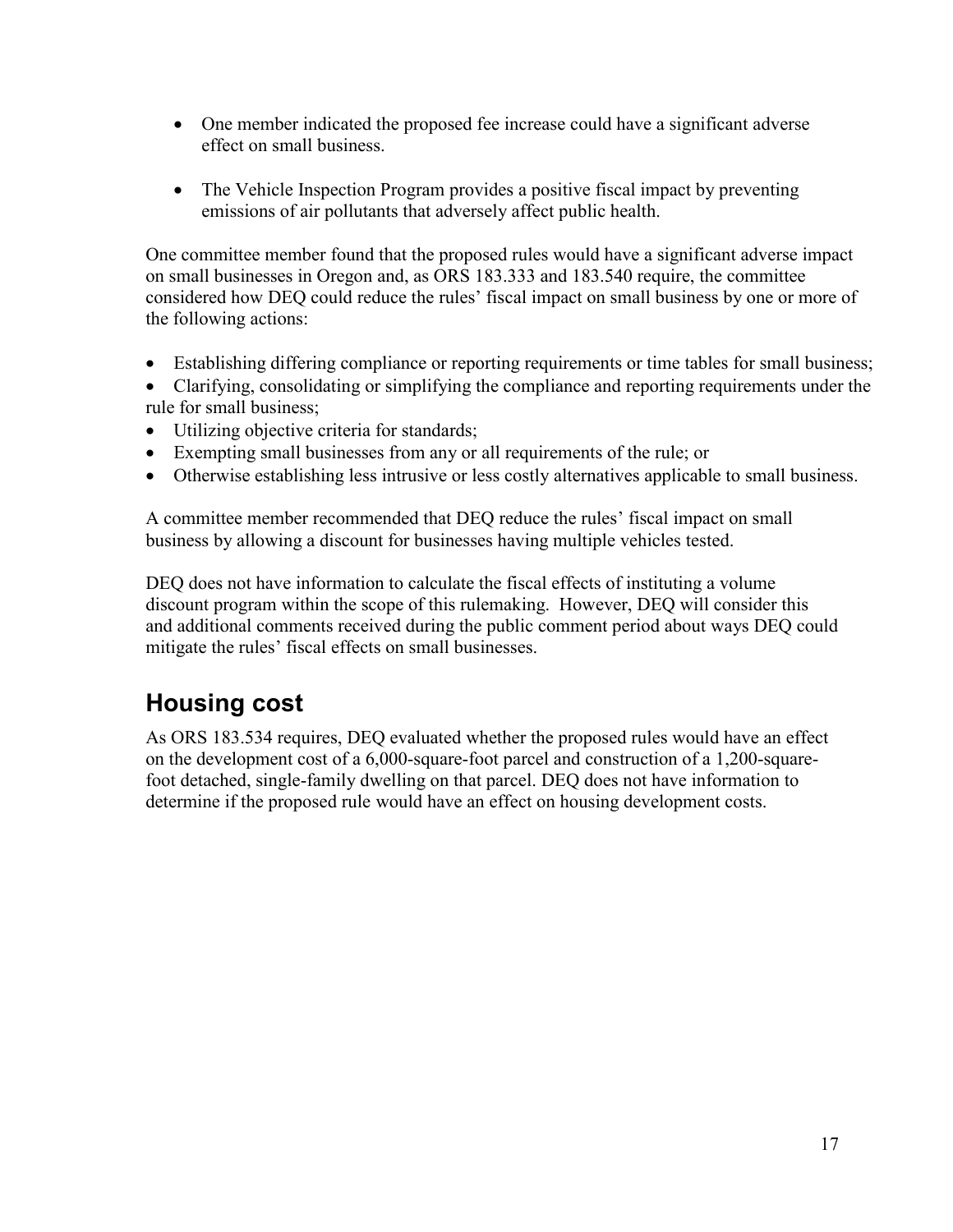# <span id="page-17-0"></span>**Federal relationship**

## **Relationship to federal requirements**

ORS 183.332, 468A.327 and OAR 340-011-0029 require DEQ to attempt to adopt rules that correspond with existing equivalent federal laws and rules unless there are reasons not to do so.

The proposed rules are not different from or in addition to federal requirements. The proposed rule revisions simply amend existing rules, some of which implement portions of Oregon's EPAapproved State Implementation Plan.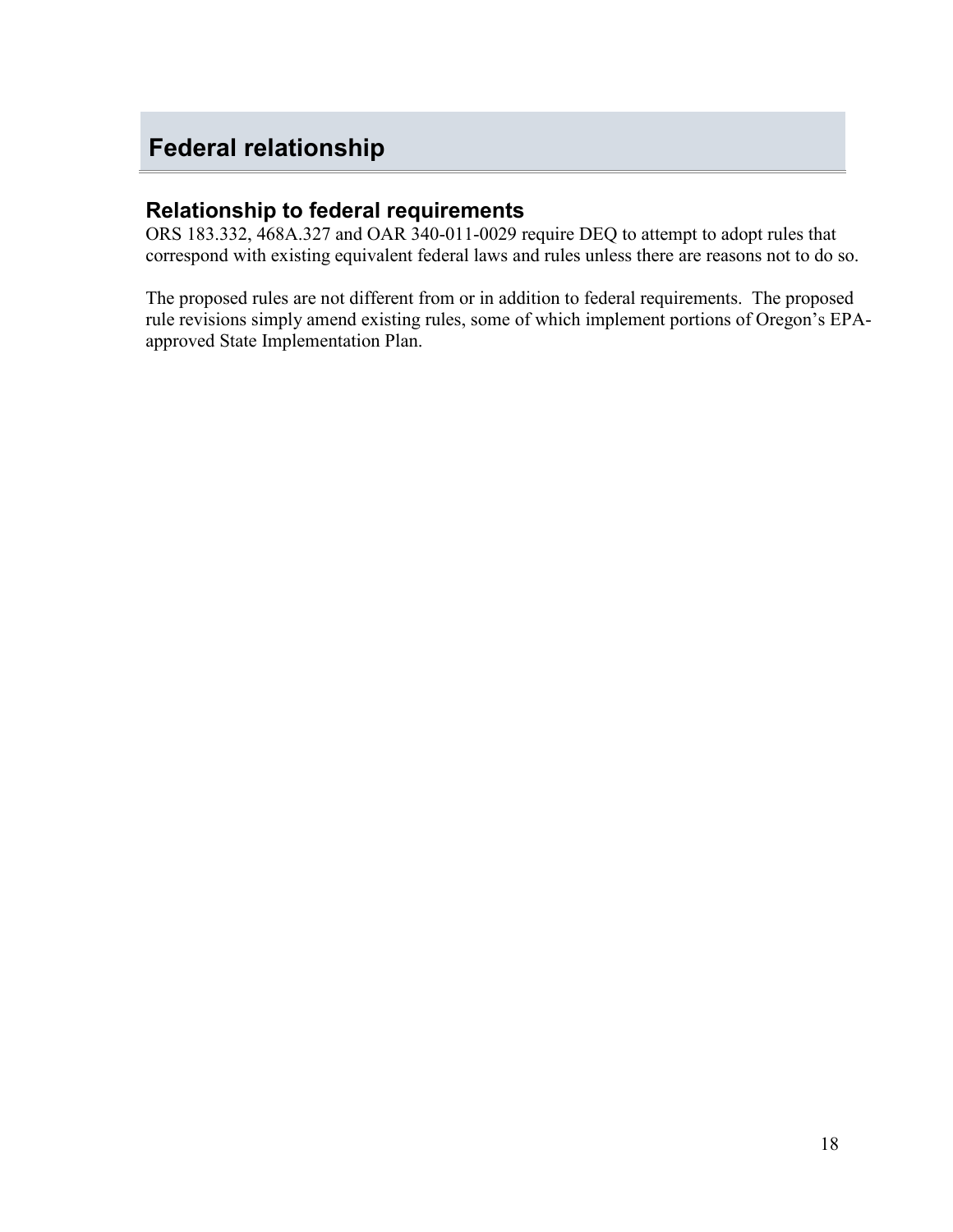# <span id="page-18-0"></span>**Land use**

## **Land-use considerations**

In adopting new or amended rules, ORS 197.180 and OAR 340-018-0070 require DEQ to determine whether the proposed rules significantly affect land use. If so, DEQ must explain how the proposed rules comply with state wide land-use planning goals and local acknowledged comprehensive plans.

Under OAR 660-030-0005 and OAR 340 Division 18, DEQ considers that rules affect land use if:

- The statewide land use planning goals specifically refer to the rule or program, or
- The rule or program is reasonably expected to have significant effects on:
	- o Resources, objectives or areas identified in the statewide planning goals, or
	- o Present or future land uses identified in acknowledged comprehensive plans

To determine whether the proposed rules involve programs or actions that affect land use, DEQ reviewed its Statewide Agency Coordination plan, which describes the DEQ programs that have been determined to significantly affect land use. DEQ considers that its programs specifically relate to the following statewide goals:

| Goal # | Title                                                         |
|--------|---------------------------------------------------------------|
| -5     | Open Spaces, Scenic and Historic Areas, and Natural Resources |
| -6     | Air, Water and Land Resources Quality                         |
| -9     | Ocean Resources                                               |
| -11    | <b>Public Facilities and Services</b>                         |
| -16    | <b>Estuarial Resources</b>                                    |

Statewide goals also specifically reference the following DEQ programs:

- Nonpoint source discharge water quality program Goal 16
- Water quality and sewage disposal systems Goal 16
- Water quality permits and oil spill regulations Goal 19

## **Determination**

DEQ determined that these proposed rules do not affect land use under OAR 340-018-0030 or DEQ's State Agency Coordination Program.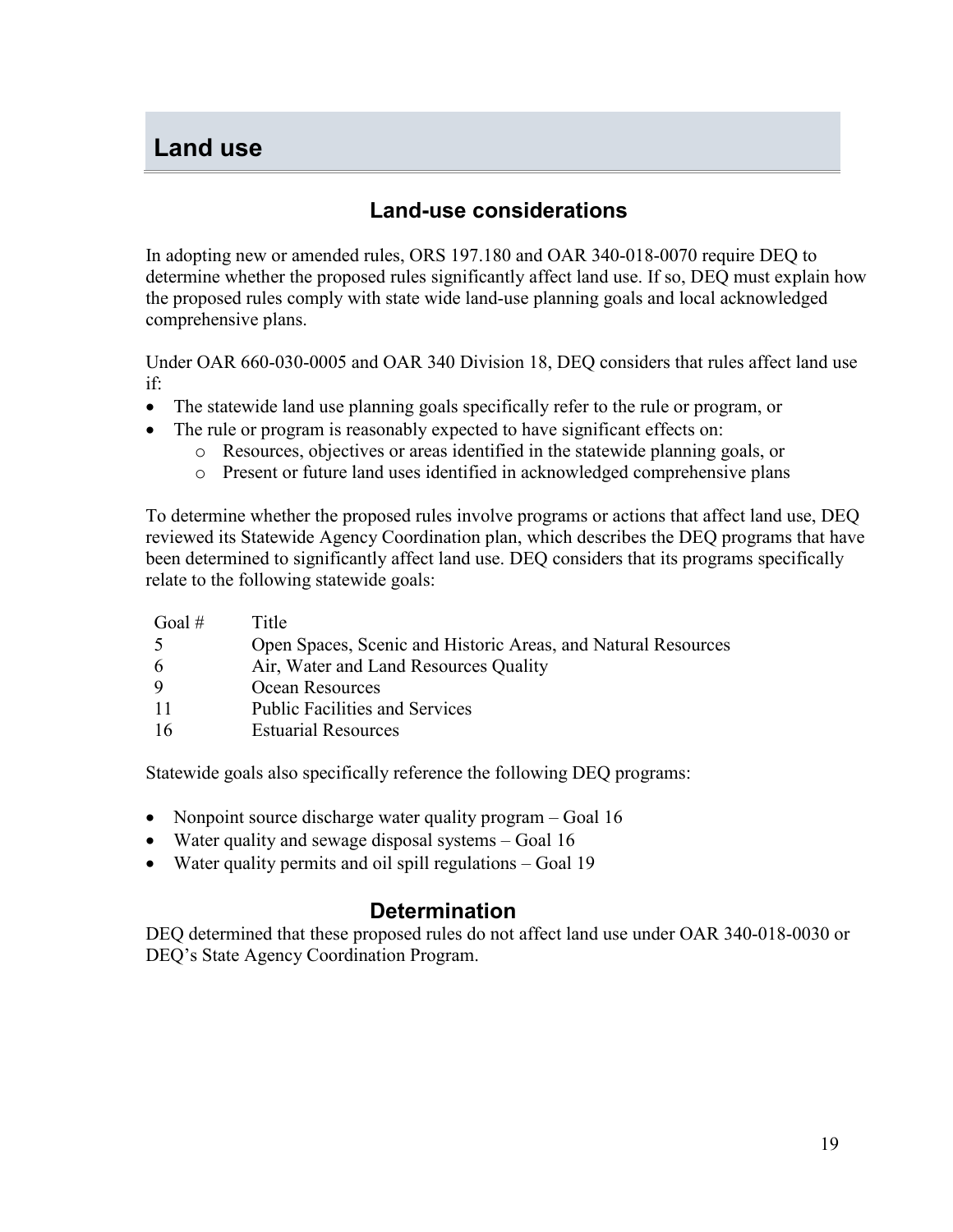# <span id="page-19-0"></span>**Stakeholder and public involvement**

## **Advisory committee Background**

DEQ convened the Vehicle Inspection Program Update Rulemaking advisory committee. The committee included representatives from county transportation and health departments, local government, small business, business associations, environmental/public health advocacy organizations, and state government. The committee met once on October 4, 2018. The committee's web page is located at: [Vehicle Inspection Program Updates 2019](https://www.oregon.gov/deq/Regulations/rulemaking/Pages/rvip2019.aspx)

The committee members attending the October 4, 2018, meeting were:

| <b>Vehicle Inspection Program Rulemaking</b><br><b>Advisory Committee</b> |                                                                |  |  |
|---------------------------------------------------------------------------|----------------------------------------------------------------|--|--|
| <b>Name</b>                                                               | <b>Representing</b>                                            |  |  |
| Luis Brito                                                                | John's Auto Care                                               |  |  |
| <b>Andrew Bartlett</b>                                                    | City of Hillsboro                                              |  |  |
| Chris Deffebach                                                           | Washington County, Land Use and Transportation                 |  |  |
| Nadège Dubuisson                                                          | Multnomah County, Health Dept.                                 |  |  |
| Chris Hagerbaumer                                                         | Oregon Environmental Council                                   |  |  |
| Jim Houser                                                                | Hawthorne Auto Clinic                                          |  |  |
| Katherine Kelly                                                           | City of Gresham                                                |  |  |
| Carrie Nyssen                                                             | American Lung Association                                      |  |  |
| <b>Tracy Olander</b>                                                      | Oregon Dept. Transportation, Driver and Motor Vehicle Services |  |  |
| Mary Peveto                                                               | Neighbors for Clean Air                                        |  |  |
| Mike Quilty                                                               | Rogue Valley Metropolitan Planning Organization                |  |  |
| Greg Remensperger                                                         | Oregon Auto Dealers Association                                |  |  |
| David Silva                                                               | Multnomah County, Dept. County Assets                          |  |  |
| Diane Sparks                                                              | Oregon Independent Automobile Dealers Association              |  |  |
| Stephen Williams                                                          | Clackamas County Dept. Transportation and Development          |  |  |

## **Meeting notifications**

To notify people about the advisory committee's activities, DEQ:

- Sent GovDelivery bulletins, a free e-mail subscription service, to the following lists:
	- Rulemaking
	- Air Quality Maintenance Plans
	- DEQ Public Notices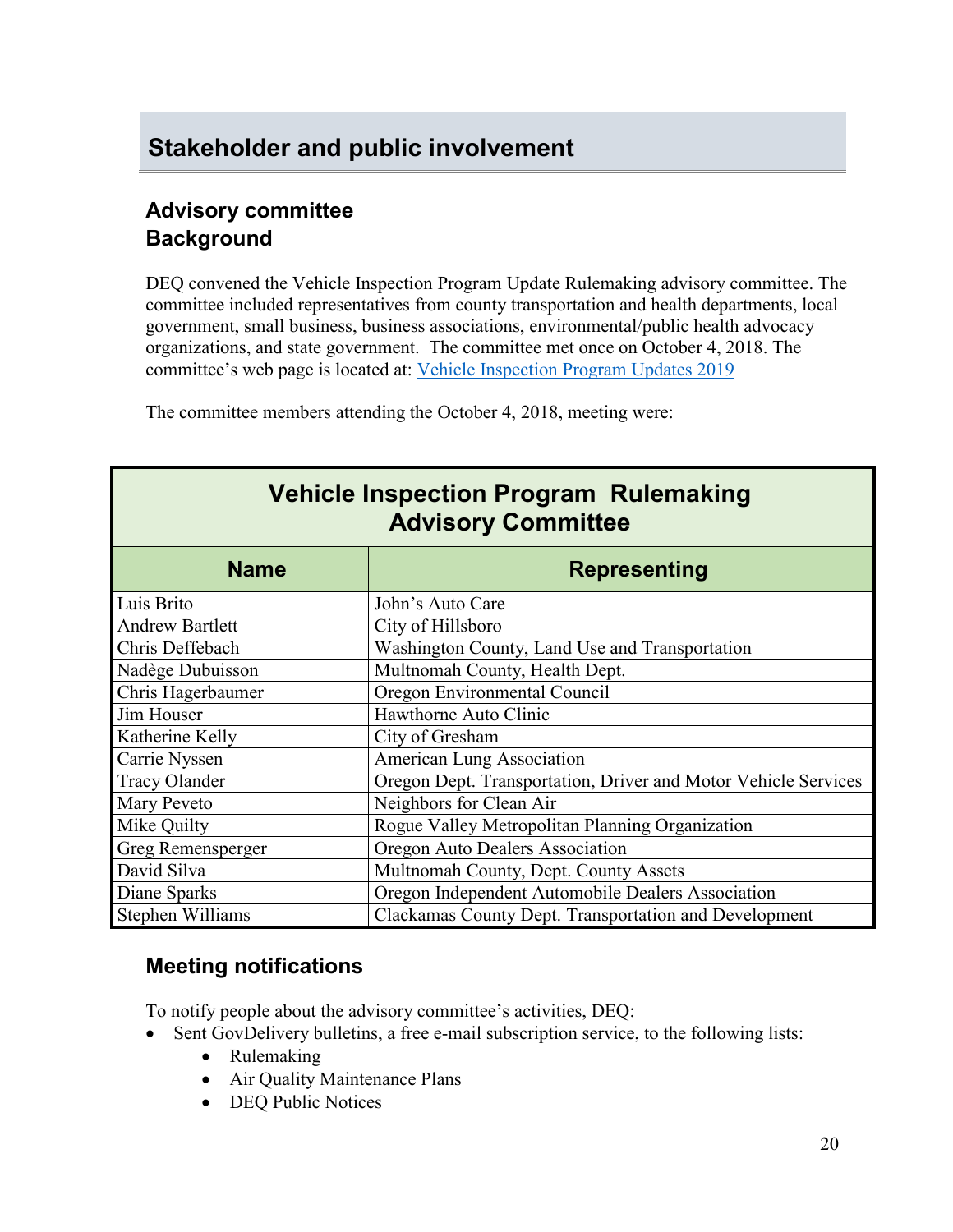- Diesel and Biodiesel
- Low Emission/Zero Emission Vehicle Program
- Oregon Clean Fuels Program
- Oregon Clean Vehicle Rebate Program
- Vehicle Inspection Program Updates

• On September 20, 2018, DEQ sent a one-time notice to 13,724 subscribers to the lists above to describe how to sign up for advisory committee meeting notices.

• Added advisory committee announcements to DEQ's calendar of public meetings at [DEQ](http://www.oregon.gov/deq/Get-Involved/Pages/Calendar.aspx)  [Calendar.](http://www.oregon.gov/deq/Get-Involved/Pages/Calendar.aspx)

## **Committee discussions**

In addition to deliberating and making recommendations described under the Statement of Fiscal and Economic Impact section above, the committee received presentations about VIP and the Clean Air Act; VIP history, operations and budget; and VIP environmental outcomes. DEQ summarized VIP's environmental outcomes based on recent DEQ modeling and analysis of air toxics and criteria pollutant reductions achieved by multiple control strategies. DEQ also reviewed with the committee the rules within Division 256 in which DEQ has proposed revisions to update descriptions of test procedures, criteria and standards.

Committee discussions and comments, not directly related to fiscal impacts, addressed the following topics:

- Cost comparison of DEQ VIP program with that provided by a private contractor.
- Potential costs to contractors if they were to provide VIP testing, including equipment and data management.
- Use and representativeness of EPA's EJ Screen for assessing demographic characteristics of areas within VIP boundaries.
- VIP providing air quality and public health benefits, as well as costs.
- Generally, the kinds of data DEQ used when setting the most recent VIP boundaries (1994).
- Degree of DEQToo implementation and application to fleets.
- Trend of improving vehicle pollution control systems.
- Assumptions and methods DEQ used in its multipollutant analysis of several control strategies, including VIP.
- EPA requirements if DEQ was to remove a pollution control strategy from its State Implementation Plan.

DEQ posted an advisory committee meeting summary on the advisory committee website: <https://www.oregon.gov/deq/Regulations/rulemaking/Pages/rvip2019.aspx>

# **EQC prior involvement**

DEQ shares general rulemaking information with EQC through the monthly Director's Report.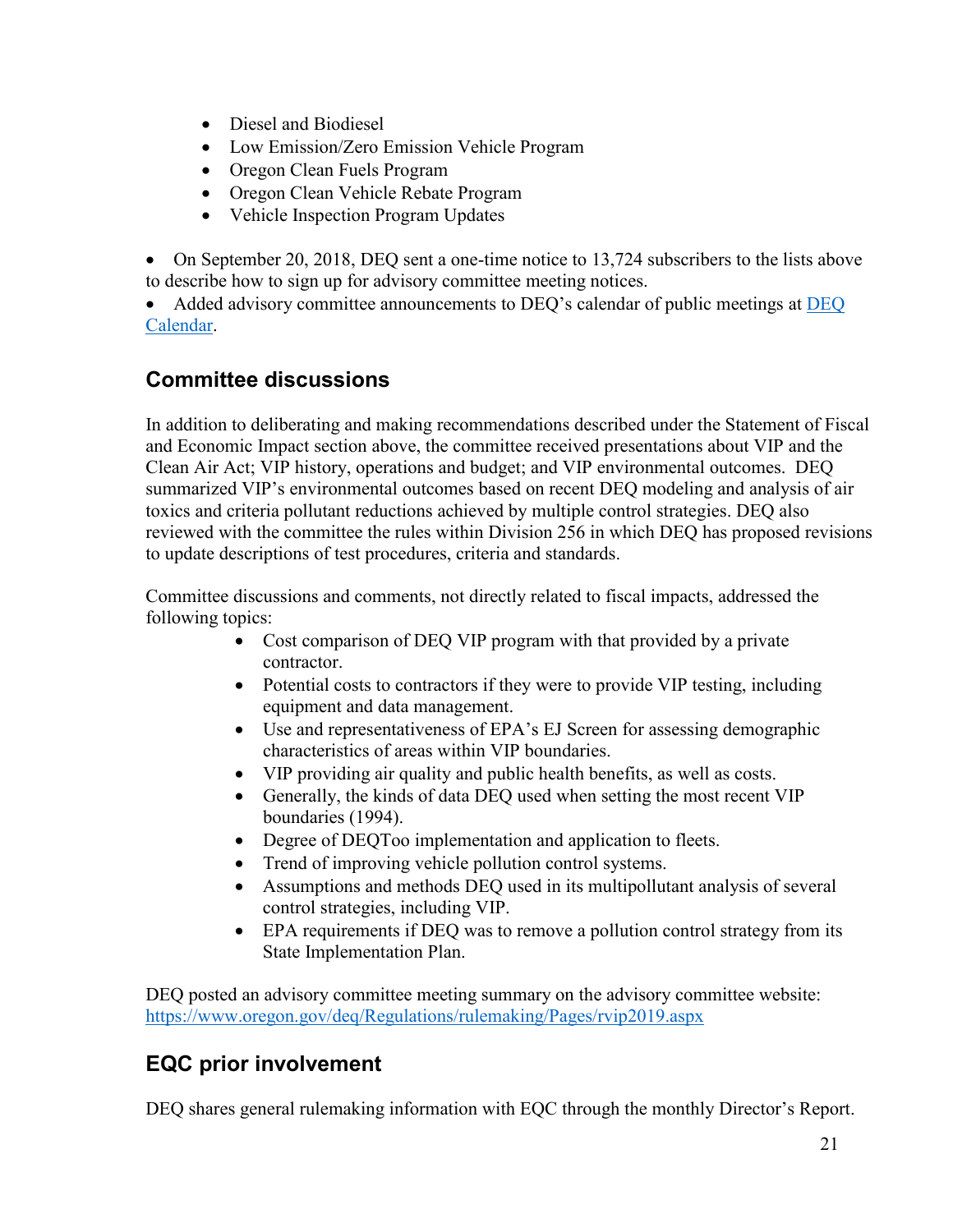# <span id="page-21-0"></span>**Public notice and hearings**

## **Public notice**

DEQ provided notice of the proposed rulemaking and rulemaking hearings on January 15 and 28, 2019, by:

- On December 13, 2018, Filing notice with the Oregon Secretary of State for publication in the January 2, 2019 Oregon Bulletin;
- Notifying the EPA by email;
- Posting the Notice, Invitation to Comment and Draft Rules on the web page for this rulemaking, located at: [Vehicle Inspection Program Updates 2019](https://www.oregon.gov/deq/Regulations/rulemaking/Pages/rvip2019.aspx)
- Emailing interested parties on the following DEQ lists through GovDelivery:
	- Rulemaking
	- Air Quality Maintenance Plans
	- DEQ Public Notices
	- Diesel and Biodiesel
	- Low Emission/Zero Emission Vehicle Program
	- Oregon Clean Fuels Program
	- Oregon Clean Vehicle Rebate Program
	- Vehicle Inspection Program Updates
- Emailing the following key legislators required under [ORS 183.335:](http://www.leg.state.or.us/ors/183.html)
	- o State Senator Michael Dembrow, Chair, Senate Committee on Environment and Natural Resources
	- o State Representative Ken Helm, Chair, House Committee on Energy and Environment
	- o State Representative Brad Witt
	- o State Senator Lew Frederick
- Emailing advisory committee members
- Postings on Twitter and Facebook
- Posting on the DEQ event calendar: [DEQ Calendar](http://www.oregon.gov/deq/Get-Involved/Pages/Calendar.aspx)

# **Public hearings**

DEQ plans to hold two public hearings. The details are listed below. Anyone can attend a hearing in person, or by webinar or teleconference.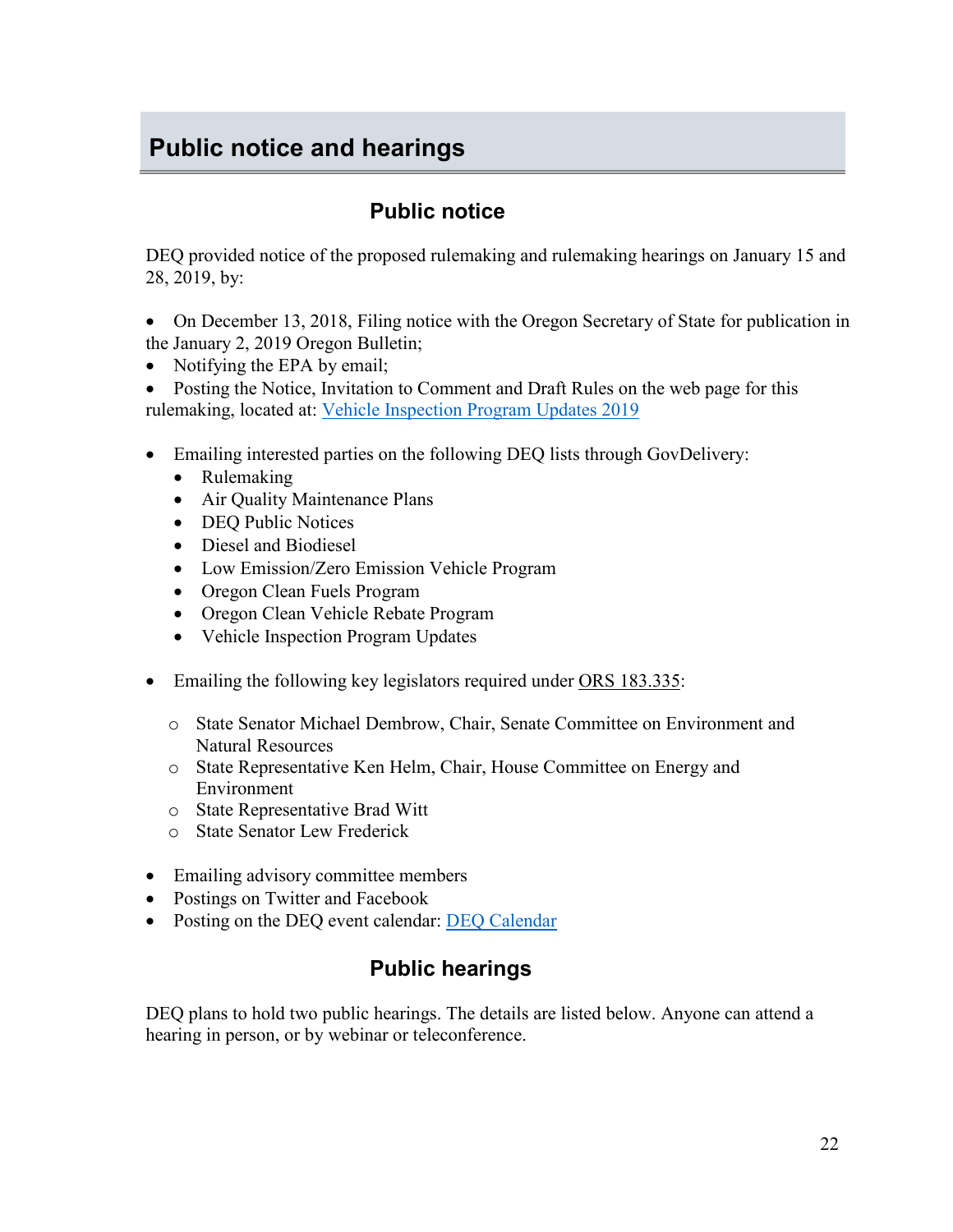DEQ will consider all written comments received at the hearings listed below before completing the draft rules. DEQ will summarize all comments and respond to comments in the Environmental Quality Commission staff report.

| <b>Hearing 1</b>                                            |                                                                                 |  |
|-------------------------------------------------------------|---------------------------------------------------------------------------------|--|
| Date                                                        | Tuesday, Jan. 15, 2019                                                          |  |
| Time                                                        | 4 p.m. $-7$ p.m.                                                                |  |
| <b>Street Address</b>                                       | <b>DEQ</b> Headquarters<br>700 NE Multnomah St., Third Floor<br>Conference Room |  |
| City                                                        | Portland                                                                        |  |
| <b>Presiding Officer</b>                                    | DEQ Staff                                                                       |  |
| <b>Staff Presenter</b>                                      | Karen Williams                                                                  |  |
| <b>Call-in Phone Number</b>                                 | 888-278-0296                                                                    |  |
| Participant ID                                              | 8040259                                                                         |  |
| Webinar Login Link                                          | https://www.webmeeting.att.com/                                                 |  |
| Instructions on how to access<br>webinar and teleconference | Teleconference and Webinar instructions                                         |  |

| <b>Hearing 2</b>                                            |                                                                                                 |  |
|-------------------------------------------------------------|-------------------------------------------------------------------------------------------------|--|
| Date                                                        | Monday, Jan. 28, 2019                                                                           |  |
| Time                                                        | 4 p.m. $-7$ p.m.                                                                                |  |
| <b>Street Address</b>                                       | Jackson County Library – Medford Branch<br>205 South Central Ave., Carpenter<br>Conference Room |  |
| City                                                        | Medford                                                                                         |  |
| <b>Presiding Officer</b>                                    | DEQ Staff                                                                                       |  |
| <b>Staff Presenter</b>                                      | Karen Williams                                                                                  |  |
| <b>Call-in Phone Number</b>                                 | 888-278-0296                                                                                    |  |
| Participant ID                                              | 8040259                                                                                         |  |
| <b>Webinar Link</b>                                         | https://www.webmeeting.att.com/                                                                 |  |
| Instructions on how to access<br>webinar and teleconference | Teleconference and Webinar instructions                                                         |  |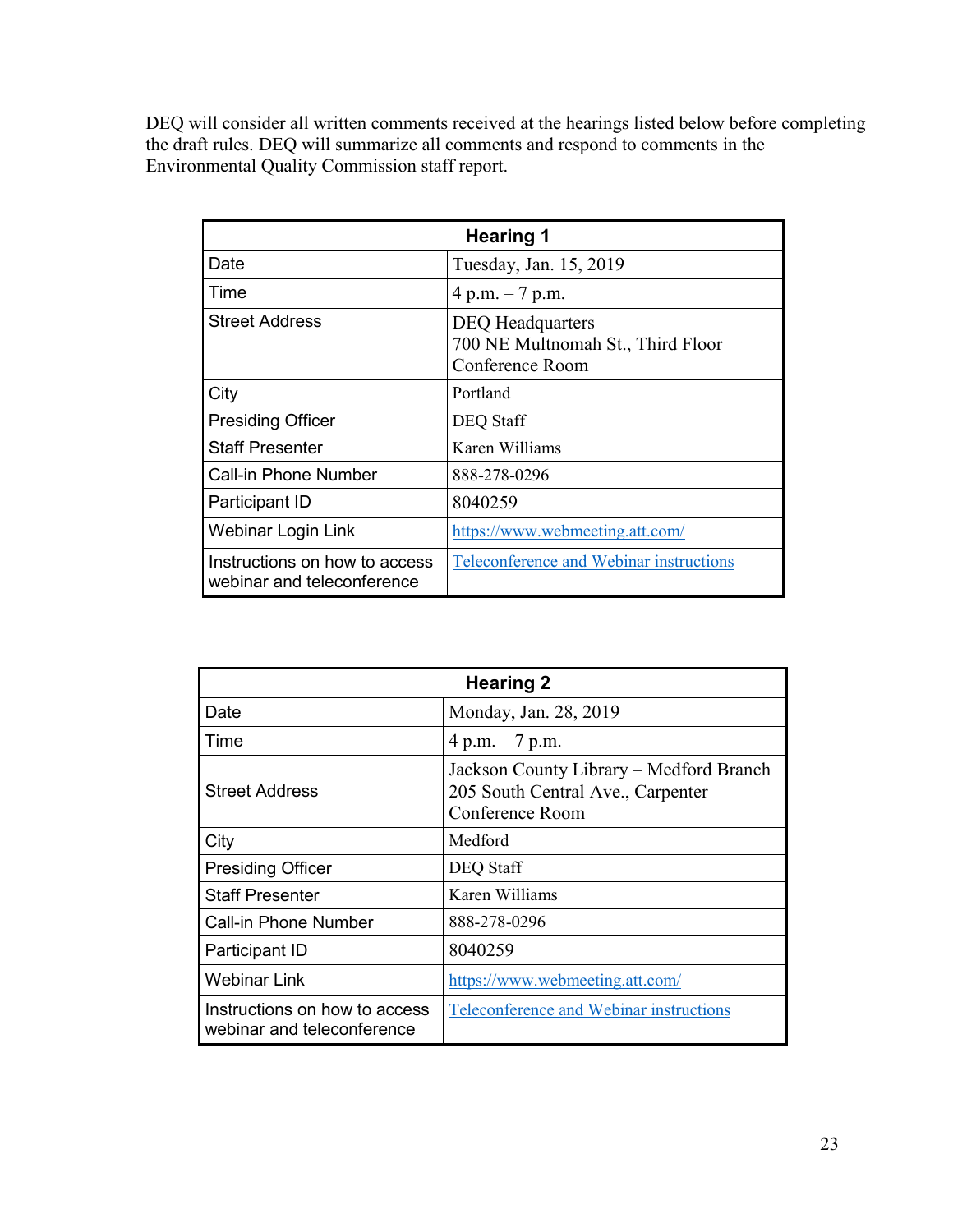# **How to comment on the proposed rules:**

## **Submit comment online**

DEQ will only consider comments on the proposed rules that DEQ receives by 4 p.m., on Monday, February 4, 2019.

[Vehicle Inspection Program Updates 2019 Rulemaking Comment Page](https://www.oregon.gov/deq/Regulations/rulemaking/Pages/cvip2019.aspx)

## **Note for public university students:**

ORS 192.501(29) allows Oregon public university and OHSU students to protect their university email addresses from disclosure under Oregon's public records law. If you are an Oregon public university or OHSU student you may omit your email address when you complete the online form to submit a comment.

# **By mail**

Oregon DEQ Attn: Karen Williams 700 NE Multnomah St., Room 600 Portland, OR 97232-4100

# **At the hearing Close of public comment period**

The comment period will close 4 p.m. on Monday, February 4, 2019.

# **Accessibility Information**

You may review copies of all documents referenced in this announcement at: Oregon Department of Environmental Quality 700 NE Multnomah St., Ste. 600 Portland, OR, 97232

To schedule a review of all websites and documents referenced in this announcement, call Karen Williams, DEQ Air Quality Planning Section, 503-229-5519 (800-452-4011, ext. 5622 toll-free in Oregon).

Please notify DEQ of any special physical or language accommodations or if you need information in large print, Braille or another format. To make these arrangements, contact DEQ, Portland, at 503-229-5696 or call toll-free in Oregon at 1-800-452-4011, ext. 5696; fax to 503- 229-6762; or email to [deqinfo@deq.state.or.us.](mailto:deqinfo@deq.state.or.us) Hearing impaired persons may call 711.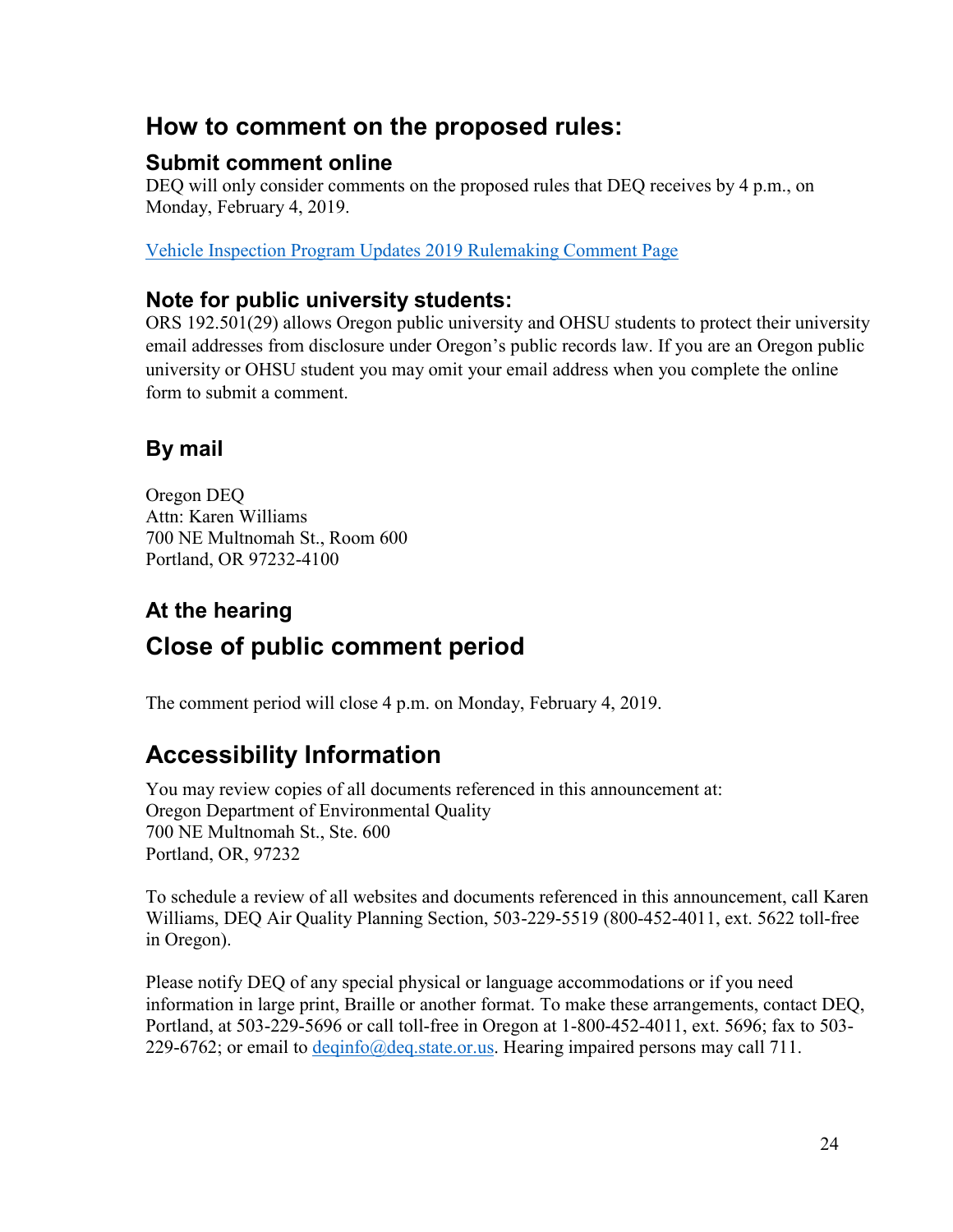# <span id="page-24-0"></span>**Draft Rules - With Edits Highlighted**

Key to Identifying Changed Text:

Deleted Text New/inserted text

## **DEPARTMENT OF ENVIRONMENTAL QUALITY**

#### **Division 256**

#### **MOTOR VEHICLES**

### **[340-256-0010](https://secure.sos.state.or.us/oard/viewSingleRule.action;JSESSIONID_OARD=3oxlIc6PZ2u31uGO2th2u9088A2Kqarcjab6TLjYb7s3a0O-i4hx!143575988?ruleVrsnRsn=75705) Definitions**

The definitions in OAR 340-200-0020, 340-204-0010, and this rule apply to this division. If this rule defines the same term is defined in this rule and as OAR 340-200-0020 or 340-204-0010, the definition in this rule applies  $\frac{in\omega}{in\omega}$  this division.

(1) "Basic test" means an inspection and maintenance program designed to measure exhaust emission levels during an unloaded idle or an unloaded raised idle mode as described in OAR 340-256-0340.

(2) "Carbon dioxideCO2" means a chemical formula representing the acompound consisting of the chemical formula (CO2)carbon dioxide.

(3) "COCarbon monoxide" means a chemical formula representing thea compound carbon monoxideconsisting of the chemical formula (CO).

(4) "Certificate of Compliance" means a hard copy or electronic document statingeertification that the vehicle identified on the certificate is equipped with the required functioning motor vehicle pollution control systems and otherwise complies with the Commission's emission control criteria, standards, and rules. A certificate of compliance is issued by a Private Business Fleet Vehicle Emission Inspector, a Public Agency Fleet Vehicle Emission Inspector, a Vehicle Emissions Inspector employed by the Department of Environmental Quality DEQ, or an Independent Contractor that the vehicle identified on the certificate is equipped with the required functioning motor vehicle pollution control systems and otherwise complies with the Commission's emission control criteria, standards, and rules.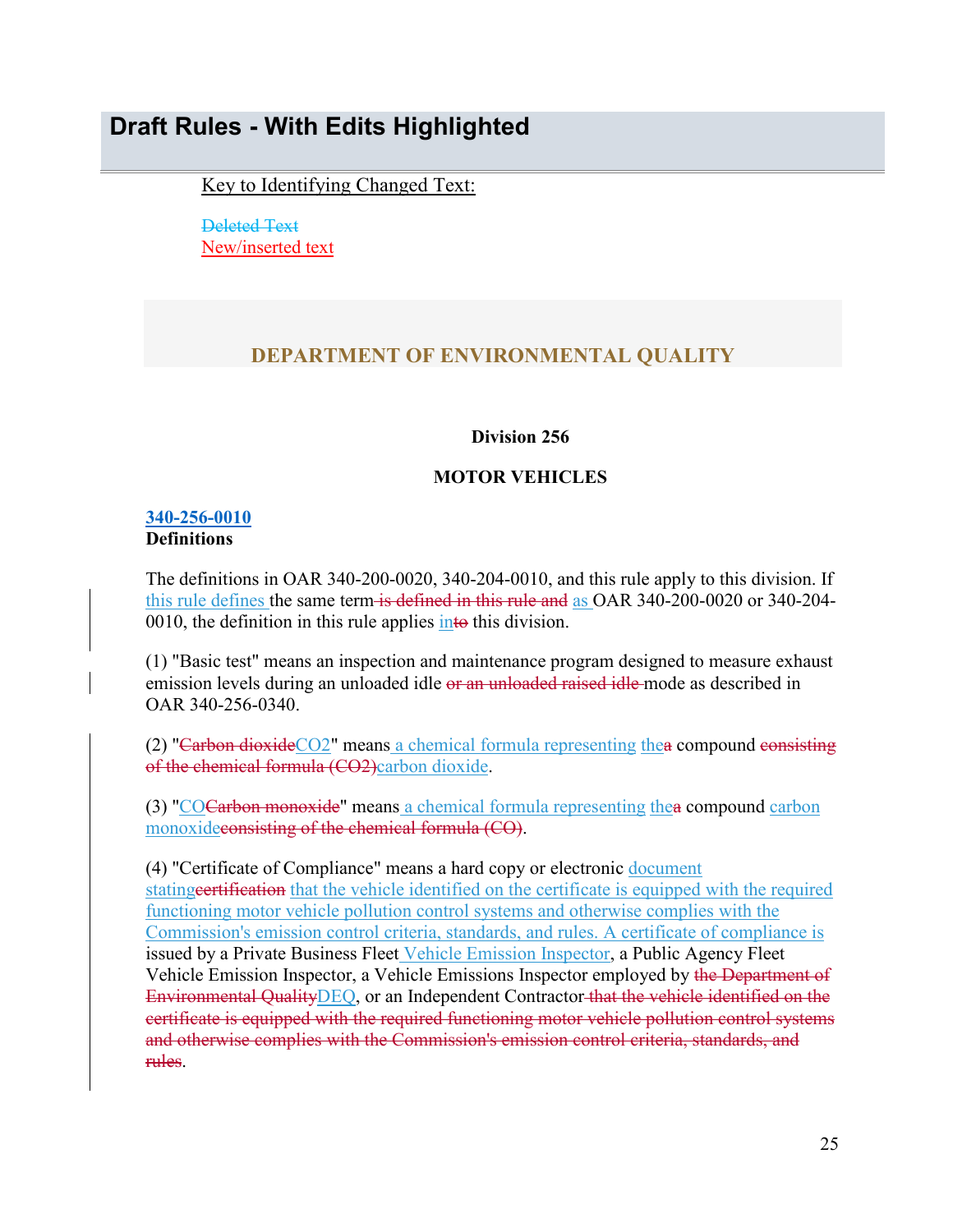(5) "Certified Repair Facility" means an automotive repair facility, possessing a current and valid certificate issued by the Department, that employs automotive technicians certified by the Department's Automotive Technician Emission Training Program (ATETP).

 $(65)$  "Clean-Screening" means a procedure by which the Department DEQ determines that a vehicle has acceptable emissions and then allows the vehicle owner to bypass the traditional centralized emissions inspection station test. The DepartmentDEQ's decision may be the result of remotely sensing the emissions, the status of emissions equipment, or another means determined by the DepartmentDEQ.

 $(76)$  "Commission" means the Environmental Quality Commission.

(8) "Crankcase emissions" means substances emitted directly to the atmosphere from any opening leading to the crankcase of a motor vehicle engine.

(97) "Dealer" means any person who is engaged wholly or in part in the business of buying, selling, or exchanging, either outright or on conditional sale, bailment lease, chattel mortgage, or otherwise, motor vehicles.

 $(108)$  "Dealership" means a business involved in the sale of vehicles that is franchised with an automobile manufacturer as defined in ORS  $650.120(94)$ .

 $(119)$  "DepartmentDEQ" means the Department of Environmental Quality.

(1210) "Diesel motor vehicle" means a motor vehicle powered by a stratified charge compression-ignition internal combustion engine.

 $(1311)$  "Director" means the director of the Department DEQ.

 $(1412)$  "DMV" means the Driver and Motor Vehicle Services Division of the Oregon Department of Transportation.

(15) "Electric vehicle" means a motor vehicle that uses a propulsive unit powered exclusively by electricity.

(13) "Emissions" means gas or vapor released to the atmosphere from a motor vehicle component or resulting from fuel combustion within a motor vehicle engine.

 $(1614)$  "Emissions Inspection Station" means an inspection facility, operated by the Department of Environmental QualityDEQ or an Independent Contractor, for the purpose of conducting emissions inspections of all vehicles required to be inspected pursuant tounder this Division.

(17) "Enhanced test" means an inspection and maintenance program designed to measure exhaust and fuel evaporative system emissions levels using a loaded transient driving cycle and other measurement techniques as described in OAR 340-256-0350.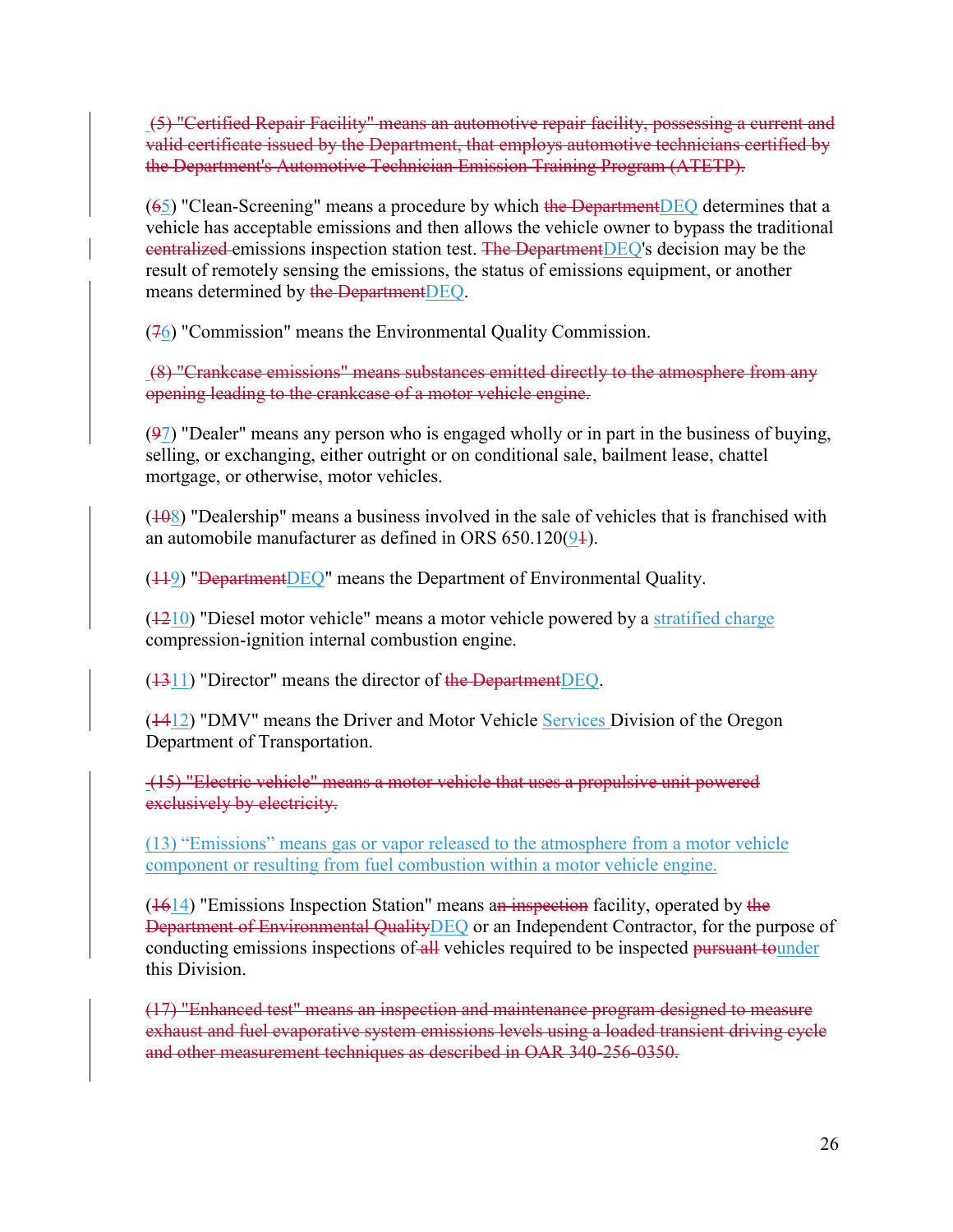$(1815)$  "Exhaust emissions" means substances emitted into the atmosphere from any opening downstream from of the exhaust ports of a motor vehicle engine.

(1916) "Factory-installed motor vehicle pollution control system" means a motor vehicle pollution control system installed by the vehicle or engine manufacturer to comply with United States motor vehicle emission control laws and regulations published in the Code of Federal Regulations, 40 C.F.R. Parts 85 and 86.

(17) "Franchised" means a sale entity licensed by the DMV and under an agreement as defined in ORS 650.120(5) to sell motor vehicles.

 $(2018)$  "Gas analytical system" means a device that measures the amount of contaminants in the exhaust emissions of a motor vehicle, and that has been issued a license by the DepartmentDEQ pursuant tounder OAR 340-256-0450 and ORS 468A.380.

 $(2119)$  "Gaseous fuel" meansincludes, but is not limited to, liquefied petroleum gases and natural gases in liquefied or gaseous forms.

 $(2220)$  "Gasoline motor vehicle" means a motor vehicle powered by a spark-ignition internal combustion engine.

(23) "GPM" means Grams Per Mile.

(2421) "Gross vehicle weight rating" or "GVWR" means the value specified by the manufacturer as the maximum design loaded weight of a single-vehicle.

(2522) "Heavy duty motor vehicle" means any motor vehicle rated at morewith a GVWR greater than 8,500 pounds GVWR or that has an actual vehicle curb weight as delivered to the ultimate purchaser of 6000 pounds or over.

(23) "HC" is an abbreviation that means hydrocarbon.

 $(2624)$  "Hydrocarbon-gases" means a class of chemical compounds consisting of hydrogen and carbon.

 $(2725)$  "Idle speed" means the unloaded engine speed when accelerator pedal is fully released.

(26) "Imported vehicle" means a vehicle legally imported from another country through channels other than the maker's official distribution system.

(2826) "Independent Contractor" means any person with whom the DepartmentDEQ enters into an agreement providing for the construction, equipment, maintenance, personnel, management or operation of emissions inspection stations or activities pursuant tounder ORS 468A.370 and these rules.

 $(2927)$  "Inspection and Maintenance Program or  $(1/M)$  Program" means a program of conducting regular inspections of motor vehicles, including measurement of air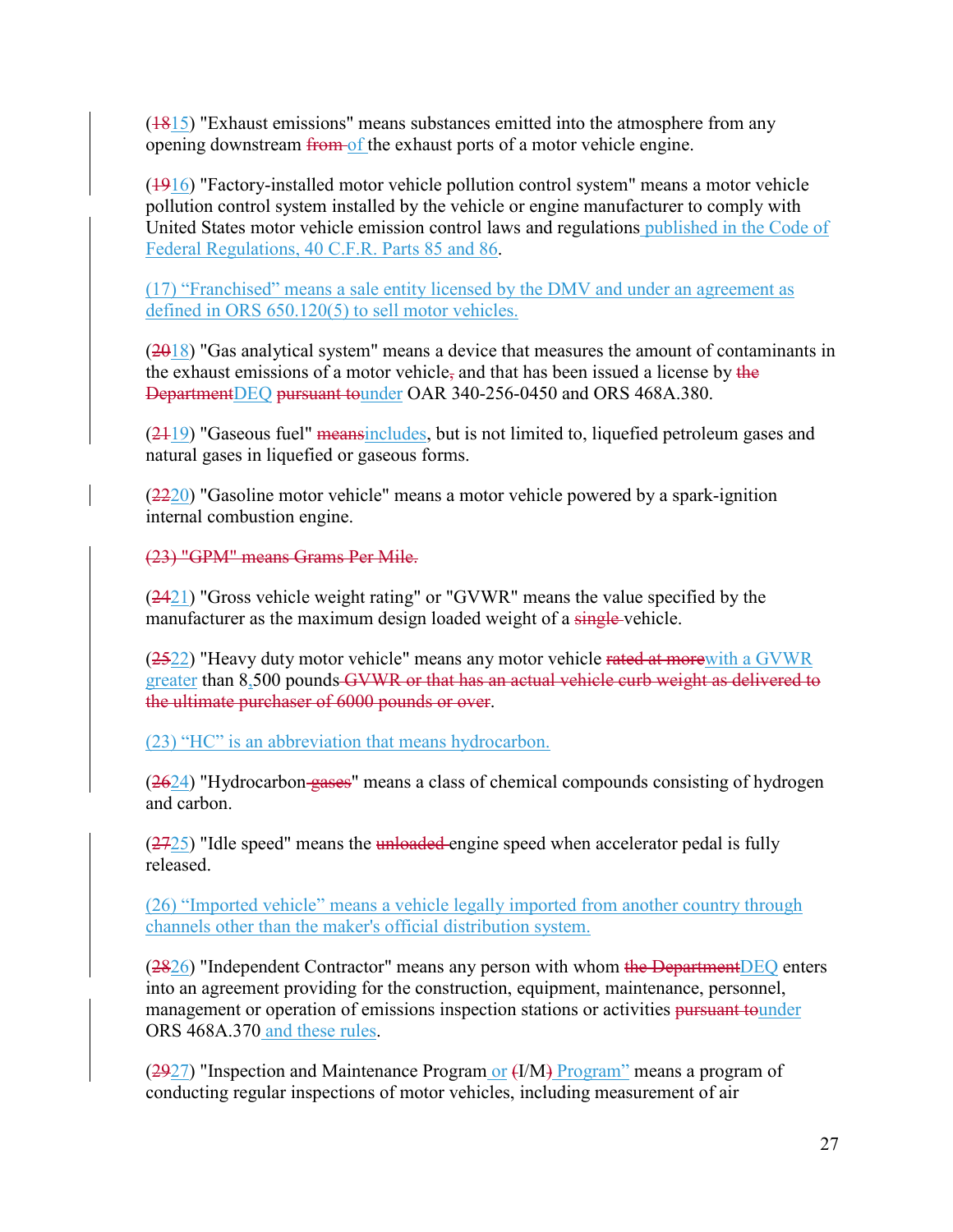contaminants in the motor vehicle exhaust and an inspection of emission the motor vehicle pollution control systems, to identify vehicles that do not meet the standards of this Division or that have malfunctioning, maladjusted or missing emission motor vehicle pollution control systems, and, when necessary, of requiring the repair or adjustment of vehicles to make the emission motor vehicle pollution control systems function as intended and to reduce tailpipe emissions of air contaminants.

 $(3028)$  "In-use motor vehicle" means any motor vehicle that is not a new motor vehicle.

(3129) "Light-duty motor vehicle" means any motor vehicle rated atwith a GVWR of 8,500 pounds or less GVWR or less and has an actual vehicle curb weight as delivered to the ultimate purchaser of under 6000 pounds.

(32) "Medford-Ashland Air Quality Maintenance Area (AQMA)" has the meaning given in OAR 340-204-0010.

 $(3330)$  "Model year" means the annual production period of new motor vehicles or new motor vehicle engines designated by the calendar year in which such period ends. If the manufacturer does not designate a production period, the model year with respect to such vehicles or engines means the 12-month period beginning January of the year in which production thereof of the vehicle or engine begins.

(34) "Motorcycle" means any motor vehicle, including mopeds, having a seat or saddle for the use of the rider and designed to travel on not more than three wheels in contact with the ground and having a mass of 680 kilograms (1500 pounds) or less with manufacturer recommended fluids and nominal fuel capacity included.

(3531) "Motor vehicle" or "vehicle" means any self-propelled vehicle used for transporting persons or commodities on public roads.

(3632) "Motor vehicle pollution control system" means equipment designed for installation on a motor vehicle for the purpose of reducing the pollutants emitted from the vehicle, or a system or engine adjustment or modification that causes a reduction of pollutants emitted from the vehicle, or a system or device that inhibits the introduction of fuels that can adversely affect the overall motor vehicle pollution control system.

 $(3733)$  "Motor Vehicle Fleet Operation" means ownership, control,  $\Theta$  management or any combination thereof, by any person, of five or more motor vehicles.

(3834) "New motor vehicle" means a motor vehicle whose equitable or legal title has never been transferred to a person who, in good faith, purchases the motor vehicle for purposes other than resale.

(39) "Noise level" means the sound pressure level measured by use of metering equipment with an "A" frequency weighting network and reported as dBA.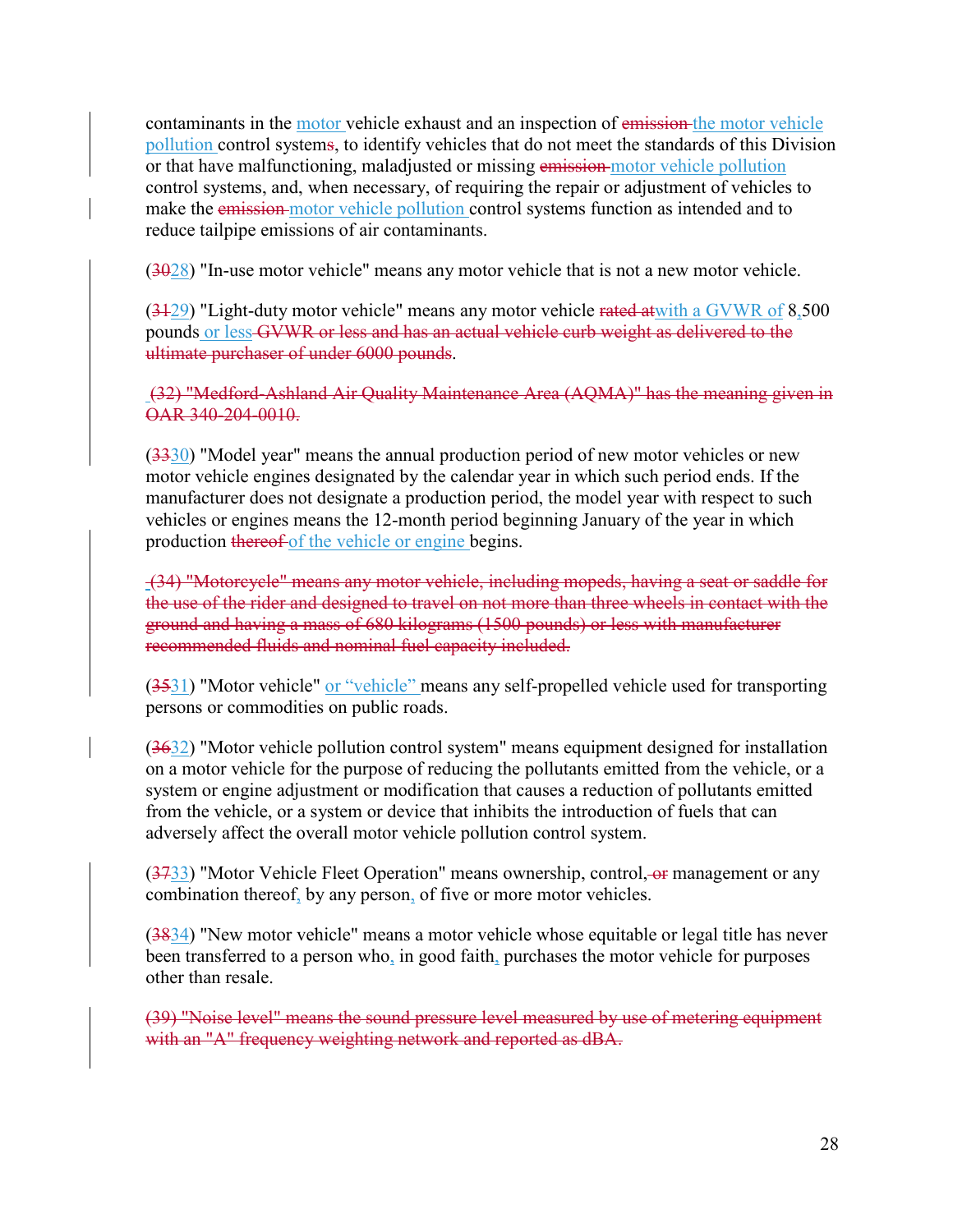$(4035)$  "OBD" and "OBD-II" means the On Board Diagnostic system in a vehicle that tracks the effectiveness of the motor vehicle's emissions pollution control systems. These OBDII (or higher systems) have typically been placed on 1996 and newer motor vehicles.

(4136) "OBD Test" means an emissions related test in whichthat downloads diagnostic information from the vehicle's On Board DiagnosticOBD computer is downloaded, supplying diagnostic information to evaluate the effectiveness of the motor vehicle emissions pollution control systems.

(4237) "On-Site Vehicle Test" means an emissions-related test that is conducted at the vehicle owner's location. Such test will be performed by DEQ using DEQ's test equipment and is only available as a service for automobile dealerships.

(4338) "Owner" means the person having all the incidents of ownership in a vehicle. Where the incidents of ownership are in different persons, it means the person, other than a security interest holder or lessor, entitled to the possession of a vehicle under a security agreement or a lease for a term of  $10 \text{ten}$  or more successive days.

(4439) "Opacity" means the degree to which transmitted light is obscured, expressed in percent.

(45) "Oxides of Nitrogen" or NOx means oxides of nitrogen except nitrous oxides.

(40) "Permanent Fleet Vehicle" means a motor vehicle that the Oregon Department of Transportation identifies with permanent fleet tags, stickers, plates or other identification ODOT determines appropriate.

 $(4641)$  "Person" means any individual, public or private corporation, political subdivision, agency, board, department, or bureau of the state, municipality, partnership, association, firm, trust, estate, or any other legal entity whatsoever that is recognized by law as the subject of rights and duties.

(47) "Portland Vehicle Inspection Area" has the meaning given in OAR 340-204-0010.

 $(4842)$  "PPM" means parts per million by volume.

 $(4943)$  "Private Business Fleet" means a group of 100 or more ownership by any person of 100 or more Oregon-registered, in-use, motor vehicles, that are owned by any person, excluding those vehicles held primarily for the purpose of resale.

(5044) "Private Business Fleet Vehicle Emissions Inspector" means any person employed on a full-time basis by a Private Business Fleet that who possesses a current and valid license issued by the DepartmentDEQ pursuant tounder OAR 340-256-0440 and ORS 468A.380.

(51) "Propulsion exhaust noise" means that noise created in the propulsion system of a motor vehicle that is emitted into the atmosphere from any opening downstream from the exhaust ports. This definition does not include exhaust noise from vehicle auxiliary equipment such as refrigeration units powered by a secondary motor.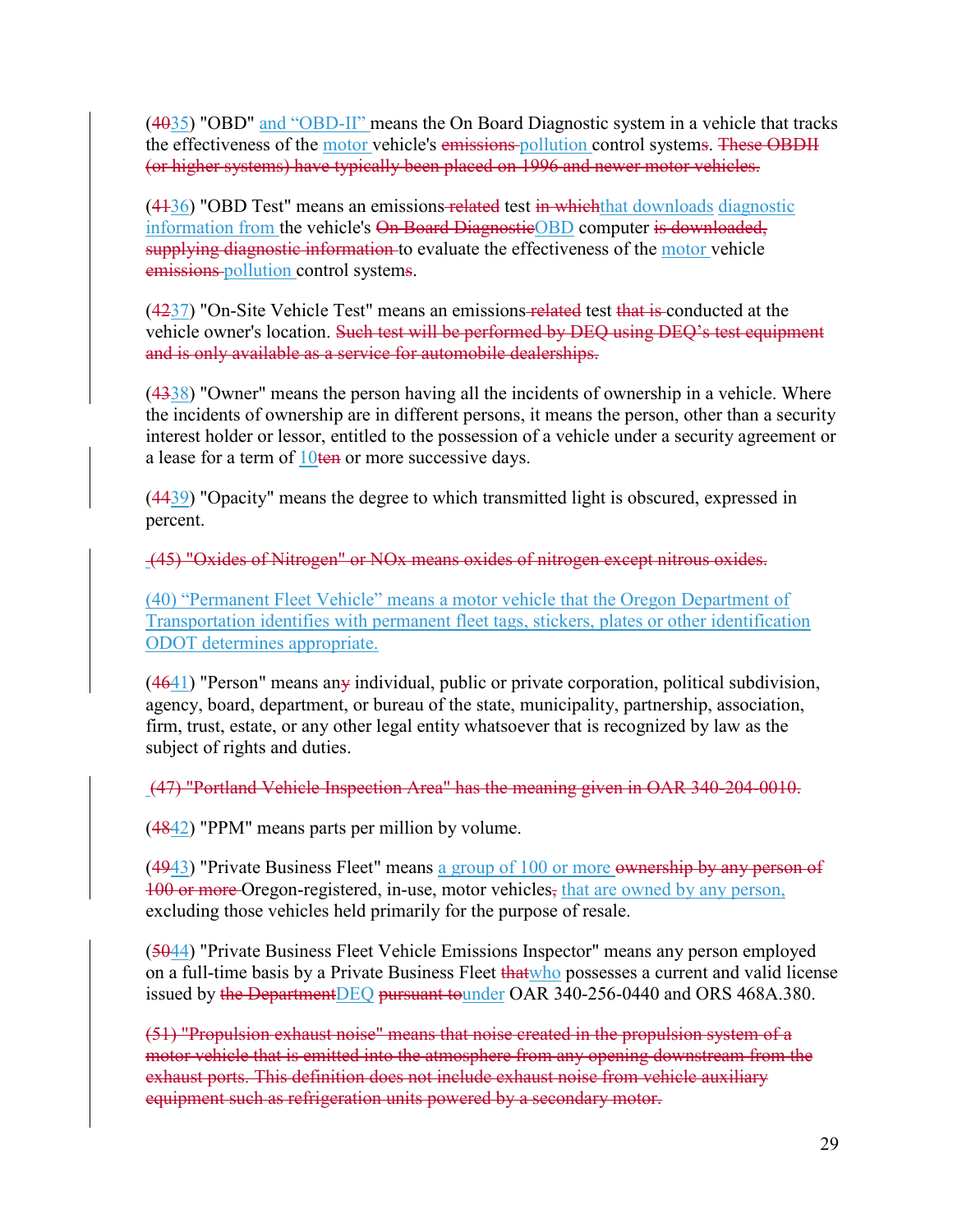(5245) "Public Agency Fleet" means a groupownership of 50 or more government-owned vehicles registered pursuant tounder ORS 805.040.

(5346) "Public Agency Fleet Vehicle Emissions Inspector" means any person employed on a full-time basis by a Public Agency Fleet that possesses a current and valid license issued by the DepartmentDEQ pursuant tounder OAR 340-256-0440 and ORS 468A.380.

(5447) "Public roads" means any street, alley, road, highway, freeway, thoroughfare, or section thereof used by the public, or dedicated or appropriated to public use.

(5548) "Regional Authority" means a regional air quality control authority established under the provisions of ORS 468A.005 to 468A.035, 468A.075, 468A.100 to 468A.130, and 468A.140 to 468A.175.

(5649) "Remote Sensing" means a technique for determining the level of a vehicle's emissions without connecting equipment directly to the vehicle, done either . The vehicle's emissions can be determined by either optically measuring the pollutants in the vehicle's exhaust plume, by remotely receiving a vehicle's emissions diagnostic information, or by other means determined by the DepartmentDEQ.

(5750) "Ringlemann Smoke Chart" means the Ringlemann Smoke Chart with instructions for use as published in May, 1967, by the U.S. Department of Interior, Bureau of Mines, Information circular 8333.

(5851) "RPM" means engine crankshaft revolutions per minute.

(5952) "Self-Service Test-Lane" means a technique-procedure for vehicle testing offered by the Department DEQ where the vehicle owner or representative driver can perform an emissions test on the vehicle at a facility provided by the DepartmentDEQ using remote sensing, plug-in OBD emissions testing, or other means designated by the DepartmentDEQ.

(60) "Two-stroke cycle engine" means an engine in which combustion occurs, within any given cylinder, once each crankshaft revolution.

 $(6453)$  "Vehicle Emission Inspector" means any person employed by the Department or an Independent Contractor that who possesses a current and valid license issued by the Department pursuant tounder OAR 340-256-0440 and ORS 468A.380.

(54) "VIN" or "Vehicle Identification Number" means a unique code including a serial number that identifies a specific vehicle.

 $(6255)$  "Visible Egmissions" means those gases or particulates, excluding uncombined water, that separately or in combination are visible upon release to the outdoor atmosphere.

[NOTE: This rule is included in the State of Oregon Clean Air Act Implementation Plan that EQC adopted under OAR 340-200-0040.]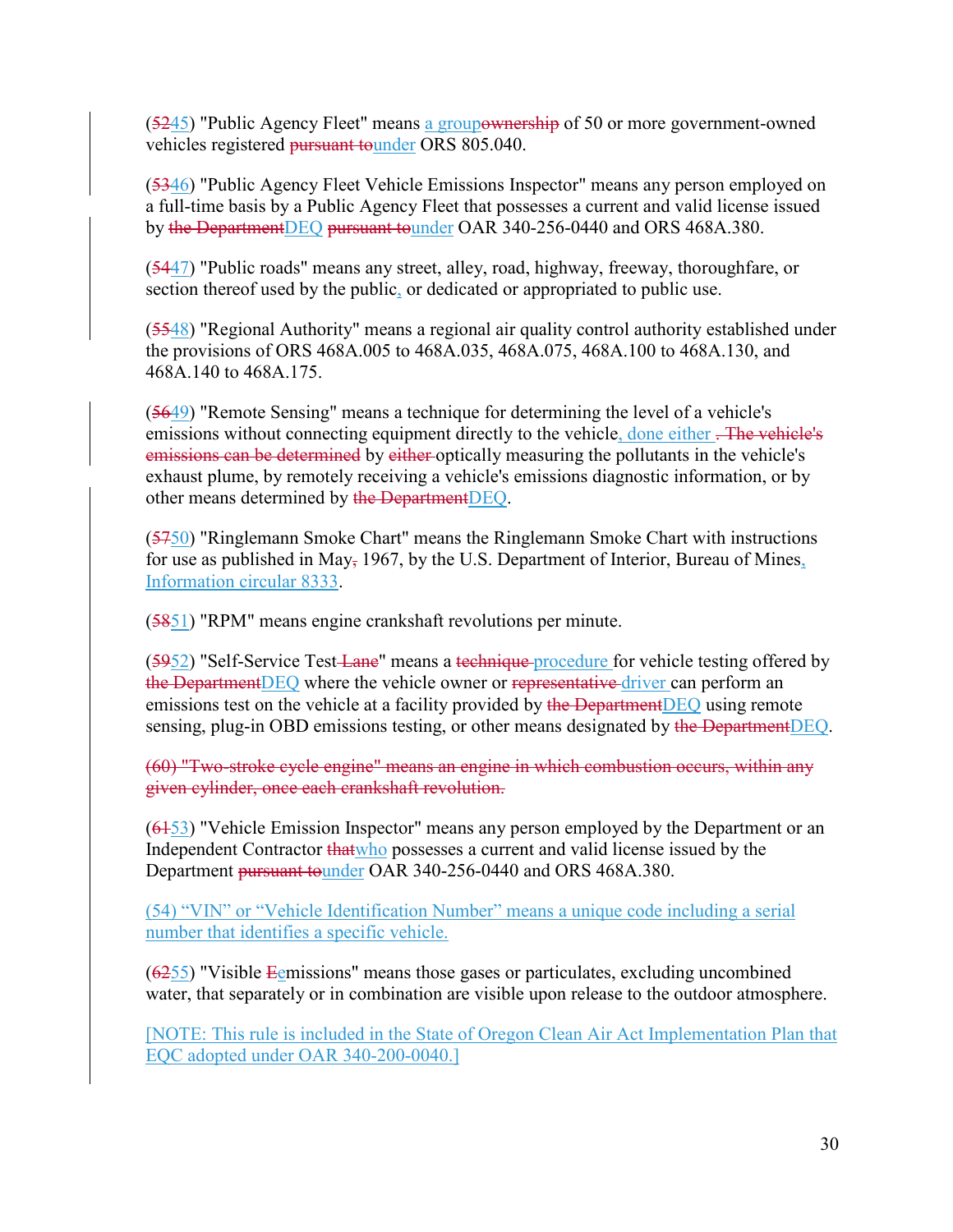**Statutory/Other Authority:** ORS 467.030 & 468A.360 **Statutes/Other Implemented:** ORS 467.030 & 468A.350 - 468A.400 **History:** DEQ 7-2005, f. & cert. ef. 7-12-05 DEQ 14-2003, f. & cert. ef. 10-24-03 DEQ 11-2001, f. & cert. ef. 10-4-01 DEQ 17-2000, f. & cert. ef. 10-25-00 DEQ 14-1999, f. & cert. ef. 10-14-99, Renumbered from 340-024-0005 & 340-024-0305 DEQ 25-1996, f. & cert. ef. 11-26-96 DEQ 15-1994, f. 6-8-94, cert. ef. 7-1-94 DEQ 4-1993, f. & cert. ef. 3-10-93 DEQ 23-1984, f. 11-19-84, ef. 4-1-85 DEQ 12-1982, f. & ef. 7-21-82 DEQ 18-1980, f. & ef. 6-25-80 DEQ 22-1979, f. & ef. 7-5-79 DEQ 9-1978, f. & ef. 7-7-78 DEQ 139, f. 6-30-77, ef. 7-1-77 DEQ 89, f. 4-22-75, ef. 5-25-75 DEQ 4-1993, f. & cert. ef. 3-10-93 DEQ 8, f. 4-7-70, ef. 5-11-70

#### **[340-256-0100](https://secure.sos.state.or.us/oard/viewSingleRule.action;JSESSIONID_OARD=3oxlIc6PZ2u31uGO2th2u9088A2Kqarcjab6TLjYb7s3a0O-i4hx!143575988?ruleVrsnRsn=75722)**

#### **Visible Emissions: General Requirements, Exclusions**

(1)  $N\theta$  person may not operate, drive, or cause or permit to be driven or operated any motor vehicle upon-a public street or highway roads that emits into the atmosphere any visible emission.

(2) Excluded from this rule are those motor vehicles:

(a) Powered by compression ignition or diesel cycle engines;

(b) Excluded Granted a variance by written order of the DepartmentDEQ by under ORS 468A.075.

 $(3)$  No A person may not operate, drive, or cause or permit to be driven or operated any motor vehicle upon a public street or highwayroads if any element of the factory-installed motor vehicle pollution control system has been modified or altered in such a manner that decreases its efficiency or effectiveness in controlling air pollution in violation of ORS 815.305, except as noted in ORS 815.305(2).

NOTE: This rule is included in the State of Oregon Clean Air Act Implementation Plan that EQC adopted under OAR 340-200-0040.

**Statutory/Other Authority:** ORS 468, 468A & 815 **Statutes/Other Implemented:** ORS 468A.360 **History:** DEQ 7-2005, f. & cert. ef. 7-12-05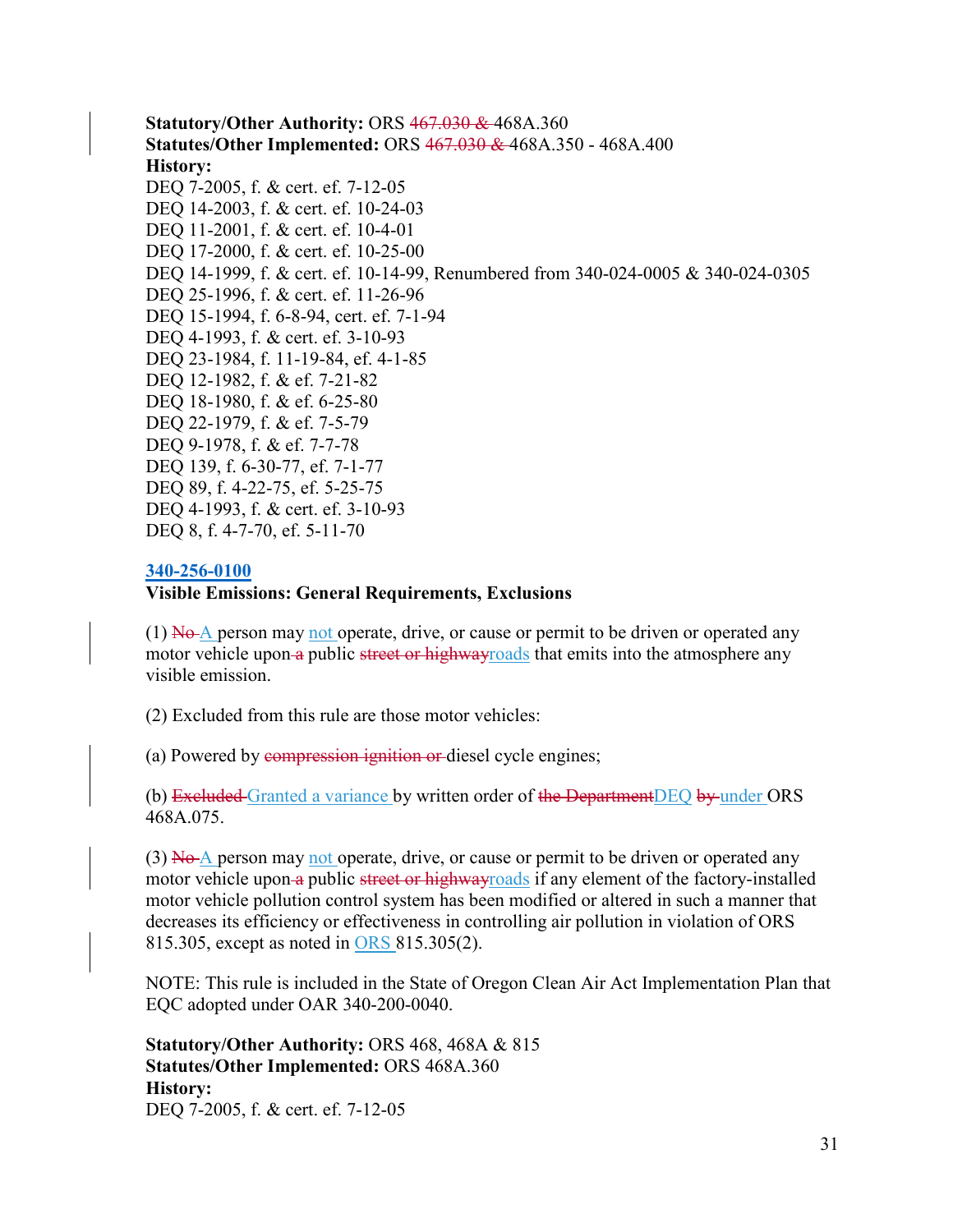DEQ 14-1999, f. & cert. ef. 10-14-99, Renumbered from 340-024-0010 DEQ 4-1993, f. & cert. ef. 3-10-93 DEQ 8, f. 4-7-70, ef. 5-11-70

#### **[340-256-0110](https://secure.sos.state.or.us/oard/viewSingleRule.action;JSESSIONID_OARD=3oxlIc6PZ2u31uGO2th2u9088A2Kqarcjab6TLjYb7s3a0O-i4hx!143575988?ruleVrsnRsn=75726)**

#### **Visible Emissions: Special Requirements for Excluded Motor Vehicles**

No A person shall may not operate, drive, or cause or permit to be driven or operated upon a public street or highway, any motor vehicle excluded from OAR 340-256-0100 which that:

(1) When operated at an elevation of 3,000 feet or less, emits visible emissions into the atmosphere:

(a) Of an opacity greater than  $40-10$  percent; or

(b) Of an opacity  $\theta$  ten  $\overline{40}$  percent or greater for a period exceeding seven consecutive seconds.

(2) When operated at an elevation  $\theta$  fover 3,000 feet, emits visible emissions into the atmosphere:

(a) Of an opacity greater than  $60-20$  percent; or

(b) Of an opacity of  $20-60$  percent or greater for a period exceeding seven consecutive seconds.

**Statutory/Other Authority:** ORS 468 & 468A **Statutes/Other Implemented:** ORS 468A.360 **History:** DEQ 14-1999, f. & cert. ef. 10-14-99, Renumbered from 340-024-0015 DEQ 8, f. 4-7-70, ef. 5-11-70

#### **340-256-0120**

**Visible Emissions: Uncombined Water — Water Vapor**

Where the presence of uncombined water is the only reason for failure of an emission to meet the requirements of OAR 340-256-0100 or 340-256-0110, such rules shall not apply.

**Statutory/Other Authority:** ORS 468 & 468A **Statutes/Other Implemented:** ORS 468A.360 **History:** DEQ 14-1999, f. & cert. ef. 10-14-99, Renumbered from 340-024-0020 DEQ 8, f. 4-7-70, ef. 5-11-70

**[340-256-0130](https://secure.sos.state.or.us/oard/viewSingleRule.action;JSESSIONID_OARD=3oxlIc6PZ2u31uGO2th2u9088A2Kqarcjab6TLjYb7s3a0O-i4hx!143575988?ruleVrsnRsn=75730)**

**Visible Emissions: Motor Vehicle Fleet Operation**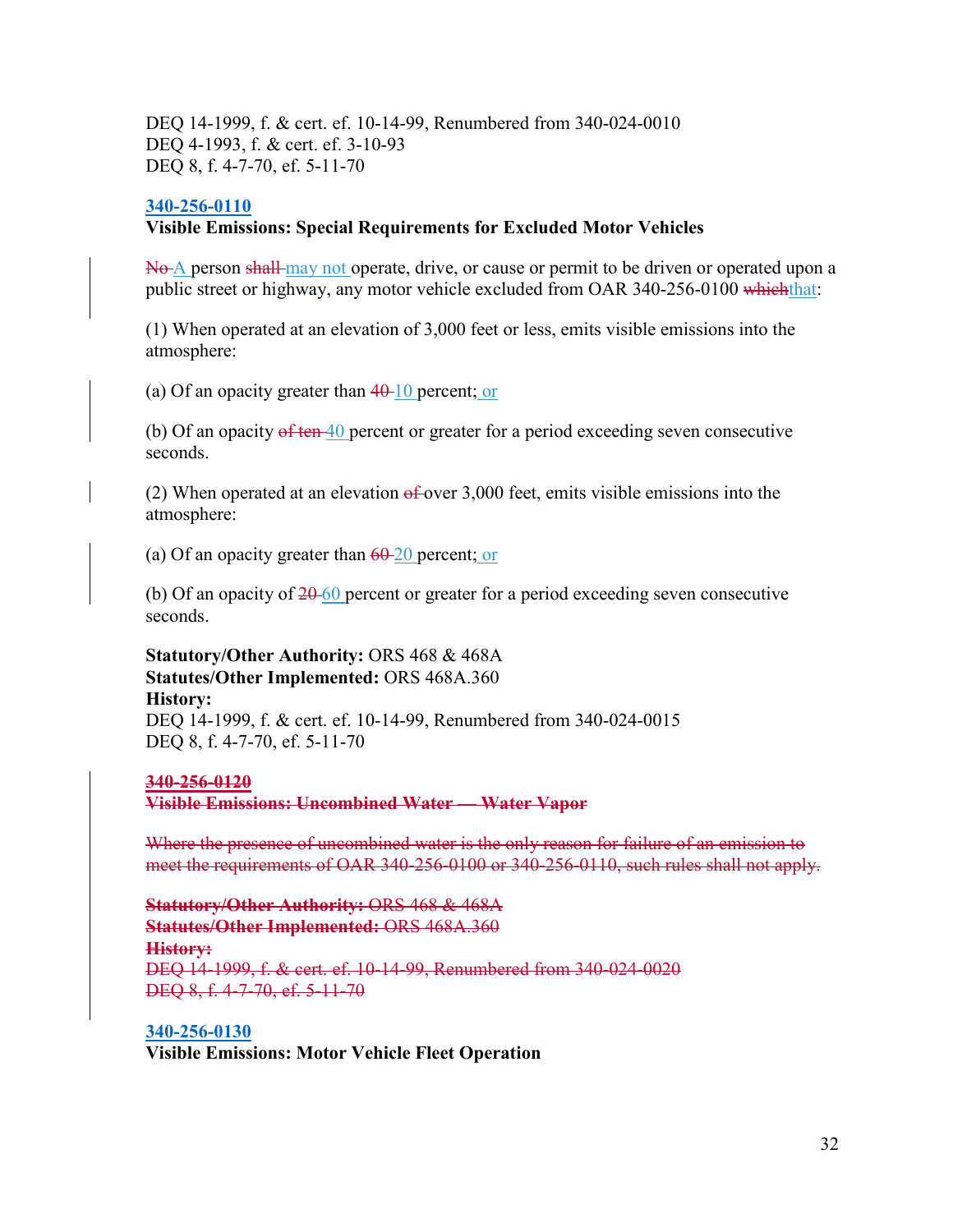(1) Motor vehicle fleet operation records pertaining to observations, tests, maintenance, and repairs performed to control or reduce visible emissions from individual motor vehicles must be available for DEQ review and inspection by the Department.

(2) The Department  $DEQ$ , by written notice, may require any motor vehicle of a motor vehicle fleet operation to be tested for compliance with OAR 340-256-0100 and 340-256- 0110.

(3) A regional authority, within its territory, may perform the functions of the DepartmentDEQ as set forth in sections  $(1)$  and  $(2)$  of this rule, upon written directive of the DepartmentDEQ permitting such action.

[NOTE: This rule is included in the State of Oregon Clean Air Act Implementation Plan that EQC adopted under OAR 340-200-0040.]

### **Statutory/Other Authority:** ORS 468 & 468A **Statutes/Other Implemented:** ORS 468A.360 **History:**

DEQ 7-2005, f. & cert. ef. 7-12-05 DEQ 14-1999, f. & cert. ef. 10-14-99, Renumbered from 340-024-0025 DEQ 8, f. 4-7-70, ef. 5-11-70

### **[340-256-0140](https://secure.sos.state.or.us/oard/viewSingleRule.action;JSESSIONID_OARD=3oxlIc6PZ2u31uGO2th2u9088A2Kqarcjab6TLjYb7s3a0O-i4hx!143575988?ruleVrsnRsn=75733)**

#### **Visible Emissions: Dealer Compliance**

No A dealer shall may not sell, exchange or lease, or offer for sale, exchange, or lease, any motor vehicle which that operates in violation of OAR 340-256-0100 or 340-256-0110, except as permitted by federal regulations published in the Code of Federal Regulations, 40 C.F.R. Parts 85 and 86.

**Statutory/Other Authority:** ORS 468 & 468A **Statutes/Other Implemented:** ORS 468A.360 **History:** DEQ 14-1999, f. & cert. ef. 10-14-99, Renumbered from 340-024-0030 DEQ 8, f. 4-7-70, ef. 5-11-70

### **[340-256-0150](https://secure.sos.state.or.us/oard/viewSingleRule.action;JSESSIONID_OARD=3oxlIc6PZ2u31uGO2th2u9088A2Kqarcjab6TLjYb7s3a0O-i4hx!143575988?ruleVrsnRsn=248690)**

**Visible Emissions: Opacity Method of Measurement**

Only a trained person may make Tthe opacity observation for purposes of OAR 340-256- 0100 through 340-256-0140. A trained person may use a Ringelmann Smoke Chart or DEQ approved opacity equipment to measure emission opacityshall be made by a person trained as an observer; provided, however, that a Ringelmann Smoke Chart may be used in measuring the opacity of emissions for purposes of OAR 340-256-0100 through 340-256- 0140.

[Publications: Publications referenced are available from the agency.]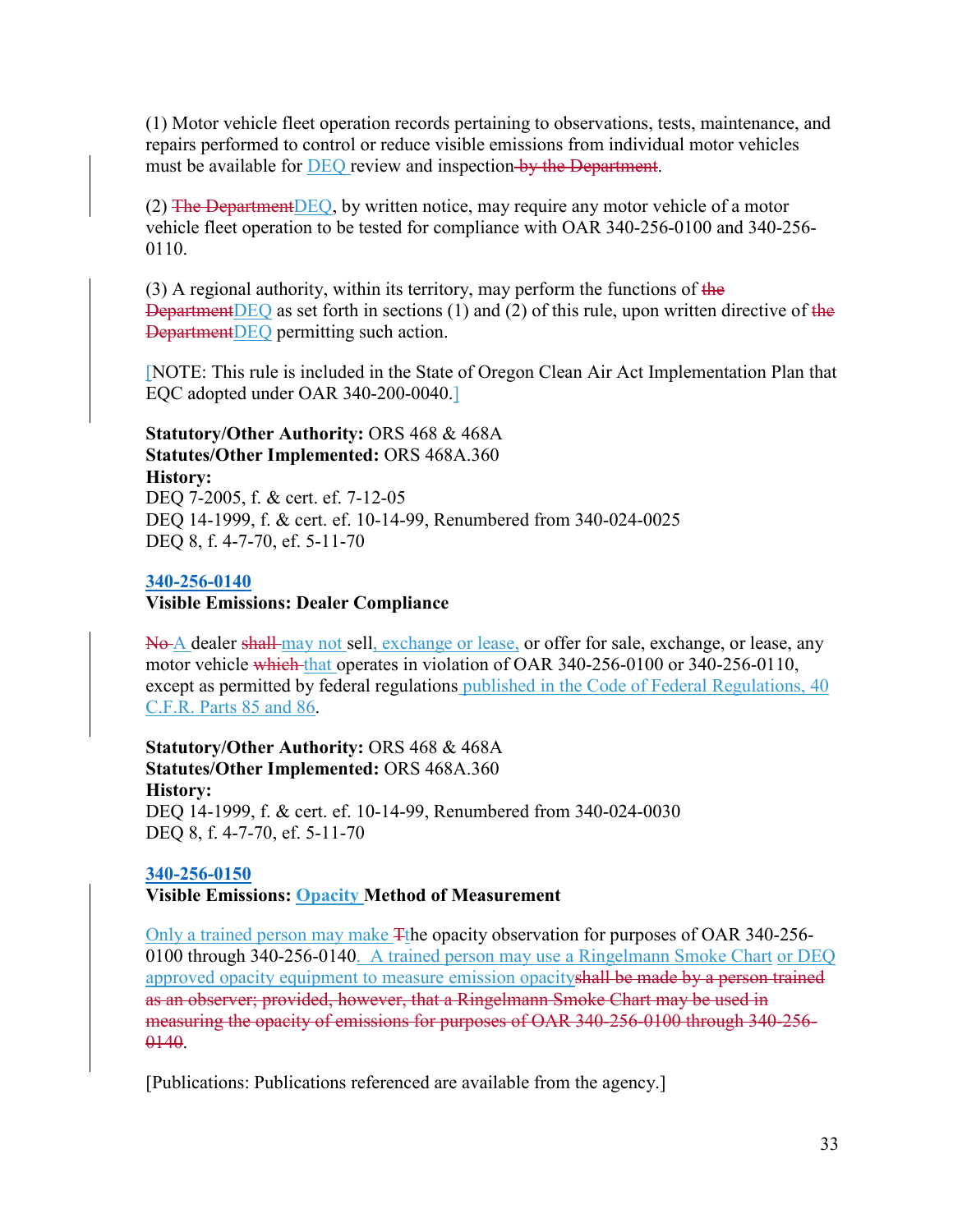**Statutory/Other Authority:** ORS 468 & 468A **Statutes/Other Implemented:** ORS 468A.360 **History:** [DEQ 191-2018, minor correction filed 07/18/2018, effective 07/18/2018](https://secure.sos.state.or.us/oard/viewReceiptPDF.action;JSESSIONID_OARD=3oxlIc6PZ2u31uGO2th2u9088A2Kqarcjab6TLjYb7s3a0O-i4hx!143575988?filingRsn=38760) DEQ 14-1999, f. & cert. ef. 10-14-99, Renumbered from 340-024-0035 DEQ 4-1993, f. & cert. ef. 3-10-93 DEQ 8, f. 4-7-70, ef. 5-11-70

#### **[340-256-0160](https://secure.sos.state.or.us/oard/viewSingleRule.action;JSESSIONID_OARD=3oxlIc6PZ2u31uGO2th2u9088A2Kqarcjab6TLjYb7s3a0O-i4hx!143575988?ruleVrsnRsn=75738)**

#### **Visible Emissions: Alternative Methods of Measuring Visible Emissions**

 $(1)$  The Department DEQ may, but is not required to, permit the use of alternative methods of measurement to determine compliance with the visible emissions standards in OAR 340- 256-0100 and 340-256-0110 when if DEQ determines that such alternative methods are demonstrated to be reproducible, selective, sensitive, accurate and applicable to a specific program. If DEQ permits the use of an alternative method of measurement, DEQ shall do so in writing in response to a request under section (2) of this rule.

(2) Any person desiring to utilize alternative methods of measurement shall-must submit  $\alpha$ request to use alternative methods of measurement to the DepartmentDEQ. A request must include such specifications and test data as the DepartmentDEQ may require, together with a detailed specific program for utilizing the alternative methods, sufficient to show that the alternative methods are reproducible, selective, sensitive, accurate, and applicable to a specific program. The DepartmentDEQ may shall require demonstration of the effectiveness and suitability of the programany additional documentation that it deems necessary.

(3)  $\overline{No}$  A person shall-may not undertake a program using an alternative method of measurement without having obtained prior written approval of the DepartmentDEQ.

**Statutory/Other Authority:** ORS 468 & 468A **Statutes/Other Implemented:** ORS 468A.360 **History:** DEQ 14-1999, f. & cert. ef. 10-14-99, Renumbered from 340-024-0040 DEQ 8, f. 4-7-70, ef. 5-11-70

#### **[340-256-0200](https://secure.sos.state.or.us/oard/viewSingleRule.action;JSESSIONID_OARD=3oxlIc6PZ2u31uGO2th2u9088A2Kqarcjab6TLjYb7s3a0O-i4hx!143575988?ruleVrsnRsn=75740)**

#### **Certification of Pollution Control Systems: County Designations**

Pursuant to the requirements of ORS 468A.360, Clackamas, Columbia, Jackson, Marion, Multnomah, Washington and Yamhill counties are hereby designated by the Environmental Quality Commission as counties in which all motor vehicles registered therein, unless otherwise exempted by statute or by rules subsequently adopted by the Commission, shall must be equipped with a motor vehicle pollution control system and shall must comply with motor vehicle emission standards adopted by the Commission.

[NOTE: This rule is included in the State of Oregon Clean Air Act Implementation Plan that EQC adopted under OAR 340-200-0040.]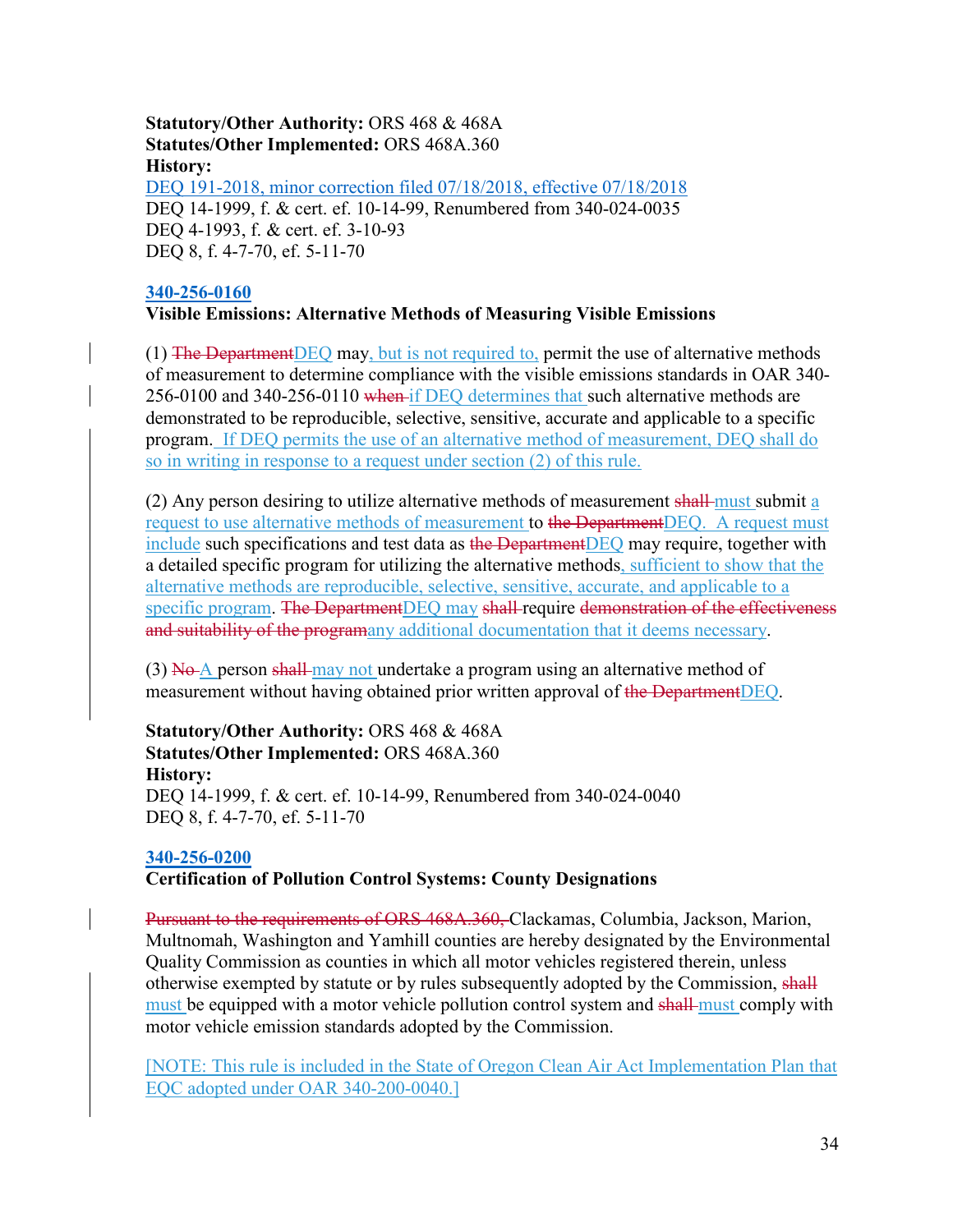**Statutory/Other Authority:** ORS 468A.360 & 468A.390 **Statutes/Other Implemented:** ORS 468A.390 **History:** DEQ 14-1999, f. & cert. ef. 10-14-99, Renumbered from 340-024-0100 DEQ 25-1996, f. & cert. ef. 11-26-96 DEQ 4-1993, f. & cert. ef. 3-10-93 DEQ 62, f. 12-5-73, ef. 12-25-73 DEQ 51, f. 3-20-73, ef. 4-1-73

#### **[340-256-0210](https://secure.sos.state.or.us/oard/viewSingleRule.action;JSESSIONID_OARD=3oxlIc6PZ2u31uGO2th2u9088A2Kqarcjab6TLjYb7s3a0O-i4hx!143575988?ruleVrsnRsn=75745)**

#### **Certification of Pollution Control Systems: Criteria for Certification of Motor Vehicle Pollution Control Systems**

Pursuant to the requirements of ORS 468A.365, the following are This rule documents the criteria for certification of motor vehicle pollution control systems. as defined by ORS 468A.350:, A motor vehicle pollution control system may be certified unless:

(1) A motor vehicle pollution control system which necessitateshas equipment not designed for installation on a motor vehicle for the purpose of reducing the pollutants emitted from the vehicle shall not be certified.

(2) A motor vehicle pollution control system which necessitates needs modifications, other than adjustments, to the original design of the motor vehicle shall not be certified.

(3) A person has replaced the motor vehicle engine and the resulting vehicle chassis is not identical (including all emission related parts, engine design parameters, and engine calibrations) to a certified configuration of the same or newer model year, except for:

(a) Conversions to compressed natural gas or liquefied petroleum gasoline (LPG);

(b) A complete engine or engine conversion kit granted an Executive Order by the California Air Resources Board that DEQ deems to meet the standards of this Division;

(c) A complete powertrain on the U.S. Environmental Protection Agency's "Certified to EPA Standards" list, when the powertrain is used in its entirety and without modification, that DEQ deems to meet the standards of this Division;

(d) A foreign-built replacement engine that has a configuration certified by the U.S. Environmental Protection Agency or the California Air Resources Board that DEQ deems to meet the standards of this Division.

**Statutory/Other Authority:** ORS 468 & 468A **Statutes/Other Implemented:** ORS 468A.365 **History:** DEQ 14-1999, f. & cert. ef. 10-14-99, Renumbered from 340-024-0200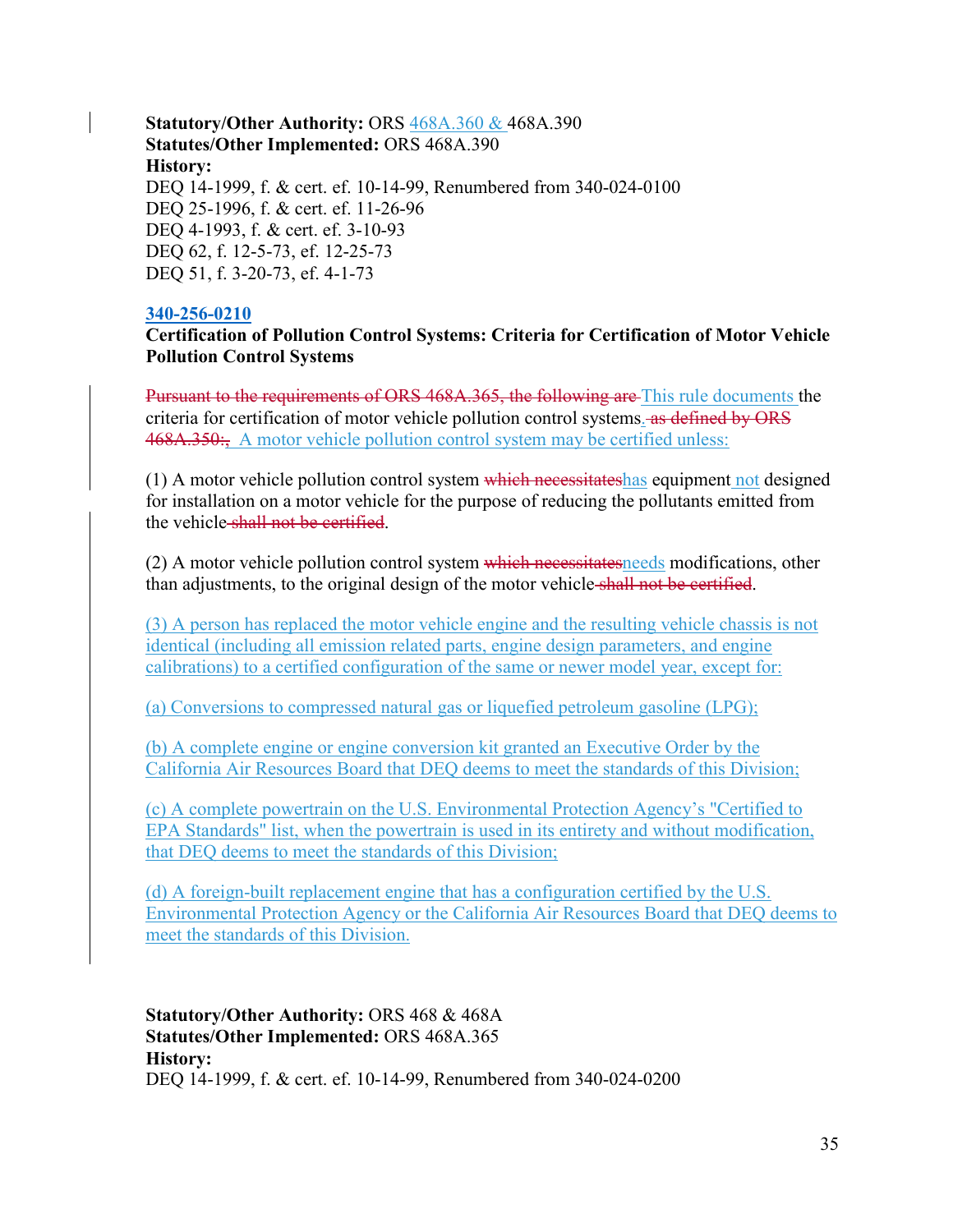DEQ 4-1993, f. & cert. ef. 3-10-93 DEQ 66, f. 2-5-74, ef. 2-25-74

#### **[340-256-0220](https://secure.sos.state.or.us/oard/viewSingleRule.action;JSESSIONID_OARD=3oxlIc6PZ2u31uGO2th2u9088A2Kqarcjab6TLjYb7s3a0O-i4hx!143575988?ruleVrsnRsn=75748)**

#### **Compliance With Oregon Low Emission Vehicle Program**

Model years 2009 and newer vehicles that have 7,500 or fewer miles must meet the requirements of Cehapter 340, Delivision 257 to qualify for a Certificate of Compliance.

**Statutory/Other Authority:** ORS 468.020, 468A.010, 468A.015, 468A.025, 468A.360 & 468A.380 **Statutes/Other Implemented:** ORS 468.020 & 468A.365 **History:** DEQ 6-2006, f. & cert. ef. 6-29-06

#### **[340-256-0310](https://secure.sos.state.or.us/oard/viewSingleRule.action;JSESSIONID_OARD=3oxlIc6PZ2u31uGO2th2u9088A2Kqarcjab6TLjYb7s3a0O-i4hx!143575988?ruleVrsnRsn=75750)**

**Emission Control System Inspection: Government-Owned Vehicle, Permanent Fleet Vehicle and United States Government Vehicle Testing Requirements**

(1) All motor vehicles registered as government-owned vehicles under ORS 805.040 that are required to be certified not exempted from certification pursuant tounder 815.300 must, as means of that certification, obtain a Certificate of Compliance. Government-owned vehicles must be certified biennially.

(2) All Any motor vehicles registered as a permanent fleet vehicles under ORS 805.120 that are required to be certified pursuant tounder ORS 803.350 and 815.295 to 815.325 must, as means of that certification, obtain a Certificate of Compliance.

(3) Any motor vehicle that is to be registered under ORS 805.040 or 805.120 but which is not a new motor vehicle must have-obtain a Certificate of Compliance issued to it before it is registered, as required by ORS 803.350 and 815.295 to 815.325.

(4) All motor vehicles owned by the United States Government and operated in the Portland Vehicle Inspection Area or the Medford-Ashland Air Quality Maintenance Area (AQMA) must have obtain a Certificate of Compliance issued to it biennially.

(a) United States Government tactical military vehicles are not required to be certifiedobtain Certificates of Compliance.

(b) Federal installations located within the Portland Area Vehicle Inspection Program and the Medford-Ashland AQMA must provide **DEQ** with a listing to the Department of all federal employee-owned vehicles operated on the installation, and demonstrate that these vehicles have complied with this Division,.-report inspection results must be reported to the Department DEQ on a each quarterly basis, and update the list must be updated annually.

(5) For the purposes of providing a staggered certification schedule for vehicles registered as government-owned vehicles under ORS 805.040 or permanent fleet vehicles under 805.120, such schedule must, except as provided by section (6) of this rule, be on the basis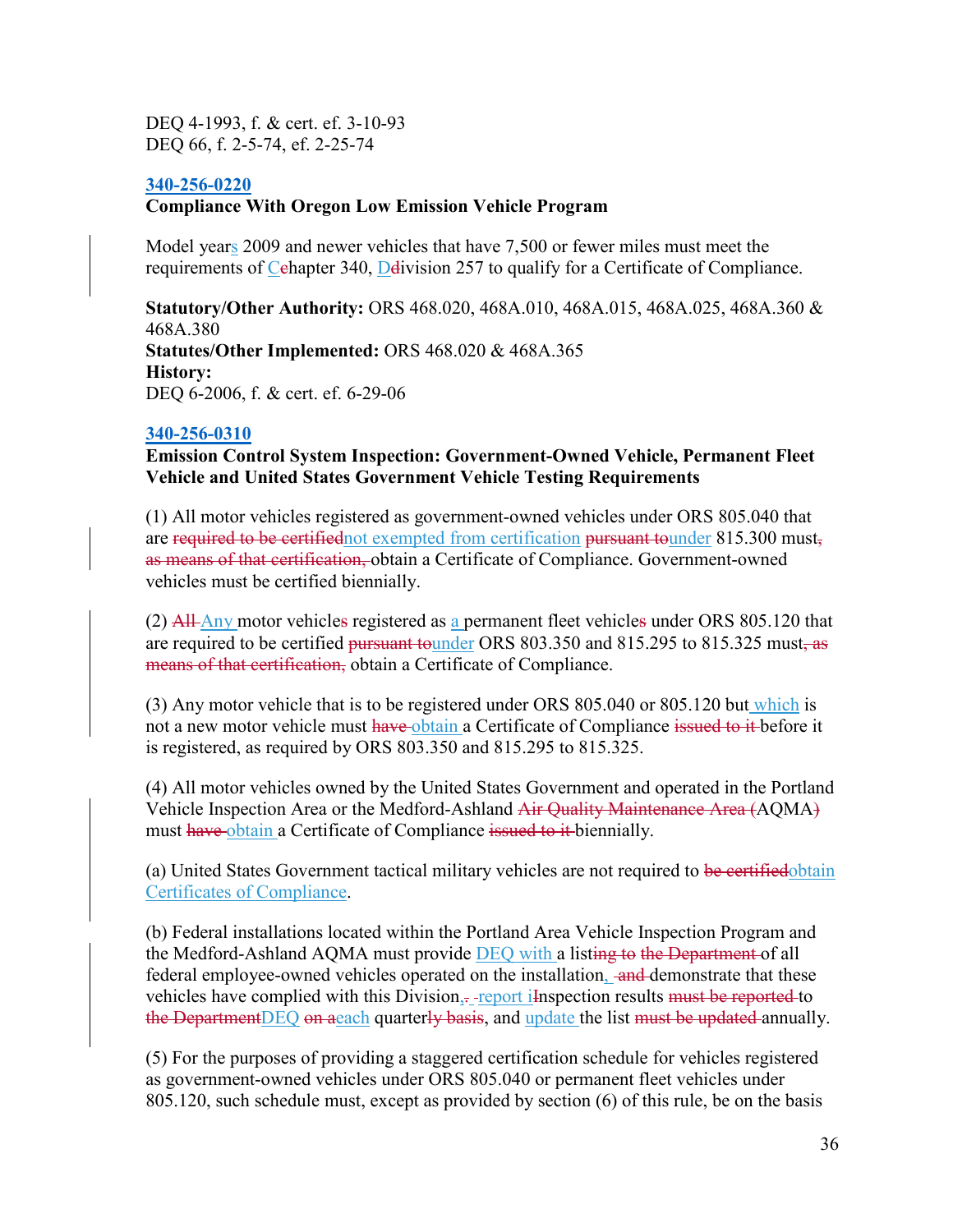of the final numerical digit contained on the vehicle license plate. Such certification must be completed by the last day of the month as provided below (last digit and month or year, respectively):

- (a)  $1 -$  January;
- (b)  $2$  February;
- $(c)$  3 March;
- $(d)$  4 April;
- $(e) 5 May;$
- (f)  $6$  June;
- $(g)$  7 July;
- $(h) 8 -$ August;
- $(i)$  9 September;
- $(i)$  0 October;
- (k) Even even numbered years for vehicles that are tested biennially;

(1) Odd — odd numbered years for vehicles that are tested biennially.

(6) In order to accommodate a fleet's scheduled maintenance practices, the Department DEQ may establish grant a request for a specific separate schedule, so long as the schedule provides at least annual or biennial certification, for vehicles registered as governmentowned vehicles under ORS 805.040 or permanent fleet vehicles registered under ORS 805.120 if a Public Agency Fleet or Private Business Fleet licensed under OAR 340-256- 0440 owns these vehicles are owned by a Public Agency Fleet or Private Business Fleet licensed under OAR 340-256-0440.

(7) Every agency or organization owning fleet vehicles described in this rule must report the following information to the DepartmentDEQ, in either electronic or printed form, annually:

(a) The vehicle make;

(b) The vehicle model;

- (c) The vehicle identification number (VIN);
- (d) The number of Certificates of Compliance issued; and
- (e) The <u>issuing</u> date on whichof the motor vehicle's were issued Certificates of Compliance.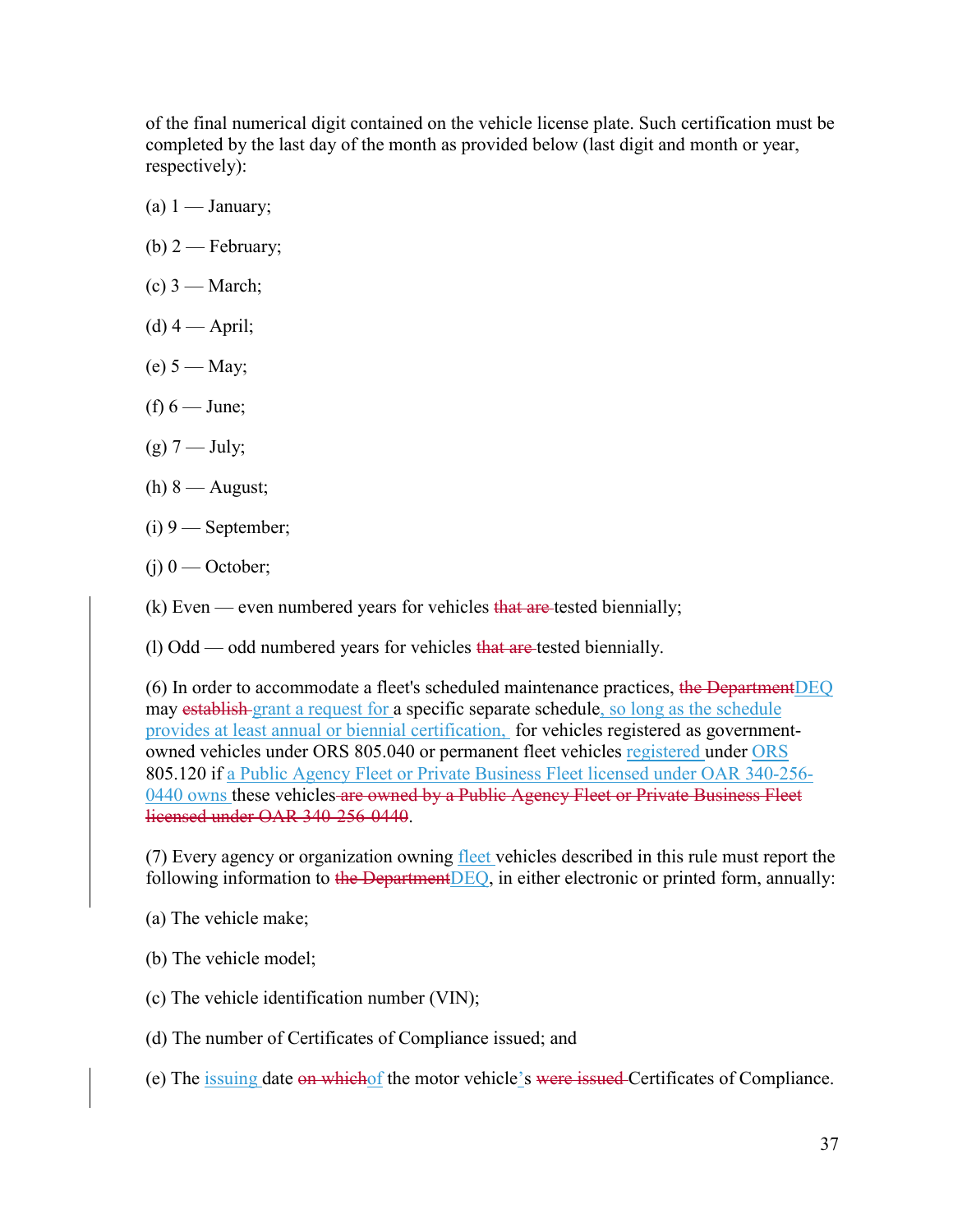[NOTE: This rule is included in the State of Oregon Clean Air Act Implementation Plan that EQC adopted under OAR 340-200-0040.]

**Statutory/Other Authority:** ORS 468A.360 & 468A.363 **Statutes/Other Implemented:** ORS 468A.365 - 468A.385 **History:** DEQ 7-2005, f. & cert. ef. 7-12-05 DEQ 14-1999, f. & cert. ef. 10-14-99, Renumbered from 340-024-0306 DEQ 25-1996, f. & cert. ef. 11-26-96 DEQ 4-1993, f. & cert. ef. 3-10-93 DEQ 19-1983, f. 11-29-83, ef. 12-31-83 DEQ 3-1978, f. 3-1-78, ef. 4-1-78

# **[340-256-0320](https://secure.sos.state.or.us/oard/viewSingleRule.action;JSESSIONID_OARD=3oxlIc6PZ2u31uGO2th2u9088A2Kqarcjab6TLjYb7s3a0O-i4hx!143575988?ruleVrsnRsn=75756)**

**Emission Control System Inspection: Motor Vehicle Inspection Program Fee Schedule**

This rule sets out the fee schedule for Certificates of Compliance and licenses issued by the DepartmentDEQ's Vehicle Inspection Program:

(1) The cost of each Certificate of Compliance issued by the Department DEQ, including those issued at emissions test stations and those issued through the Clean-Screen and Self-Service Testing procedures, is:

(a) In the Portland Vehicle Inspection Area,  $\frac{a}{b}$  maximum of \$21 until July 1, 2019, and then \$25; or

(b) In the Medford-Ashland Air Quality Maintenance Area $AQMA$ , a maximum of \$10 until July 1, 2019; and then \$15 until July 1, 2021; and then \$20 until July 1, 2023; and then \$25.

(2) The cost of each Certificate of Compliance issued by a Private Business Fleet or Public Agency Fleet is:

(a) In the Portland Vehicle Inspection Area  $\frac{1}{18}$ , a maximum of \$10; and

(b) In the Medford-Ashland Air Quality Maintenance Area $\triangle QMA$  is, a maximum of \$5.

(3) The cost of each License issued to a Private Business Fleet or Public Agency Fleet is:

(a) Initial \$5;

(b) Annual renewal \$1.

(4) The cost of each License issued to a Private Business Fleet or Public Agency Fleet Vehicle Emission Inspector is:

(a) Initial \$5;

(b) Annual renewal \$1.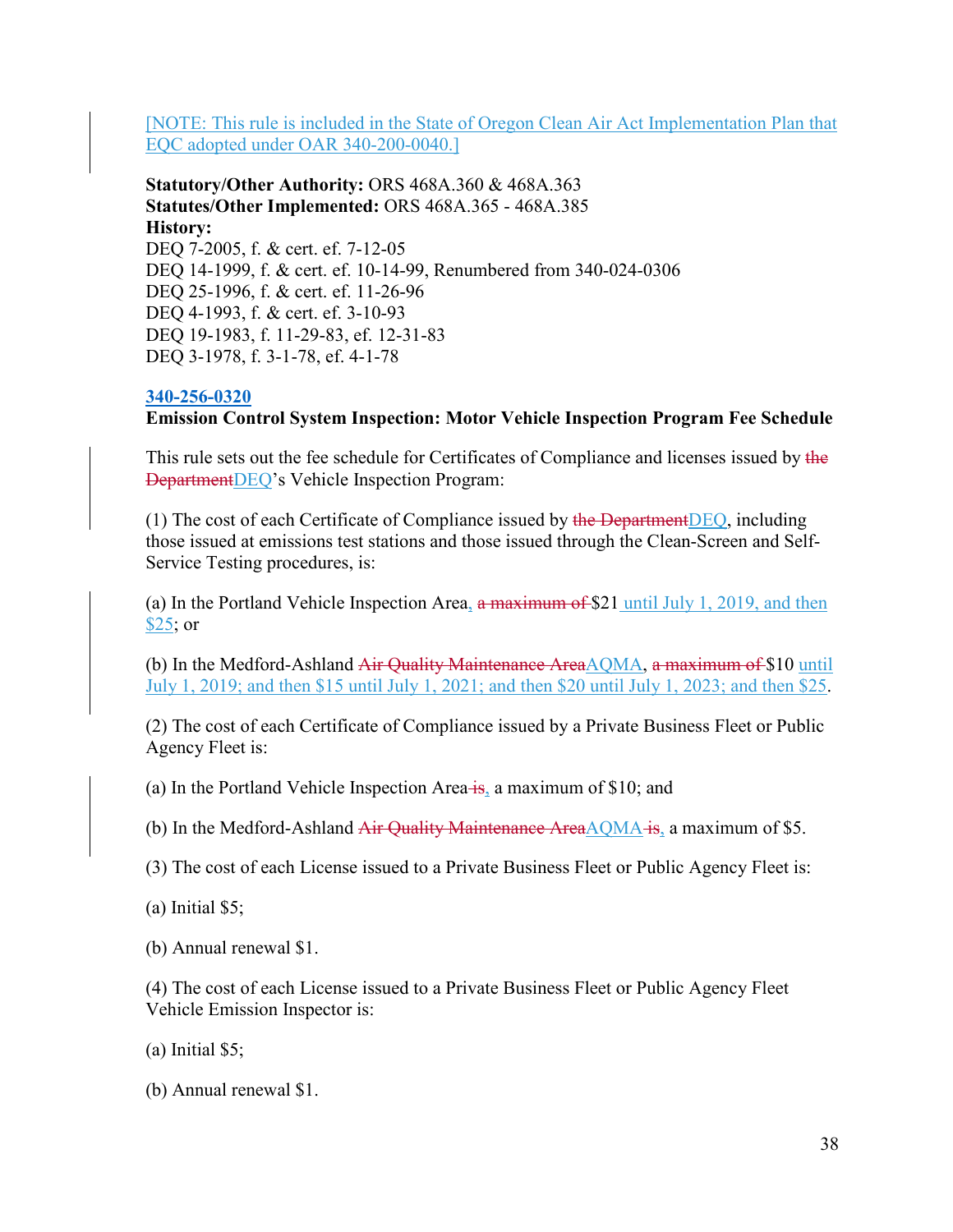(5) The cost of each License issued for a Gas Analytical System is:

(a) Initial \$5;

(b) Annual renewal \$1.

(6) The cost of each Certificate of Compliance issued on-site to an automobile dealership is a maximum of \$26 until July 1, 2019, and then \$30.

**Statutory/Other Authority:** ORS 468A.400 **Statutes/Other Implemented:** ORS 468A.400 **History:** DEQ 14-2003, f. & cert. ef. 10-24-03 DEQ 11-2001, f. & cert. ef. 10-4-01 DEQ 14-1999, f. & cert. ef. 10-14-99, Renumbered from 340-024-0307 DEQ 25-1996, f. & cert. ef. 11-26-96 DEQ 4-1993, f. & cert. ef. 3-10-93 DEQ 3-1992, f. & cert. ef. 2-4-92 DEQ 20-1981, f. 7-28-81, ef. 8-1-81

#### **[340-256-0330](https://secure.sos.state.or.us/oard/viewSingleRule.action;JSESSIONID_OARD=3oxlIc6PZ2u31uGO2th2u9088A2Kqarcjab6TLjYb7s3a0O-i4hx!143575988?ruleVrsnRsn=75763)**

### **Emission Control System Inspection: Department of Defense Personnel Participating in the Privately Owned Vehicle Import Control Program**

This rule documents DEQ's considerations regarding motor vehicle pollution control system requirements for Department of Defense personnel participating in the Privately Owned Vehicle Import Control Program.

(1) U.S. Department of Defense (DOD) personnel participating in the DOD Privately Owned Vehicle (POV) Import Control Program operating a 1975 or newer model year vehicle, are exempt from the prohibition of ORS 815.305 insofar as it pertains tomay temporarily remove catalytic converter systems, orand, if applicable, exhaust gas oxygen (O2) sensor(s), if one of the following conditions is met:

(a) The vehicle will be driven to the port and surrendered for export under the above program within ten working days of disconnection, deactivation, or inoperability of the catalytic converter system or exhaust gas oxygen (O2) sensor(s); or

(b) The reconnection, reactivation, or reoperability of the catalytic converter systems and exhaust gas oxygen  $(O2)$  sensor $(s)$ , is madeare reconnected, reactivated or made operable within 10 working days from the time the owner picked up the vehicle at the port.

(2) Persons may disconnecting, deactivateing or rendering inoperable any catalytic converter system or exhaust gas oxygen (O2) sensor(s) on 1975 or newer model year vehicle of DOD personnel participating in the DOD POV Import Control Program which will be driven to the port and surrendered for exportation under said program within ten working days-are exempt from the prohibition of ORS 815.305.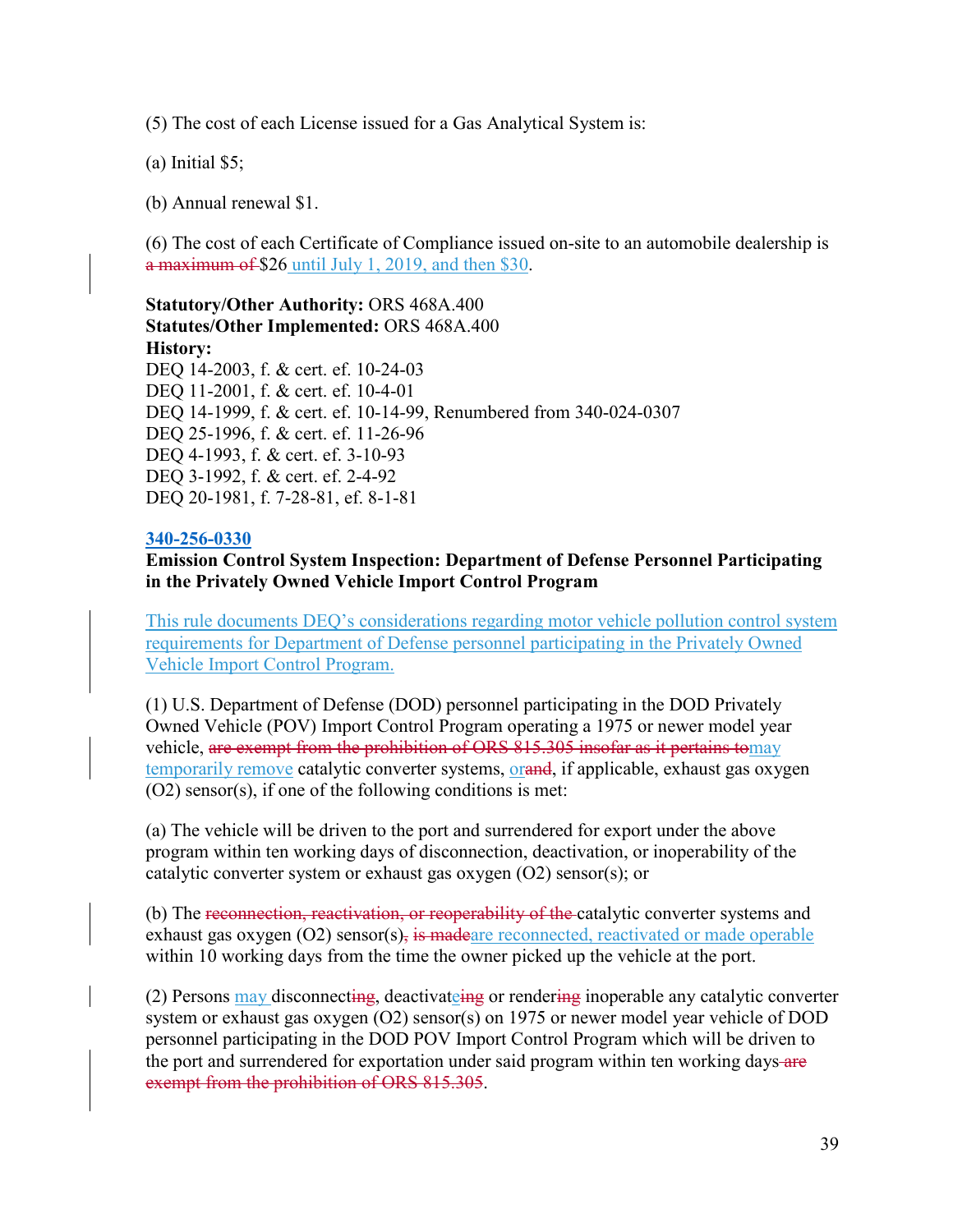(3) Unless otherwise exempt under this Division, vehicles must be configured as a vehicle certified by the EPA for sale and use within the United States pursuant tounder 40 CFR, part 86, subpart A.

(4) Documentation shall must be kept with the vehicle at all times while the vehicle is operated in the United States which provides sufficient information to demonstrate compliance with all appropriate qualifications and conditions of this exemption, including the following:

(a) The unique vehicle identification number  $(VIN)$  of the subject vehicle;

(b) The agency or organization which that employs the owner of the subject vehicle;

(c) The country to which the owner of the subject vehicle is being transferringed;

(d) The date(s) when applicable alterations were performed on the subject-vehicle;

(e) The date when the subject vehicle is scheduled to be delivered to the appropriate port for shipment out of the United States; and

(f) The date when the subject vehicle is picked up from the port of importation upon returning to the United States.

[NOTE: This rule is included in the State of Oregon Clean Air Act Implementation Plan that EQC adopted under OAR 340-200-0040.]

**Statutory/Other Authority:** ORS 468A.360 **Statutes/Other Implemented:** ORS 468A.350 - 468A.400 **History:** DEQ 14-1999, f. & cert. ef. 10-14-99, Renumbered from 340-024-0308 DEQ 25-1996, f. & cert. ef. 11-26-96

### **[340-256-0340](https://secure.sos.state.or.us/oard/viewSingleRule.action;JSESSIONID_OARD=3oxlIc6PZ2u31uGO2th2u9088A2Kqarcjab6TLjYb7s3a0O-i4hx!143575988?ruleVrsnRsn=244586)**

**Emission Control System Inspection: Light Duty Motor Vehicle and Heavy Duty Gasoline Motor Vehicle Emission Control Test Method for Basic Program**

This rule documents the general requirements and test sequence for the basic light duty motor vehicle and heavy duty gasoline motor vehicle emission test method.

# (1) General Requirements:

(a) The vehicle must have a properly affixed and readable VIN.

(b)DEQ must reject from the testing area Vvehicles having coolant, oil or fuel leaks or any other such defect that make conducting is unsafe to allow the emission test unsafeto be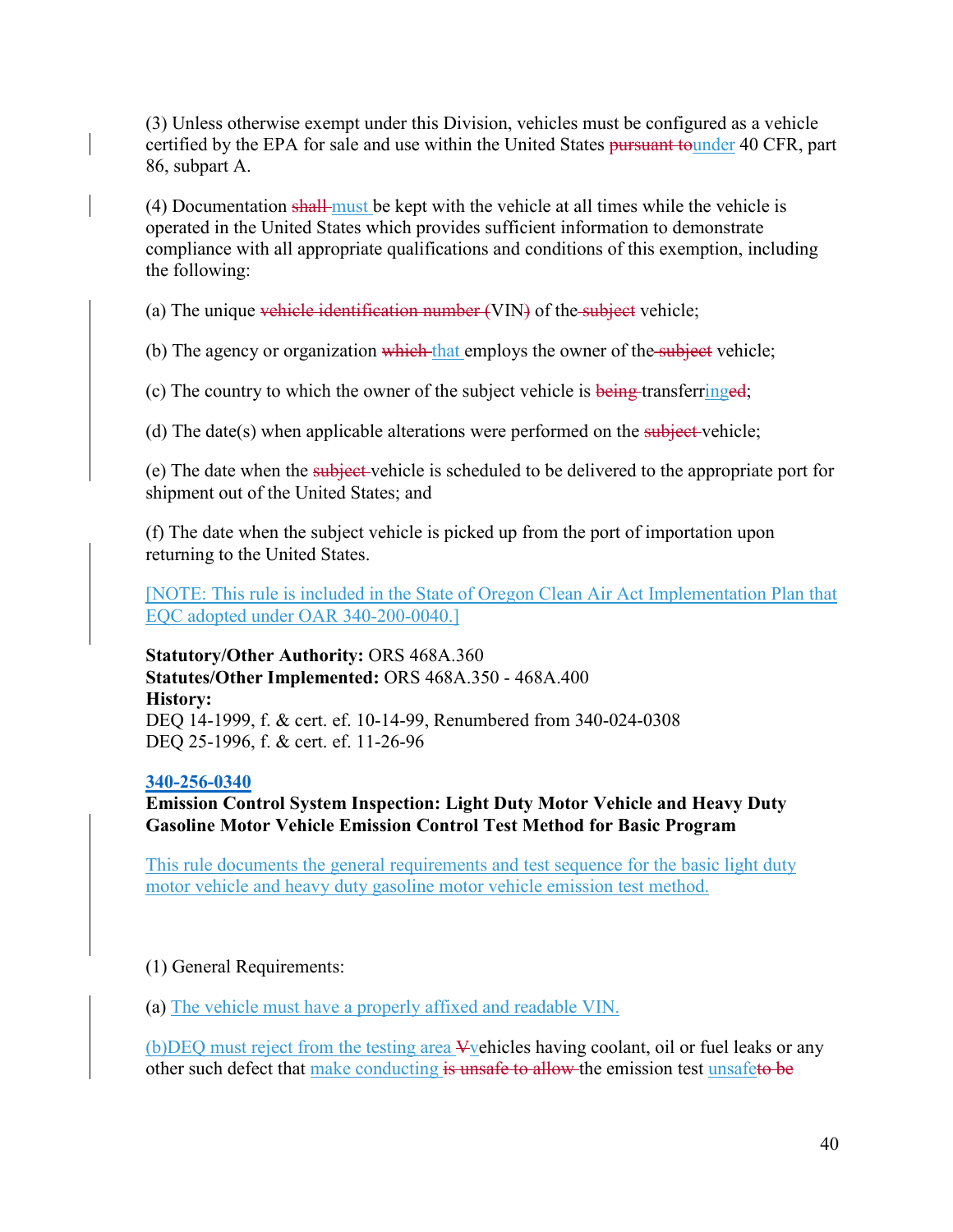conducted must be rejected from the testing area. The *I*-Inspector may not conduct the emissions test until the defects are corrected.

 $(c<sub>b</sub>)$  The vehicle transmission must be placed in neutral gear if equipped with a manual transmission or in park position if equipped with an automatic transmission. The hand or parking brake must be engaged. If the brake is defective, then wheel chocks must be placed in front of or behind the vehicle's tires, or both when appropriate.

 $\text{ (ed)}$  All accessories are to be turned off.

(de) The iInspector must einsure that the motor vehicle is equipped with the required functioning motor vehicle pollution control system in accordance with the criteria of OAR 340-256-0380 or 340-256-0390. For vehicles not meeting this these criteria upon completion of the testing process, the *i*Inspector must issue a report to the driver stating all reasons for noncomplianceways in which the motor vehicle pollution control system does not meet the criteria of OAR 340-0256-0380 and 0390.

(fe) Exhaust gas sampling algorithm. The analysis of exhaust gas concentrations will begin 10 seconds after the applicable test mode begins. Exhaust gas concentrations and will be analyzed at a rate of two times per second. The measured value for pass or *fail* determinations will be a simple running average of the measurements taken over five seconds.

 $(f<sub>g</sub>)$  Pass or *f* fail determinations. A pass or fail determination will be made for each applicable test mode based on a comparison of the applicable standards listed in OAR 340- 256-0400 and 340-256-0420 and the measured value for HC and CO and described in subsection  $(1)(a)$  of this rule. A vehicle will pass the test mode if any pair of simultaneous values for HC and CO are below or equal to the applicable standards. A vehicle will fail the test mode if the values for either HC or CO, or both, in all simultaneous pairs of values are above the applicable standards.

 $(g_h)$  Void test conditions. If the measured concentration of CO plus CO2 falls below the applicable standards listed in OAR 340-256-0380 and 340-256-0390, or if the vehicle's engine stalls at any time during the test sequence, the test will end, and any exhaust gas measurements will be voided.

(hi) Multiple exhaust pipes. Exhaust gas concentrations from vehicle engines equipped with multiple exhaust pipes will be sampled simultaneously.

 $(i)$  The test will be terminated upon reaching the overall maximum test time.

(2) Test sequence.

 $(a)$  The test sequence will consist of a first-chance test andidle mode, a high idle conditioning mode, and a second chance test idle mode. as follows :

(a) First-chance idle mode: the engine RPM shall be maintained between 550 and 1300 during the first chance idle mode. The maximum duration of this test shall be 30 seconds.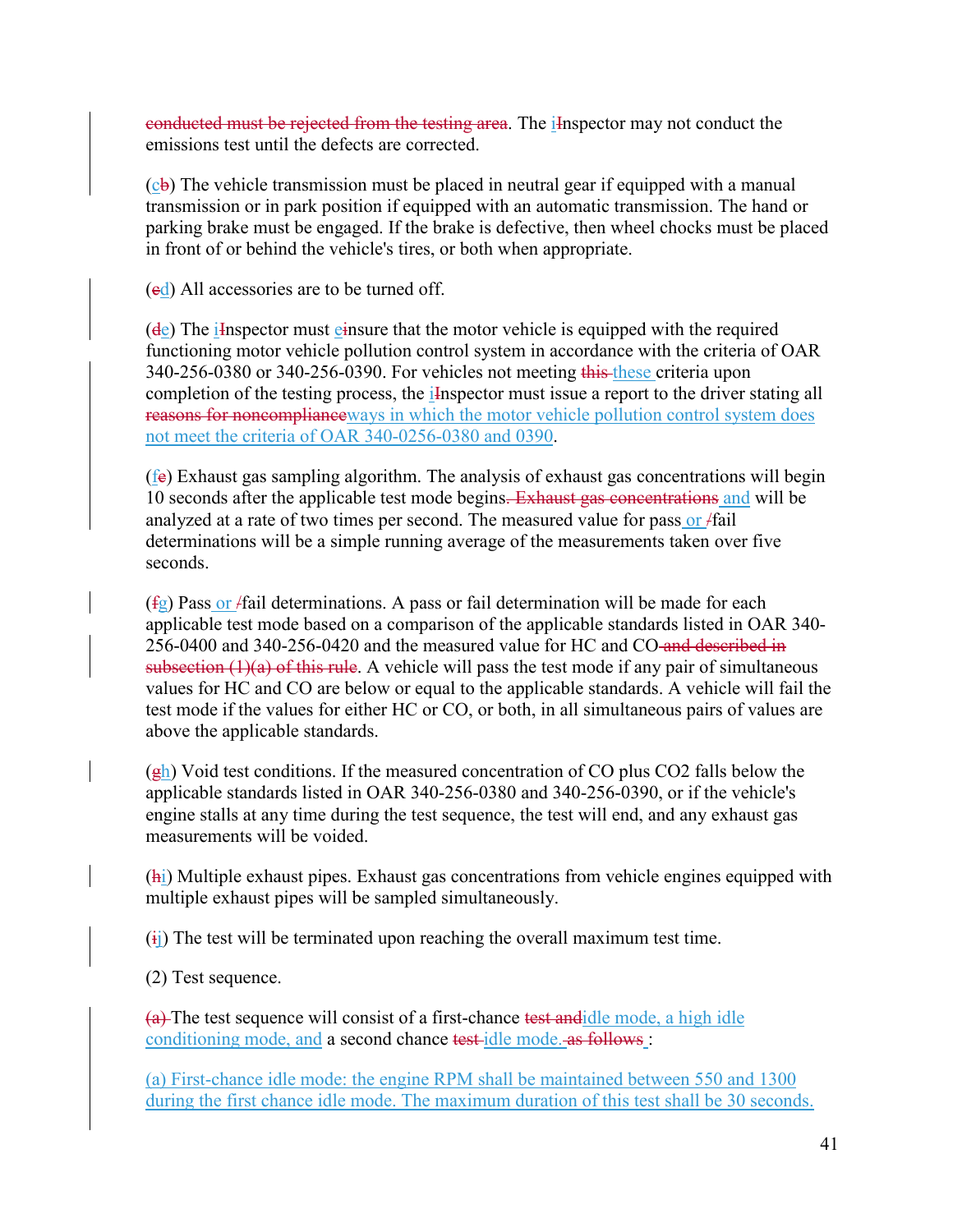(A) If, before an elapsed time of 30 seconds, the measured values are less than or equal to the applicable standards listed in OAR 340-256-0400 and 340-256-0420, the vehicle will pass, and the test will be terminated.

(B) If, before an elapsed time of 30 seconds, the measured values exceed the applicable gross emission standards listed in OAR 340-256-0400 and 340-256-0420, the vehicle will fail, and the test will be terminated.

(b) High idle conditioning mode: If, before an elapsed time of 30 seconds, the test has not been terminated in accordance with  $(2)(a)(A)$  or  $(2)(a)(B)$  then the engine RPM shall be raised and maintained between 2200 and 2800. The maximum duration of the high idle conditioning mode test shall be 180 seconds. If, before an elapsed time of 180 seconds, the measured values exceed the applicable gross emission standards listed in OAR 340-256- 0400 and 340-256-0420 the vehicle will fail and the test will be terminated.

(c) Second-chance idle mode: If the test has not been terminated in accordance with (2)(a) or (2)(b) then the engine RPM shall be lowered and maintained between 550 and 1300 during the second chance idle mode. The maximum duration of the second-chance idle mode test shall be 30 seconds.

(A) If, before an elapsed time of 30 seconds, measured values are less than or equal to the applicable standards listed in OAR 340-256-0400 and 340-256-0420, the vehicle will pass, and the test will be terminated.

(B) If, before an elapsed time of 30 seconds, the measured values exceed the applicable gross emission standards listed in OAR 340-256-0400 and 340-256-0420, the vehicle will fail, and the test will be terminated.

(C) If, after an elapsed time of 30 seconds, measured values exceed the applicable standards listed in OAR 340-256-0400 and 340-256-0420, the vehicle will fail, and the test will be terminated.

[NOTE: This rule is included in the State of Oregon Clean Air Act Implementation Plan that EQC adopted under OAR 340-200-0040.]

(A) The first-chance test, as described in section (3) of this rule, will consist of an idle mode followed by a high-speed mode.

(B) The second-chance high-speed mode, as described in section (3) of this rule, will immediately follow the first-chance high-speed mode. It will be performed only if the vehicle fails the first-chance test. The second-chance idle mode, as described in section (4) of this rule, will follow the second chance high speed mode and be performed only if the vehicle fails the idle mode of the first-chance test.

(b) The test sequence will begin only after the following requirements are met:

(A) The vehicle will be tested in as-received condition with the transmission in neutral or park and all accessories turned off. The engine will be at normal operating temperature (as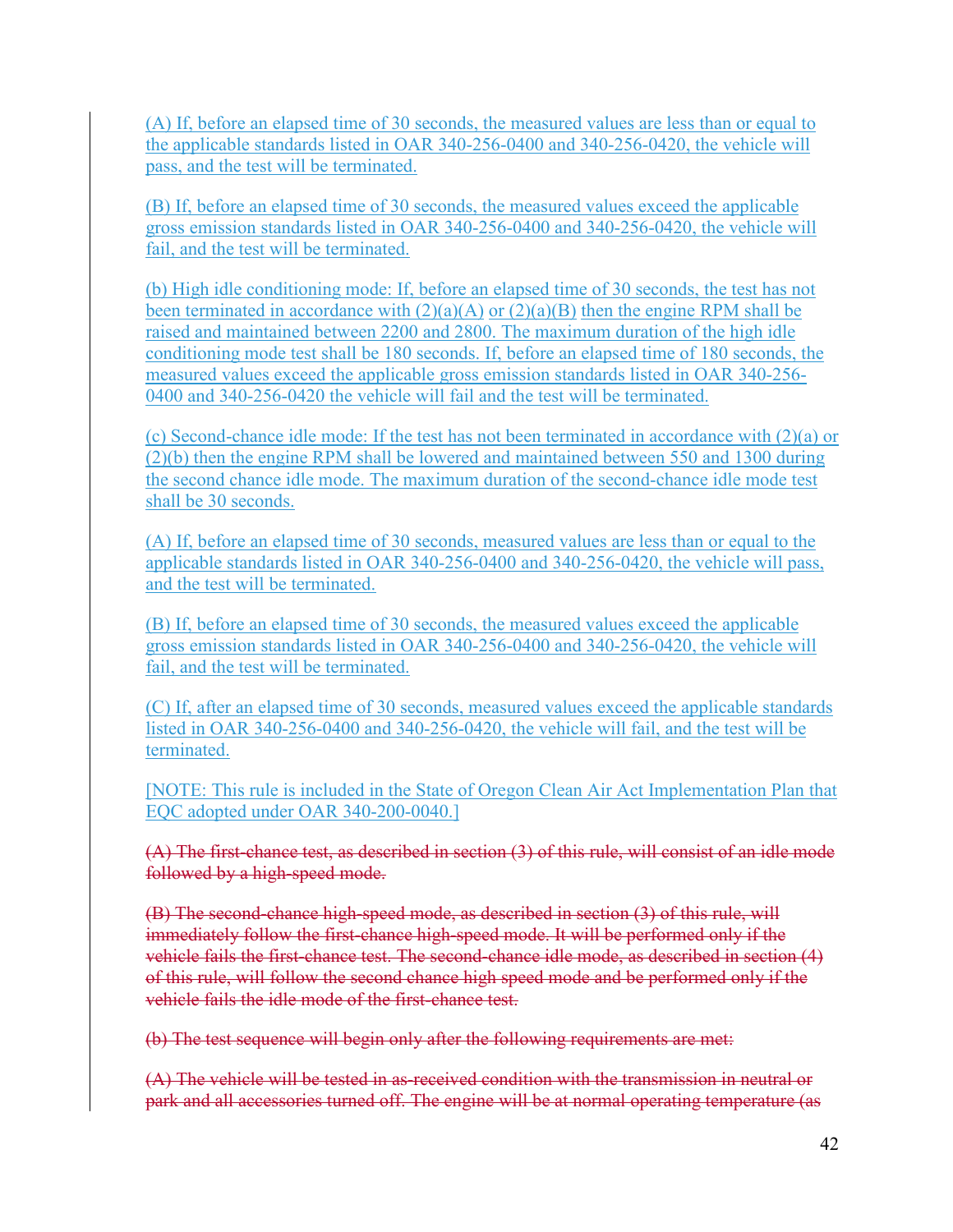indicated by a temperature gauge, temperature lamp, touch test on the radiator hose, or other visual observation for overheating).

(B) The tachometer will be attached to the vehicle in accordance with the analyzer manufacturer's instructions.

(C) The sample probe will be inserted into the vehicle's tailpipe to a minimum depth of 10 inches. If the vehicle's exhaust system prevents insertion to this depth, a tailpipe extension will be used.

(D) The measured concentration of CO plus CO2 will be greater than or equal to the applicable standards listed in OAR 340-256-0380 and 340-256-0390.

(3) First-chance test and second-chance high-speed mode. The test timer will start (tt=0) when the conditions specified in section  $(2)(b)$  of this rule are met. The first-chance test and second-chance high-speed mode will have an overall maximum test time of 390 seconds (tt=390). The first-chance test will consist of an idle mode followed immediately by a highspeed mode. An additional second-chance high-speed mode will follow immediately, if necessary.

(a) First-chance idle mode.

(A) Except for diesel vehicles, the mode timer will start (mt=0) when the vehicle engine speed is between 550 and 1300 rpm. If engine speed exceeds 1300 rpm or falls below 550 rpm, the mode timer will reset to zero and resume timing. The minimum idle mode length will be determined as described in section (3)(a)(B) of this rule. The maximum idle mode length will be 30 seconds (mt=30) elapsed time.

(B) The pass/fail analysis will begin after an elapsed time of 10 seconds (mt=10). A pass or fail determination will be made for the vehicle, and the mode will be terminated as follows:

(i) If, before an elapsed time of 30 seconds (mt=30), measured values are less than or equal to the applicable standards listed in OAR 340-256-0400 and 340-256-0420, the vehicle will pass the idle mode, and the mode will be terminated.

(ii) The vehicle will fail the idle mode and the mode will be terminated if the provisions of section  $(3)(a)(B)(i)$  of this rule are not satisfied within an elapsed time of 30 seconds  $(mt=30)$ .

(iii) The vehicle may fail the first-chance and second-chance test will be omitted if no exhaust gas concentration less than 1800 ppm HC is found by an elapsed time of 30 seconds  $(mt=30)$ .

(b) First-chance and second-chance high-speed modes. This mode includes both the firstchance and second-chance high-speed modes and follows immediately upon termination of the first-chance idle mode.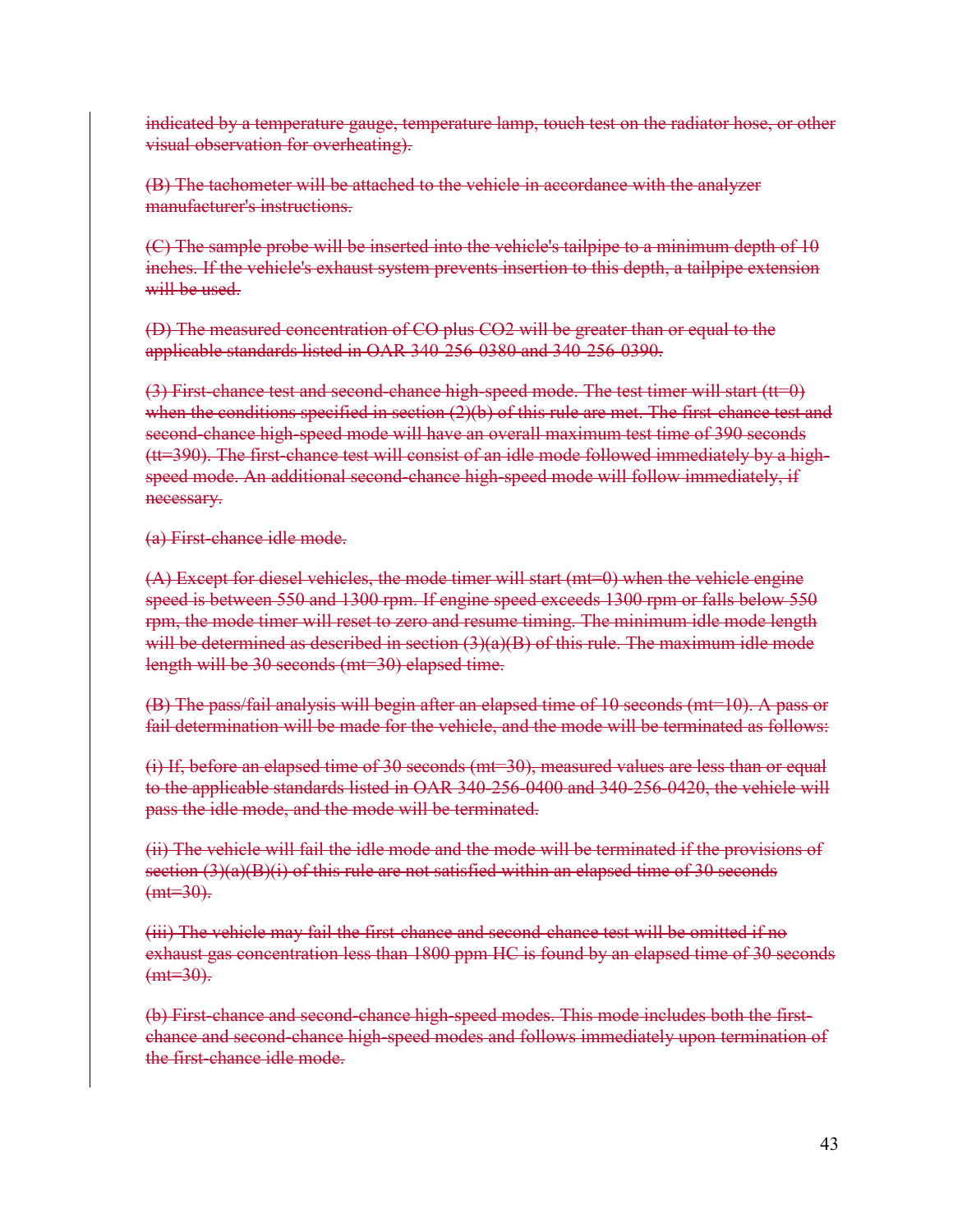$(A)$  Except for diesel vehicles, the mode timer will reset (mt=0) when the vehicle engine speed is between 2200 and 2800 rpm. If engine speed falls below 2200 rpm or exceeds 2800 rpm for more than two seconds in one excursion or more than six seconds over all excursions within 30 seconds of the final measured value used in the pass/fail determination, the measured value will be invalidated and the mode continued. If any excursion lasts for more than ten seconds, the mode timer will reset to zero (mt=0) and timing resumed. The minimum high-speed mode length will be determined as described under paragraphs (3)(b)(B) and (C) of this rule. The maximum high-speed mode length will be 180 seconds (mt=180) elapsed time.

(B) Ford Motor Company and Honda vehicles. For 1981-1987 model year Ford Motor Company vehicles and 1984-1985 model year Honda Preludes, the pass/fail analysis will begin after an elapsed time of 10 seconds (mt=10) using the following procedure.

(i) A pass or fail determination, as described below, will be used, for vehicles that passed the idle mode, to determine whether the high-speed test should be terminated before or at the end of an elapsed time of 180 seconds (mt=180).

(I) If, before an elapsed time of 30 seconds (mt=30), the measured values are less than or equal to the applicable standards listed in OAR 340-256-0400 and 340-256-0420, the vehicle will pass the high-speed mode, and the test will be terminated.

(II) Restart. If at an elapsed time of 30 seconds (mt=30) the measured values are greater than the applicable standards listed in OAR 340-256-0400 and 340-256-0420, the vehicle's engine will be shut off for not more than 10 seconds after returning to idle and then will be restarted. The probe may be removed from the tailpipe or the sample pump turned off if necessary to reduce analyzer fouling during the restart procedure. The mode timer will stop upon engine shut off (mt=30) and resume upon engine restart. The pass/fail determination will resume as follows after 40 seconds have elapsed (mt=40).

(III) If, at any point between an elapsed time of 40 seconds (mt=40) and 60 seconds (mt=60), the measured values are less than or equal to the applicable standards listed in OAR 340-256-0400 and 340-256-0420, the vehicle will pass the high-speed mode, and the test will be terminated.

(IV) If, at a point between an elapsed time of 60 seconds (mt=60) and 180 seconds (mt=180), both HC and CO emissions continue to decrease and measured values are less than or equal to the applicable standards listed in OAR 340-256-0400 or 340-256-0420, the vehicle will pass the high-speed mode, and the test will be terminated.

(V) If neither of sections (3)(b)(B)(i)(I), (III) or (IV) of this rule is satisfied by an elapsed time of 180 seconds (mt=180), the vehicle will fail the high-speed mode, and the test will be terminated. (ii) A pass or fail determination will be made for vehicles that fail the idle mode and the high-speed mode terminated at the end of an elapsed time of 180 seconds (mt=180) as follows:

(V-a) The vehicle will pass the high-speed mode, and the mode will be terminated at an elapsed time of 30 seconds (mt=30), if any measured values of HC and CO exhaust gas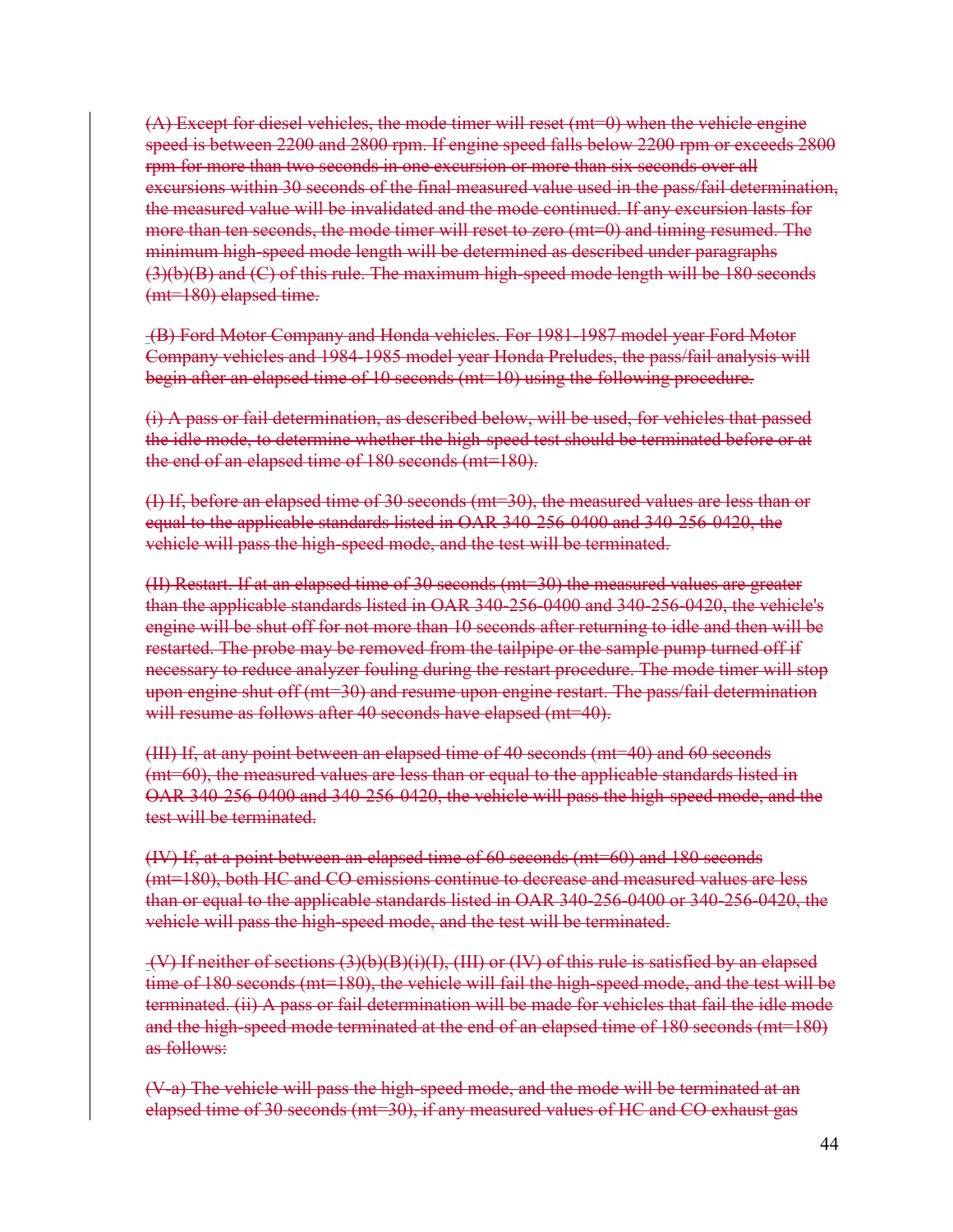concentrations during the high-speed mode are less than or equal to the applicable standards listed in OAR 340-256-0400 and 340-256-0420.

(V-b) Restart. If at an elapsed time of 30 seconds (mt=30) the measured values of HC and CO exhaust gas concentrations during the high-speed mode are greater than the applicable short test standards as described in subsection  $(1)(b)$  of this rule, the vehicle's engine will be shut off for not more than 10 seconds after returning to idle and then will be restarted. The probe may be removed from the tailpipe or the sample pump turned off it necessary to reduce analyzer fouling during the restart procedure. The mode timer will stop upon engine shut off (mt=30) and resume upon engine restart. The pass/fail determination will resume as follows after 40 seconds (mt=40) have elapsed.

(V-c) The vehicle will pass the high-speed mode, and the mode will be terminated at an elapsed time of 60 seconds (mt=60), if any measured values of HC and CO exhaust gas concentrations during the high-speed mode are less than or equal to the applicable standards listed in OAR 340-256-0400 and 340-256-0420.

(V-d) If, at a point between an elapsed time of 60 seconds (mt=60) and 180 seconds (mt=180), both HC and CO emissions continue to decrease, and measured values are less than or equal to the applicable standards listed in OAR 340-256-0400 or 340-256-0420, the vehicle will pass the high-speed mode, and the test will be terminated.

(V-e) If neither of sections (3)(b)(B)(ii)(I), (III) or (IV) of this rule is satisfied by an elapsed time of 180 seconds (mt=180), the vehicle will fail the high-speed mode, and the test will be terminated.

(C) All other light-duty vehicles. The pass/fail analysis for vehicles not specified in section  $(3)(b)(B)$  of this rule will begin after an elapsed time of 10 seconds (mt=10) using the following procedure.

(i) A pass or fail determination will be used for 1981 and newer model year vehicles that passed the idle mode to determine whether the high-speed mode should be terminated before or at the end of an elapsed time of 180 seconds (mt=180). For pre-1981 model year vehicles, no high speed idle mode test will be performed.

(I) If, before an elapsed time of 30 seconds (mt=30), the measured values are less than or equal to the applicable standards listed in OAR 340-256-0400 and 340-256-0420, the vehicle will pass the high-speed mode, and the test will be terminated.

(II) If emissions continue to decrease after an elapsed time of 30 seconds (mt=30) and if, at any point between an elapsed time of 30 seconds (mt=30) and 180 seconds (mt=180), the measured values are less than or equal to the applicable standards listed in OAR 340-256- 0400 and 340-256-0420, the vehicle will pass the high-speed mode, and the test will be terminated.

(III) The vehicle will fail the high-speed mode, and the test will be terminated, if neither of the provisions of section  $(3)(b)(C)(i)(I)$  or  $(II)$  of this rule is satisfied.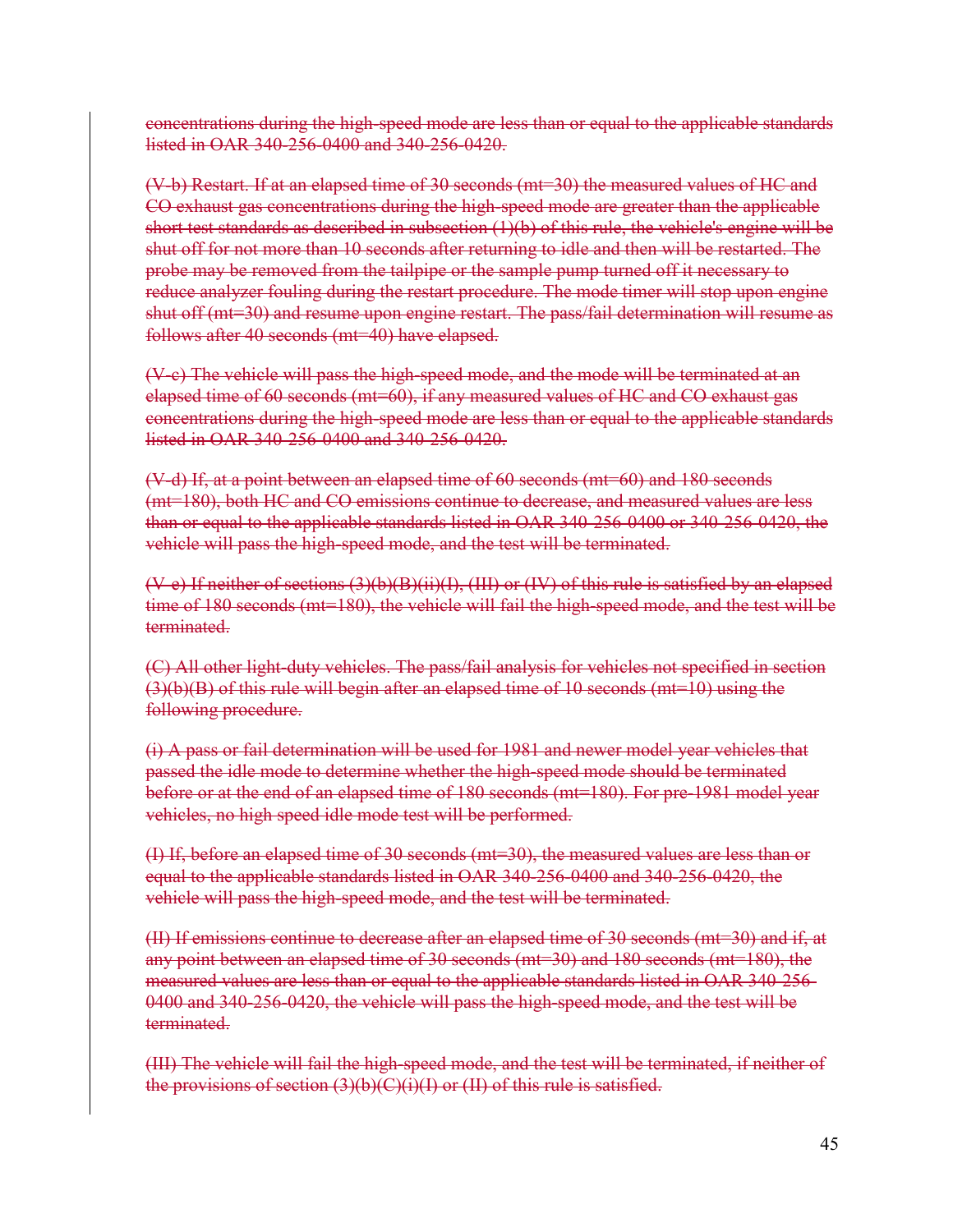(ii) A pass or fail determination will be made for 1981 and newer model year vehicles that failed the idle mode and the high-speed mode terminated before or at the end of an elapsed time of 180 seconds (mt=180). For pre-1981 model year vehicles, the duration of the high speed idle mode will be 30 seconds, and no pass or fail determination will be used at the high speed idle mode.

(I) The vehicle will pass the high-speed mode, and the mode will be terminated at an elapsed time of 30 seconds (mt=30), if any measured values are less than or equal to the applicable standards listed in OAR 340-256-0400 and 340-256-0420.

(II) If emissions continue to decrease after an elapsed time of 30 seconds (mt=30) and if, at any point between an elapsed time of 30 seconds (mt=30) and 180 seconds (mt=180), the measured values are less than or equal to the applicable standards listed in OAR 340-256- 0400 and 340-256-0420, the vehicle will pass the high-speed mode, and the test will be terminated.

(III) If neither of the provisions of section  $(3)(b)(C)(ii)(I)$  or  $(II)$  of this rule is satisfied, the vehicle will fail the high speed mode, and the test will be terminated.

(4) Second-chance idle mode. If the vehicle fails the first-chance idle mode and passes the high-speed mode, the mode timer will reset to zero (mt=0), and a second chance idle mode will commence. The second-chance idle mode will have an overall maximum mode time of 30 seconds (mt=30). The test will consist on an idle mode only.

(a) The engines of 1981-1987 Ford Motor Company vehicles and 1984-1985 Honda Preludes will be shut off for not more than 10 seconds and restarted. The probe may be removed from the tailpipe or the sample pump turned off if necessary to reduce analyzer fouling during the restart procedure.

(b) Except for diesel vehicles, the mode timer will start (mt=0) when the vehicle engine speed is between 550 and 1300 rpm. If the engine speed exceeds 1300 rpm or falls below 550 rpm the mode timer will reset to zero and resume timing. The minimum second-chance idle mode length will be determined as described in section (4)(c) of this rule. The maximum second-chance idle mode length will be 30 seconds (mt=30) elapsed time.

(c) The pass/fail analysis will begin after an elapsed time of 10 seconds (mt=10). A pass or fail determination will be made for the vehicle and the second-chance mode will be terminated as follows:

(A) If, before an elapsed time of 30 seconds (mt=30), any measured values are less than or equal to 100 ppm HC and 0.5 percent CO, the vehicle will pass the second-chance idle mode, and the test will be terminated.

(B) The vehicle will pass the second-chance idle mode, and the test will be terminated at the end of an elapsed time of 30 seconds (mt=30) if, before that time, the criteria of paragraph  $(4)(e)(A)$  of this rule are not satisfied, and the measured values during the time period between 25 and 30 seconds (mt=25-30) are less than or equal to the applicable short test standards listed in OAR 340-256-0400 and 340-256-0420.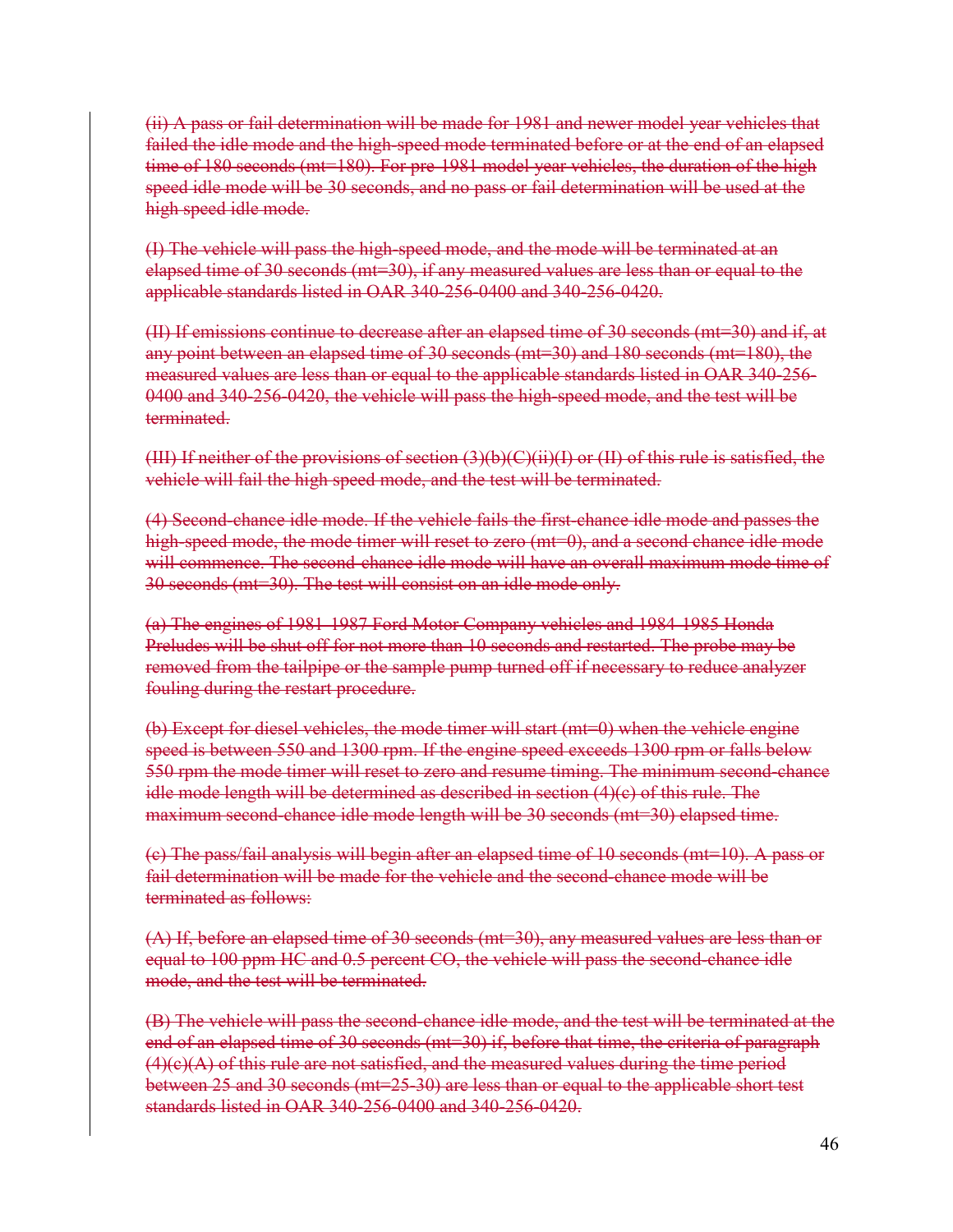(C) If neither of the provisions of sections  $(4)(e)(A)$  or  $(B)$  of this rule is satisfied by an elapsed time of 30 seconds (mt=30), the vehicle will fail the second-chance idle mode, and the test will be terminated.

(5) If the vehicle is capable of being operated with both gasoline and gaseous fuels, then the steps in section (2) of this rule are to be followed so that emission test results are obtained from both fuels.

(6) If the inspector suspects that the vehicle is emitting propulsion exhaust noise in excess of the noise standards of OAR 340-256-0430, adopted pursuant to ORS 467.030, then a noise measurement will be conducted and recorded while the engine is at the speed specified in section (3)(b)(A) of this rule. A reading from each exhaust outlet must be recorded at the raised engine speed. This provision for noise inspection applies only within the Portland Vehicle Inspection Area.

(7) If the vehicle complies with OAR 340-256-0380 through 340-256-0430, ORS 467.030, 468A.350 through 468A.400, 803.350, and 815.295 through 815.325, then, following receipt of the required fees, the Private Business Fleet Vehicle Emission Inspector, Public Agency Fleet Vehicle Emission Inspector, or Vehicle Emission Inspector must issue the required Certificate of Compliance.

# **Statutory/Other Authority: -ORS 468A.360 Statutes/Other Implemented:** ORS 468A.350 - 468A.385 **History:**

[DEQ 163-2018, minor correction filed 04/12/2018, effective 04/12/2018](https://secure.sos.state.or.us/oard/viewReceiptPDF.action;JSESSIONID_OARD=3oxlIc6PZ2u31uGO2th2u9088A2Kqarcjab6TLjYb7s3a0O-i4hx!143575988?filingRsn=37667) DEQ 7-2005, f. & cert. ef. 7-12-05 DEQ 14-1999, f. & cert. ef. 10-14-99, Renumbered from 340-024-0309 DEQ 25-1996, f. & cert. ef. 11-26-96 DEQ 15-1994, f. 6-8-94, cert. ef. 7-1-94 DEQ 16-1993, f. & cert. ef. 11-4-93

### **340-256-0350**

**Emission Control System Inspection: Light Duty Motor Vehicle Emission Control Test Method for Enhanced Program**

(1) General Requirements.

(a) Data Collection. The following information must be determined for the vehicle being tested and used to automatically select the dynamometer inertia and power absorption settings:

(A) Vehicle type: LDPC, LDT1 or LDT2;

(B) Chassis model year;

(C) Make;

(D) Model;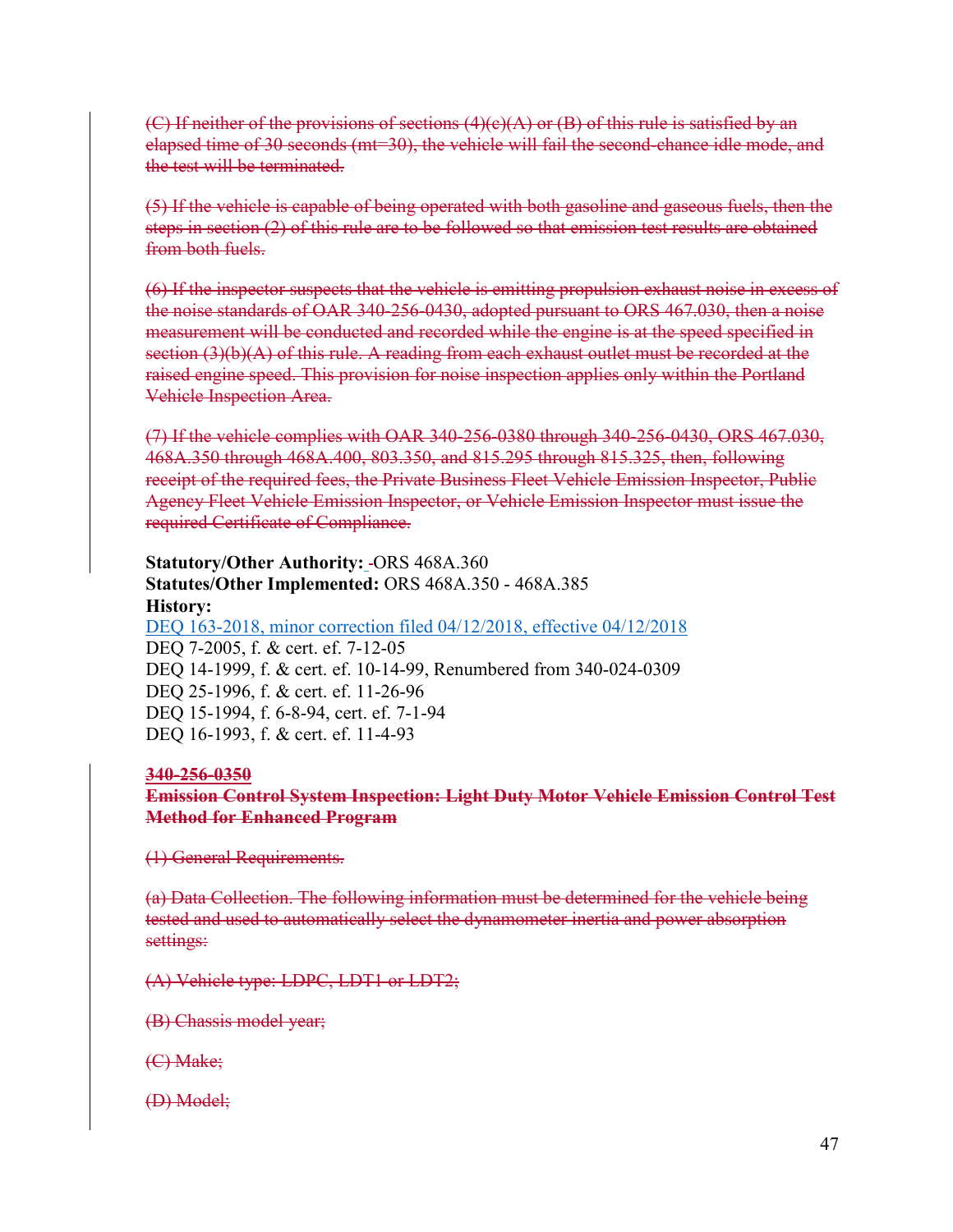(E) Gross vehicle weight rating; and

(F) Number of cylinders, or cubic inch displacement of the engine.

(b) Ambient Conditions. The ambient temperature, absolute humidity, and barometric pressure must be recorded continuously during the transient driving cycle or as a single set of readings up to 4 minutes before the start of the transient driving cycle.

(c) Restart. If shut off, the vehicle must be restarted as soon as possible before the test and must be running at least 30 seconds before the transient driving cycle.

(2) Pre-inspection and Preparation.

(a) Accessories. The Inspector must ensure that all accessories (air conditioning, heat, defogger, radio, automatic traction control if switchable, etc.) will be turned off.

(b) Leaks. The vehicle must be inspected for exhaust leaks. Vehicles with leaking exhaust systems will be rejected from testing. Vehicles having coolant, oil or fuel leaks or any other such defect that is unsafe to allow the emission test to be conducted will be rejected from the testing area. The Inspector is prohibited from conducting the emission test until the defects are corrected.

(c) Operating Temperature. Vehicles in overheated condition will be rejected from testing.

(d) Tire Condition. Vehicles will be rejected from testing if the tire cords, bubbles, cuts, or other damage are visible. Vehicles will be rejected that have space-saver spare tires on the drive axle. Vehicles may be rejected that do not have reasonably sized tires. Vehicle tires will be visually checked for adequate pressure level. Drive wheel tires that appear low will be inflated to approximately 30 psi or to tire sidewall pressure or manufacturers recommendations.

(e) Ambient Background. Background concentrations of hydrocarbons, carbon monoxide, oxides of nitrogen, and carbon dioxide (HC, CO, NOx, and CO2, respectively) will be sampled to determine background concentration of constant volume sampler dilution air. The sample will be taken for a minimum of 15 seconds within 120 seconds of the start of the transient driving cycle, using the same analyzers used to measure tailpipe emissions. Average readings over the 15 seconds for each gas will be recorded in the test record. Testing will be prevented until the average ambient background levels are less than 20 ppm HC, 35 ppm CO, and 2 ppm NO<sub>x</sub>.

(f) Sample System Purge. While a lane is in operation, the CVS will continuously purge the CVS hose between tests, and the sample system will be continuously purged when not taking measurements.

(g) Negative Values. Negative gram per second readings will be integrated as zero and recorded as such.

(3) Equipment Positioning and Setting.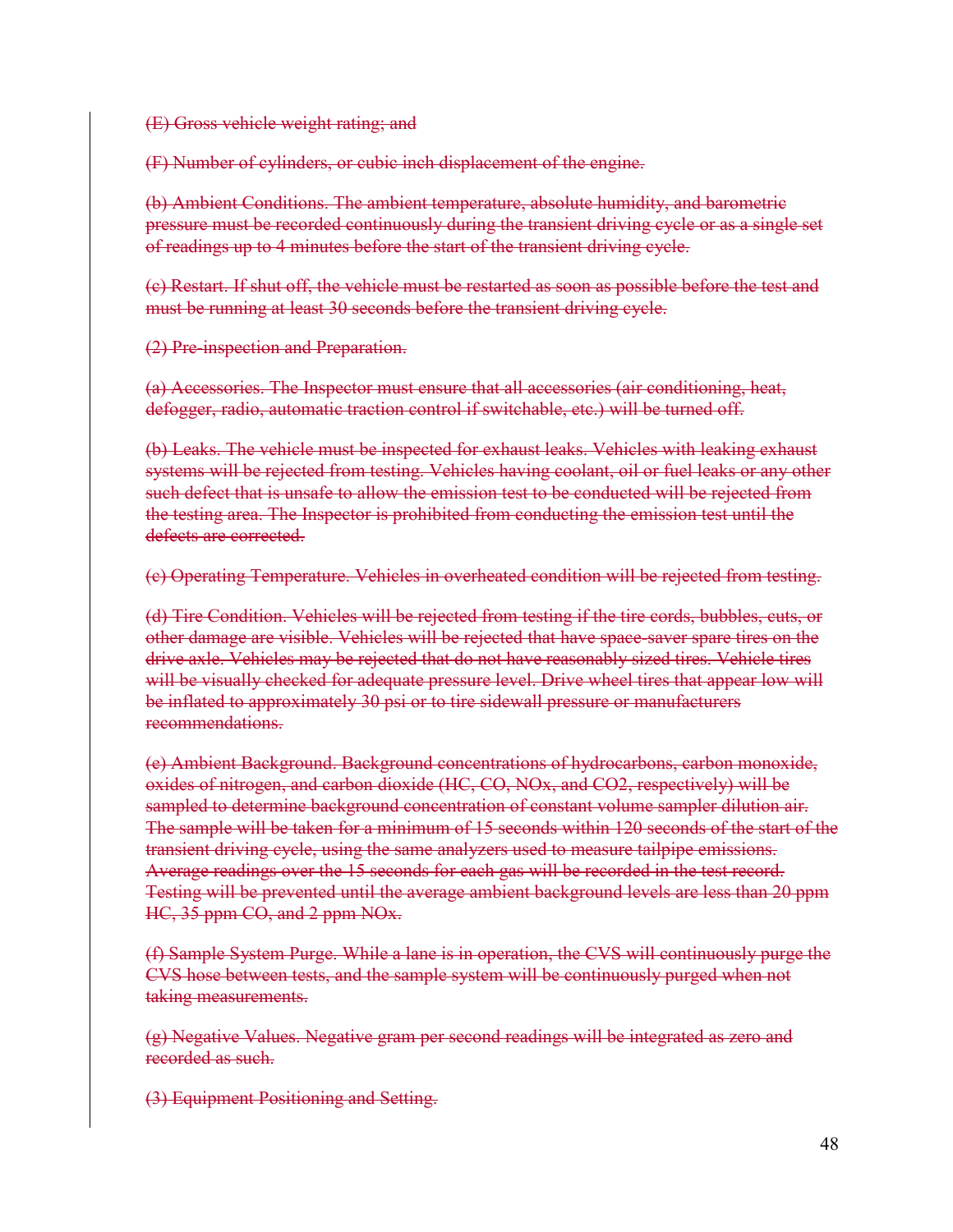(a) Roll Rotation. The vehicle will be maneuvered onto the dynamometer with the drive wheels positioned on the dynamometer rolls. Before the test begins, the rolls will be rotated until the vehicle laterally stabilizes on the dynamometer. Drive wheel tires will be dried if necessary to prevent slippage during the initial acceleration.

(b) Purge Equipment. After the vehicle is positioned on the dynamometer, the vehicle gas cap is removed. A replacement cap with a ported hole through the cap is installed on the vehicle and the tubing to duct Helium to vehicle is connected to the port on the replacement cap. Helium flow into the cap is computer controlled to match the timing of the transient driving cycle. The evaporative canister purge will be measured during the transient driving cycle by inputting Helium under pressure into the test vehicle's fuel tank. Helium is measured in the vehicle exhaust with a detection device and accumulated volume of Helium is compared with the standard of 0.45 liters of Helium to determine pass/fail.

(c) Cooling System. Testing will not begin until the test-cell cooling system is positioned and activated. The cooling system will be positioned to direct air to the vehicle cooling system, but will not be directed at the catalytic converter.

(d) Vehicle Restraint. Testing will not begin until the vehicle is restrained and, for frontwheel drive vehicles, the parking brake is set.

(e) Dynamometer Settings. Dynamometer power absorption and inertia weight settings will be automatically chosen from an EPA supplied electronic look-up table that will be referenced based upon the vehicle identification information obtained in section  $(1)(a)$  of this rule. Vehicles not listed will be tested using default power absorption and inertia settings as follows: [Table not included. See ED. NOTE.]

(f) Exhaust Collection System. The exhaust collection system will be positioned to ensure that the entire exhaust stream from the tailpipe is captured during the transient driving cycle.

(4) Vehicle Emission Test Sequence.

(a) Transient Driving Cycle. The Oregon enhanced test cycle consists of a single 31-second symmetrical peak with a maximum speed of 30.1 miles per hour (MPH). If the vehicle exceeds the emission standards established in OAR 340-256-0410, additional cycles up to a maximum of four (4) will be driven. If the vehicle passes the standards during any of the four cycles, the test will be terminated. After receiving the required fees, the Inspector will issue the required Certificate of Compliance. If after four cycles the vehicle still has not passed the test, the vehicle fails. The vehicle will be driven over the following cycle: [Table not included. See ED. NOTE.]

(b) Driving Trace. The Inspector will follow an electronic, visual depiction of the time/speed relationship of the transient driving cycle (hereinafter, the trace). The visual depiction of the trace will be of sufficient magnification and adequate detail to allow accurate tracking by the Inspector and will permit the Inspector to anticipate upcoming speed changes. The trace will also clearly indicate gear shifts as specified in section  $(4)(e)$  of this rule.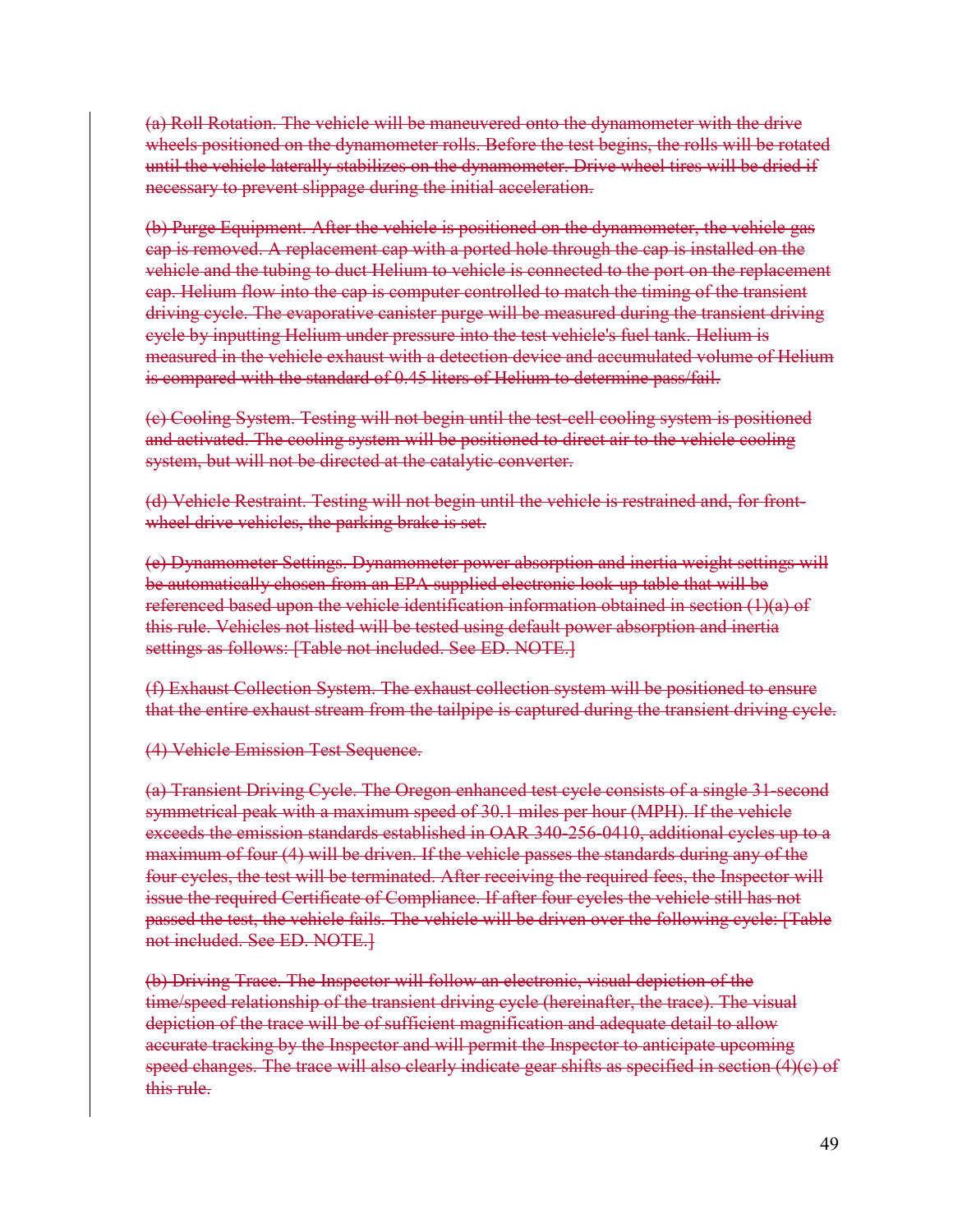(c) Shift Schedule. For vehicles with manual transmissions, Inspectors will shift gears according to the following shift schedule: [Table not included. See ED. NOTE.] Gear shifts will occur at the points in the driving cycle where the specified speeds are obtained.

(d) Speed Excursion Limits. Speed excursion limits will apply as follows:

(A) The upper limit is 2 mph higher than the highest point on the trace within 1 second of the given time.

(B) The lower limit is 2 mph lower than the lowest point on the trace within 1 second of the given time.

(C) Speed variations greater than the tolerances (such as may occur during gear changes) are acceptable provided they occur for no more than 2 seconds on any occasion.

(D) Speeds lower than those prescribed during accelerations are acceptable provided the vehicle is operated at maximum available power during such accelerations until the vehicle speed is within the excursion limits.

 $(E)$  Exceedances of the limits in  $(A)$  through  $(C)$  of this section will automatically result in a void test. The station manager can override the automatically void test if the manager determines that the conditions specified in section (4)(d)(D) of this rule occurred. Tests will be aborted if the upper excursion limits are exceeded. Tests may be aborted if the lower limits are exceeded.

(e) Speed Variation Limits.

(A) A linear regression of feedback value on reference value will be performed on each transient driving cycle for each speed using the method of least squares, with the best fit equation having the form:  $y = mx + b$ , where:

 $(i)$  y = The feedback (actual) value of speed;

 $(ii)$  m = The slope of the regression line;

 $(iii)$   $x$  = The reference value; and

 $(iv) b$  = The y-intercept of the regression line.

(B) The standard error of estimate (SE) of y on x will be calculated for each regression line. A transient driving cycle lasting the full 31 seconds that exceeds the following criteria will be void and the test will be repeated:

 $(i)$  SE = 2.0 mph maximum.

 $(ii) m = 0.96$  1.01.

 $(iii)$   $r2 = 0.97$  minimum.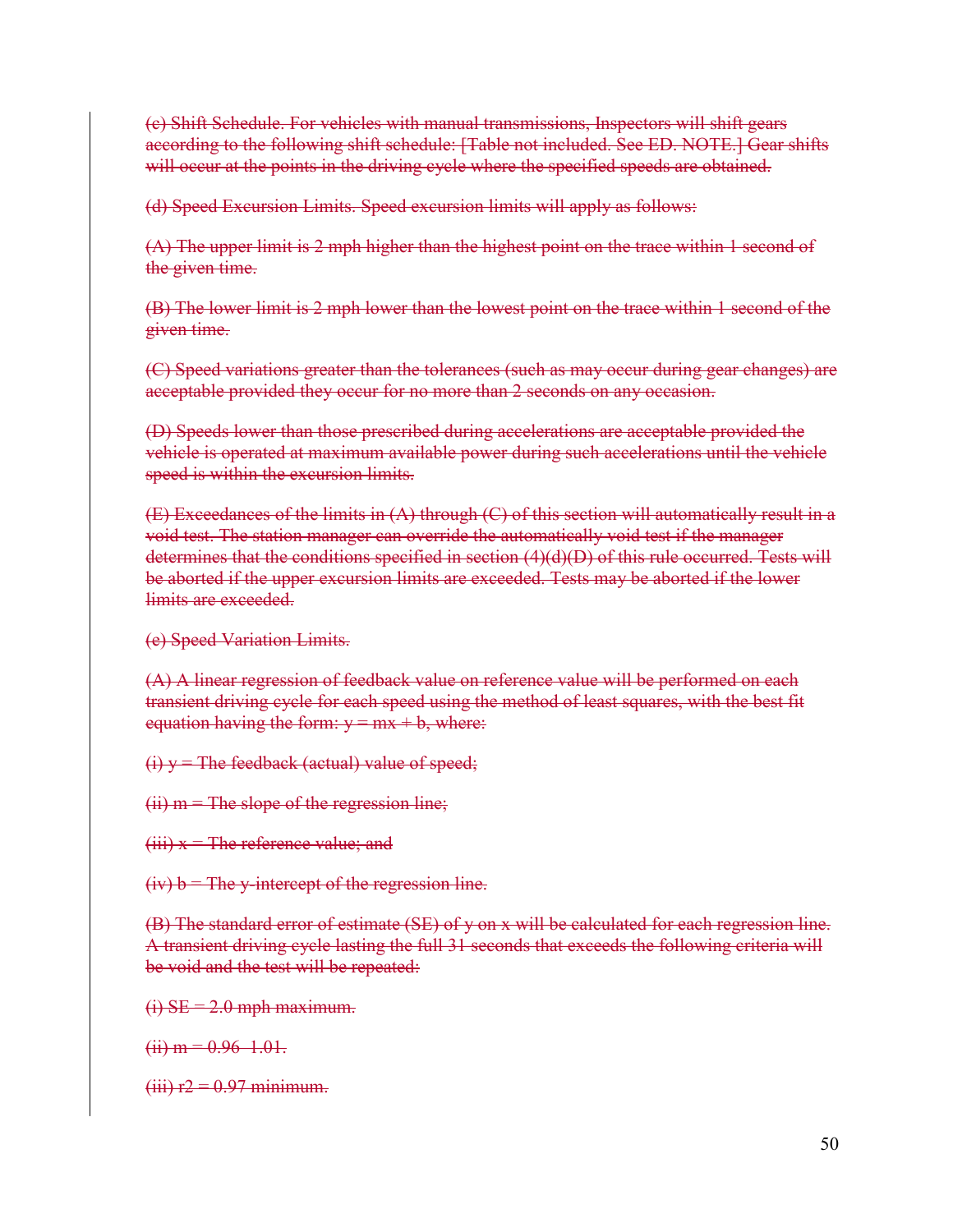#### $(iv) b = \pm 2.0$  mph.

(f) Distance Criteria. The actual distance traveled for the transient driving cycle and the equivalent vehicle speed (i.e., roll speed) will be measured. If the absolute difference between the measured distance and the theoretical distance for the actual test exceeds 0.05 miles, the test will be void.

(g) Vehicle Stalls. Vehicle stalls during the test will result in a void and a new test. Three (3) stalls will result in test failure or rejection from testing.

(h) Dynamometer Controller Check. For each test, the measured horsepower, and inertia if electric simulation is used, will be integrated from 55 seconds to 81 seconds (divided by 26 seconds), and compared with the theoretical road-load horsepower (for the vehicle selected) integrated over the same portion of the cycle. The same procedure will be used to integrate the horsepower between 189 seconds to 201 seconds (divided by 12 seconds). The theoretical horsepower will be calculated based on the observed speed during the integration interval. If the absolute difference between the theoretical horsepower and the measured horsepower exceeds 0.5 hp, the test will be void. Alternate error checking methods may be used if shown to be equivalent.

(i) Inertia Weight Selection. Operation of the inertia weight selected for the vehicle will be verified as specified in OAR 340-256-0460. For systems employing electrical inertia simulation, an algorithm identifying the actual inertia force applied during the transient driving cycle will be used to determine proper inertia simulation. For all dynamometers, if the observed inertia is more than 1% different from the required inertia, the test will be void.

(j) Constant Volume Sampling (CVS) Operation. The CVS operation will be verified for each test for a Critical Flow Venturi (CFV) type CVS by measuring either the absolute pressure difference across the venturi or measuring the blower vacuum behind the venturi for minimum levels needed to maintain choke flow for the venturi design. The operation of an Subsonic Venturi (SSV) type CVS will be verified throughout the test by monitoring the difference in pressure between upstream and throat pressure. The minimum values will be determined from system calibrations. Monitored pressure differences below the minimum values will void the test.

(k) Fuel Economy. For each test, the health of the overall analysis system will be evaluated by checking a test vehicle's fuel economy for reasonableness, relative to upper and lower limits, representing the range of fuel economy values normally encountered for the test inertia and horsepower selected. For each inertia selection, the upper fuel economy limit will be determined using the lowest horsepower setting typically selected for the inertia weight, along with statistical data, test experience, and engineering judgment. A similar process for the lower fuel economy limit will be used with the highest horsepower setting typically selected for the inertia weight. For test inertia selections where the range of horsepower settings is greater than 5 horsepower, at least two sets of upper and lower fuel economy limits will be determined and appropriately used for the selected test inertia. Tests with fuel economy results in excess of 1.5 times the upper limit will result in a void test.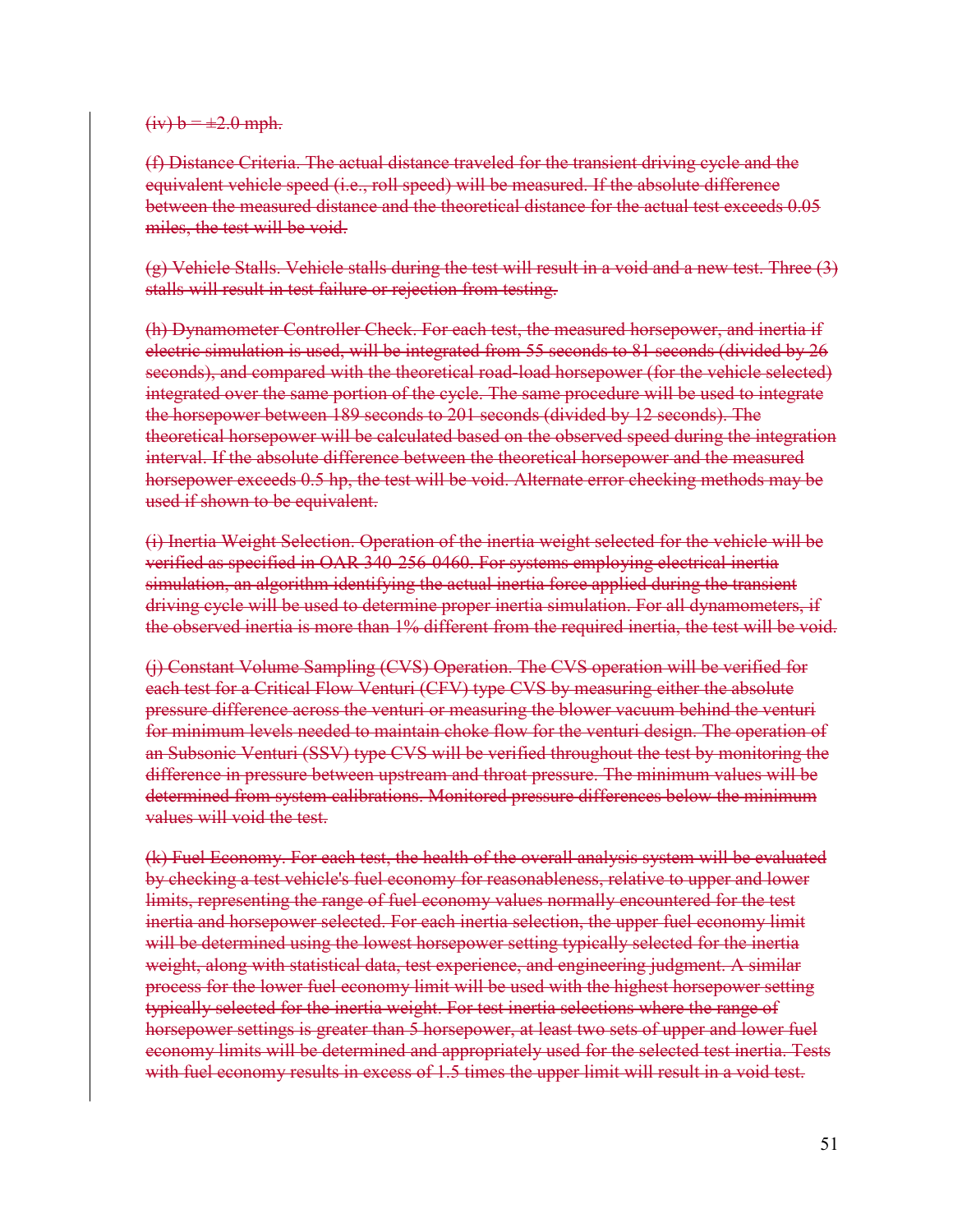(5) Emission Measurements. The emission analysis system will sample and record dilute exhaust HC, CO, CO2, and NOx during the transient driving cycle.

(6) If it is determined that the vehicle complies with OAR 340-256-0400 and ORS 815.310 through 815.325, then, after receiving the required fees, the Private Business Fleet Vehicle Emission Inspector, Public Agency Fleet Vehicle Emission Inspector, or Vehicle Emission Inspector must issue the required Certificate of Compliance.

[ED. NOTE: Tables referenced are available from the agency.]

**Statutory/Other Authority:** ORS 468A.360 & 468A.363 **Statutes/Other Implemented:** ORS 468A.350 - 468A.385 **History:** DEQ 164-2018, minor correction filed 04/12/2018, effective 04/12/2018 DEQ 7-2005, f. & cert. ef. 7-12-05 DEQ 14-1999, f. & cert. ef. 10-14-99, Renumbered from 340-024-0312 DEQ 25-1996, f. & cert. ef. 11-26-96

### **[340-256-0355](https://secure.sos.state.or.us/oard/viewSingleRule.action;JSESSIONID_OARD=3oxlIc6PZ2u31uGO2th2u9088A2Kqarcjab6TLjYb7s3a0O-i4hx!143575988?ruleVrsnRsn=75773)**

### **Emission Control System Inspection: Emissions Control Test Method for OBD Test Program**

This rule documents the general requirements and test sequence for the light or heavy-duty vehicle OBD test method. The OBD test must be performed in accordance with the Vehicle Inspection Program Inspection and Maintenance Policies and Procedure Number 225.00, which includes downloading computerized vehicle OBD information, observing trouble codes, and observing the malfunction indicator lights located on vehicle dashboards.

# (1) General Requirements:

(a) DEQ must reject from the testing area vehicles having coolant, oil or fuel leaks or any other such defect that make conducting the emission test unsafe. The inspector may not conduct the emissions test until the defects are corrected.

(b) Light duty gasoline vehicles must be 1996 and newer model years.

(c) Light duty diesel vehicles must be 1997 and newer model years.

(d) Heavy duty gasoline vehicles must be 2013 and newer model years and equipped with an OBD-II compliant or newer OBD system.

(e) The vehicle must have a properly affixed and readable VIN.

(f) The vehicle's OBD system must match the original manufacturer's information and must communicate with DEQ's OBD analytical equipment.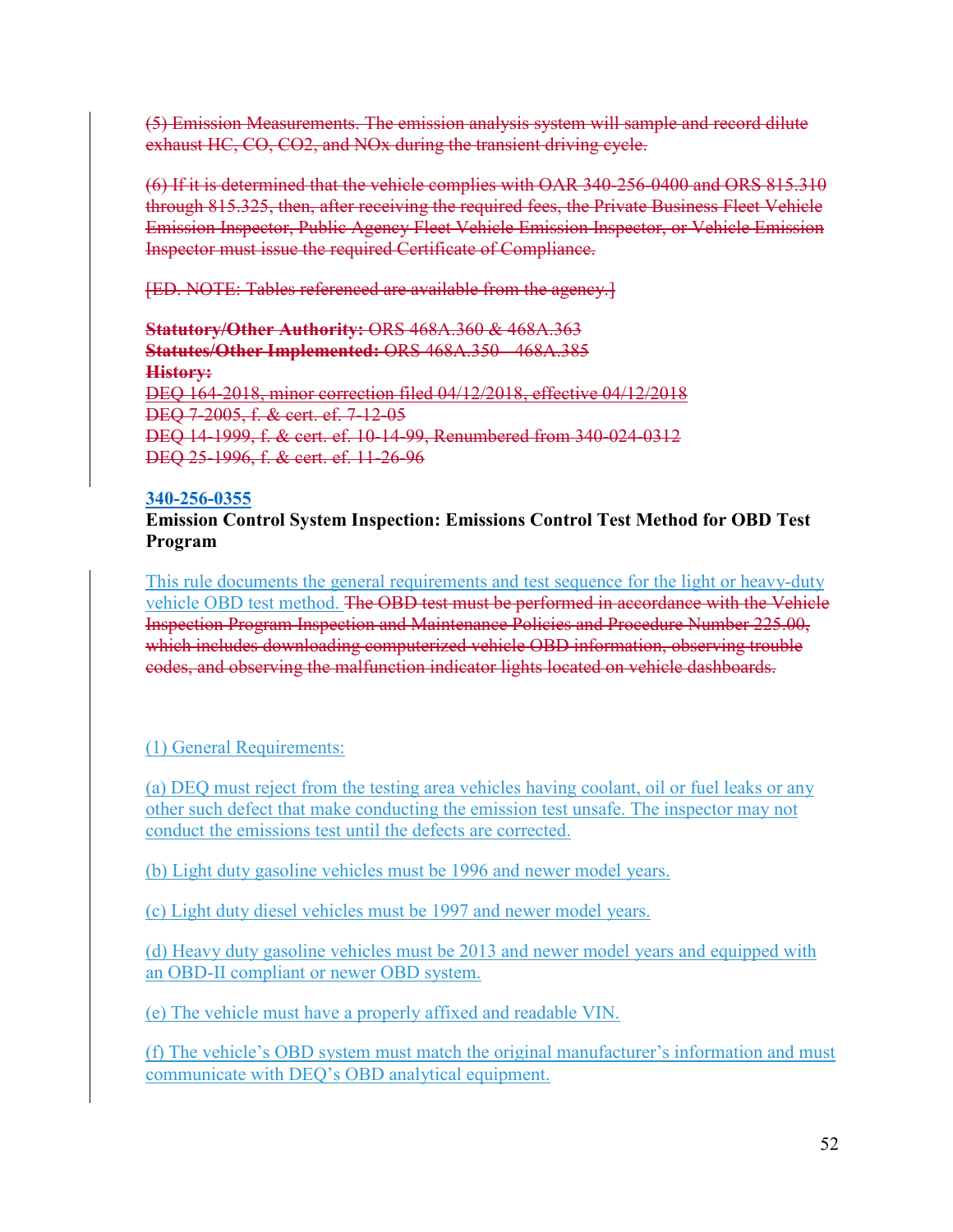(A) All 2005 and subsequent model year light duty vehicles must have the VIN included in the vehicle OBD information.

(B) All 2013 and subsequent model year heavy-duty vehicles must have the VIN included in the vehicle OBD information.

(g) If an Original Equipment Manufacturer LPG powered vehicle, model year 1996 through 2004, has a DEQ-recognized OBD manufacture defect, DEQ will follow the idle emission testing criteria of OAR 340-256-0340, OAR 340-256-0380, OAR 340-256-0390, OAR 340- 256-0400 and OAR 340-256-0420.

(2) Test criteria:

(a) Gasoline powered motor vehicles from model years 1996 to 2000 are allowed two unready monitors; 2001 and newer vehicles are allowed one unready monitor.

(b) Diesel powered motor vehicles from 1997 to 2008 are not allowed any unready monitors; 2009 and newer model year diesel powered motor vehicles are allowed one unready monitor.

(c) A vehicle which previously failed with either a catalyst or evaporative Diagnostic Trouble Code must have their respective monitor in a ready status to pass a subsequent retest. The vehicle will be allowed one or two unready monitors depending on the model year, but an unready catalyst or evaporative monitor cannot be one of them.

(d) Vehicle OBD systems deviating from manufacturer's design or intended operation will fail for:

(A) Malfunctions of the OBD systems triggering the Malfunction Indicator Light commanded on.

(B) A missing, broken or inaccessible Data Link Connector port.

(C) Low or missing vehicle battery voltage from the Data Link Connector port.

(D) Vehicle OBD data that does not match original manufacturer's OBD data.

(E) The OBD system VIN does not match the vehicle VIN labeling unless recognized by DEQ as a known unresolvable manufacture defect.

(F) The OBD system fails to properly communicate.

(e) When light duty 1996 – 1998 vehicles that DEQ knows have manufacture readiness issues have three or more unready monitors and do not fail OBD systems criteria in section (2)(d)(A-F), DEQ will test those vehicles with a basic test following OAR 340-256-0340.

(3) The Director or the Director's delegate may grant a waiver from one or more of the requirements or criteria listed in sections (1) and (2) for vehicle classes that DEQ determines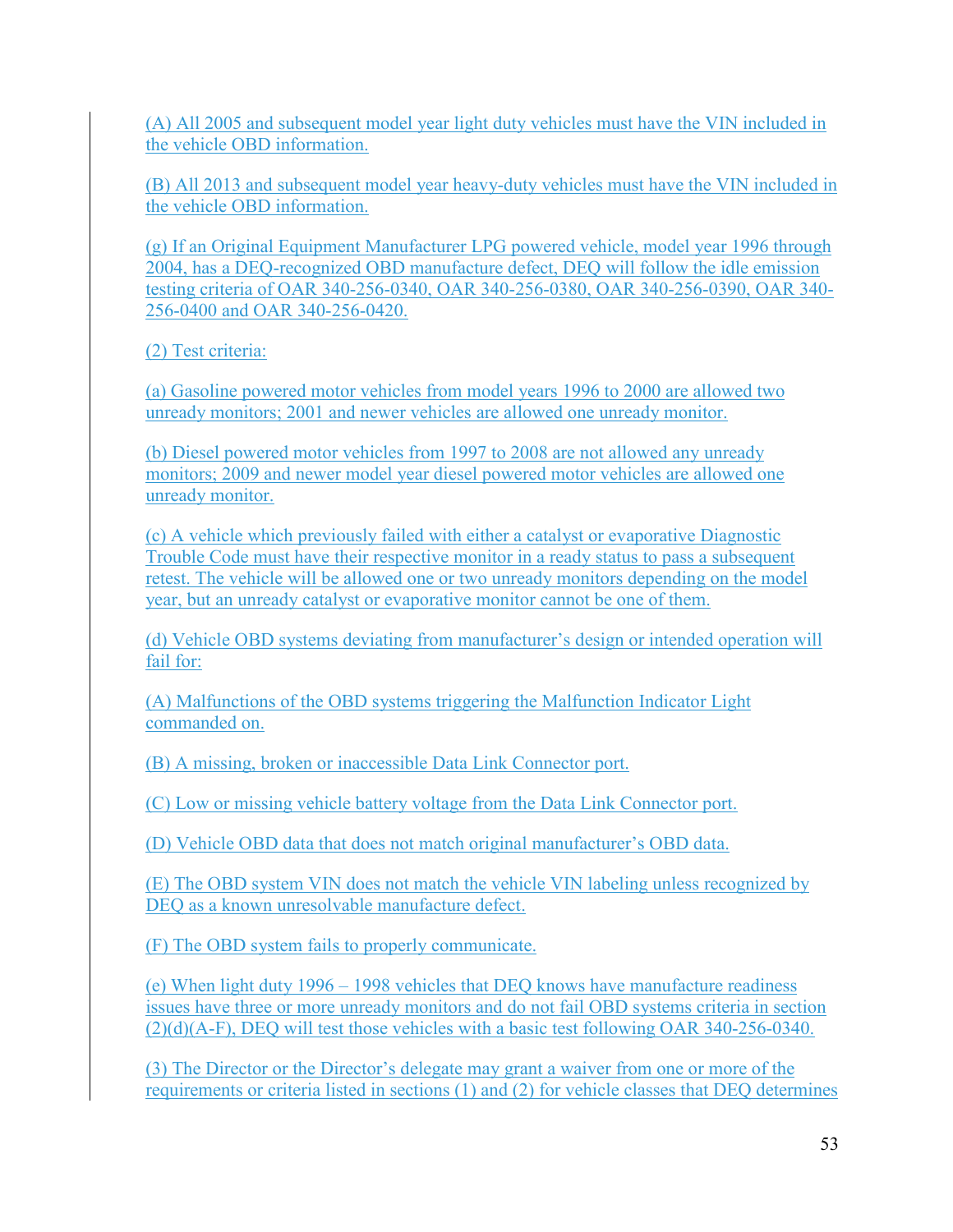present prohibitive inspection problems meeting the requirements or criteria of sections (1) and (2) if DEQ deems the motor vehicle pollution control system otherwise meets the standards of this Division.

[NOTE: This rule is included in the State of Oregon Clean Air Act Implementation Plan that EQC adopted under OAR 340-200-0040.]

**Statutory/Other Authority:** ORS 468A.380 **Statutes/Other Implemented:** ORS 468A.365 **History:** DEQ 17-2000, f. & cert. ef. 10-25-00

### **[340-256-0356](https://secure.sos.state.or.us/oard/viewSingleRule.action;JSESSIONID_OARD=3oxlIc6PZ2u31uGO2th2u9088A2Kqarcjab6TLjYb7s3a0O-i4hx!143575988?ruleVrsnRsn=75774)**

**Emission Control System Inspection: Emissions Control Test Method for On-Site Vehicle Testing for Automobile Dealerships**

This rule documents the on-site motor vehicle emissions test method for automobile dealerships. The on-site vehicle test will be performed in accordance with OAR 340-256- 0355. the Vehicle Inspection Program Inspection and Maintenance Policies and Procedure Number 226.00. The test will be performed by DEQ using DEQ testing equipment and conducted at the dealership location. The test program applies to manufacturer franchise automobile dealerships-only, as defined in ORS 650.120(1). Dealerships may use either onsite testing or the centralized DEQ test stations, or DEQ authorized OBD devices.

[NOTE: This rule is included in the State of Oregon Clean Air Act Implementation Plan that EQC adopted under OAR 340-200-0040.]

**Statutory/Other Authority:** ORS 468A.380(1)(c) **Statutes/Other Implemented:** ORS 468A.365 **History:** DEQ 11-2001, f. & cert. ef. 10-4-01

### **[340-256-0357](https://secure.sos.state.or.us/oard/viewSingleRule.action;JSESSIONID_OARD=3oxlIc6PZ2u31uGO2th2u9088A2Kqarcjab6TLjYb7s3a0O-i4hx!143575988?ruleVrsnRsn=75775)**

**Emission Control System Inspection: Emissions Control Test Method for Clean-Screening Testing Program**

This rule documents the Clean-Screening test method.

(1) The DepartmentDEQ may evaluate emissions of vehicles on the roadway using an optical attenuation method of observing actual pollutant emissions, remotely received electronic broadcasts of the vehicles' emissions diagnostic data, or other means approved under section (5) of this rule.

(2) A vehicle that meets the Department DEQ's emissions standards for on-road testing within a time period not to exceed one year from its required registration date will be issued a Ceertificate of Ceompliance without being required to pass the emissions inspection station test otherwise required.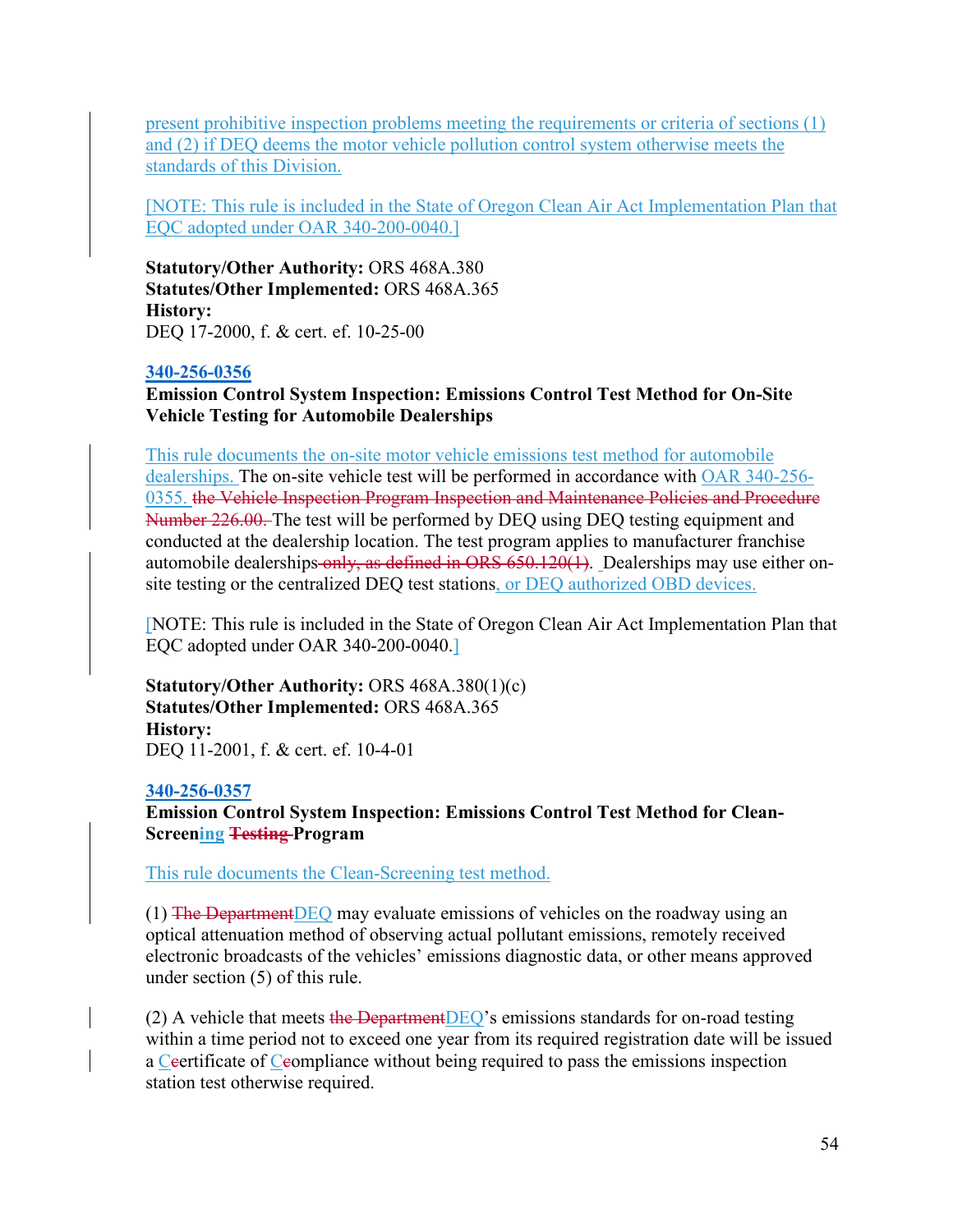(3) Before implementing Clean-Screening Testing under this rule, the Department DEQ must establish specific testing processes, in the Department's policies, and procedures documents, including:

(a) The test technique to be used for On-Road Clean-Screening Testing;

(b) The valid test period of On-Road Clean-Screening Testing;

(c) Procedures for identifying an on-road vehicle;

(d) Procedures for protecting the test process from vandalism and cheating; and

(e) Testing standards for Clean-Screening testing.

(4) If the Department DEQ uses the optical attenuation method for Clean-Screening Testing, 1975 and newer model year vehicles are eligible for Clean-Screening testing. If the DepartmentDEQ uses broadcast data from vehicles' emissions diagnostic ODB systems for Clean-Screening Testing, 1996 and newer model year vehicles are eligible for Clean-Screening Testing.

(5) The Department If  $DEQ$  may develops and implements additional test methods for use in the Clean-Screening Testing program, . Before implementing such test methods, the DepartmentDEQ must develop documentation that such method will provide equal or greater accuracy in identifying vehicles that would pass or fail the otherwise required emission test.

**Statutory/Other Authority:** ORS 467.030 & 468A.380(1)(c) **Statutes/Other Implemented:** ORS 468A.350 - 468A.420 **History:** DEQ 14-2003, f. & cert. ef. 10-24-03

### **[340-256-0358](https://secure.sos.state.or.us/oard/viewSingleRule.action;JSESSIONID_OARD=3oxlIc6PZ2u31uGO2th2u9088A2Kqarcjab6TLjYb7s3a0O-i4hx!143575988?ruleVrsnRsn=75776)**

**Emission Control System Inspection: Emissions Control Test Method for Self-Service Testing Program**

This rule documents the Self-Service test method.

 $(1)$  The Department DEQ may provide a testing method whereby the vehicle owner or his or hertheir representative will perform the emissions test. The test performed will be either a remote sensing optical quantification of the tailpipe pollutants, a remote or computer connected OBD test, or other means approved under section (4) of this rule.

(2) Before implementing Self-Service Testing under this rule, the Department DEQ must establish specific Self-Service Testing processes in the DepartmentDEQ's policies and procedures documents, including:

(a) The test techniques to be used for Self-Service Testing;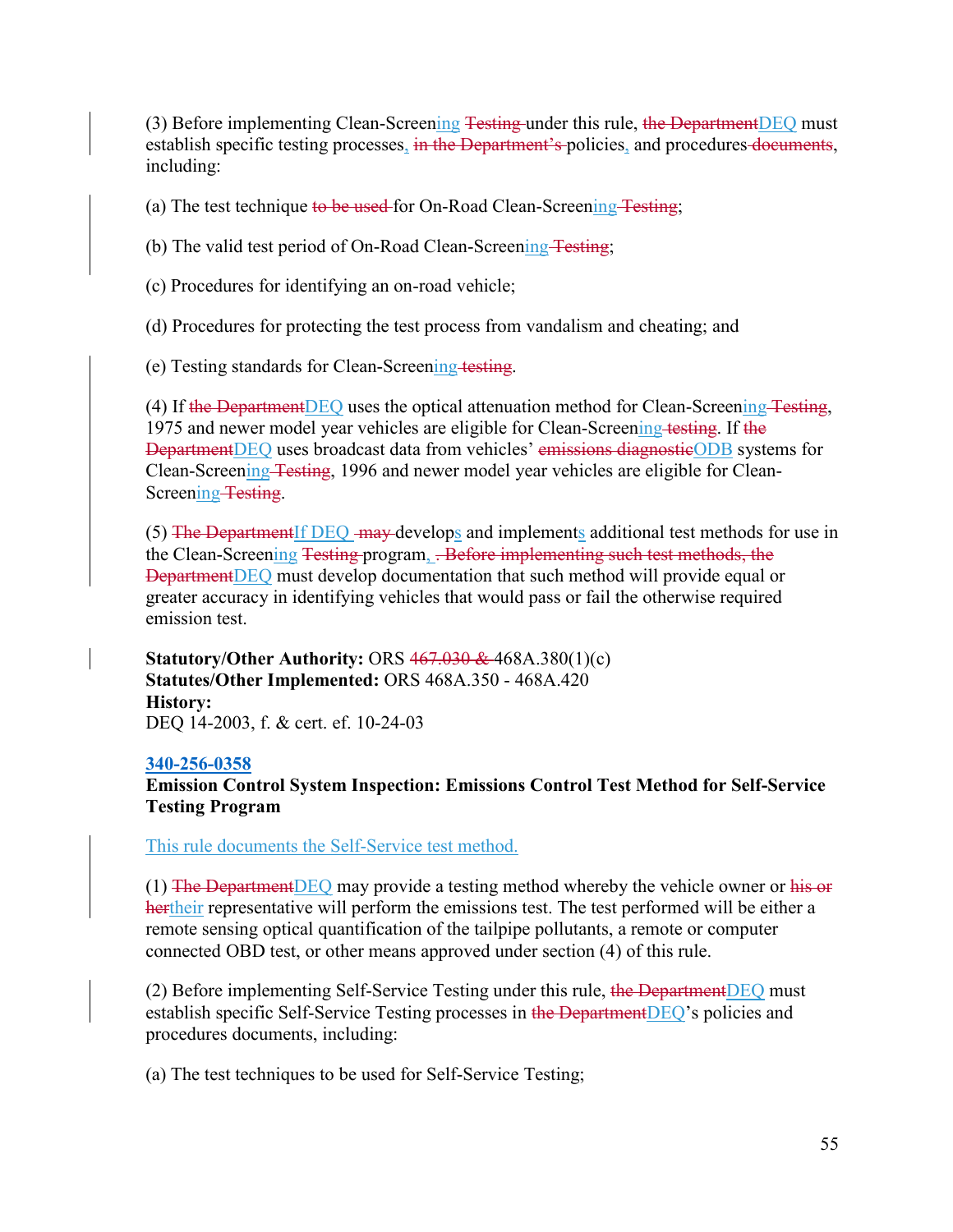(b) Procedures for identifying the Self-Service Test-vehicle that will be subjected to Self-Service testing;

(c) Procedures for protecting the Self-Service test process from vandalism and cheating; and

(d) Testing standards for the Self-Service technique that will be used.

(3) If the Department DEQ uses the optical attenuation method for Self-Service Testing, 1975 and newer model year vehicles are eligible for Self-Service Testing. If the DepartmentDEQ uses broadcast data or hardwire cable connection from vehicles' emissions diagnosticOBD systems for Self-Service Testing, 1996 and newer model year vehicles are eligible for Self-Service Testing.

(4) The Department If DEQ may develops and implements additional test methods for use in the Self-Service Testing program, . Before implementing such test methods, the DepartmentDEQ must develop documentation that such method will provide equal or greater accuracy in identifying vehicles that would pass or fail the otherwise required emission test.

**Statutory/Other Authority:** ORS 467.030 & 468A.380(1)(c) **Statutes/Other Implemented:** ORS 468A.350 - 468A.420 **History:** DEQ 14-2003, f. & cert. ef. 10-24-03

# **340-256-0360 Emission Control System Inspection: Motorcycle Noise Emission Control Test Method**

(1) The vehicle is to be in neutral gear with the brake engaged. If the vehicle has no neutral gear, the rear wheel shall be at least two inches clear of the ground.

(2) The engine is to be accelerated to a speed equal to 45 percent of the red line speed. Redline speed is the lowest numerical engine speed included in the red zone on the motorcycle tachometer. If the redline speed is not available, the engine shall be accelerated to 50 percent of the speed at which the engine develops maximum rated net horsepower.

(3) If it is judged that the vehicle may be emitting propulsion exhaust noise in excess of the noise standards of OAR 340-256-0430, adopted pursuant to ORS 467.030, then a noise measurement is to be conducted and recorded while the engine is at the speed specified in section (2) of this rule. A reading from each exhaust outlet shall be recorded at the raised engine speed.

(4) If it is determined that the vehicle complies with OAR 340-256-0430, then, following receipt of the required fees, the Vehicle Emission Inspector shall issue the required Certificates of Compliance.

(5) No Certificate of Compliance shall be issued unless the vehicle complies with all requirements of OAR 340-256-0300 through 340-256-0450 and those applicable provisions of ORS 467.030, 468A.350 to 468A.400, 803.350, and 815.295 to 815.325.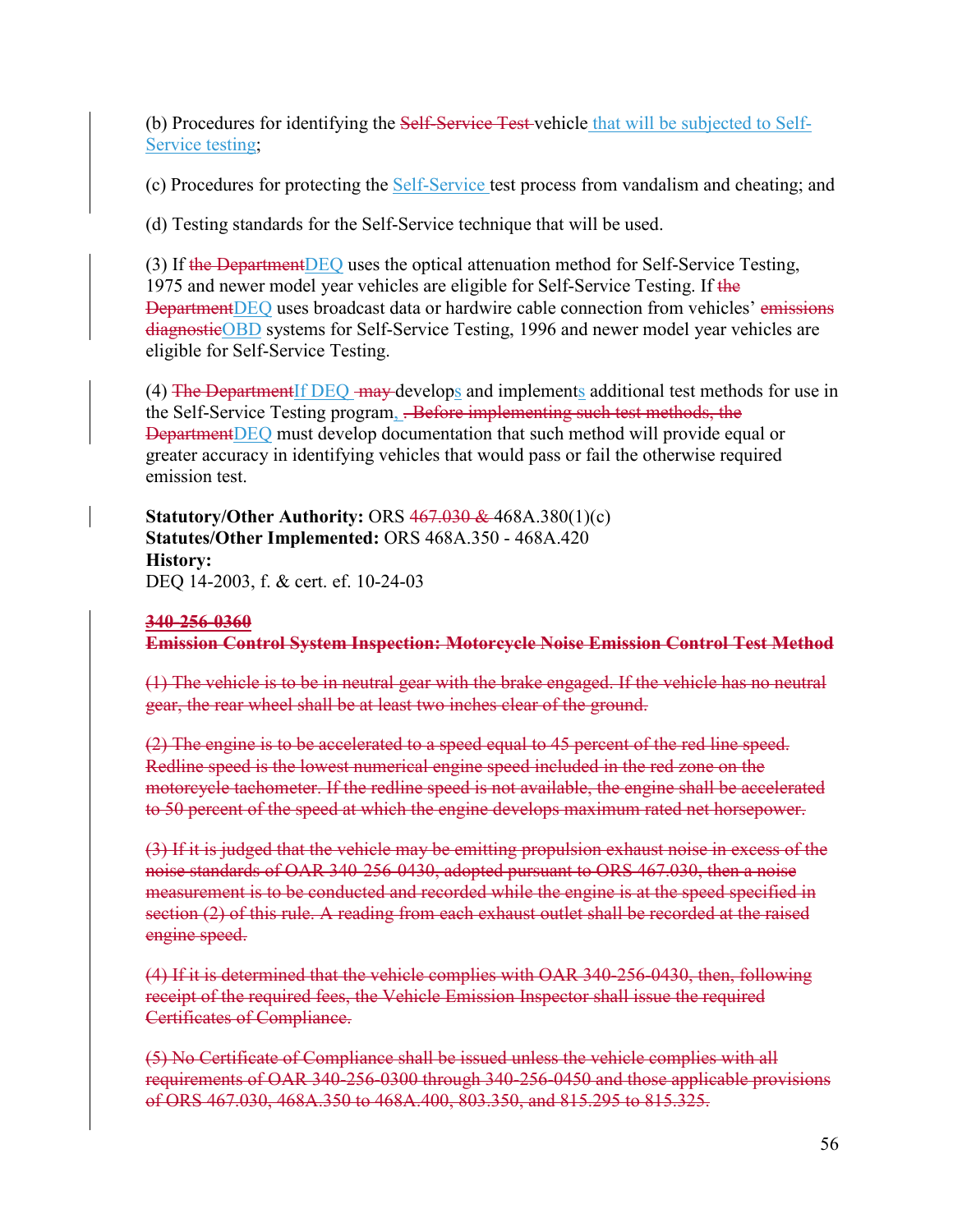### **Statutory/Other Authority:** ORS 467.030 & 468A.360 **Statutes/Other Implemented:** ORS 467.030 **History:** DEQ 165-2018, minor correction filed 04/12/2018, effective 04/12/2018 DEQ 14-1999, f. & cert. ef. 10-14-99, Renumbered from 340-024-0314 DEQ 25-1996, f. & cert. ef. 11-26-96, Renumbered from 340-024-0311 DEQ 4-1993, f. & cert. ef. 3-10-93 DEQ 17-1985, f. & ef. 12-3-85 DEQ 7-1985(Temp), f. 6-16-85, ef. 7-1-85 DEQ 24-1984, f. 11-19-84, ef. 7-1-85

# **[340-256-0370](https://secure.sos.state.or.us/oard/viewSingleRule.action;JSESSIONID_OARD=3oxlIc6PZ2u31uGO2th2u9088A2Kqarcjab6TLjYb7s3a0O-i4hx!143575988?ruleVrsnRsn=75783)**

**Emission Control System Inspection: Renewal of Registration for Light Duty Motor Vehicles and Heavy Duty Gasoline Motor Vehicles Temporarily Operating Outside of Oregon**

Vehicles registered in the boundaries described in OAR 340-204-0080Portland Vehicle Inspection Area and Medford-Ashland AQMA that are being and operated in another state and are at an address located at least 150 miles outside the Oregon border shall must comply with the following requirements:

(1) For vehicles operated within another Environmental Protection Agency approved Inspection and Maintenance (I/M) program area, the Department of Environmental QualityDEQ shall establish reciprocity provisions to ensure motor vehicle compliance with the other state's I/M requirements. Compliance with the other state's I/M program requirements is equivalent to the issuance of a Certificate of Compliance.

(2) For vehicles operated in another state, but not within another Environmental Protection Agency approved Inspection and Maintenance (I/M) area, the Department of Environmental QualityDEQ shall issue a temporary exemption from Oregon I/M Program testing requirements until such time as the vehicle returns to Oregon. Within 30 calendar days of the date the vehicle returns to Oregon it shall be required to must comply with the Oregon I/M Pprogram's test criteria, methods and standards.

[NOTE: This rule is included in the State of Oregon Clean Air Act Implementation Plan that EQC adopted under OAR 340-200-0040.]

**Statutory/Other Authority:** ORS 468A.360 **Statutes/Other Implemented:** ORS 468A.360 **History:** DEQ 14-1999, f. & cert. ef. 10-14-99, Renumbered from 340-024-0318 DEQ 25-1996, f. & cert. ef. 11-26-96 DEQ 15-1994, f. 6-8-94, cert. ef. 7-1-94

# **[340-256-0380](https://secure.sos.state.or.us/oard/viewSingleRule.action;JSESSIONID_OARD=3oxlIc6PZ2u31uGO2th2u9088A2Kqarcjab6TLjYb7s3a0O-i4hx!143575988?ruleVrsnRsn=244599)**

**Emission Control System Inspection: Light Duty Motor Vehicle Emission Control Test Criteria for Basic Program**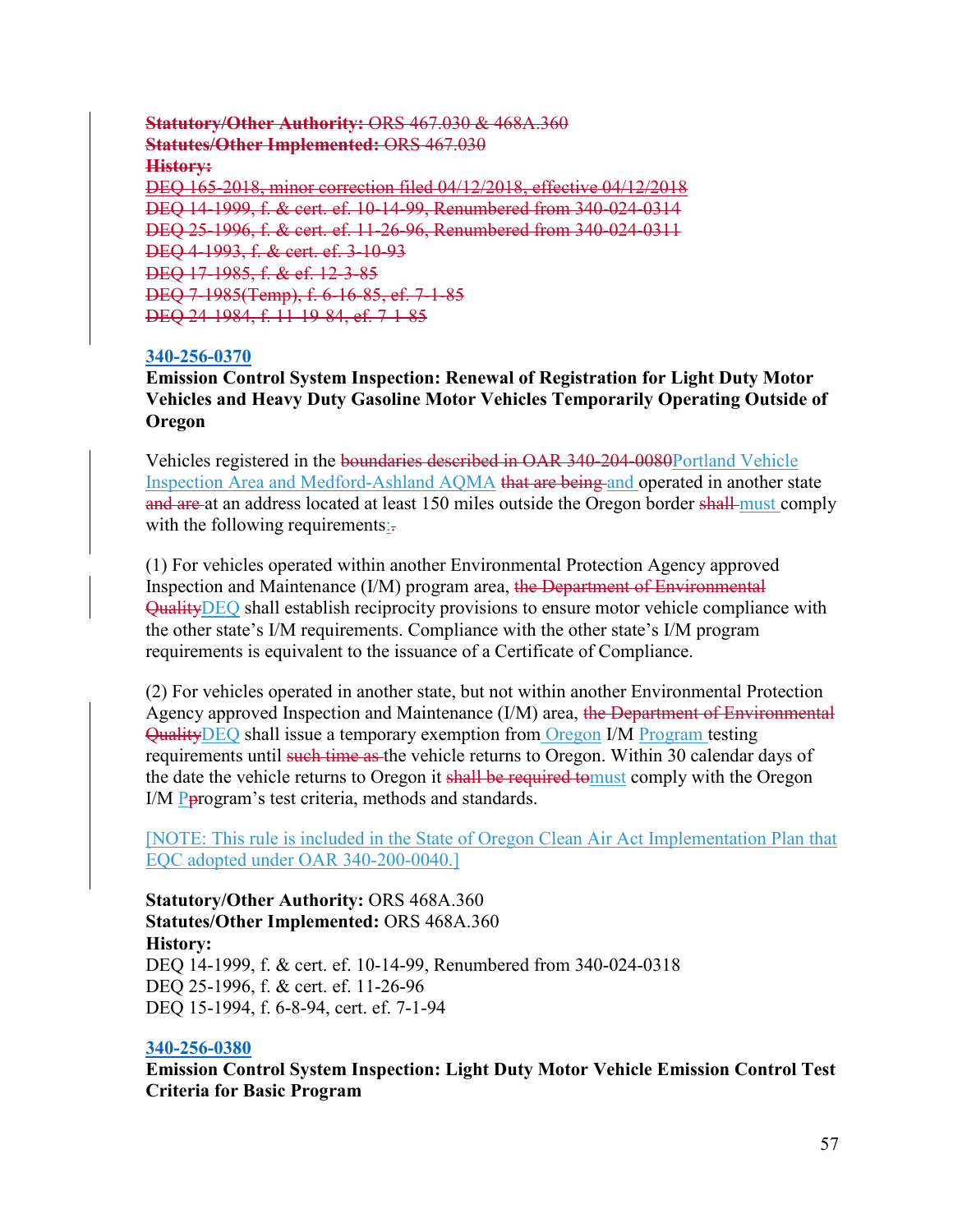This rule documents the Basic Test criteria for light duty motor vehicles.

 $(1)$  No A vehicle emission control test is not valid if the vehicle exhaust system leaks in such a manner as to dilute the exhaust gas being sampled by the gas analytical system. For the purpose of the emission control tests conducted at state facilities, except for diesel motor vehicles, tests are invalid if the exhaust gas is diluted to such an extent that the sum of the earbon monoxideCO and earbon dioxideCO2 concentrations recorded for the idle speed reading from an exhaust outlet is six percent or less, and, on 1975 and newer model year vehicles with air injection systems, seven percent or less.

(2)  $N<sub>o</sub>A$  vehicle emission control test is not valid if the engine idle speed exceeds the manufacturer's idle speed specifications by over 200 RPM.

 $(3)(a)$  No A vehicle emission control test for a 1975 or newer model year vehicle is not valid if the gas cap or catalyst has been disconnected, plugged, or otherwise made inoperative in violation of ORS 815.305(1), except as noted in ORS 815.305(2) or as provided for by 40 CFR 85.1701–1709 (published July 1, 2003).

(b) The DepartmentDEQ may provide alternative criteria for those required under subsection (a) of this section if it determines that the component or an acceptable alternative is unavailable. Such alternative criteria may be granted on the basis of the non-availability of the original part, replacement part, or comparable alternative solution.

(c) The use of a non-original equipment aftermarket part (including a rebuilt part) as a replacement part is not a violation of ORS 815.305 if a reasonable basis exists for knowing DEQ determines that such use will not adversely affect emission control efficiency. The Department will maintain a list of those parts that have been determined to adversely affect emission control efficiency;

(d) The use of a non-original equipment aftermarket part or system as an add-on, auxiliary, augmenting, or secondary part of system, is not a violation of ORS 815.305 if such part or system has an Executive Order is on the list of "Modifications to Motor Vehicle Emission Control Systems Exempted Under California Vehicle Code Section 27156" granted by the California Air Resources Board, is on the U.S. Environmental Protection Agency's list of "Certified to EPA Standards," andor the DepartmentDEQ has determined after reviewing testing data that there is no decrease in the efficiency or effectiveness in the control of air pollution;

(e) Adjustments or alterations of particular part or system parameter, if done for purposes of maintenance or repair according to the vehicle or engine manufacturer's instructions, are not violations of ORS 815.305.

(4) A 1981 or newer model year vehicle that has been converted to operate on gaseous fuels is not in violation of ORS 815.305 when elements of the factory-installed motor vehicle air pollution control system are disconnected for the purpose of conversion to gaseous fuel as authorized by ORS 815.305.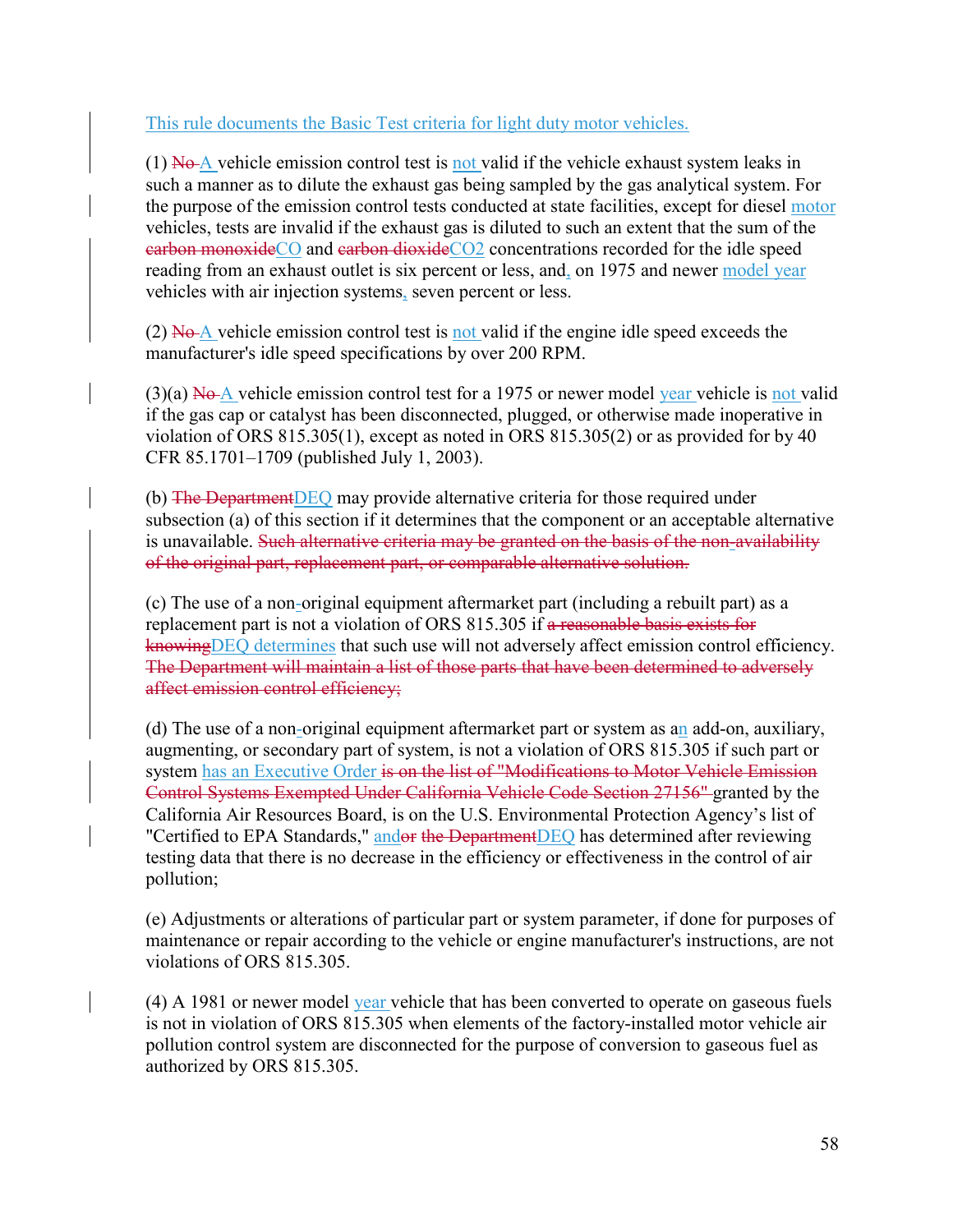(5) For a 1975 through 1980 model year vehicle in which the original engine has been replaced, if either the vehicle body or chassis original engine (per registration or title) or replacement engine (as manufactured) had a catalytic converter system, it must be present, intact, and operational before **DEQ** may issue a Certificate of Compliance may be issued.

(6) For a 1981 or newer model year vehicle in which the original engine has been replaced, the emission test standards and applicable emissions control equipment for the year, make, and model of the vehicle body or chassis (per registration or title) or replacement engine, whichever is newer, apply. For those diesel powered vehicles that have been converted to operate on gasoline or gasoline equivalent fuel(s), the emission test standards and applicable emission control equipment for the year, make, and model of the gasoline equivalent powered engine as originally manufactured, for the vehicle body or chassis (per the registration) or replacement engine, whichever is newer, apply.

(7) For those vehicles registered or titled as a 1981 or newer model year that were assembled by other than a licensed motor vehicle manufacturer, such as an Assembled, Reconstructed, or Replica Vehicle, Department-DEQ personnel must determine the applicable emission test standards based upon the vintage of the vehicle engine. The year of the engine is presumed to be that stated by the vehicle owner, unless **Department DEQ** personnel determine, after physical inspection, that the year of the engine is other than that stated by the owner.

(8) An imported nonconforming motor vehicle that has been imported under a certificate of conformity or modification/test procedure pursuant tounder 40 CFR Part 85, Subpart P, or has been granted an exemption under 40 CFR § 85.1511, must comply with the emission control equipment requirements of such certificate or procedure.

[NOTE: This rule is included in the State of Oregon Clean Air Act Implementation Plan that EQC adopted under OAR 340-200-0040.]

**Statutory/Other Authority:** ORS 468A.360 **Statutes/Other Implemented:** ORS 468A.350 - 468A.385 **History:** [DEQ 166-2018, minor correction filed 04/12/2018, effective 04/12/2018](https://secure.sos.state.or.us/oard/viewReceiptPDF.action;JSESSIONID_OARD=3oxlIc6PZ2u31uGO2th2u9088A2Kqarcjab6TLjYb7s3a0O-i4hx!143575988?filingRsn=37672) DEQ 7-2005, f. & cert. ef. 7-12-05 DEQ 14-1999, f. & cert. ef. 10-14-99, Renumbered from 340-024-0320 DEQ 25-1996, f. & cert. ef. 11-26-96 DEQ 15-1994, f. 6-8-94, cert. ef. 7-1-94 DEQ 16-1993, f. & cert. ef. 11-4-93 DEQ 4-1993, f. & cert. ef. 3-10-93 DEQ 21-1988, f. & cert. ef. 9-12-88 DEQ 12-1985, f. & ef. 9-30-85 DEQ 6-1985, f. & ef. 5-1-85 DEQ 19-1983, f. 11-29-83, ef. 12-31-83 DEQ 12-1982, f. & ef. 7-21-82 DEQ 18-1980, f. & ef. 6-25-80 DEQ 6-1980, f. & ef. 1-29-80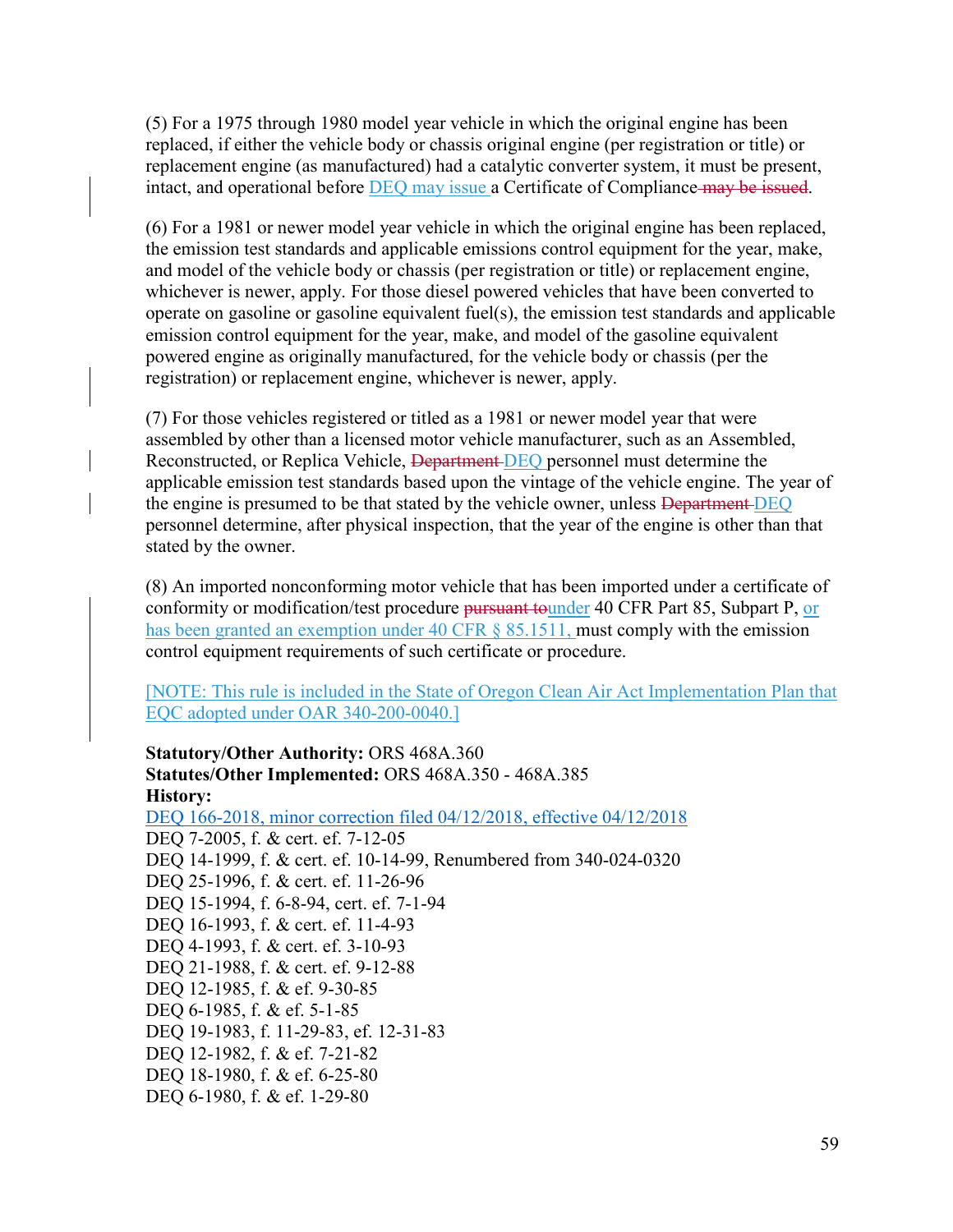DEQ 22-1979, f. & ef. 7-5-79 DEQ 9-1978, f. & ef. 7-7-78 DEQ 139, f. 6-30-77, ef. 7-1-77 DEQ 121, f. & ef. 9-3-76 DEQ 116(Temp), f. & ef. 7-27-76 DEQ 89, f. 4-22-75, ef. 5-25-75

#### **[340-256-0390](https://secure.sos.state.or.us/oard/viewSingleRule.action;JSESSIONID_OARD=3oxlIc6PZ2u31uGO2th2u9088A2Kqarcjab6TLjYb7s3a0O-i4hx!143575988?ruleVrsnRsn=244602)**

### **Emission Control System Inspection: Heavy Duty Gasoline Motor Vehicle Emission Control Test Criteria**

This rule documents the heavy duty gasoline motor vehicle emission test criteria.

 $(1)$  No A vehicle emission control test is not valid if the vehicle exhaust system leaks in such a manner as to dilute the exhaust gasemissions being sampled by the gas analytical system. For the purpose of emission control tests conducted at state facilities, tests will not be considered valid if the exhaust gas emissions are is diluted to such an extent that the sum of the carbon monoxideCO and carbon dioxideCO2 concentrations recorded for the idle speed reading from an exhaust outlet is six percent or less.

(2)  $N\theta$ - $\Delta$  vehicle emission control test is not valid if the engine idle speed exceeds 1300 RPM.

(3)(a)  $N\Theta$  vehicle emission control test for a 1981 or newer model vehicle is not valid if the gas cap or catalyst has been disconnected, plugged, or otherwise made inoperative in violation of ORS 815.305(1), except as noted in 815.305(2).

(b) The DepartmentDEQ may provide alternative criteria for those required under subsection (a) of this section if it determines that the component or an acceptable alternative is unavailable. Such alternative criteria may be granted on the basis of the non-availability of the original part, replacement part, or comparable need for an alternative solution.

(c) The use of a non-original equipment aftermarket part (including a rebuilt part) as a replacement part is not a violation of ORS 815.305, if a reasonable basis exists for knowingDEQ determines that such use will not adversely affect emission control efficiency. The Department will maintain a list of those parts that have been determined to adversely affect emission control efficiency;

(d) The use of a nonoriginal equipment aftermarket part or system as an add-on, auxiliary, augmenting, or secondary part or system is not a violation of ORS 815.305, if such part or system is listed on the Department's exemption list;

(de) Adjustments or alterations of a particular part or system parameter, if done for purposes of maintenance or repair according to the vehicle or engine manufacturer's instructions, are not violations of ORS 815.305.

(4) A 1981 or newer model motor vehicle that has been converted to operate on gaseous fuels is in violation of ORS 815.305 if elements of the factory-installed motor vehicle air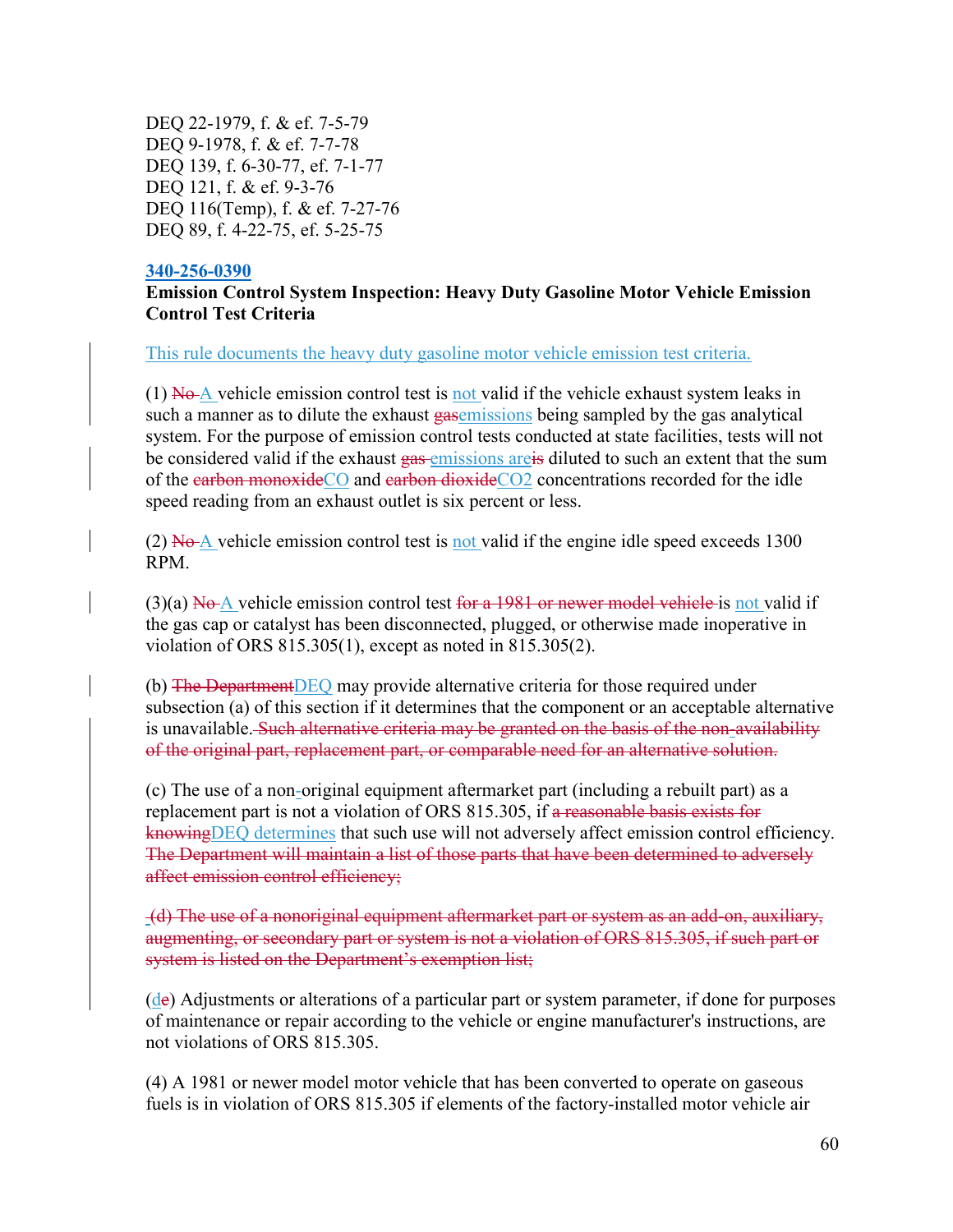pollution control system are disconnected for the purpose of conversion to gaseous fuel as authorized by 815.305.

[NOTE: This rule is included in the State of Oregon Clean Air Act Implementation Plan that EQC adopted under OAR 340-200-0040.]

**Statutory/Other Authority:** ORS 468A.360 **Statutes/Other Implemented:** ORS 468A.350 - 468A.385 **History:** [DEQ 167-2018, minor correction filed 04/12/2018, effective 04/12/2018](https://secure.sos.state.or.us/oard/viewReceiptPDF.action;JSESSIONID_OARD=3oxlIc6PZ2u31uGO2th2u9088A2Kqarcjab6TLjYb7s3a0O-i4hx!143575988?filingRsn=37673) DEQ 7-2005, f. & cert. ef. 7-12-05 DEQ 14-1999, f. & cert. ef. 10-14-99, Renumbered from 340-024-0325 DEQ 25-1996, f. & cert. ef. 11-26-96 DEQ 15-1994, f. 6-8-94, cert. ef. 7-1-94 DEQ 4-1993, f. & cert. ef. 3-10-93 DEQ 21-1988, f. & cert. ef. 9-12-88 DEQ 12-1985, f. & ef. 9-30-85 DEQ 6-1985, f. & ef. 5-1-85 DEQ 19-1983, f. 11-29-83, ef. 12-31-83 DEQ 12-1982, f. & ef. 7-21-82 DEQ 22-1979, f. & ef. 7-5-79 DEQ 136, f. 6-10-77, ef. 7-1-77

#### **[340-256-0400](https://secure.sos.state.or.us/oard/viewSingleRule.action;JSESSIONID_OARD=3oxlIc6PZ2u31uGO2th2u9088A2Kqarcjab6TLjYb7s3a0O-i4hx!143575988?ruleVrsnRsn=244606)**

**Emission Control System Inspection: Light Duty Motor Vehicle Emission Control Standards for Basic Program**

This rule documents the standards not to be exceeded for light duty motor vehicles that undergo the Basic emission test.

(1) Light Duty Diesel Motor Vehicle Emission Control Standards: All — 1.5% CO; there is no — No HC Checkstandard.

(2) Light Duty Gasoline Motor Vehicle Emission Control Standards: Two-Stroke Cycle: All — 7.0% CO — No HC Check.

(23) Light Duty Gasoline Motor Vehicle Emission Control Standards: Four-Stroke Cycle — Passenger Cars:

(a) 1975–1980 Model Year:

(A) With Catalyst:  $\frac{\text{AH}}{1.0\%}$  CO and - 220 ppm HC;

(B) Without Catalyst: All 2.5% CO and – 300 ppm HC.

(b) 1981 and Newer Model Year: All:

 $(A)$  aAt idle — 1.0% CO — and 220 ppm HC;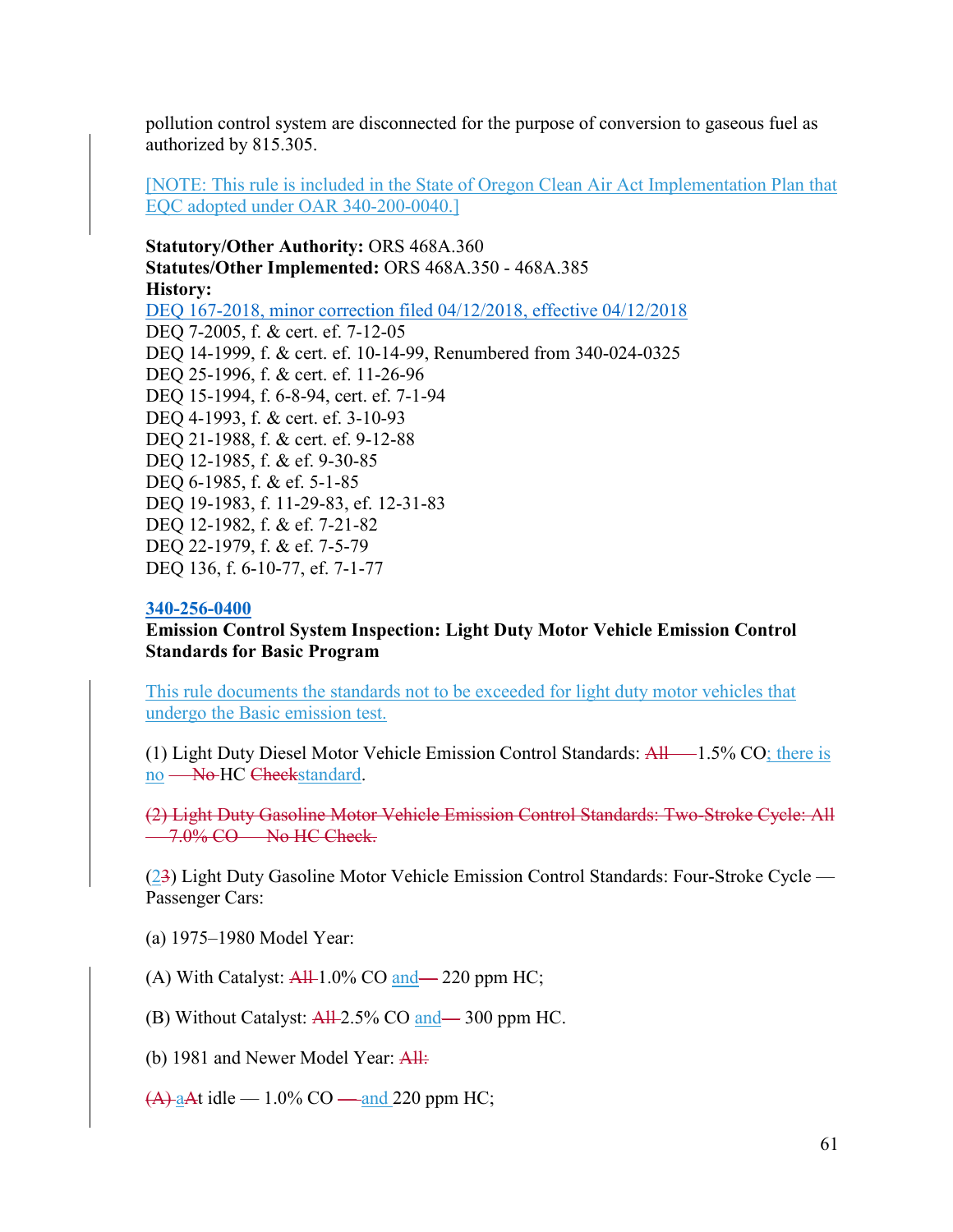(B) At 2,500 RPM — 1.0% CO — 220 ppm HC.

(43) Light Duty Gasoline Motor Vehicle Emission Control Standards — Light Duty Trucks:

(a) 6,000 GVWR or less:

- (A) 1975–1980 Model Year:
- (i) With Catalyst:  $\frac{\text{All}}{\text{All}}$  1.0% CO and 220 ppm HC;
- (ii) Without Catalyst:  $\frac{\text{All}}{\text{2.5\%}}$  CO and  $\frac{\text{and}}{\text{2.5\%}}$  300 ppm HC.
- (B) 1981 and Newer Model Year: All:

 $\overline{H}$  aAt idle — 1.0% CO and — 220 ppm HC;

(ii) At 2,500 rpm — 1.0% CO — 220 ppm HC.

- (b) 6,001 to 8,500 GVWR:
- (A) 1975–1978 Model Year:  $\frac{\text{All}}{\text{All}}$  2.5% CO and  $\frac{\text{and}}{\text{all}}$  300 ppm HC;
- (B) 1979–1980 Model Year:
- (i) With Catalyst:  $\frac{\text{All}}{\text{All}}$  -1.0% CO and 220 ppm HC;
- (ii) Without Catalyst:  $\frac{\text{All}}{\text{2.5\%}}$  CO and  $\frac{\text{1.30}}{\text{4.300}}$  ppm HC.
- (C) 1981 and Newer: All:
- $\overline{H}$  aAt idle 1.0% CO and 220 ppm HC;

(4) Gross CO emissions exceed the applicable model year CO standard by a factor of one and one-half (1.5).

(5) Gross HC emissions exceed the applicable model year HC standard by a factor of three (3).

# (ii) At 2,500 rpm — 1.0% CO — 220 ppm HC.

(56) There shall be no visible Visible emissions must not occur during the steady-state unloaded and raised rpm engine idle portions of the a gasoline engine emission test from either the vehicle's exhaust system or the engine crankcase. In the case of For a diesel engine emissions test,s and two-stroke cycle engines, the allowable visible emissions shall be no greater thanmust not exceed 20% opacity.

(76) The Director or Director's delegate may establish specific separategrant a waiver from standards, differing from those listed in sections  $(1)$ – $(56)$  of this rule for vehicle classes which that DEQ determines are determined to present prohibitive inspection problems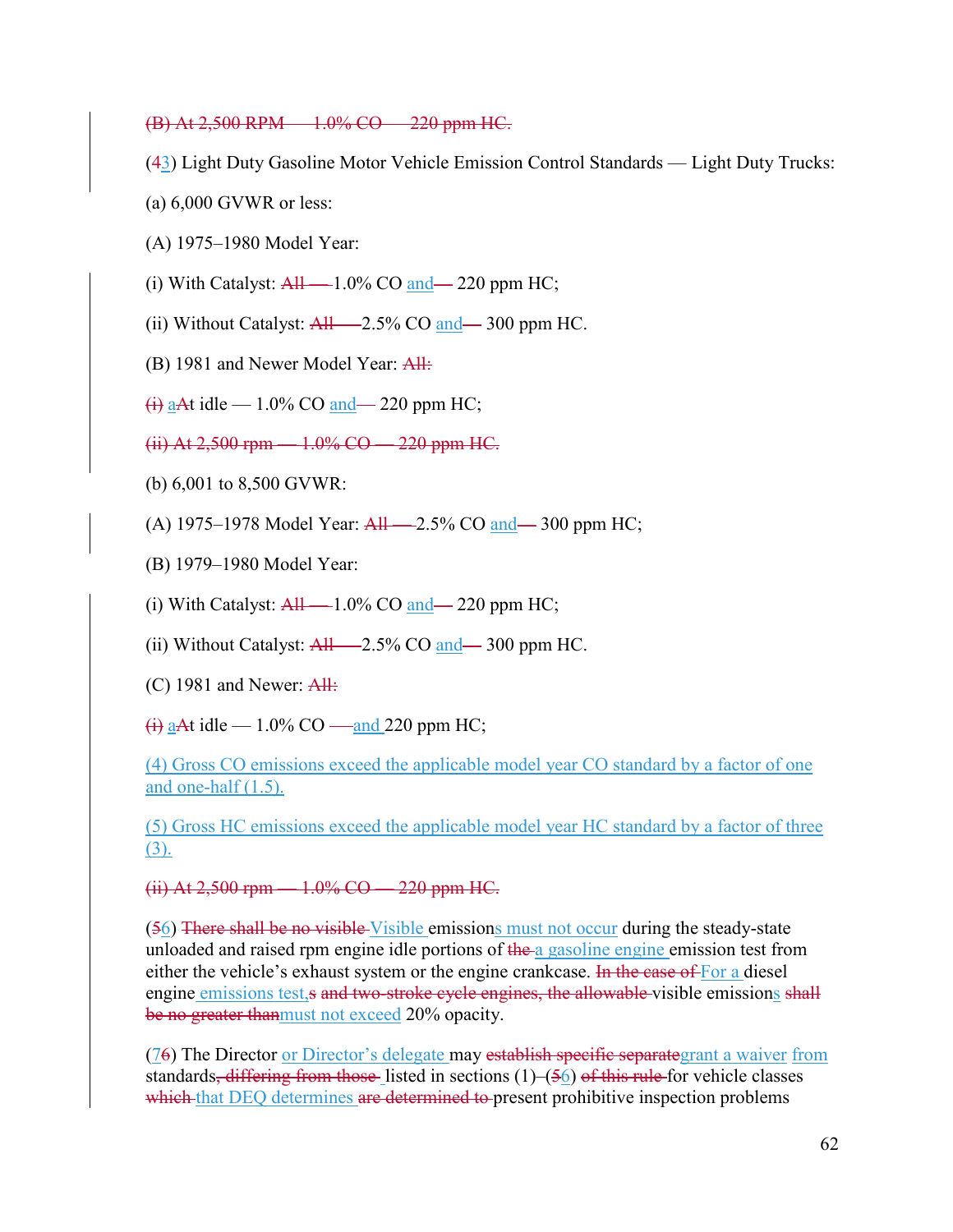meeting using the listed standards in sections  $(1) - (6)$  if DEQ deems the motor vehicle pollution system otherwise meets the standards of this Division.

[NOTE: This rule is included in the State of Oregon Clean Air Act Implementation Plan that EQC adopted under OAR 340-200-0040.]

**Statutory/Other Authority:** ORS 468A.360 **Statutes/Other Implemented:** ORS 468A.350 - 468A.385 **History:** [DEQ 168-2018, minor correction filed 04/12/2018, effective 04/12/2018](https://secure.sos.state.or.us/oard/viewReceiptPDF.action;JSESSIONID_OARD=3oxlIc6PZ2u31uGO2th2u9088A2Kqarcjab6TLjYb7s3a0O-i4hx!143575988?filingRsn=37674) DEQ 14-1999, f. & cert. ef. 10-14-99, Renumbered from 340-024-0330 DEQ 25-1996, f. & cert. ef. 11-26-96 DEQ 16-1993, f. & cert. ef. 11-4-93 DEQ 4-1993, f. & cert. ef. 3-10-93 DEQ 21-1988, f. & cert. ef. 9-12-88 DEQ 18-1986, f. 9-18-86, ef. 10-1-86 DEQ 20-1981, f. 7-28-81, ef. 8-1-81 DEQ 15-1981(Temp), f. & ef. 5-6-81 DEQ 18-1980, f. & ef. 6-25-80 DEQ 22-1979, f. & ef. 7-5-79 DEQ 9-1978, f. & ef. 7-7-78 DEQ 139, f. 6-30-77, ef. 7-1-77 DEQ 121, f. & ef. 9-3-76 DEQ 116(Temp), f. & ef. 7-27-76 DEQ 89, f. 4-22-75, ef. 5-25-75

#### **340-256-0410**

**Emission Control System Inspection: Light Duty Motor Vehicle Emission Control Standards for Enhanced Program**

(1) Grams Per Mile (GPM) for Light Duty Passenger Cars (LDPC):

(a) Model Year — 1996 and Newer:

- (A) Hydrocarbons (HC) 0.9;
- (B) Carbon Monoxide(CO) 20;

(C) Oxides of Nitrogen (NOx) — 2.25.

- (b) Model Year 1983–1995:
- (A) Hydrocarbons (HC) 1.2;
- (B) Carbon Monoxide(CO) 30;
- (C) Oxides of Nitrogen (NOx) 3.00.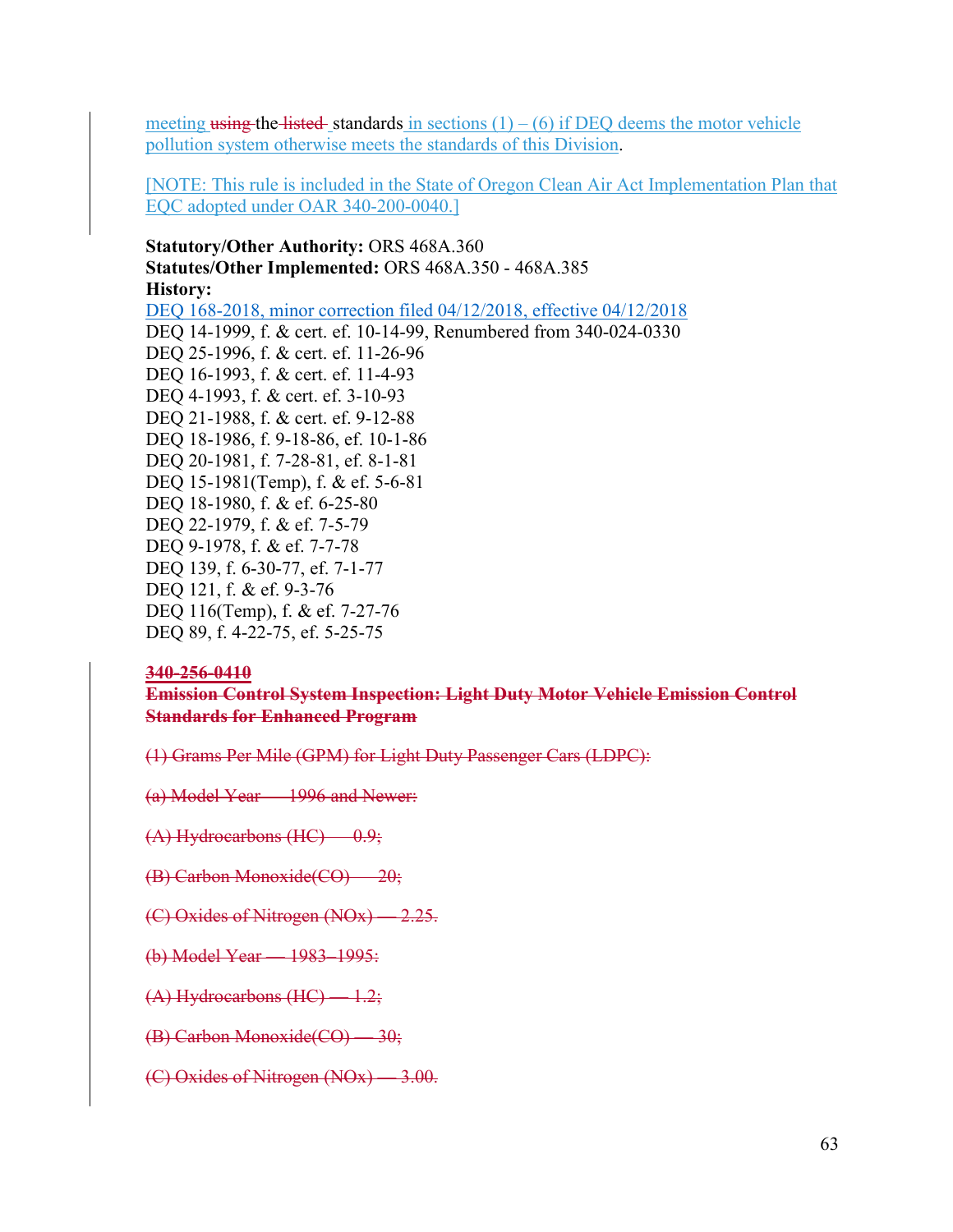(c) Model Year — 1981–1982:

(A) Hydrocarbons (HC) — 1.2;

(B) Carbon Monoxide(CO) — 60;

(C) Oxides of Nitrogen (NOx) — 3.00.

(2) Grams Per Mile (GPM) for Light Duty Truck 1 (LDT1) 6,000 GVWR or Less:

(a) Model Year — 1996 and Newer 3750 Loaded Vehicle Weight or Less:

(A) Hydrocarbons (HC) — 0.9;

(B) Carbon Monoxide(CO) — 20;

(C) Oxides of Nitrogen (NOx) — 2.25.

(b) Model Year — 1996 and Newer 3751 Loaded Vehicle Weight or More:

(A) Hydrocarbons (HC) — 1.2;

(B) Carbon Monoxide(CO) — 26;

(C) Oxides of Nitrogen (NOx) — 2.70.

(c) Model Year — 1988–1995:

(A) Hydrocarbons (HC) — 2.4;

(B) Carbon Monoxide(CO) — 80;

(C) Oxides of Nitrogen (NOx) — 3.75.

(d) Model Year — 1984–1987:

(A) Hydrocarbons (HC) — 2.4;

(B) Carbon Monoxide(CO) — 80;

(C) Oxides of Nitrogen (NOx) — 6.75.

(e) Model Year — 1981–1983:

(A) Hydrocarbons (HC) — 5.1;

(B) Carbon Monoxide(CO) — 140;

(C) Oxides of Nitrogen (NOx) — 6.75.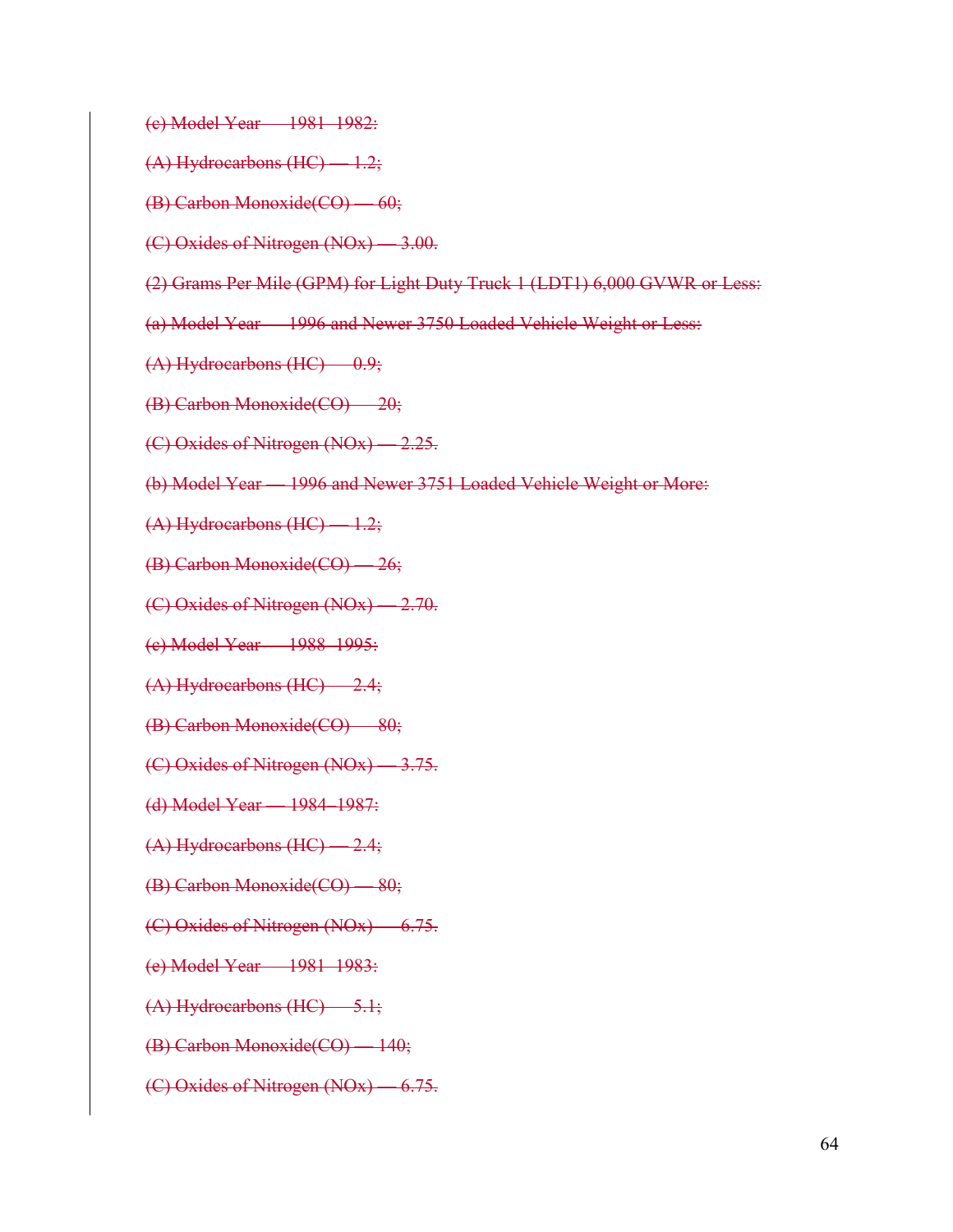- (3) Grams Per Mile (GPM) for Light Duty Truck 2 (LDT2) 6,001 to 8500 GVWR:
- (a) Model Year 1996 and Newer 5750 Loaded Vehicle Weight or Less:
- (A) Hydrocarbons (HC) 1.2;
- (B) Carbon Monoxide(CO) 26;
- (C) Oxides of Nitrogen (NOx) 2.70.
- (b) Model Year 1996 and Newer 5751 Loaded Vehicle Weight or More:
- (A) Hydrocarbons (HC) 1.2;
- (B) Carbon Monoxide(CO) 30;
- (C) Oxides of Nitrogen (NOx) 3.00.
- (c) Model Year 1988–1995:
- (A) Hydrocarbons (HC) 2.4;
- (B) Carbon Monoxide(CO) 80;
- (C) Oxides of Nitrogen (NOx) 5.25.
- (d) Model Year 1984–1987:
- (A) Hydrocarbons (HC) 2.4;
- (B) Carbon Monoxide(CO) 80;
- (C) Oxides of Nitrogen (NOx) 6.75.
- (e) Model Year 1981–1983:
- (A) Hydrocarbons (HC) 5.1;
- (B) Carbon Monoxide(CO) 140;
- (C) Oxides of Nitrogen (NOx) 6.75.

(4) The Director may establish specific separate standards, differing from those listed in sections (1)–(3) of this rule for vehicle classes which are determined to present prohibitive inspection problems using the listed standards.

**Statutory/Other Authority:** ORS 468A.360 & 468A.363 **Statutes/Other Implemented:** ORS 468A.350 - 468A.385 **History:**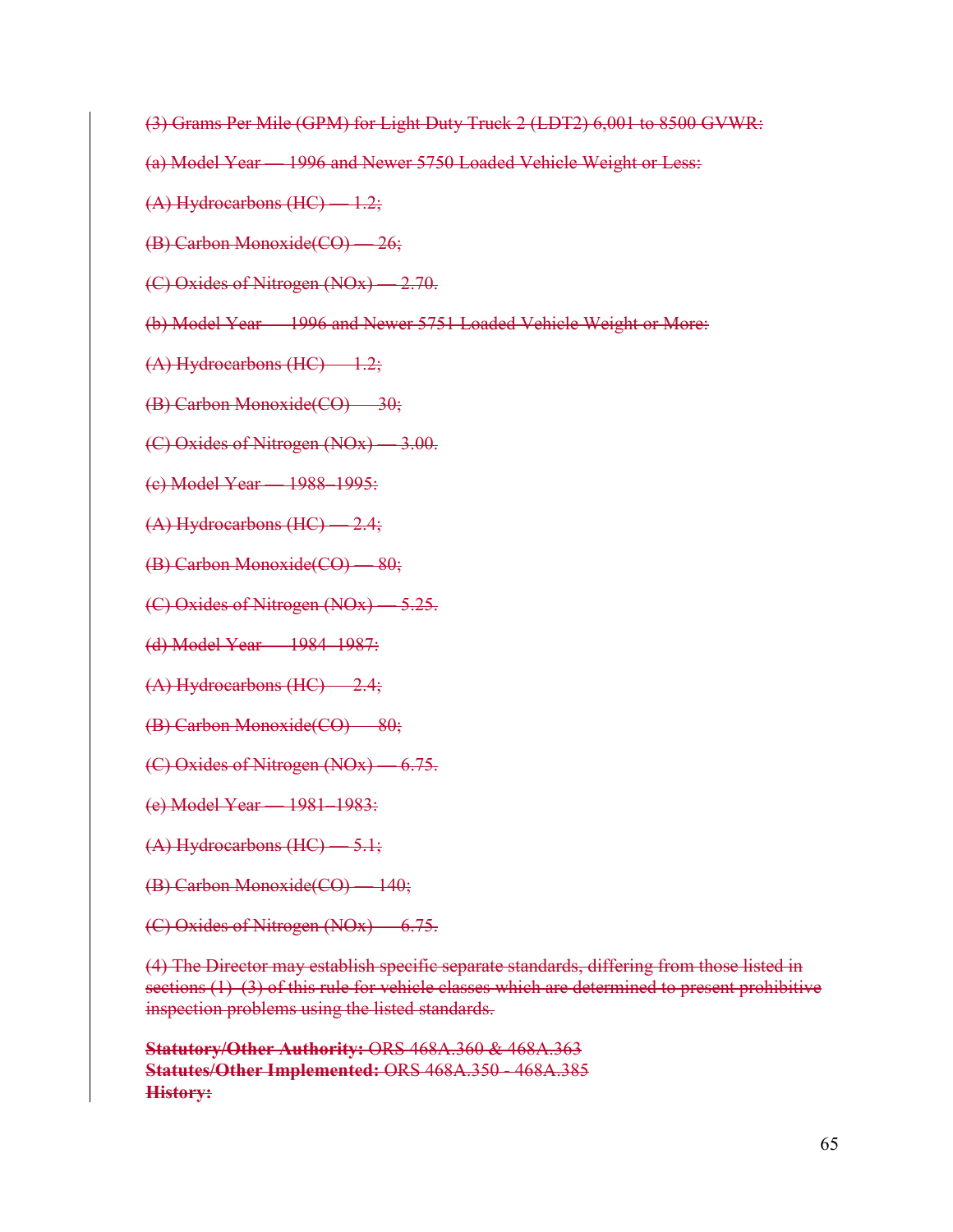### DEQ 14-1999, f. & cert. ef. 10-14-99, Renumbered from 340-024-0332 DEQ 25-1996, f. & cert. ef. 11-26-96

#### **[340-256-0420](https://secure.sos.state.or.us/oard/viewSingleRule.action;JSESSIONID_OARD=3oxlIc6PZ2u31uGO2th2u9088A2Kqarcjab6TLjYb7s3a0O-i4hx!143575988?ruleVrsnRsn=75834)**

**Emission Control System Inspection: Heavy-Duty Gasoline Motor Vehicle Emission Control Standards**

This rule documents the standards not to be exceeded for heavy duty gasoline vehicle emission tests.

- (1) Carbon monoxideCO idle emission values not to be exceeded:
- (a) 1975–1978 Model Year: 4.0%;
- (b) 1979 and Newer Model Year without catalyst: 3.0%;
- (c) 1985 and Newer Model Year with catalyst: 1.0%.

(2) Gross CO emissions exceed the applicable model year CO standard by a factor of one and one-half (1.5).

(2) Carbon Monoxide nominal 2,500 rpm emission values not to be exceeded:

(a) 1975 and Newer Model Year without catalyst with carburetor: 3.0%;

(b) 1975 and Newer Model Year without catalyst with fuel injection: No Check;

(c) 1985 and Newer Model Year with catalyst: 1.0%.

(3) Hydrocarbon idle emission values not to be exceeded:

(a) 1975–1978 Model Year: 500 PPM;

(b) 1979 and Newer Model Year without catalyst: 350 PPM;

(c) 1985 and Newer Model Year with catalyst: 220 PPM.

(4) Gross HC emissions exceed the applicable model year HC standard by a factor of three (3).

(4) Hydrocarbon nominal 2,500 rpm emission values not be exceeded: 1985 and Newer Model Year with catalyst: 220 PPM.

 $(5)$  There shall be no vVisible emission must not occur during the steady-state unloaded engine idle and raised rpm portion of the emission test from either the vehicle's exhaust system or the engine crankcase.

(6) The Director may establish specific separategrant a waiver from standards, differing from those listed in sections (1)–(4) of this rule for vehicle classes which are that DEQ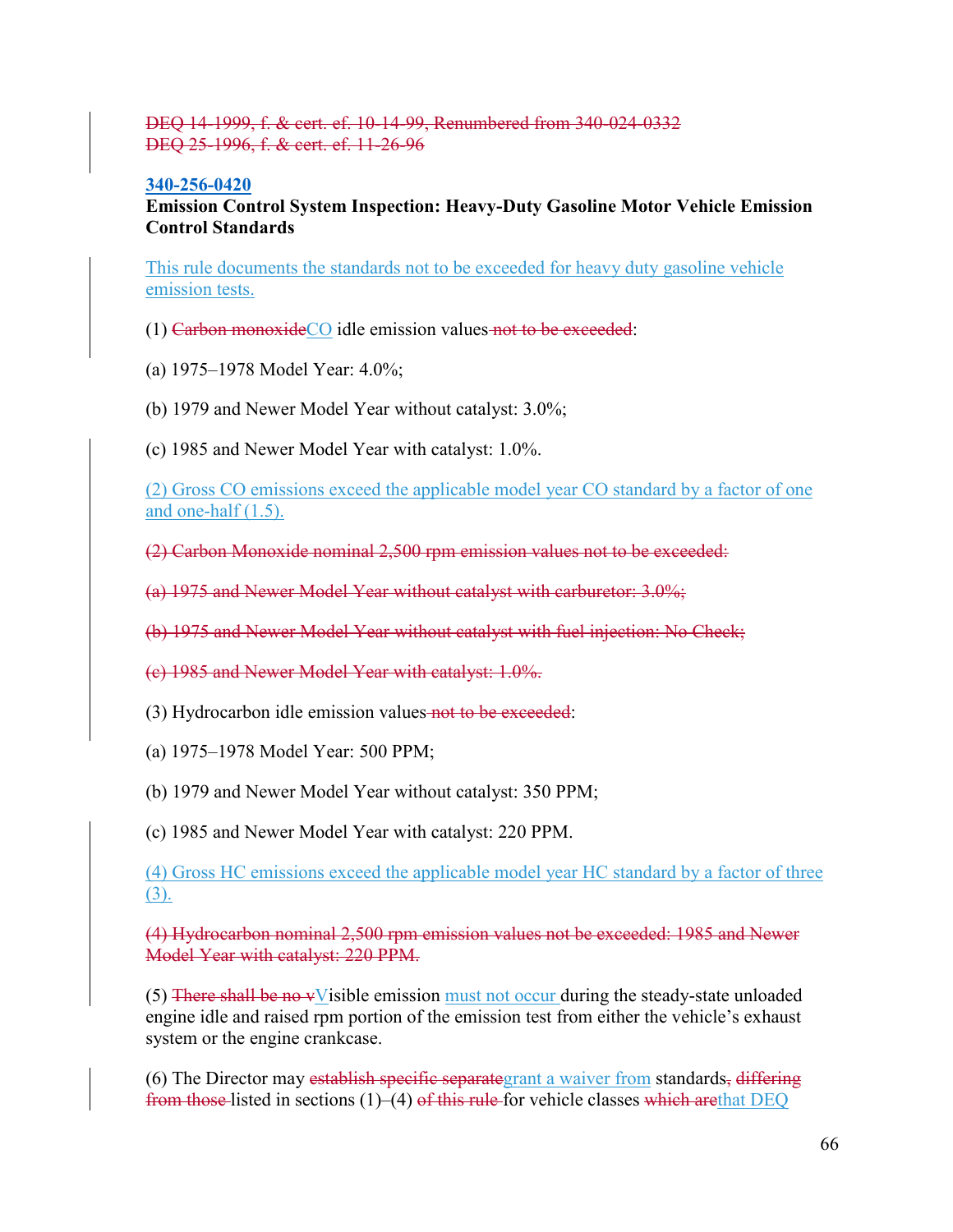determines to present prohibitive inspection problems using meeting the listed standards in sections  $(1) - (4)$  if DEQ deems the motor vehicle pollution system otherwise meets the standards of this Division.

[NOTE: This rule is included in the State of Oregon Clean Air Act Implementation Plan that EQC adopted under OAR 340-200-0040.]

# **Statutory/Other Authority:** ORS 468A.360 **Statutes/Other Implemented:** ORS 468A.360 **History:** DEQ 14-1999, f. & cert. ef. 10-14-99, Renumbered from 340-024-0335 DEQ 25-1996, f. & cert. ef. 11-26-96

DEQ 15-1994, f. 6-8-94, cert. ef. 7-1-94 DEQ 16-1993, f. & cert. ef. 11-4-93 DEQ 4-1993, f. & cert. ef. 3-10-93 DEQ 18-1986, f. 9-18-86, ef. 10-1-86 DEQ 20-1981, f. 7-28-81, ef. 8-1-81 DEQ 15-1981(Temp), f. & ef. 5-6-81 DEQ 18-1980, f. & ef. 6-25-80 DEQ 22-1979, f. & ef. 7-5-79 DEQ 9-1978, f. & ef. 7-7-78 DEQ 136, f. 6-10-77, ef. 7-1-77

#### **340-256-0430**

### **Emission Control System Inspection: Motor Vehicle Propulsion Exhaust Noise Standards**

(1) Light duty motor vehicle propulsion exhaust noise levels not to be exceeded as measured at no less than 20 inches from any opening to the atmosphere downstream from the exhaust ports of the motor vehicle engine: Vehicle — Type Maximum Allowable Noise Level:

(a) All front-engine vehicles — 93 dBA;

(b) All rear- and midengine vehicles — 95 dBA.

(2) Motorcycle propulsion exhaust noise levels not to be exceeded as measured at no less than 20 inches from any opening to the atmosphere downstream from the exhaust ports of the motorcycle engine: Model Year — Maximum Allowable Noise Level:

(a) Pre-1976 — 102 dBA;

(b) 1976 and newer — 99 dBA.

(3) The Director may establish specific separate standards, differing from those listed in sections (1) and (2) of this rule, for vehicle classes which are determined to present prohibitive inspection problems using the listed standard.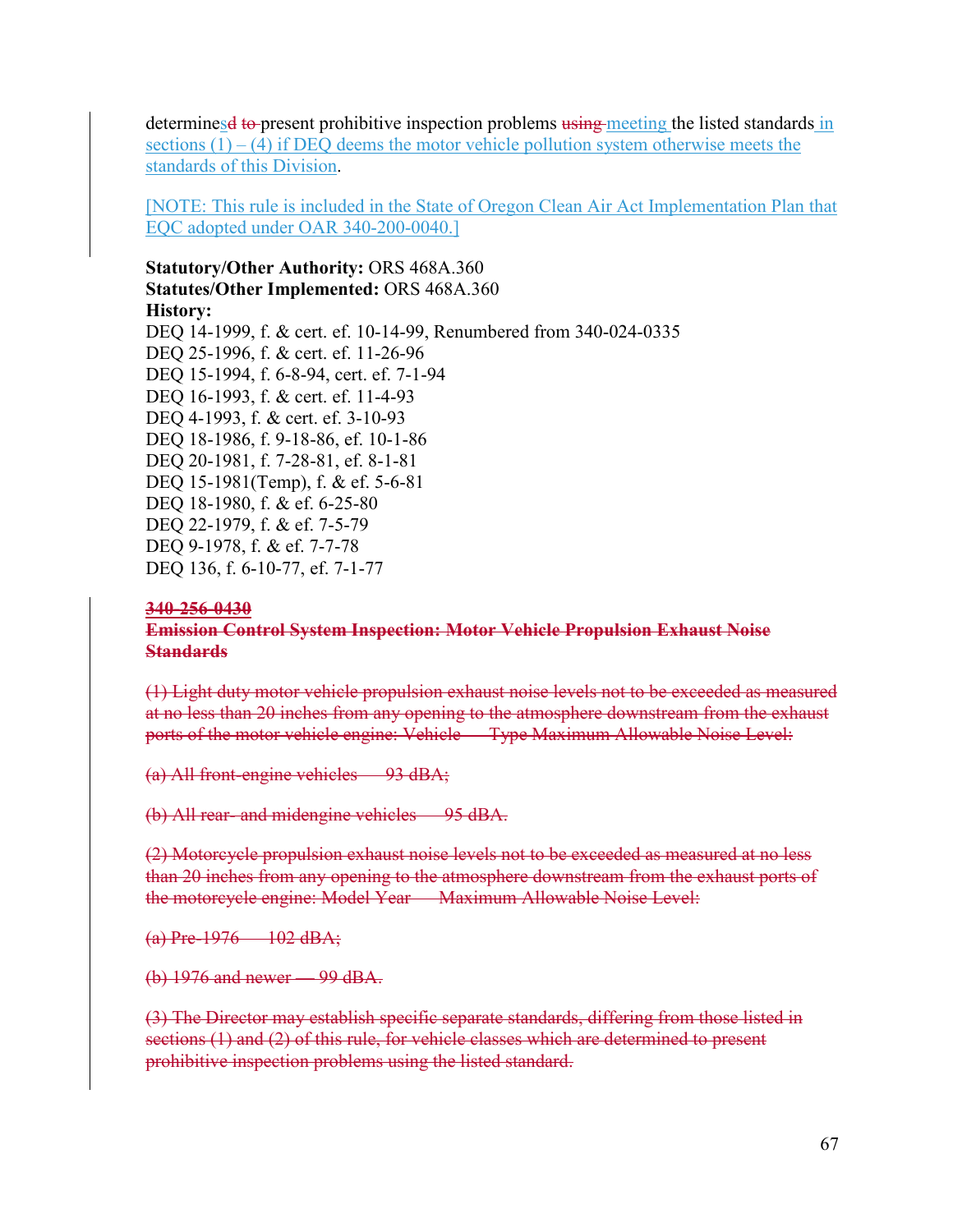**Statutory/Other Authority:** ORS 467.030 & 468A.360 **Statutes/Other Implemented:** ORS 467.030 **History:** DEQ 169-2018, minor correction filed 04/12/2018, effective 04/12/2018 DEQ 14-1999, f. & cert. ef. 10-14-99, Renumbered from 340-024-0337 DEQ 25-1996, f. & cert. ef. 11-26-96 DEQ 4-1993, f. & cert. ef. 3-10-93 DEQ 6-1985, f. & ef. 5-1-85 DEQ 24-1984, f. 11-19-84, ef. 7-1-85 DEQ 23-1984, f. 11-19-84, ef. 4-1-85

# **[340-256-0440](https://secure.sos.state.or.us/oard/viewSingleRule.action;JSESSIONID_OARD=3oxlIc6PZ2u31uGO2th2u9088A2Kqarcjab6TLjYb7s3a0O-i4hx!143575988?ruleVrsnRsn=244616)**

**Emission Control System Inspection: Criteria for Qualifications of Persons Eligible to Inspect Motor Vehicles and Motor Vehicle Pollution Control Systems and Execute Certificates**

- (1) Five separate classes of licenses are established as follows:
- (a) Private Business Fleet;
- (b) Public Agency Fleet;
- (c) Private Business Fleet Vehicle Emission Inspector;

(d) Public Agency Fleet Vehicle Emission Inspector;

(e) Vehicle Emission Inspector.

(2) License Aapplicantstion for a license must be completed on a form that DEQ providesd by the Department.

 $(3)(a)$  Each fleet's license is valid for not more than a-one-year-period and expires on December 31 of each year unless revoked, suspended, or returned to the DepartmentDEQ;

(b) Each Inspector's license is valid for not more than a two-years period and expires on December 31 of every other year unless revoked, suspended, or returned to the DepartmentDEQ.

(4) The DepartmentDEQ will not issue any license until the applicant has fulfilled all requirements and paid the required fee.

 $(5)$  No A license is not transferable.

(6) Each DEQ may renew a license if the applicant submits an application and renewal fee may be renewed upon application and receipt of renewal fee if the application for renewal is made within the 30 -days period prior to before the license's expiration date and the applicant complies with all other licensing requirements.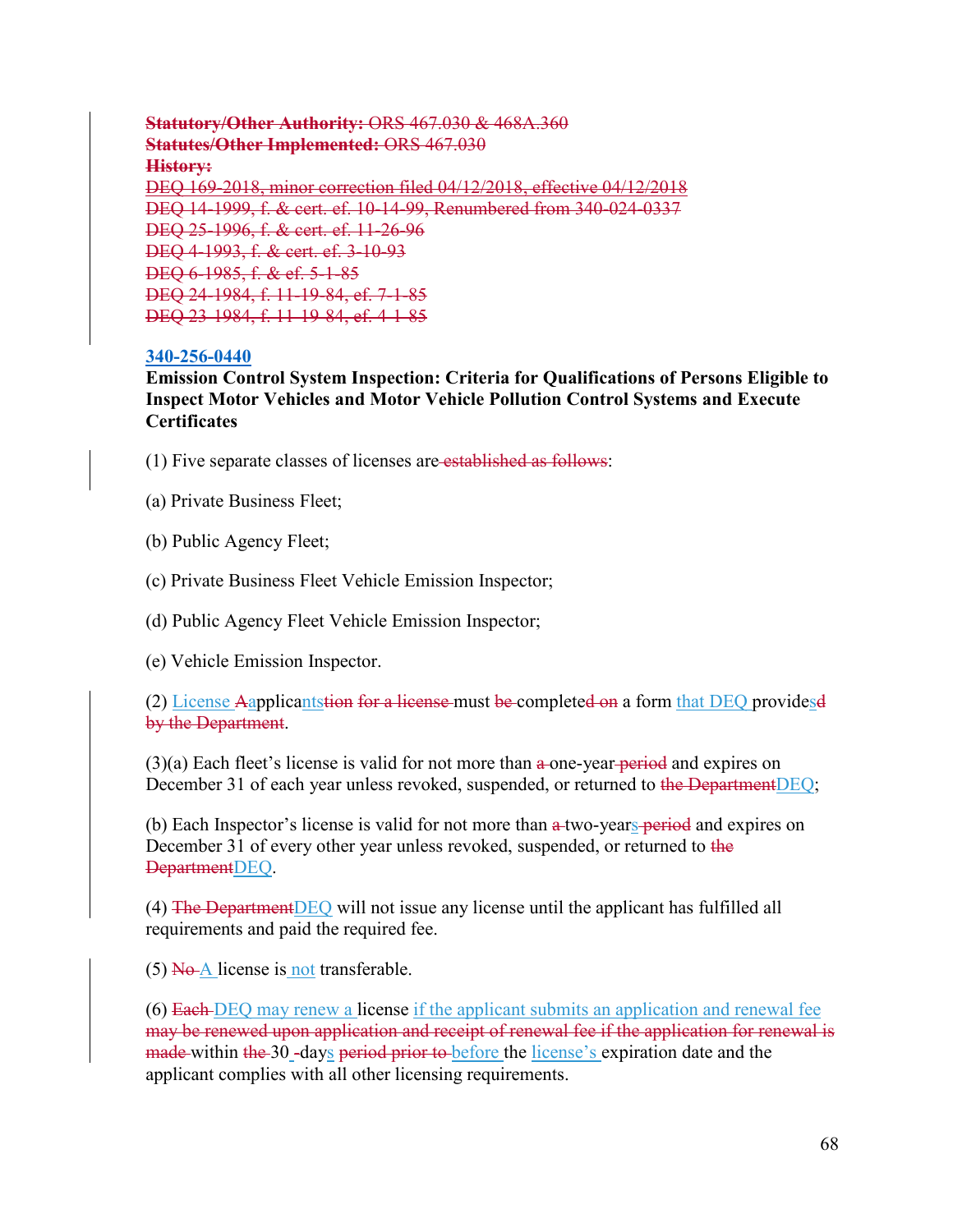(7) A license  $DEQ$  may be suspended, revoked, or not renewed a license if the licensee has violated this Division,  $-6$  ORS 468A.350 to 468A.400, or 815.295 to 815.325.

(8) A Private Business Vehicle Emission Inspector or Public Agency Fleet Vehicle Emission Inspector license is valid only for inspection of and execution of Certificates of Compliance for motor vehicle pollution control systems and motor vehicles of the Private Business Fleet or Public Agency Fleet that employs the Private Business Fleet Vehicle Emission Inspector or Public Agency Fleet Vehicle Emission Inspector on a full time basis. The DepartmentDEQ may authorize a Public Agency Fleet Vehicle Emission Inspector to perform inspections and execute Certificates of Compliance for vehicles of other governmental agencies if the inspector has contracted with that agency for that service and the Director approves the contract.

(9) To initially receive or renew a license as a Private Business Fleet Vehicle Emission Inspector, a Public Agency Fleet Vehicle Emission Inspector or a Vehicle Emission Inspector, the applicant must be an employee of a Private Business Fleet, a Public Agency Fleet, the **DEQ** Vehicle Inspection Program of the Department, or an employee of an Independent Contractor and submit a completed application. All Inspectors must receive formal training and be licensed or certified to perform inspections pursuant tounder this Division. The duration of the training program for persons employed by a Private Business Fleet or a Public Agency Fleet must be at least 16 hours.

(a) Training.

- (A) Inspector training must include the following subjects:
- (i) The air pollution problems, its causes and effects;
- (ii) The purpose, function and goal of the inspection program;
- (iii) Inspection regulations and procedures;
- (iv) Technical details of the test procedure and the rationale for their design;
- (v) Test equipment operation, calibration and maintenance;
- (vi) Emission control device function, configuration and inspection;
- (vii) Quality control procedures and their purpose;
- (viii) Public relations;
- (ix) Safety and health issues related to the inspection process; and
- (x) OBD test systems.

(B) In order to complete the training requirement, a trainee must pass (minimum of 80% correct responses) a written test covering all aspects of the training. In addition, a hands-on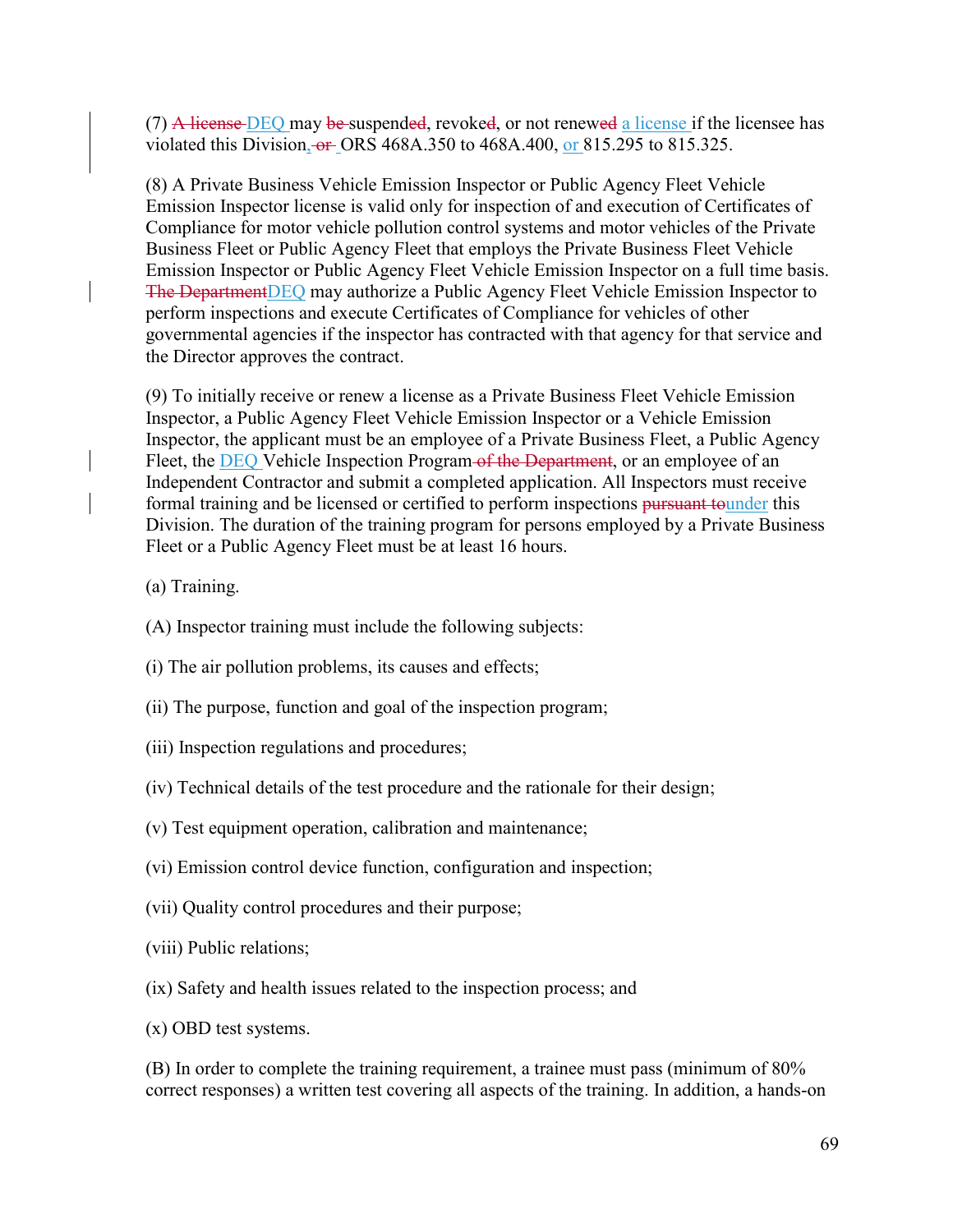test must be administered in which the trainee demonstrates without assistance the ability to conduct a proper inspection, to properly utilize equipment and to follow other procedures. Inability to properly conduct all test procedures shall constitute failure of the test. The DepartmentDEQ will take appropriate steps to insure the security and integrity of the testing process.

(b) Licensing and certification.

 $(A)$  All Inspectors DEQ must be either licensed or certifyied by the Department in order to all inspectors before they may perform official inspections.

(B) Completion of Inspector training and passing required tests is a condition of licensing or certification.

(C) Inspector licenses and certificates are valid for no more than 2 years, at which point refresher training and testing are required before renewal. Alternative approaches based on more comprehensive skill examination and determination of Inspector competency may be used.

(D) Licenses and certificates are not a legal right, but rather, are a privilege bestowed by the Department and conditional upon adherence to Department DEQ requirements.

(c) Enforcement against Inspectors.: Any violations of procedures in this Division are subject to the DepartmentDEO's enforcement procedures.

(A) Whenever an Inspector intentionally improperly passes a vehicle for any required portion of the test, the Department will either suspend the Inspector for at least 6 months or assess a penalty equivalent to the Inspector's salary for the same time period.

(B) License or certificate suspension or revocation means prohibits the individual is barred from direct or indirect involvement in any inspection operation during the term of the suspension or revocation.

(10) To be licensed as a Private Business Fleet or a Public Agency Fleet, the applicant must:

(a) Employ on a full time basis a Private Business Fleet Vehicle Emission Inspector; or;

(b) Employ on a full time basis a Public Agency Fleet Vehicle Emission Inspector; and

(c) Be equipped with an gas analytical system complying with criteria established in OAR 340-256-0450 or 340-256-0460;

(d) Be equipped with a sound level meter conforming to "Requirements for Sound Measuring Instruments and Personnel" (NPCS-2) manual, revised September 15, 1974, of this Department.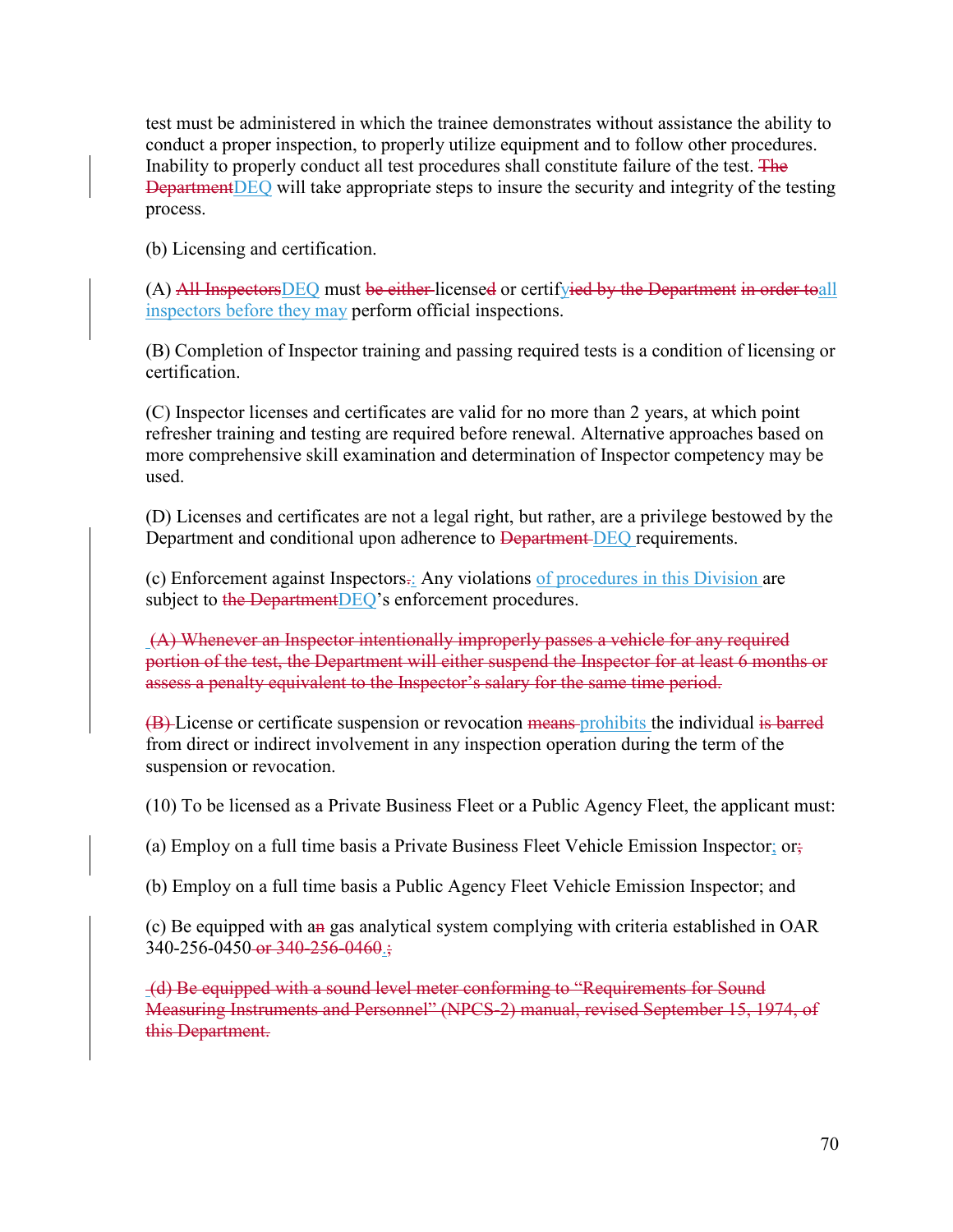$(d$ e) If 1996 and newer model year light duty vehicles are a part of the self-inspected fleet of vehicles, the fleet must be equipped  $\frac{by \text{ January } 1, 2001}{}$  with a scan tool for downloading vehicle OBD emissions data with criteria established in OAR 340-256-0465.

 $(11)$  No A person licensed as a Private Business Fleet or Public Agency Fleet may not advertise or represent himself themselves as being licensed to inspect motor vehicles to determine compliance with the criteria and standards of OAR 340-256-0380 and 340-256- 0400.

[NOTE: This rule is included in the State of Oregon Clean Air Act Implementation Plan that EQC adopted under OAR 340-200-0040.]

**Statutory/Other Authority:** ORS 468A.380 **Statutes/Other Implemented:** ORS 468A.380 **History:** [DEQ 170-2018, minor correction filed 04/12/2018, effective 04/12/2018](https://secure.sos.state.or.us/oard/viewReceiptPDF.action;JSESSIONID_OARD=3oxlIc6PZ2u31uGO2th2u9088A2Kqarcjab6TLjYb7s3a0O-i4hx!143575988?filingRsn=37676) DEQ 17-2000, f. & cert. ef. 10-25-00 DEQ 14-1999, f. & cert. ef. 10-14-99, Renumbered from 340-024-0340 DEQ 25-1996, f. & cert. ef. 11-26-96 DEQ 15-1994, f. 6-8-94, cert. ef. 7-1-94 DEQ 16-1993, f. & cert. ef. 11-4-93 DEQ 4-1993, f. & cert. ef. 3-10-93 DEQ 19-1983, f. 11-29-83, ef. 12-31-83 DEQ 12-1982, f. & ef. 7-21-82 DEQ 6-1980, f. & ef. 1-29-80 DEQ 14-1978, f. & ef. 10-3-78 DEQ 9-1978, f. & ef. 7-7-78 DEQ 3-1978, f. 3-1-78, ef. 4-1-78 DEQ 136, f. 6-10-77, ef. 7-1-77 DEQ 89, f. 4-22-75, ef. 5-25-75

### **[340-256-0450](https://secure.sos.state.or.us/oard/viewSingleRule.action;JSESSIONID_OARD=3oxlIc6PZ2u31uGO2th2u9088A2Kqarcjab6TLjYb7s3a0O-i4hx!143575988?ruleVrsnRsn=75866)**

**Emission Control System Inspection: Gas Analytical System Licensing Criteria for Basic Program**

This rule documents licensing criteria for use of gas analytical systems in the Basic test method.

(1) Test equipment. Computerized test systems are required equipment for performing any measurement on subject vehicles. Performance features of computerized test systems. The test equipment shall must be certified to meet the requirements and performance features contained in 40 CFR Part 51 Appendix D (November 5, 1992) and new equipment shall must be subjected to acceptance test procedures to ensure compliance with Oregon I/M **pProgram** specifications.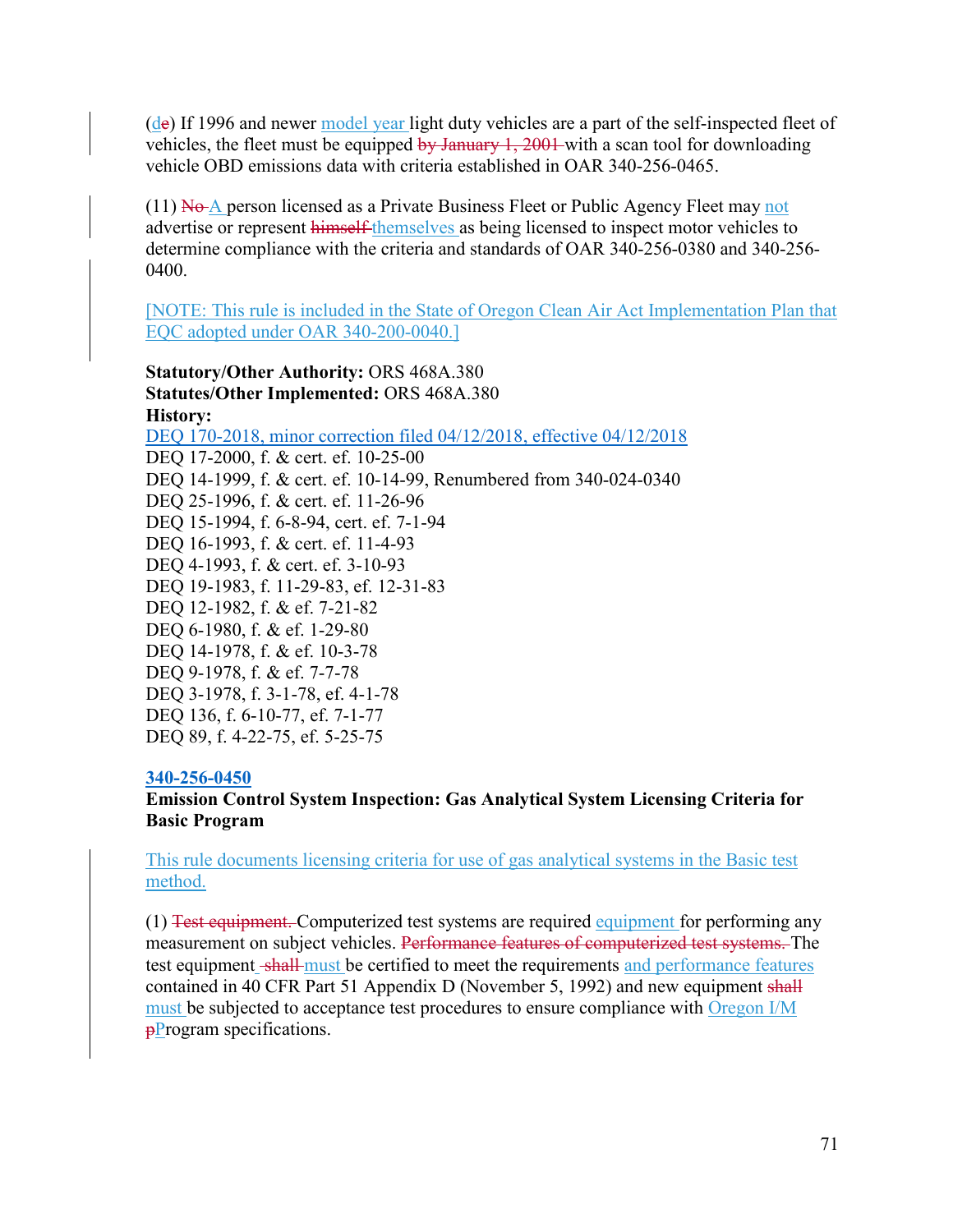(a) Emission test equipment shall must be capable of testing all subject vehicles and shall be updated from time to time to accommodate new technology vehicles as well as changes to the Vehicle InspectionOregon I/M Program.

(b) At a minimum, emission test equipment must be:

(A) Shall be Aautomated to the highest degree commercially available to minimize the potential for intentional fraud and/or human error;

(B) Shall be Ssecure from tampering and/or abuse;

(C) Shall be Bbased upon written specifications; and

(D) Shall-Cbe capable of simultaneously sampling dual exhaust vehicles.

(c) The vehicle owner or driver mustshall be provided with a computer-generated record of test results, including all of the items listed in 40 CFR Part 85, subpart  $W_2$  as being required on the test record. The test report shall-must include:

 $(A)$  A vehicle description, including license plate number, vehicle identification number VIN, and odometer reading;

(B) The date and time of the test;

(C) The name or identification number of individual(s) performing the tests and the location of the test station and lane;

(D) The type of test performed, including emission tests, visual checks for the presence of emission control components, and functional, evaporative checks;

(E) The applicable test standards;

(F) A statement indicating the availability of warranty coverage as required in section 207 of the Clean Air Act (1990);

(G) Certification that tests were performed in accordance with the regulations of this Division; and

(H) For vehicles that fail the tailpipe emission test, information on the possible causes of the specific pattern of high emission levels found during the test.

(2) Functional characteristics of computerized test systems. The test system is composed of emission measurement devices and other motor vehicle test equipment controlled by a computer.

(a) The test system mustshall automatically:

(A) Make a pass or  $/$ fail decision for all measurements;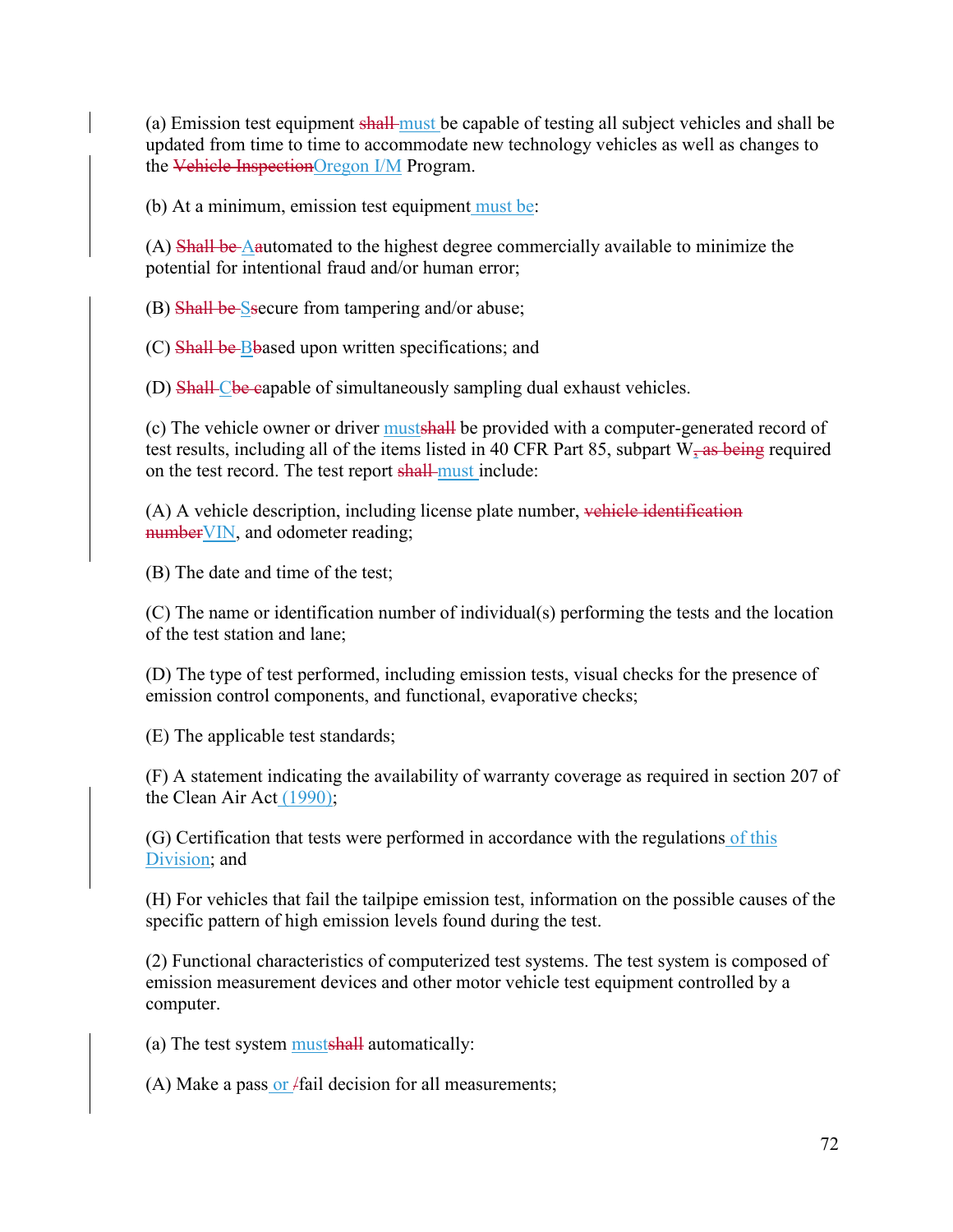(B) Record test data to an electronic medium;

(C) Conduct regular self-testing of recording accuracy;

(D) Perform electrical calibration and system integrity checks before each test, as applicable; and

(E) Initiate system lockouts for:

(i) Tampering with security aspects of the test system;

(ii) Failing to conduct or pass periodic calibration or leak checks; and

(iii) A full data recording medium or one that does not pass a cyclical redundancy check.

(b) The test system musts hall einsure accurate data collection by limiting, cross-checking; and/or confirming manual data entry.

(3) Gas analytical systems used by Private Business Fleets or Public Agency Fleets must meet the criteria established in this rule by not later than January 1, 1998.

[NOTE: This rule is included in the State of Oregon Clean Air Act Implementation Plan that EQC adopted under OAR 340-200-0040.]

**Statutory/Other Authority:** ORS 468A.380 **Statutes/Other Implemented:** ORS 468A.380 **History:** DEQ 14-1999, f. & cert. ef. 10-14-99, Renumbered from 340-024-0355 DEQ 25-1996, f. & cert. ef. 11-26-96 DEQ 15-1994, f. 6-8-94, cert. ef. 7-1-94 DEQ 16-1993, f. & cert. ef. 11-4-93

#### **340-256-0460**

**Emission Control System Inspection: Gas Analytical System Licensing Criteria for Enhanced Program**

(1) Light Duty vehicles described in OAR 340-256-0300(1)(a)(B) may be tested with a gas analytical system that meets the equipment specification described in the United States Environmental Protection Agency (EPA) High-Tech I/M Test Procedures, Emission Standards, Quality Control Requirements, and Equipment Specifications, April 1994. This equipment is referred to as Laboratory Grade Inspection/Maintenance 240 (IM240) testing equipment.

(2) Alternatively, gas analytical systems meeting the EPA "Inspection Grade" (IG) criteria may be utilized. This system, capable of duplicating the IM240 driving cycle, consists of four main pieces of equipment:

(a) Computer system;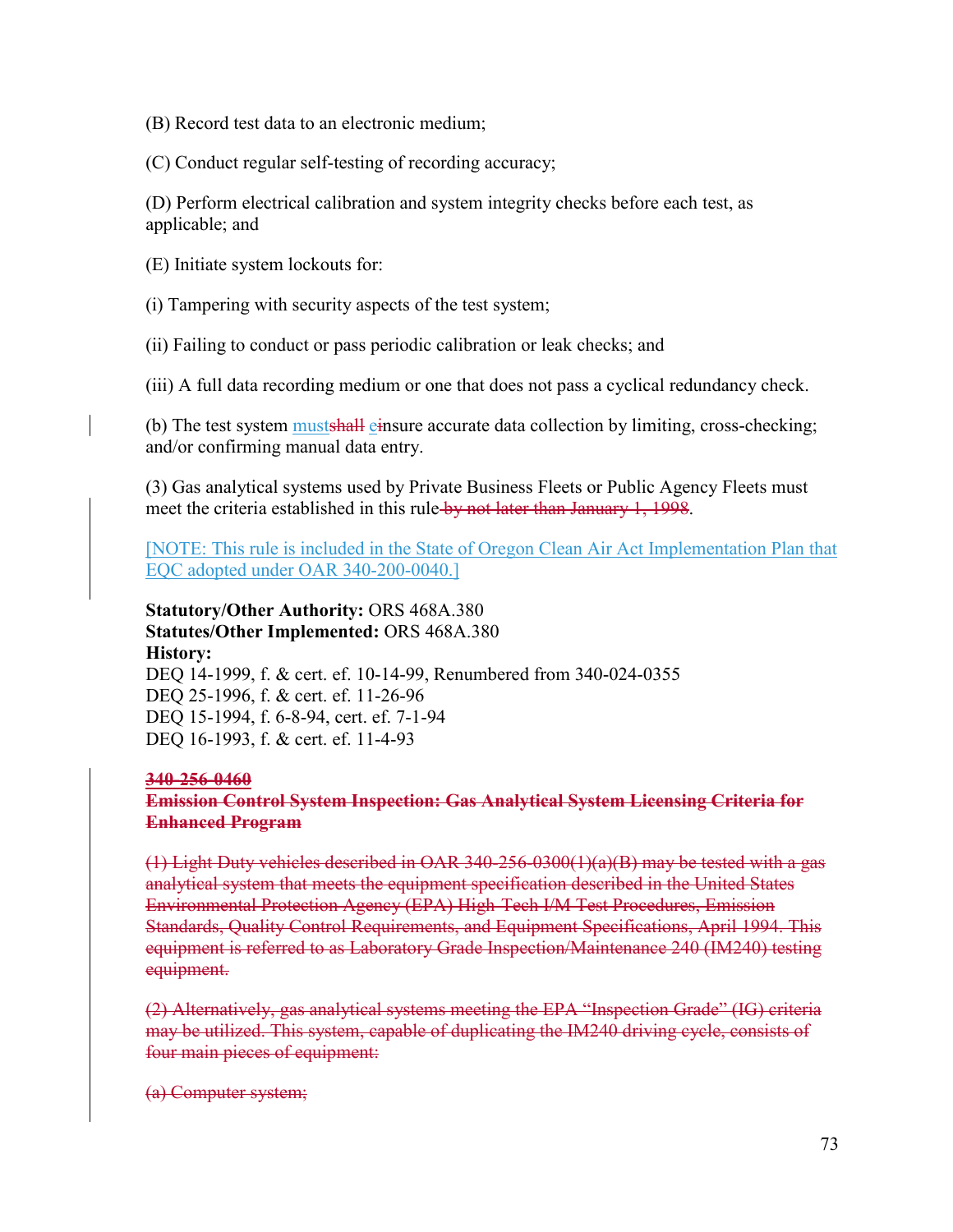(b) Infrared exhaust gas analyzer capable of measuring at least CO, CO2, HC and NOx;

(c) CVS system to capture exhaust flow during testing needed to convert the grams per mile readings and fuel economy; and

(d) A dynamometer capable of simulating the IM240 driving cycle.

(3) Gas analytical systems used by Private Business Fleets or Public Agency Fleets must meet the criteria established in this rule by not later than July 1, 1998.

[Publications: Publications referenced are available from the agency.]

**Statutory/Other Authority:** ORS 468A.380 **Statutes/Other Implemented:** ORS 468A.380 **History:** DEQ 14-1999, f. & cert. ef. 10-14-99, Renumbered from 340-024-0357 DEQ 25-1996, f. & cert. ef. 11-26-96

#### **[340-256-0465](https://secure.sos.state.or.us/oard/viewSingleRule.action;JSESSIONID_OARD=3oxlIc6PZ2u31uGO2th2u9088A2Kqarcjab6TLjYb7s3a0O-i4hx!143575988?ruleVrsnRsn=75872)**

**Emission Control System Inspection: Test Equipment Licensing Criteria for OBD Test Program**

This equipment must contain the standard terminal Diagnostic Link Connector for OBD systems and be capable of the following:

(1) Making an automatic pass/fail decision based on malfunction indicator light observations and vehicle OBD system download;-

(2) Transferring electronic vehicle test result to the VIP central data server for emissions data;

(3) Meeting additional fleet operations specifications as  $DEQ$  prescribes by the Department.

[NOTE: This rule is included in the State of Oregon Clean Air Act Implementation Plan that EQC adopted under OAR 340-200-0040.]

**Statutory/Other Authority:** ORS 468A.380 **Statutes/Other Implemented:** ORS 468A.380 **History:** DEQ 17-2000, f. & cert. ef. 10-25-00

#### **340-256-0470**

**Emission Control System Inspection: Agreement With Independent Contractor; Qualifications of Contractor; Agreement Provisions**

(1) The Director is authorized to enter into an emissions inspection agreement with one or more independent contractors, subject to public bidding, to provide for the construction,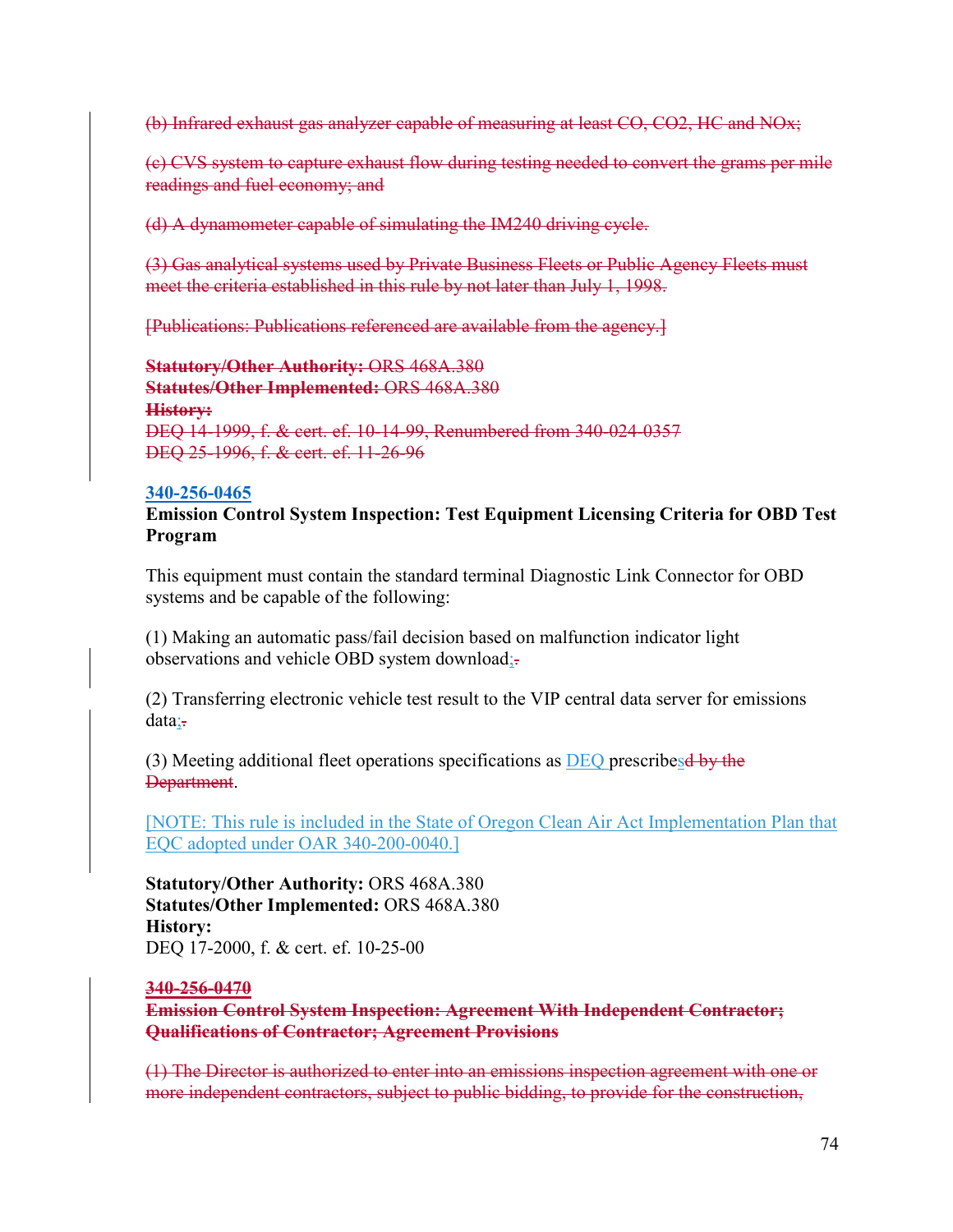equipment, establishment, maintenance and operation of any emissions inspection stations or activities in such numbers and locations as may be required to provide vehicle owners reasonably convenient access to inspection facilities for the purpose of obtaining compliance with rules contained in this Division.

(2) The Director is prohibited from entering into an emissions inspection agreement with any independent contractor who:

(a) Is engaged in the business of manufacturing, selling, maintaining or repairing vehicles, except that the independent contractor shall not be precluded from maintaining or repairing any vehicle owned or operated by the independent contractor;

(b) Does not have the capability, resources or technical and management skill to adequately construct, equip, operate or maintain a sufficient number of emissions inspection stations to meet the demand for inspection of every vehicle which is required to be submitted for inspection pursuant tothis Division.

(3) All persons employed by the independent contractor in the performance of an emissions inspection agreement are employees of the independent contractor and not of this state. An employee of the independent contractor shall not wear any badge, insignia, patch, emblem, device, word or series of words which would tend to indicate that such person is employed by this state. Employees of the independent contractor are specifically prohibited under this subsection from wearing the flag of this state, the words "state of Oregon," the words "emissions inspection program" or any similar emblem or phrase.

(4) The emissions inspection agreement authorized by this rule shall contain at least the following provisions:

(a) A contract term or duration of not more than ten years with reasonable compensation to the contractor if the provisions of this rule are repealed during the ten-year term;

(b) That nothing in the agreement or contract requires the state to purchase any asset or assume any liability if such agreement or contract is not renewed;

(c) The minimum requirements for adequate staff, equipment, management and hours and place of operation of emissions inspection stations;

(d) The submission of such reports and documentation concerning the operation of emissions inspection stations as the Director and the Attorney General may require;

(e) Surveillance by the Department of Environmental Quality and the Department of Administrative Services to ensure compliance with vehicle emissions testing standards, procedures, rules and laws;

(f) The right of this state, upon providing reasonable notice to the independent contractor, to terminate the contract with the independent contractor and to assume operation of the vehicle emissions inspection program;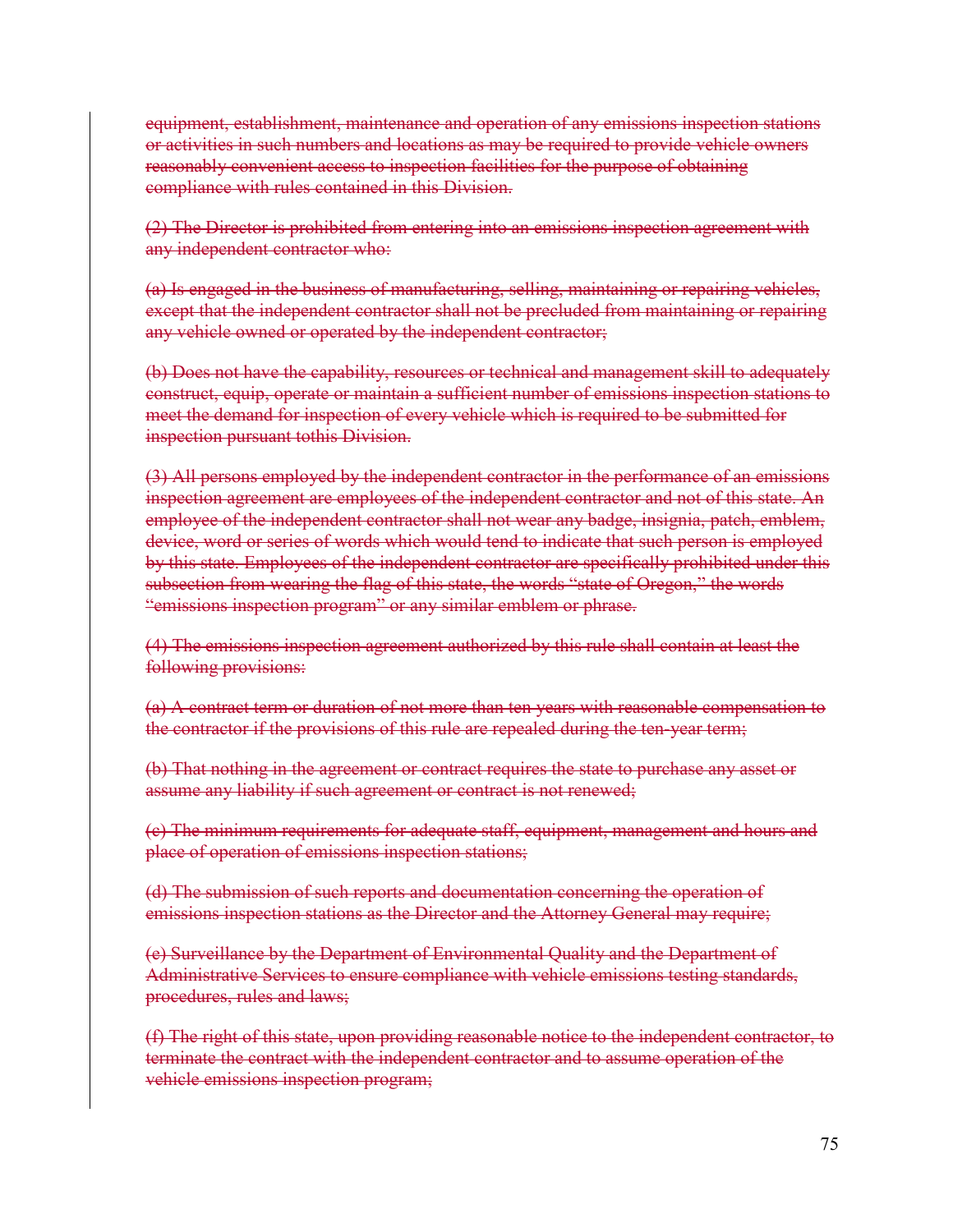(g) The right of this state upon termination of the term of the agreement or upon assumption of the operation of the program to have transferred and assigned to it for reasonable compensation any interest in land, buildings, improvements, equipment, parts, tools and services used by the independent contractors in their operation of the program;

(h) The right of this state upon termination of the term of the agreement or assumption of the operation of the program to have transferred and assigned to it any contract rights, and related obligations, for land, buildings, improvements, equipment, parts, tools and services used by the independent contractors in their operation of the program;

(i) The obligation of the independent contractors to provide in any agreement to be executed by them, and to maintain in any agreements previously executed by them, for land, buildings, improvements, equipment, parts, tools and services used in their operation of the program for the right of the independent contractors to assign to this state any of their rights and obligations under such contract;

(j) The amounts of liquidated damages payable by this state to the independent contractor if the state exercises its right to terminate the contract at the conclusion of the first, second, third or fourth year of the contract pursuant to section (f) of this rule. The damages recoverable by the independent contractor if the state exercises its right to terminate the contract shall be limited to the liquidated damages specified in the contract;

(k) Any other provision deemed necessary by the Department of Administrative Services for enforcement of the emissions inspection agreement.

(5) In conjunction with the Attorney General and the Department of Administrative Services, the Department of Environmental Quality shall establish bid specifications or contract terms for a contract with an independent contractor as provided in this rule, review bids for award of a contract with the independent contractors and negotiate any terms of a contract with the independent contractors.

(6) Before entering into any contract the Director shall inquire into the marketplace of independent contractors and based upon this review shall select the independent contractor who in the sole discretion of the Director is best qualified to perform the duties required by this rule and can be operational on January 1, 1998. After a contract is awarded to an independent contractor, the Director may modify the contract with the independent contractor to allow the contractor and the state to comply with amendments to applicable statutes or rules. This modification is exempt from public bidding and may include the addition, deletion or alteration of any contract provision in order to make compliance feasible, including inspection fees and services rendered. Provisions relating to contract term or duration may be amended, except that the term or duration of the contract shall not be extended more than three and one-half years beyond the term of the original contract as awarded. If the Director cannot negotiate an acceptable modification of the contract, the state may terminate the contract.

**Statutory/Other Authority:** ORS 468.020 & 468A.363 **Statutes/Other Implemented:** ORS 468A.363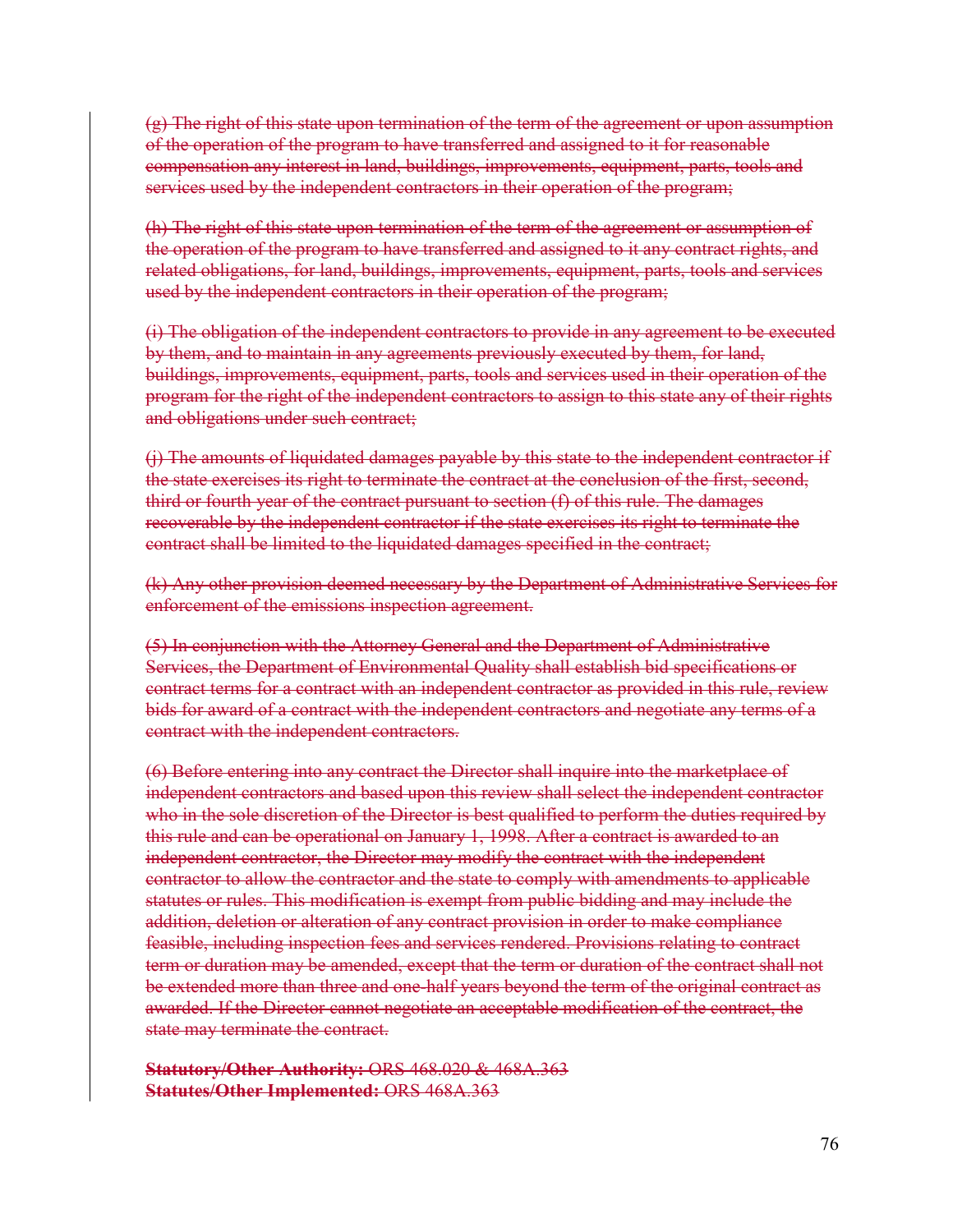**History:**

DEQ 171-2018, minor correction filed 04/12/2018, effective 04/12/2018 DEQ 14-1999, f. & cert. ef. 10-14-99, Renumbered from 340-024-0360 DEQ 25-1996, f. & cert. ef. 11-26-96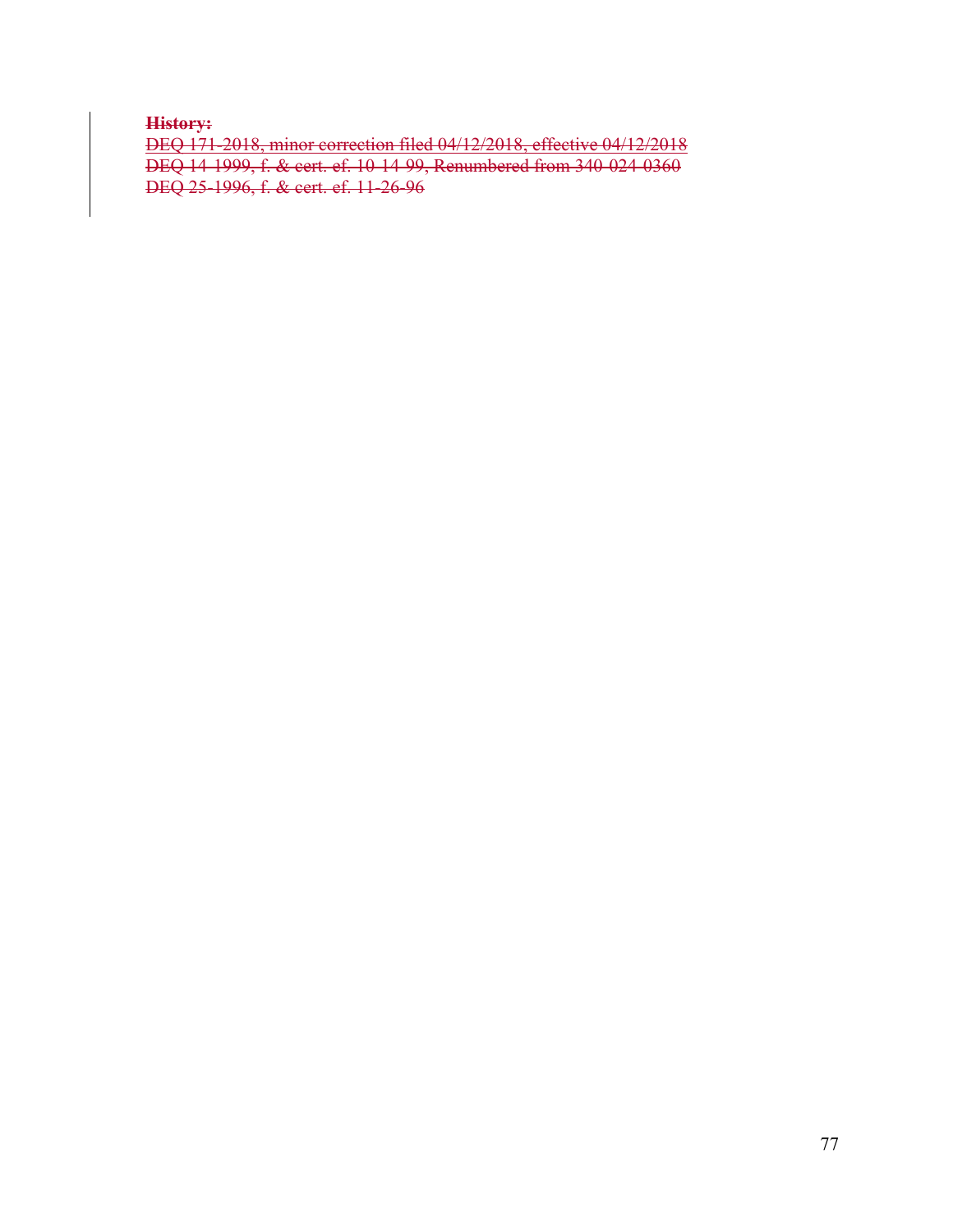# **DEPARTMENT OF ENVIRONMENTAL QUALITY**

## **Division 256**

# **MOTOR VEHICLES**

#### **[340-256-0010](https://secure.sos.state.or.us/oard/viewSingleRule.action;JSESSIONID_OARD=3oxlIc6PZ2u31uGO2th2u9088A2Kqarcjab6TLjYb7s3a0O-i4hx!143575988?ruleVrsnRsn=75705) Definitions**

The definitions in OAR 340-200-0020, 340-204-0010, and this rule apply to this division. If this rule defines the same term as OAR 340-200-0020 or 340-204-0010, the definition in this rule applies in this division.

(1) "Basic test" means an inspection and maintenance program designed to measure exhaust emission levels during an unloaded idle mode as described in OAR 340-256-0340.

(2) "CO2" means a chemical formula representing the compound carbon dioxide.

(3) "CO" means a chemical formula representing the compound carbon monoxide.

(4) "Certificate of Compliance" means a hard copy or electronic document stating that the vehicle identified on the certificate is equipped with the required functioning motor vehicle pollution control systems and otherwise complies with the Commission's emission control criteria, standards, and rules. A certificate of compliance is issued by a Private Business Fleet Vehicle Emission Inspector, a Public Agency Fleet Vehicle Emission Inspector, a Vehicle Emissions Inspector employed by DEQ, or an Independent Contractor.

(5) "Clean-Screening" means a procedure by which DEQ determines that a vehicle has acceptable emissions and then allows the vehicle owner to bypass the traditional emissions inspection station test. DEQ's decision may be the result of remotely sensing the emissions, the status of emissions equipment, or another means determined by DEQ.

(6) "Commission" means the Environmental Quality Commission.

(7) "Dealer" means any person who is engaged wholly or in part in the business of buying, selling, or exchanging, either outright or on conditional sale, bailment lease, chattel mortgage, or otherwise, motor vehicles.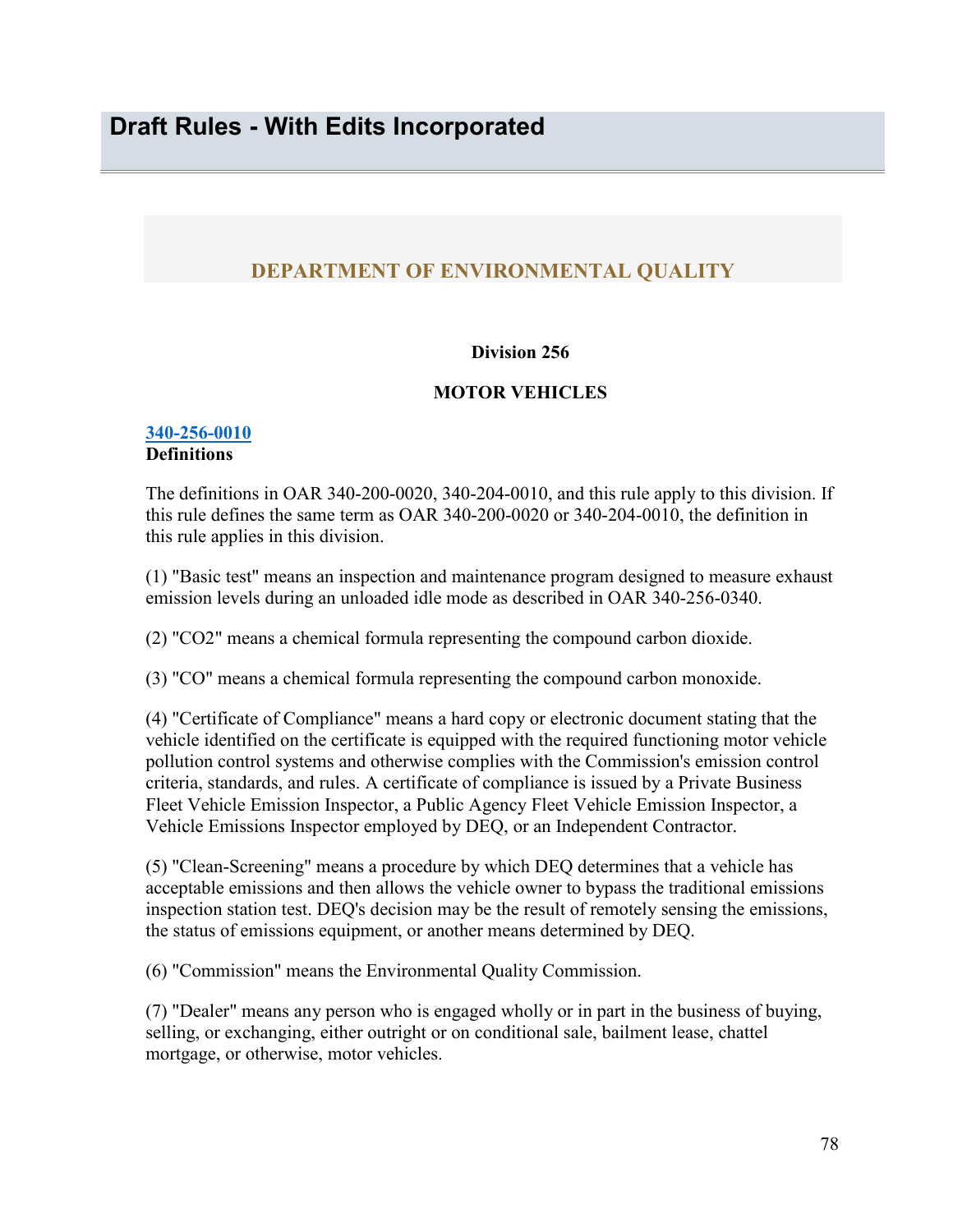(8) "Dealership" means a business involved in the sale of vehicles that is franchised with an automobile manufacturer as defined in ORS 650.120(9).

(9) "DEQ" means the Department of Environmental Quality.

(10) "Diesel motor vehicle" means a motor vehicle powered by a stratified charge compression-ignition internal combustion engine.

(11) "Director" means the director of DEQ.

(12) "DMV" means the Driver and Motor Vehicle Services Division of the Oregon Department of Transportation.

(13) "Emissions" means gas or vapor released to the atmosphere from a motor vehicle component or resulting from fuel combustion within a motor vehicle engine.

(14) "Emissions Inspection Station" means a facility, operated by DEQ or an Independent Contractor, for the purpose of conducting emissions inspections of vehicles required to be inspected under this Division.

(15) "Exhaust emissions" means substances emitted into the atmosphere from any opening downstream of the exhaust ports of a motor vehicle engine.

(16) "Factory-installed motor vehicle pollution control system" means a motor vehicle pollution control system installed by the vehicle or engine manufacturer to comply with United States motor vehicle emission control laws and regulations published in the Code of Federal Regulations, 40 C.F.R. Parts 85 and 86.

(17) "Franchised" means a sale entity licensed by the DMV and under an agreement as defined in ORS 650.120(5) to sell motor vehicles.

(18) "Gas analytical system" means a device that measures the amount of contaminants in the exhaust emissions of a motor vehicle and that has been issued a license by DEQ under OAR 340-256-0450 and ORS 468A.380.

(19) "Gaseous fuel" includes, but is not limited to, liquefied petroleum gases and natural gases in liquefied or gaseous forms.

(20) "Gasoline motor vehicle" means a motor vehicle powered by a spark-ignition internal combustion engine.

(21) "Gross vehicle weight rating" or "GVWR" means the value specified by the manufacturer as the maximum design loaded weight of a vehicle.

(22) "Heavy duty motor vehicle" means any motor vehicle with a GVWR greater than 8,500 pounds.

(23) "HC" is an abbreviation that means hydrocarbon.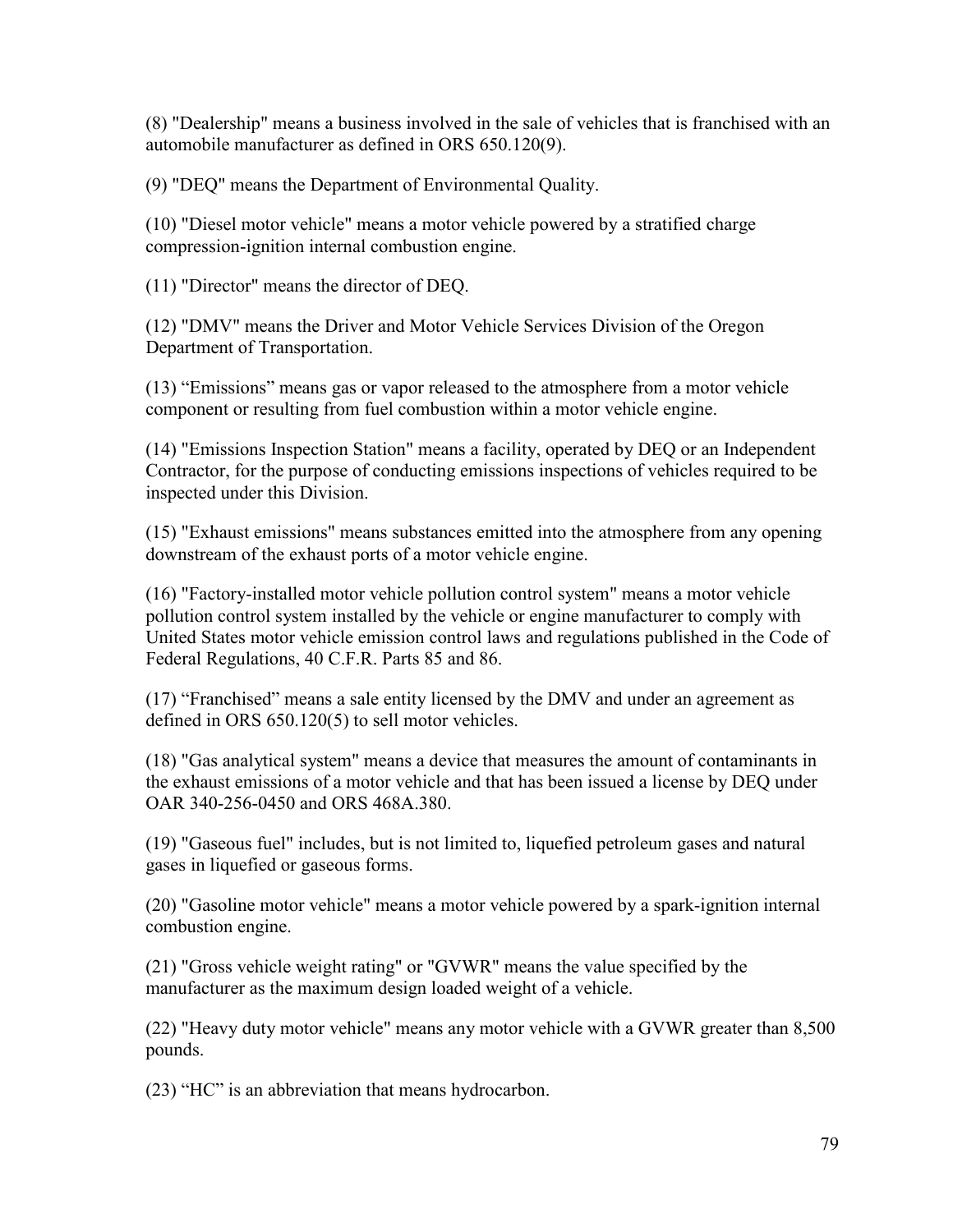(24) "Hydrocarbon" means a class of chemical compounds consisting of hydrogen and carbon.

(25) "Idle speed" means the engine speed when accelerator pedal is fully released.

(26) "Imported vehicle" means a vehicle legally imported from another country through channels other than the maker's official distribution system.

(26) "Independent Contractor" means any person with whom DEQ enters into an agreement providing for the construction, equipment, maintenance, personnel, management or operation of emissions inspection stations or activities under ORS 468A.370 and these rules.

(27) "Inspection and Maintenance Program or I/M Program" means a program of conducting regular inspections of motor vehicles, including measurement of air contaminants in the motor vehicle exhaust and an inspection of the motor vehicle pollution control system, to identify vehicles that do not meet the standards of this Division or that have malfunctioning, maladjusted or missing motor vehicle pollution control systems, and, when necessary, of requiring the repair or adjustment of vehicles to make the motor vehicle pollution control systems function as intended and to reduce tailpipe emissions of air contaminants.

(28) "In-use motor vehicle" means any motor vehicle that is not a new motor vehicle.

(29) "Light-duty motor vehicle" means any motor vehicle with a GVWR of 8,500 pounds or less.

(30) "Model year" means the annual production period of new motor vehicles or new motor vehicle engines designated by the calendar year in which such period ends. If the manufacturer does not designate a production period, the model year with respect to such vehicles or engines means the 12-month period beginning January of the year in which production of the vehicle or engine begins.

(31) "Motor vehicle" or "vehicle" means any self-propelled vehicle used for transporting persons or commodities on public roads.

(32) "Motor vehicle pollution control system" means equipment designed for installation on a motor vehicle for the purpose of reducing the pollutants emitted from the vehicle, or a system or engine adjustment or modification that causes a reduction of pollutants emitted from the vehicle, or a system or device that inhibits the introduction of fuels that can adversely affect the overall motor vehicle pollution control system.

(33) "Motor Vehicle Fleet Operation" means ownership, control, management or any combination thereof, by any person, of five or more motor vehicles.

(34) "New motor vehicle" means a motor vehicle whose equitable or legal title has never been transferred to a person who, in good faith, purchases the motor vehicle for purposes other than resale.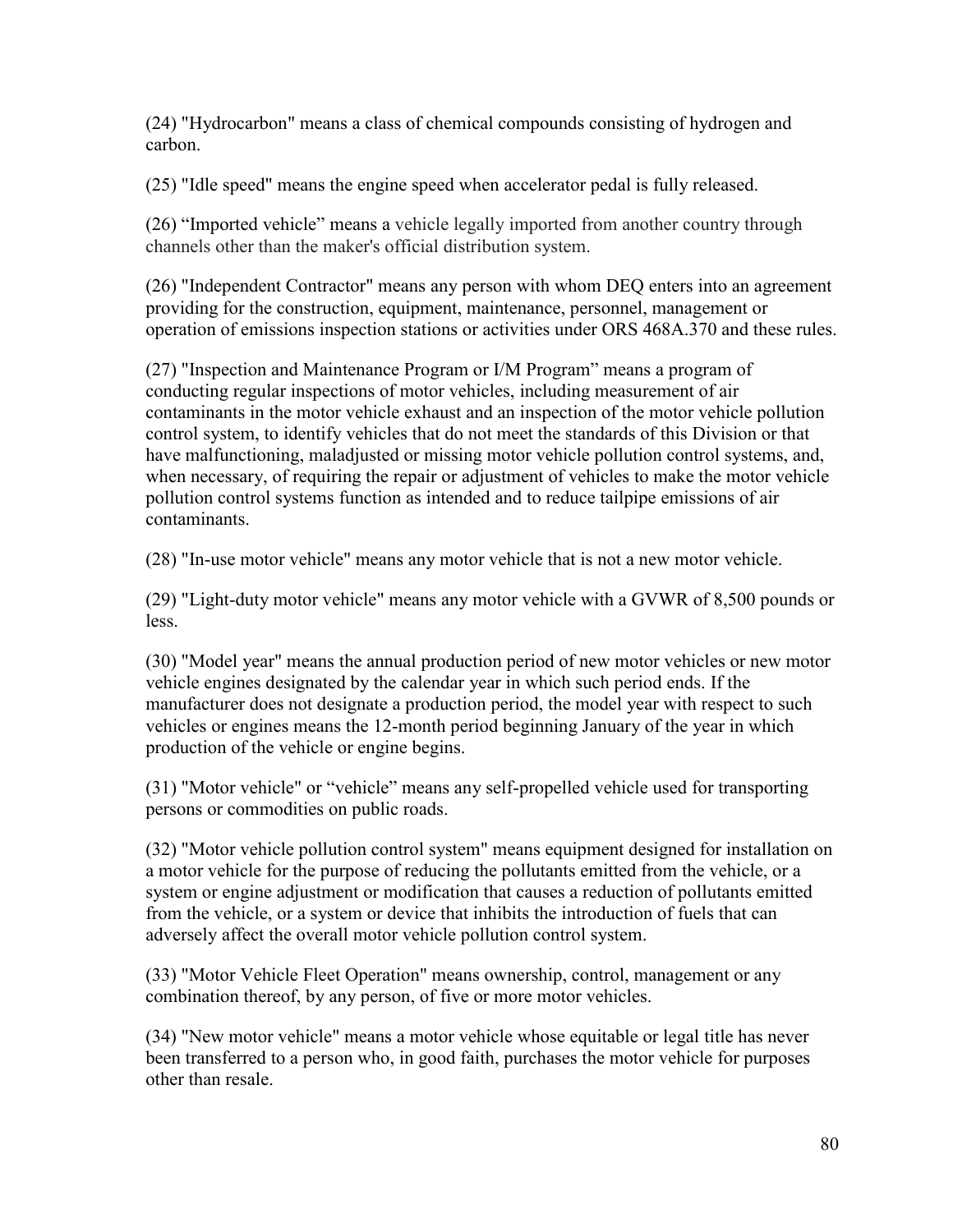(35) "OBD" and "OBD-II" means the On Board Diagnostic system in a vehicle that tracks the effectiveness of the motor vehicle's pollution control system.

(36) "OBD Test" means an emissions test that downloads diagnostic information from the vehicle's OBD computer to evaluate the effectiveness of the motor vehicle pollution control system.

(37) "On-Site Vehicle Test" means an emissions test conducted at the vehicle owner's location.

(38) "Owner" means the person having all the incidents of ownership in a vehicle. Where the incidents of ownership are in different persons, it means the person, other than a security interest holder or lessor, entitled to the possession of a vehicle under a security agreement or a lease for a term of 10 or more successive days.

(39) "Opacity" means the degree to which transmitted light is obscured, expressed in percent.

(40) "Permanent Fleet Vehicle" means a motor vehicle that the Oregon Department of Transportation identifies with permanent fleet tags, stickers, plates or other identification ODOT determines appropriate.

(41) "Person" means an individual, public or private corporation, political subdivision, agency, board, department, or bureau of the state, municipality, partnership, association, firm, trust, estate, or any other legal entity whatsoever that is recognized by law as the subject of rights and duties.

(42) "PPM" means parts per million by volume.

(43) "Private Business Fleet" means a group of 100 or more Oregon-registered, in-use, motor vehicles that are owned by any person, excluding those vehicles held primarily for the purpose of resale.

(44) "Private Business Fleet Vehicle Emissions Inspector" means any person employed on a full-time basis by a Private Business Fleet who possesses a current and valid license issued by DEQ under OAR 340-256-0440 and ORS 468A.380.

(45) "Public Agency Fleet" means a group of 50 or more government-owned vehicles registered under ORS 805.040.

(46) "Public Agency Fleet Vehicle Emissions Inspector" means any person employed on a full-time basis by a Public Agency Fleet that possesses a current and valid license issued by DEQ under OAR 340-256-0440 and ORS 468A.380.

(47) "Public roads" means any street, alley, road, highway, freeway, thoroughfare, or section thereof used by the public, or dedicated or appropriated to public use.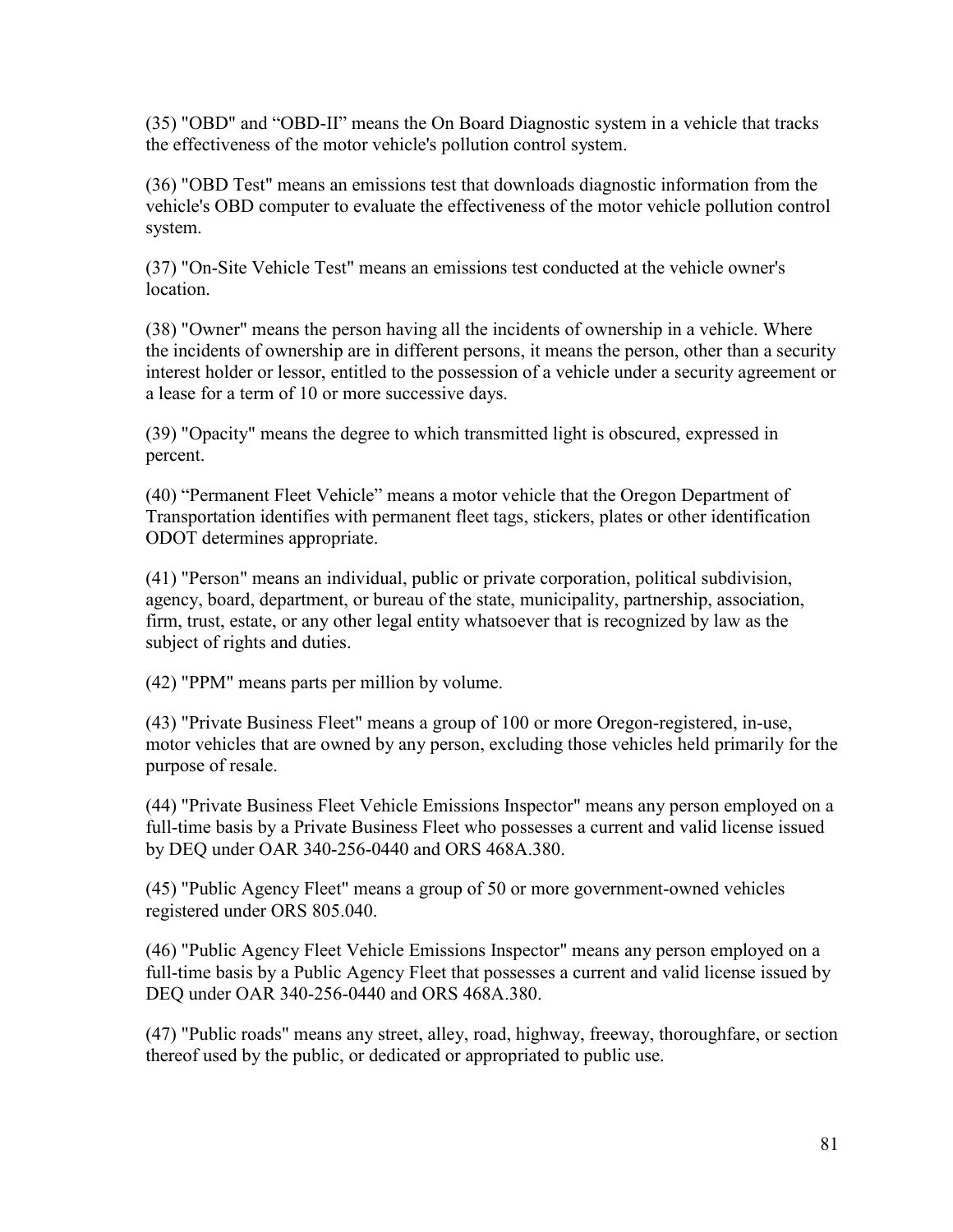(48) "Regional Authority" means a regional air quality control authority established under the provisions of ORS 468A.005 to 468A.035, 468A.075, 468A.100 to 468A.130, and 468A.140 to 468A.175.

(49) "Remote Sensing" means a technique for determining the level of a vehicle's emissions without connecting equipment directly to the vehicle, done either by optically measuring the pollutants in the vehicle's exhaust plume, by remotely receiving a vehicle's emissions diagnostic information, or by other means determined by DEQ.

(50) "Ringlemann Smoke Chart" means the Ringlemann Smoke Chart with instructions for use as published in May 1967, by the U.S. Department of Interior, Bureau of Mines, Information circular 8333.

(51) "RPM" means engine crankshaft revolutions per minute.

(52) "Self-Service Test" means a procedure for vehicle testing offered by DEQ where the vehicle owner or driver can perform an emissions test on the vehicle at a facility provided by DEQ using remote sensing, plug-in OBD emissions testing, or other means designated by DEQ.

(53) "Vehicle Emission Inspector" means any person employed by the Department or an Independent Contractor who possesses a current and valid license issued by the Department under OAR 340-256-0440 and ORS 468A.380.

(54) "VIN" or "Vehicle Identification Number" means a unique code including a serial number that identifies a specific vehicle.

(55) "Visible emissions" means those gases or particulates, excluding uncombined water, that separately or in combination are visible upon release to the outdoor atmosphere.

[NOTE: This rule is included in the State of Oregon Clean Air Act Implementation Plan that EQC adopted under OAR 340-200-0040.]

**Statutory/Other Authority:** ORS 468A.360 **Statutes/Other Implemented:** ORS 468A.350 - 468A.400 **History:** DEQ 7-2005, f. & cert. ef. 7-12-05 DEQ 14-2003, f. & cert. ef. 10-24-03 DEQ 11-2001, f. & cert. ef. 10-4-01 DEQ 17-2000, f. & cert. ef. 10-25-00 DEQ 14-1999, f. & cert. ef. 10-14-99, Renumbered from 340-024-0005 & 340-024-0305 DEQ 25-1996, f. & cert. ef. 11-26-96 DEQ 15-1994, f. 6-8-94, cert. ef. 7-1-94 DEQ 4-1993, f. & cert. ef. 3-10-93 DEQ 23-1984, f. 11-19-84, ef. 4-1-85 DEQ 12-1982, f. & ef. 7-21-82 DEQ 18-1980, f. & ef. 6-25-80 DEQ 22-1979, f. & ef. 7-5-79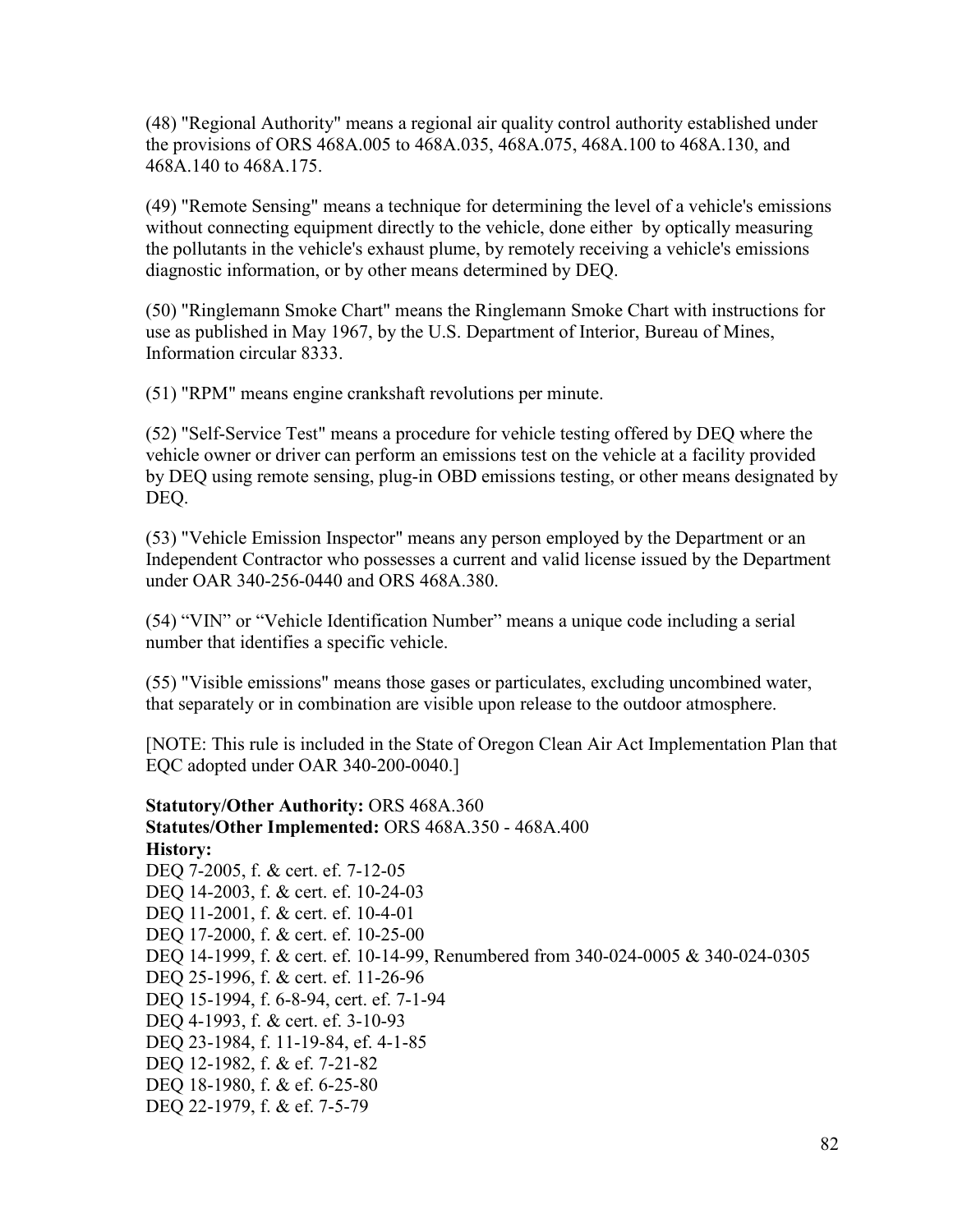DEQ 9-1978, f. & ef. 7-7-78 DEQ 139, f. 6-30-77, ef. 7-1-77 DEQ 89, f. 4-22-75, ef. 5-25-75 DEQ 4-1993, f. & cert. ef. 3-10-93 DEQ 8, f. 4-7-70, ef. 5-11-70

## **[340-256-0100](https://secure.sos.state.or.us/oard/viewSingleRule.action;JSESSIONID_OARD=3oxlIc6PZ2u31uGO2th2u9088A2Kqarcjab6TLjYb7s3a0O-i4hx!143575988?ruleVrsnRsn=75722) Visible Emissions: General Requirements, Exclusions**

(1) A person may not operate, drive, or cause or permit to be driven or operated any motor vehicle upon public roads that emits into the atmosphere any visible emission.

(2) Excluded from this rule are those motor vehicles:

(a) Powered by diesel cycle engines;

(b) Granted a variance by written order of DEQ under ORS 468A.075.

(3) A person may not operate, drive, or cause or permit to be driven or operated any motor vehicle upon public roads if any element of the factory-installed motor vehicle pollution control system has been modified or altered in such a manner that decreases its efficiency or effectiveness in controlling air pollution in violation of ORS 815.305, except as noted in ORS 815.305(2).

[NOTE: This rule is included in the State of Oregon Clean Air Act Implementation Plan that EQC adopted under OAR 340-200-0040.]

## **Statutory/Other Authority:** ORS 468, 468A & 815 **Statutes/Other Implemented:** ORS 468A.360 **History:** DEQ 7-2005, f. & cert. ef. 7-12-05 DEQ 14-1999, f. & cert. ef. 10-14-99, Renumbered from 340-024-0010 DEQ 4-1993, f. & cert. ef. 3-10-93 DEQ 8, f. 4-7-70, ef. 5-11-70

# **[340-256-0110](https://secure.sos.state.or.us/oard/viewSingleRule.action;JSESSIONID_OARD=3oxlIc6PZ2u31uGO2th2u9088A2Kqarcjab6TLjYb7s3a0O-i4hx!143575988?ruleVrsnRsn=75726)**

# **Visible Emissions: Special Requirements for Excluded Motor Vehicles**

A person may not operate, drive, or cause or permit to be driven or operated upon a public street or highway, any motor vehicle excluded from OAR 340-256-0100 that:

(1) When operated at an elevation of 3,000 feet or less, emits visible emissions into the atmosphere:

(a) Of an opacity greater than 10 percent; or

(b) Of an opacity 40 percent or greater for a period exceeding seven consecutive seconds.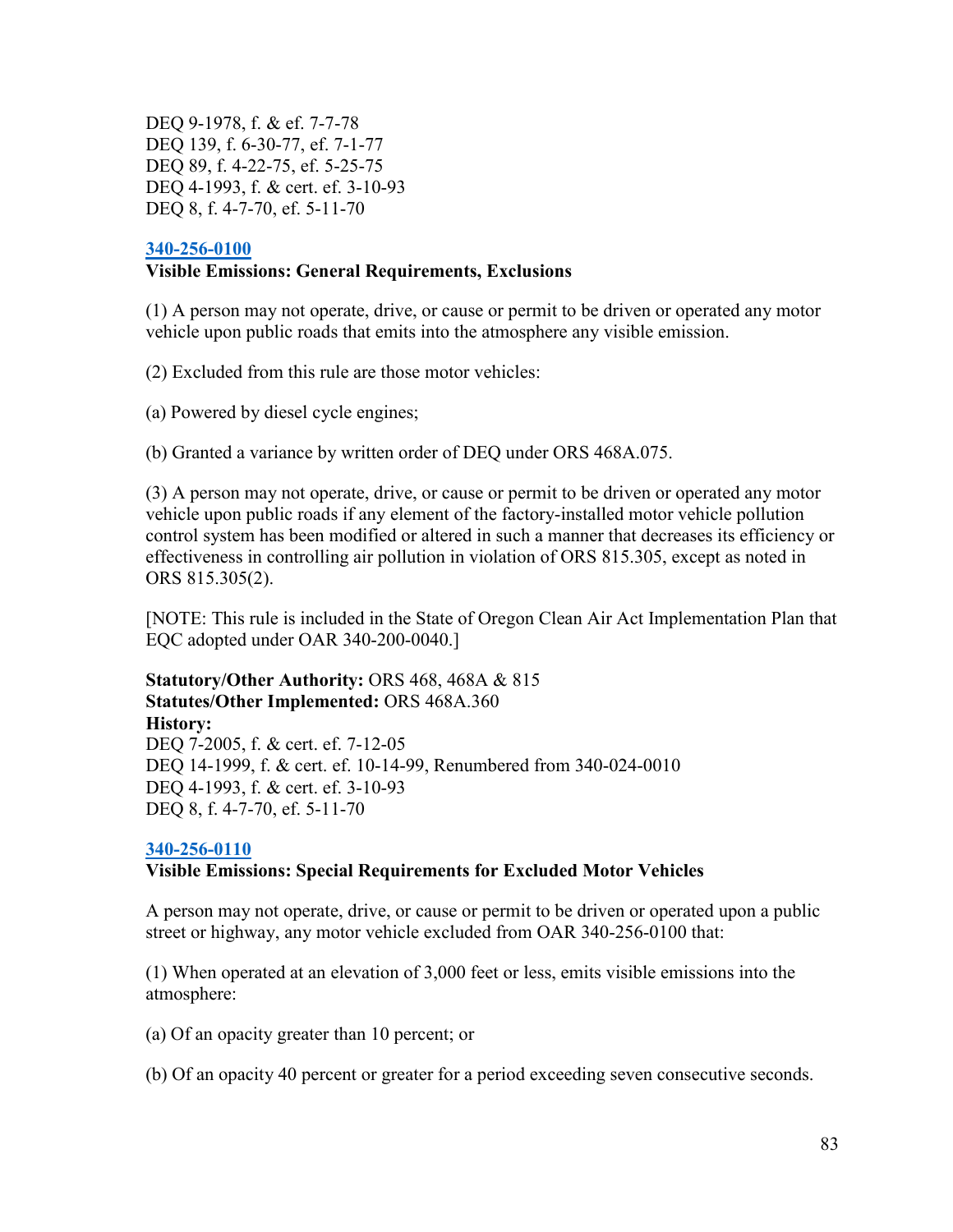(2) When operated at an elevation over 3,000 feet, emits visible emissions into the atmosphere:

(a) Of an opacity greater than 20 percent; or

(b) Of an opacity of 60 percent or greater for a period exceeding seven consecutive seconds.

# **Statutory/Other Authority:** ORS 468 & 468A **Statutes/Other Implemented:** ORS 468A.360 **History:** DEQ 14-1999, f. & cert. ef. 10-14-99, Renumbered from 340-024-0015 DEQ 8, f. 4-7-70, ef. 5-11-70

## **[340-256-0130](https://secure.sos.state.or.us/oard/viewSingleRule.action;JSESSIONID_OARD=3oxlIc6PZ2u31uGO2th2u9088A2Kqarcjab6TLjYb7s3a0O-i4hx!143575988?ruleVrsnRsn=75730)**

## **Visible Emissions: Motor Vehicle Fleet Operation**

(1) Motor vehicle fleet operation records pertaining to observations, tests, maintenance, and repairs performed to control or reduce visible emissions from individual motor vehicles must be available for DEQ review and inspection.

(2) DEQ, by written notice, may require any motor vehicle of a motor vehicle fleet operation to be tested for compliance with OAR 340-256-0100 and 340-256-0110.

(3) A regional authority, within its territory, may perform the functions of DEQ as set forth in sections (1) and (2) of this rule, upon written directive of DEQ permitting such action.

[NOTE: This rule is included in the State of Oregon Clean Air Act Implementation Plan that EQC adopted under OAR 340-200-0040.]

**Statutory/Other Authority:** ORS 468 & 468A **Statutes/Other Implemented:** ORS 468A.360 **History:** DEQ 7-2005, f. & cert. ef. 7-12-05 DEQ 14-1999, f. & cert. ef. 10-14-99, Renumbered from 340-024-0025 DEQ 8, f. 4-7-70, ef. 5-11-70

#### **[340-256-0140](https://secure.sos.state.or.us/oard/viewSingleRule.action;JSESSIONID_OARD=3oxlIc6PZ2u31uGO2th2u9088A2Kqarcjab6TLjYb7s3a0O-i4hx!143575988?ruleVrsnRsn=75733)**

#### **Visible Emissions: Dealer Compliance**

A dealer may not sell, exchange or lease, or offer for sale, exchange, or lease, any motor vehicle that operates in violation of OAR 340-256-0100 or 340-256-0110, except as permitted by federal regulations published in the Code of Federal Regulations, 40 C.F.R. Parts 85 and 86.

**Statutory/Other Authority:** ORS 468 & 468A **Statutes/Other Implemented:** ORS 468A.360 **History:**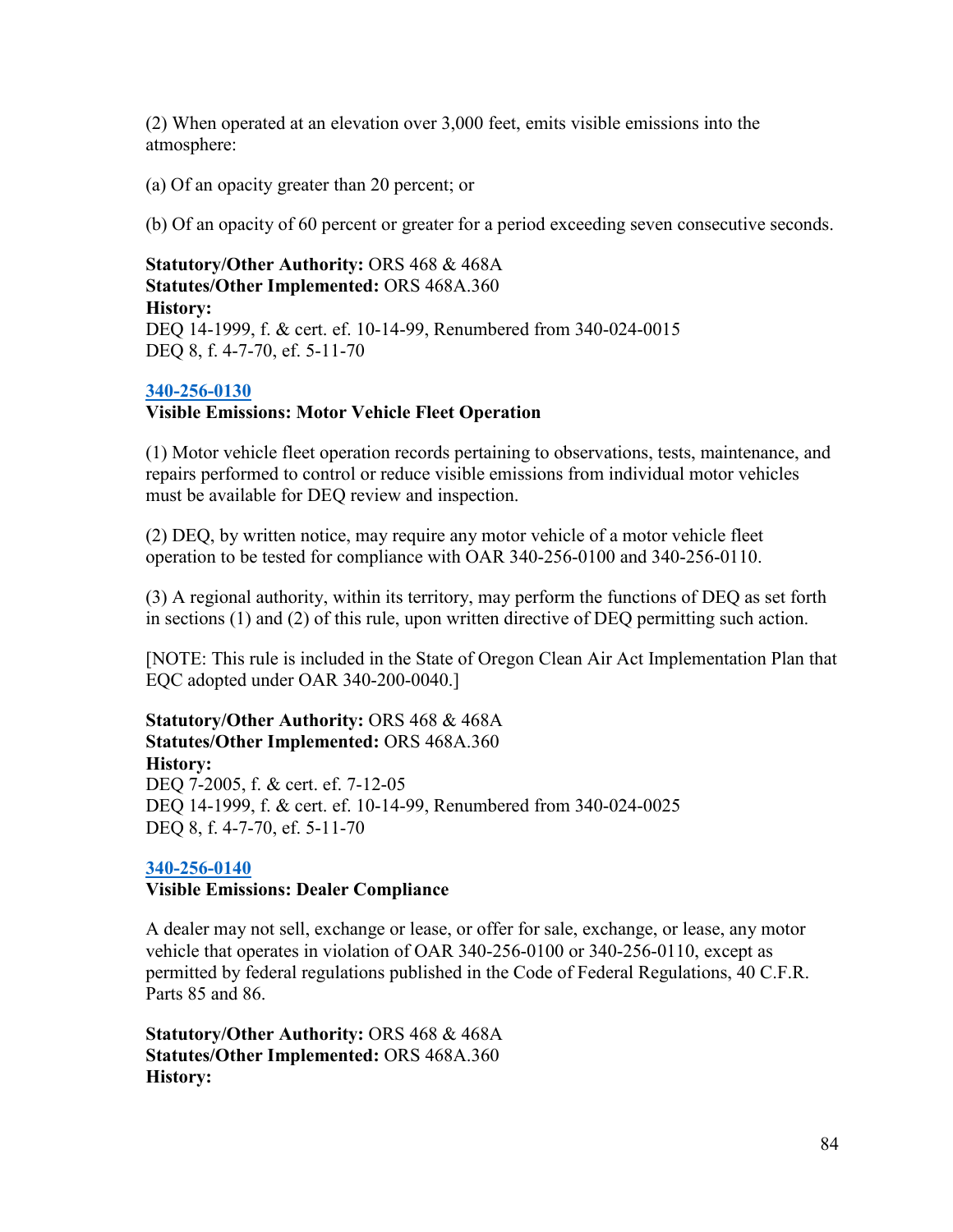DEQ 14-1999, f. & cert. ef. 10-14-99, Renumbered from 340-024-0030 DEQ 8, f. 4-7-70, ef. 5-11-70

# **[340-256-0150](https://secure.sos.state.or.us/oard/viewSingleRule.action;JSESSIONID_OARD=3oxlIc6PZ2u31uGO2th2u9088A2Kqarcjab6TLjYb7s3a0O-i4hx!143575988?ruleVrsnRsn=248690)**

# **Visible Emissions: Opacity Method of Measurement**

Only a trained person may make the opacity observation for purposes of OAR 340-256- 0100 through 340-256-0140. A trained person may use a Ringelmann Smoke Chart or DEQ approved opacity equipment to measure emission opacity.

[Publications: Publications referenced are available from the agency.]

**Statutory/Other Authority:** ORS 468 & 468A **Statutes/Other Implemented:** ORS 468A.360 **History:** [DEQ 191-2018, minor correction filed 07/18/2018, effective 07/18/2018](https://secure.sos.state.or.us/oard/viewReceiptPDF.action;JSESSIONID_OARD=3oxlIc6PZ2u31uGO2th2u9088A2Kqarcjab6TLjYb7s3a0O-i4hx!143575988?filingRsn=38760) DEQ 14-1999, f. & cert. ef. 10-14-99, Renumbered from 340-024-0035 DEQ 4-1993, f. & cert. ef. 3-10-93 DEQ 8, f. 4-7-70, ef. 5-11-70

# **[340-256-0160](https://secure.sos.state.or.us/oard/viewSingleRule.action;JSESSIONID_OARD=3oxlIc6PZ2u31uGO2th2u9088A2Kqarcjab6TLjYb7s3a0O-i4hx!143575988?ruleVrsnRsn=75738)**

# **Visible Emissions: Alternative Methods of Measuring Visible Emissions**

(1) DEQ may, but is not required to, permit the use of alternative methods of measurement to determine compliance with the visible emissions standards in OAR 340-256-0100 and 340-256-0110 if DEQ determines that such alternative methods are demonstrated to be reproducible, selective, sensitive, accurate and applicable to a specific program. If DEQ permits the use of an alternative method of measurement, DEQ shall do so in writing in response to a request under section (2) of this rule.

(2) Any person desiring to utilize alternative methods of measurement must submit a request to use alternative methods of measurement to DEQ. A request must include such specifications and test data as DEQ may require, together with a detailed specific program for utilizing the alternative methods, sufficient to show that the alternative methods are reproducible, selective, sensitive, accurate, and applicable to a specific program. DEQ may require any additional documentation that it deems necessary.

(3) A person may not undertake a program using an alternative method of measurement without having obtained prior written approval of DEQ.

**Statutory/Other Authority:** ORS 468 & 468A **Statutes/Other Implemented:** ORS 468A.360 **History:** DEQ 14-1999, f. & cert. ef. 10-14-99, Renumbered from 340-024-0040 DEQ 8, f. 4-7-70, ef. 5-11-70

# **[340-256-0200](https://secure.sos.state.or.us/oard/viewSingleRule.action;JSESSIONID_OARD=3oxlIc6PZ2u31uGO2th2u9088A2Kqarcjab6TLjYb7s3a0O-i4hx!143575988?ruleVrsnRsn=75740)**

**Certification of Pollution Control Systems: County Designations**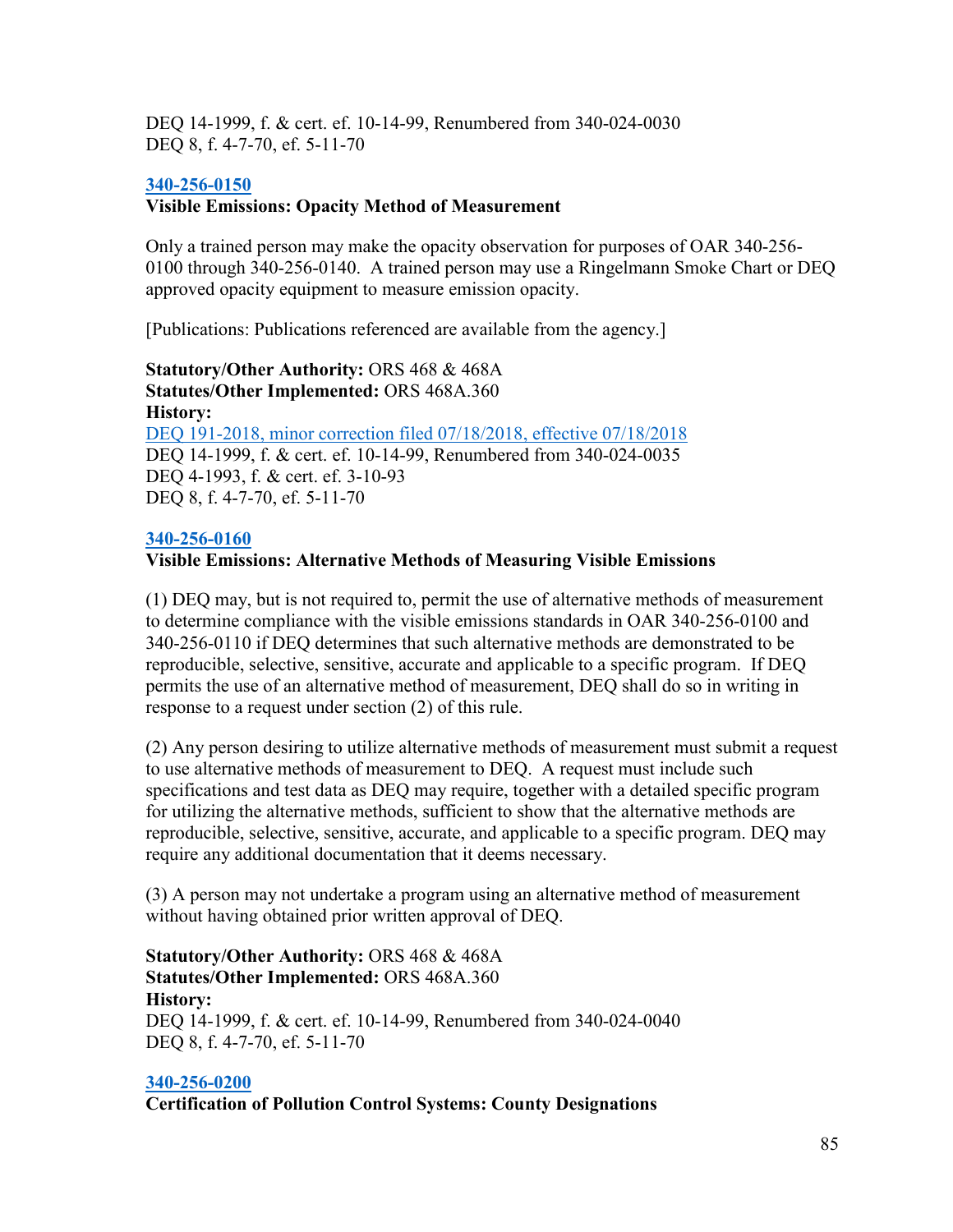Clackamas, Columbia, Jackson, Marion, Multnomah, Washington and Yamhill counties are hereby designated by the Environmental Quality Commission as counties in which all motor vehicles registered therein, unless otherwise exempted by statute or by rules subsequently adopted by the Commission, must be equipped with a motor vehicle pollution control system and must comply with motor vehicle emission standards adopted by the Commission.

[NOTE: This rule is included in the State of Oregon Clean Air Act Implementation Plan that EQC adopted under OAR 340-200-0040.]

**Statutory/Other Authority:** ORS 468A.360 & 468A.390 **Statutes/Other Implemented:** ORS 468A.390 **History:** DEQ 14-1999, f. & cert. ef. 10-14-99, Renumbered from 340-024-0100 DEQ 25-1996, f. & cert. ef. 11-26-96 DEQ 4-1993, f. & cert. ef. 3-10-93 DEQ 62, f. 12-5-73, ef. 12-25-73 DEQ 51, f. 3-20-73, ef. 4-1-73

# **[340-256-0210](https://secure.sos.state.or.us/oard/viewSingleRule.action;JSESSIONID_OARD=3oxlIc6PZ2u31uGO2th2u9088A2Kqarcjab6TLjYb7s3a0O-i4hx!143575988?ruleVrsnRsn=75745)**

# **Certification of Pollution Control Systems: Criteria for Certification of Motor Vehicle Pollution Control Systems**

This rule documents the criteria for certification of motor vehicle pollution control systems. A motor vehicle pollution control system may be certified unless:

(1) A motor vehicle pollution control system has equipment not designed for installation on a motor vehicle for the purpose of reducing the pollutants emitted from the vehicle.

(2) A motor vehicle pollution control system needs modifications, other than adjustments, to the original design of the motor vehicle.

(3) A person has replaced the motor vehicle engine and the resulting vehicle chassis is not identical (including all emission related parts, engine design parameters, and engine calibrations) to a certified configuration of the same or newer model year, except for:

(a) Conversions to compressed natural gas or liquefied petroleum gasoline (LPG);

(b) A complete engine or engine conversion kit granted an Executive Order by the California Air Resources Board that DEQ deems to meet the standards of this Division;

(c) A complete powertrain on the U.S. Environmental Protection Agency's "Certified to EPA Standards" list, when the powertrain is used in its entirety and without modification, that DEQ deems to meet the standards of this Division;

(d) A foreign-built replacement engine that has a configuration certified by the U.S. Environmental Protection Agency or the California Air Resources Board that DEQ deems to meet the standards of this Division.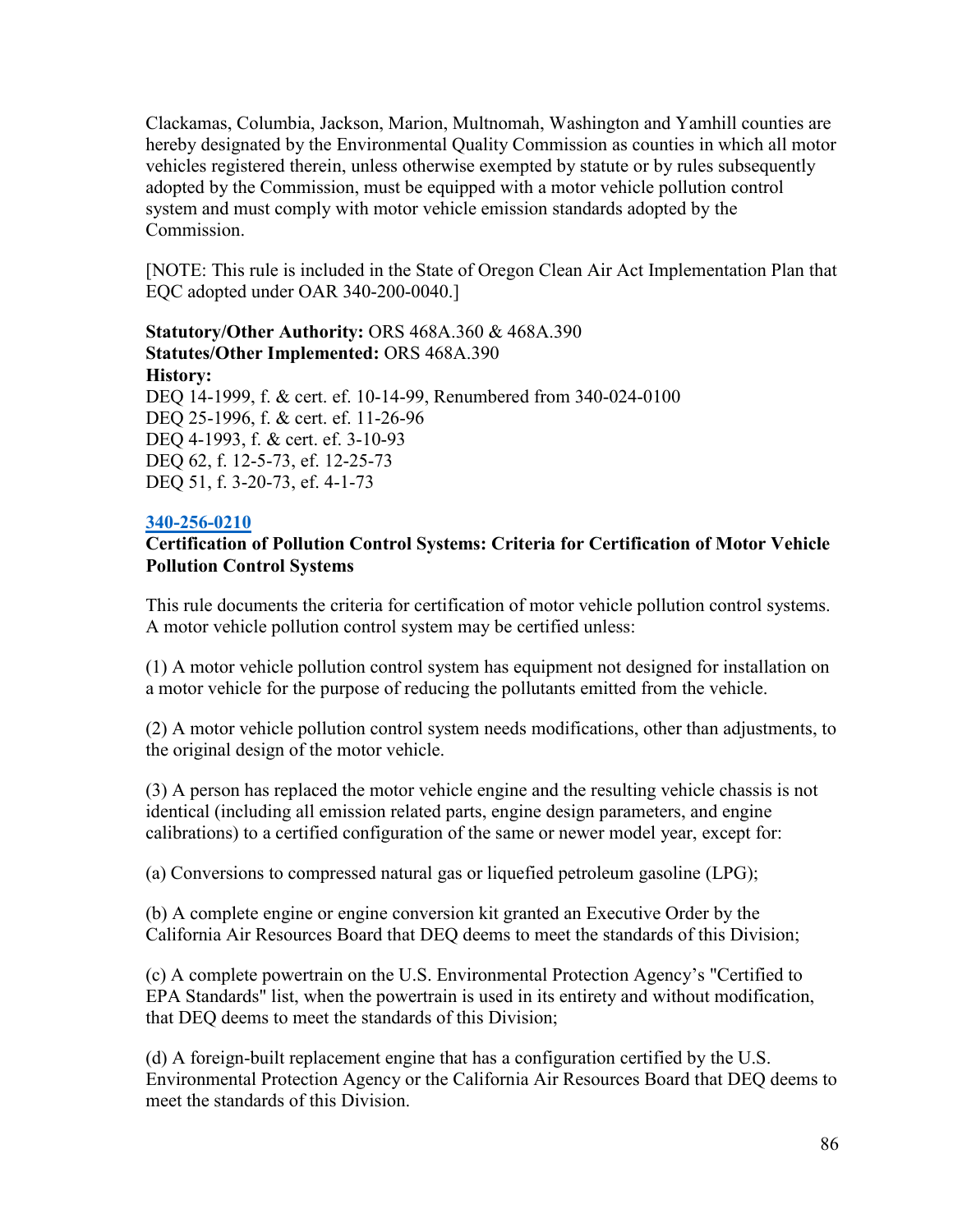# **Statutory/Other Authority:** ORS 468 & 468A **Statutes/Other Implemented:** ORS 468A.365 **History:** DEQ 14-1999, f. & cert. ef. 10-14-99, Renumbered from 340-024-0200 DEQ 4-1993, f. & cert. ef. 3-10-93 DEQ 66, f. 2-5-74, ef. 2-25-74

## **[340-256-0220](https://secure.sos.state.or.us/oard/viewSingleRule.action;JSESSIONID_OARD=3oxlIc6PZ2u31uGO2th2u9088A2Kqarcjab6TLjYb7s3a0O-i4hx!143575988?ruleVrsnRsn=75748)**

## **Compliance With Oregon Low Emission Vehicle Program**

Model years 2009 and newer vehicles that have 7,500 or fewer miles must meet the requirements of Chapter 340, Division 257 to qualify for a Certificate of Compliance.

**Statutory/Other Authority:** ORS 468.020, 468A.010, 468A.015, 468A.025, 468A.360 & 468A.380 **Statutes/Other Implemented:** ORS 468.020 & 468A.365 **History:** DEQ 6-2006, f. & cert. ef. 6-29-06

## **[340-256-0310](https://secure.sos.state.or.us/oard/viewSingleRule.action;JSESSIONID_OARD=3oxlIc6PZ2u31uGO2th2u9088A2Kqarcjab6TLjYb7s3a0O-i4hx!143575988?ruleVrsnRsn=75750)**

**Emission Control System Inspection: Government-Owned Vehicle, Permanent Fleet Vehicle and United States Government Vehicle Testing Requirements**

(1) All motor vehicles registered as government-owned vehicles under ORS 805.040 that are not exempted from certification under 815.300 must obtain a Certificate of Compliance. Government-owned vehicles must be certified biennially.

(2) Any motor vehicle registered as a permanent fleet vehicle under ORS 805.120 that are required to be certified under ORS 803.350 and 815.295 to 815.325 must obtain a Certificate of Compliance.

(3) Any motor vehicle that is to be registered under ORS 805.040 or 805.120 but which is not a new motor vehicle must obtain a Certificate of Compliance before it is registered, as required by ORS 803.350 and 815.295 to 815.325.

(4) All motor vehicles owned by the United States Government and operated in the Portland Vehicle Inspection Area or the Medford-Ashland AQMA must obtain a Certificate of Compliance biennially.

(a) United States Government tactical military vehicles are not required to obtain Certificates of Compliance.

(b) Federal installations located within the Portland Area Vehicle Inspection Program and the Medford-Ashland AQMA must provide DEQ with a list of all federal employee-owned vehicles operated on the installation, demonstrate that these vehicles have complied with this Division, report inspection results to DEQ each quarter, and update the list annually.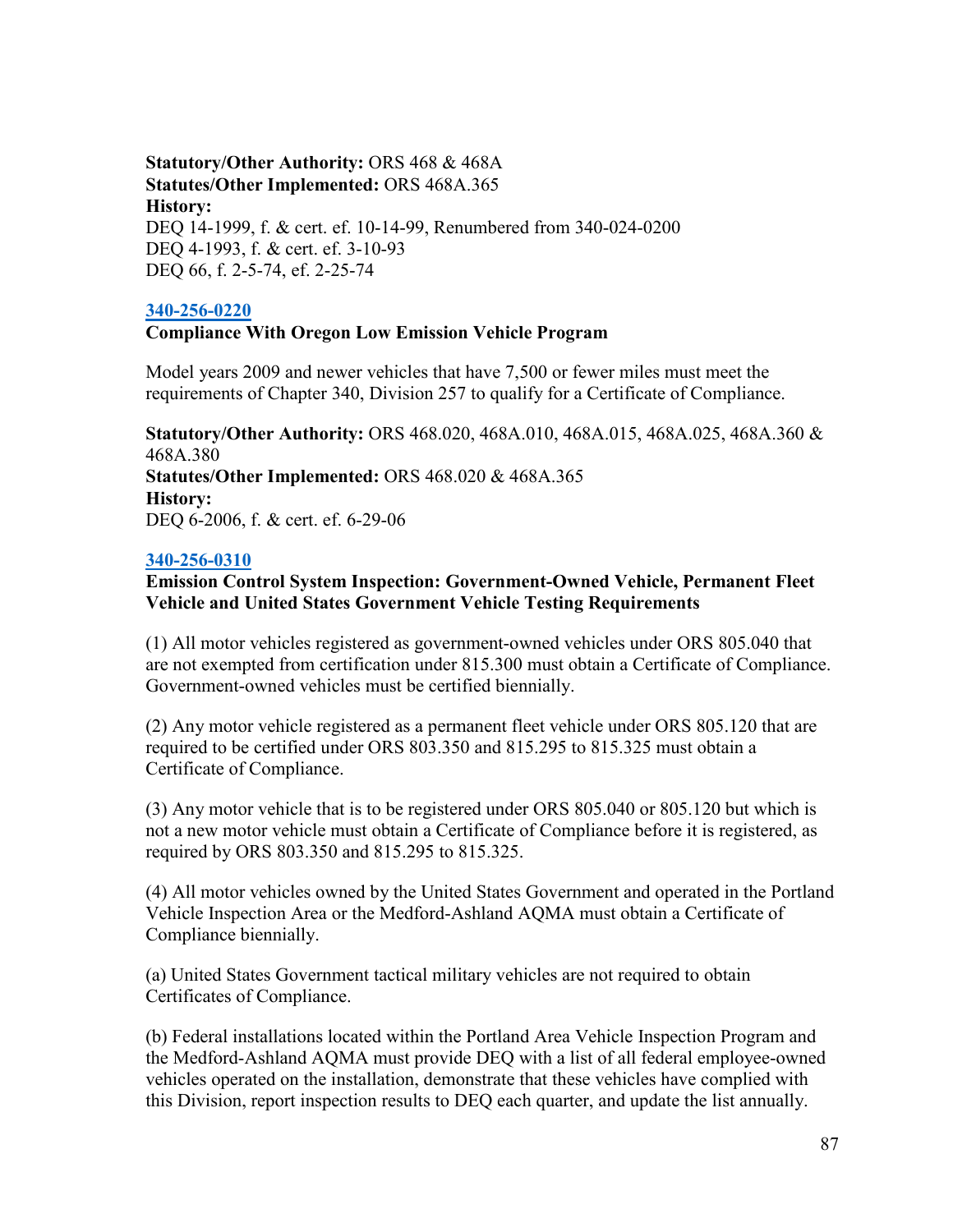(5) For the purposes of providing a staggered certification schedule for vehicles registered as government-owned vehicles under ORS 805.040 or permanent fleet vehicles under 805.120, such schedule must, except as provided by section (6) of this rule, be on the basis of the final numerical digit contained on the vehicle license plate. Such certification must be completed by the last day of the month as provided below (last digit and month or year, respectively):

- (a)  $1 -$  January;
- (b)  $2$  February;
- $(c)$  3 March;
- $(d)$  4 April;
- $(e) 5 May;$
- (f)  $6$  June;
- $(g)$  7 July;
- (h)  $8$  August;
- $(i)$  9 September;
- $(j)$  0 October;
- (k) Even even numbered years for vehicles tested biennially;
- (l) Odd odd numbered years for vehicles tested biennially.

(6) In order to accommodate a fleet's scheduled maintenance practices, DEQ may grant a request for a specific separate schedule, so long as the schedule provides at least annual or biennial certification, for vehicles registered as government-owned vehicles under ORS 805.040 or permanent fleet vehicles registered under ORS 805.120 if a Public Agency Fleet or Private Business Fleet licensed under OAR 340-256-0440 owns these vehicles.

(7) Every agency or organization owning fleet vehicles described in this rule must report the following information to DEQ, in either electronic or printed form, annually:

(a) The vehicle make;

- (b) The vehicle model;
- (c) The vehicle identification number (VIN);
- (d) The number of Certificates of Compliance issued; and
- (e) The issuing date of the motor vehicle's Certificates of Compliance.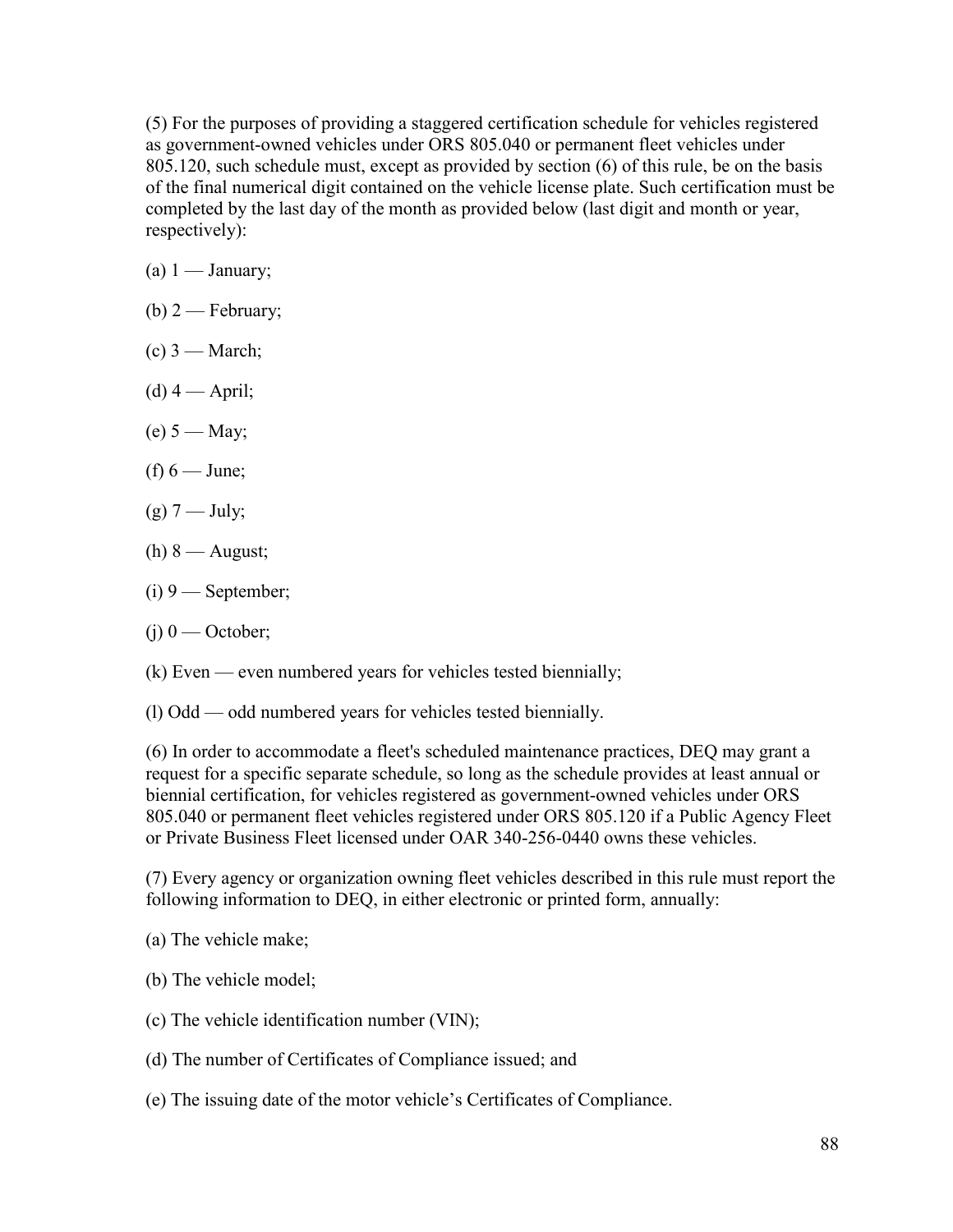[NOTE: This rule is included in the State of Oregon Clean Air Act Implementation Plan that EQC adopted under OAR 340-200-0040.]

**Statutory/Other Authority:** ORS 468A.360 & 468A.363 **Statutes/Other Implemented:** ORS 468A.365 - 468A.385 **History:** DEQ 7-2005, f. & cert. ef. 7-12-05 DEQ 14-1999, f. & cert. ef. 10-14-99, Renumbered from 340-024-0306 DEO 25-1996, f. & cert. ef. 11-26-96 DEQ 4-1993, f. & cert. ef. 3-10-93 DEQ 19-1983, f. 11-29-83, ef. 12-31-83 DEQ 3-1978, f. 3-1-78, ef. 4-1-78

## **[340-256-0320](https://secure.sos.state.or.us/oard/viewSingleRule.action;JSESSIONID_OARD=3oxlIc6PZ2u31uGO2th2u9088A2Kqarcjab6TLjYb7s3a0O-i4hx!143575988?ruleVrsnRsn=75756)**

# **Emission Control System Inspection: Motor Vehicle Inspection Program Fee Schedule**

This rule sets out the fee schedule for Certificates of Compliance and licenses issued by DEQ's Vehicle Inspection Program:

(1) The cost of each Certificate of Compliance issued by DEQ, including those issued at emissions test stations and those issued through the Clean-Screen and Self-Service Testing procedures, is:

(a) In the Portland Vehicle Inspection Area, \$21 until July 1, 2019, and then \$25; or

(b) In the Medford-Ashland AQMA, \$10 until July 1, 2019; and then \$15 until July 1, 2021; and then \$20 until July 1, 2023; and then \$25.

(2) The cost of each Certificate of Compliance issued by a Private Business Fleet or Public Agency Fleet is:

(a) In the Portland Vehicle Inspection Area, a maximum of \$10; and

(b) In the Medford-Ashland AQMA, a maximum of \$5.

(3) The cost of each License issued to a Private Business Fleet or Public Agency Fleet is:

(a) Initial \$5;

(b) Annual renewal \$1.

(4) The cost of each License issued to a Private Business Fleet or Public Agency Fleet Vehicle Emission Inspector is:

(a) Initial \$5;

(b) Annual renewal \$1.

(5) The cost of each License issued for a Gas Analytical System is: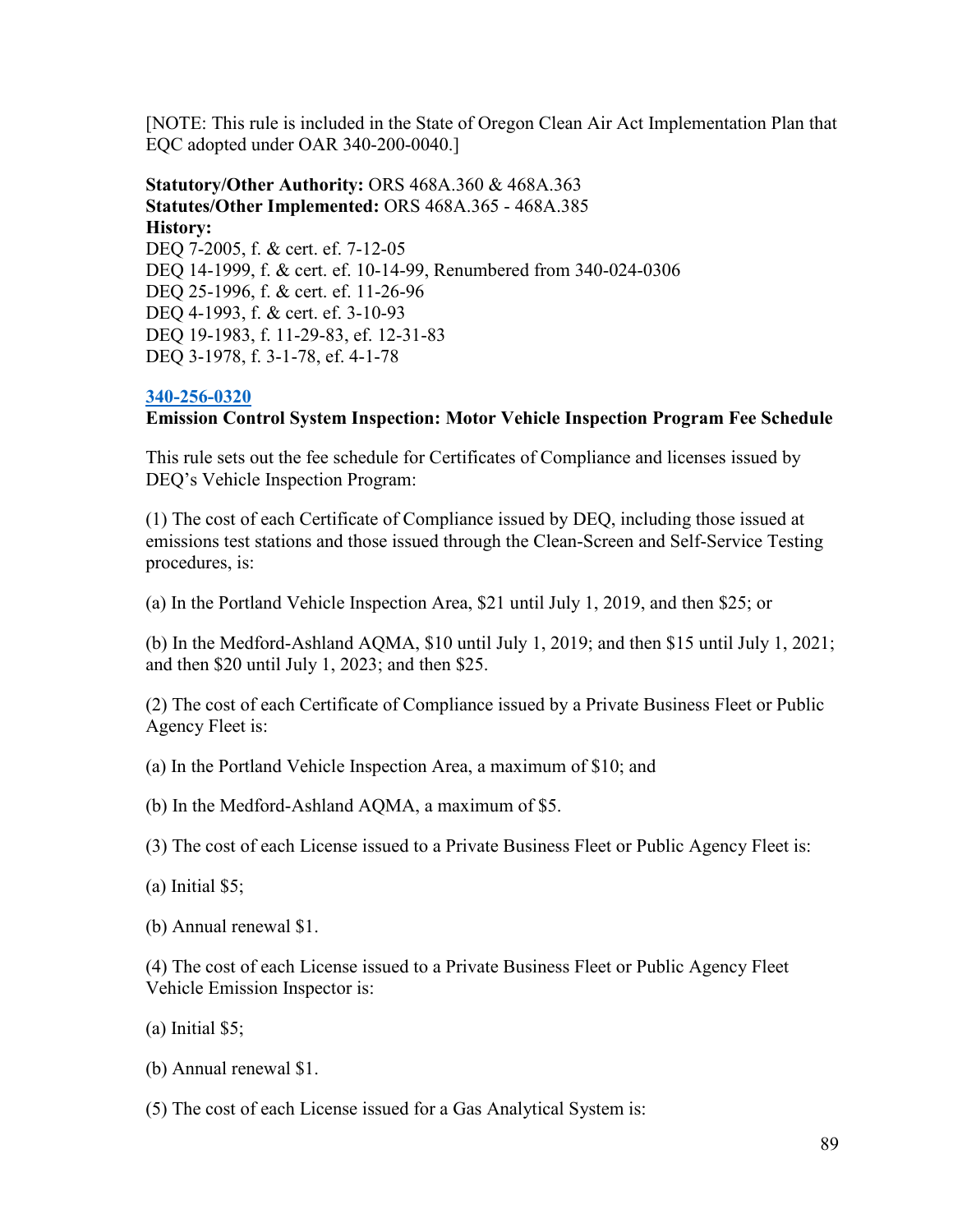(a) Initial \$5;

(b) Annual renewal \$1.

(6) The cost of each Certificate of Compliance issued on-site to an automobile dealership is \$26 until July 1, 2019, and then \$30.

**Statutory/Other Authority:** ORS 468A.400 **Statutes/Other Implemented:** ORS 468A.400 **History:** DEO 14-2003, f. & cert. ef. 10-24-03 DEQ 11-2001, f. & cert. ef. 10-4-01 DEQ 14-1999, f. & cert. ef. 10-14-99, Renumbered from 340-024-0307 DEQ 25-1996, f. & cert. ef. 11-26-96 DEQ 4-1993, f. & cert. ef. 3-10-93 DEQ 3-1992, f. & cert. ef. 2-4-92 DEQ 20-1981, f. 7-28-81, ef. 8-1-81

## **[340-256-0330](https://secure.sos.state.or.us/oard/viewSingleRule.action;JSESSIONID_OARD=3oxlIc6PZ2u31uGO2th2u9088A2Kqarcjab6TLjYb7s3a0O-i4hx!143575988?ruleVrsnRsn=75763)**

## **Emission Control System Inspection: Department of Defense Personnel Participating in the Privately Owned Vehicle Import Control Program**

This rule documents DEQ's considerations regarding motor vehicle pollution control system requirements for Department of Defense personnel participating in the Privately Owned Vehicle Import Control Program.

(1) U.S. Department of Defense (DOD) personnel participating in the DOD Privately Owned Vehicle (POV) Import Control Program operating a 1975 or newer model year vehicle, may temporarily remove catalytic converter systems, or, if applicable, exhaust gas  $oxygen (O2) sensor(s), if one of the following conditions is met:$ 

(a) The vehicle will be driven to the port and surrendered for export under the above program within ten working days of disconnection, deactivation, or inoperability of the catalytic converter system or exhaust gas oxygen (O2) sensor(s); or

(b) The catalytic converter systems and exhaust gas oxygen (O2) sensor(s) are reconnected, reactivated or made operable within 10 working days from the time the owner picked up the vehicle at the port.

(2) Persons may disconnect, deactivate or render inoperable any catalytic converter system or exhaust gas oxygen (O2) sensor(s) on 1975 or newer model year vehicle of DOD personnel participating in the DOD POV Import Control Program which will be driven to the port and surrendered for exportation under said program within ten working days.

(3) Unless otherwise exempt under this Division, vehicles must be configured as a vehicle certified by the EPA for sale and use within the United States under 40 CFR, part 86, subpart A.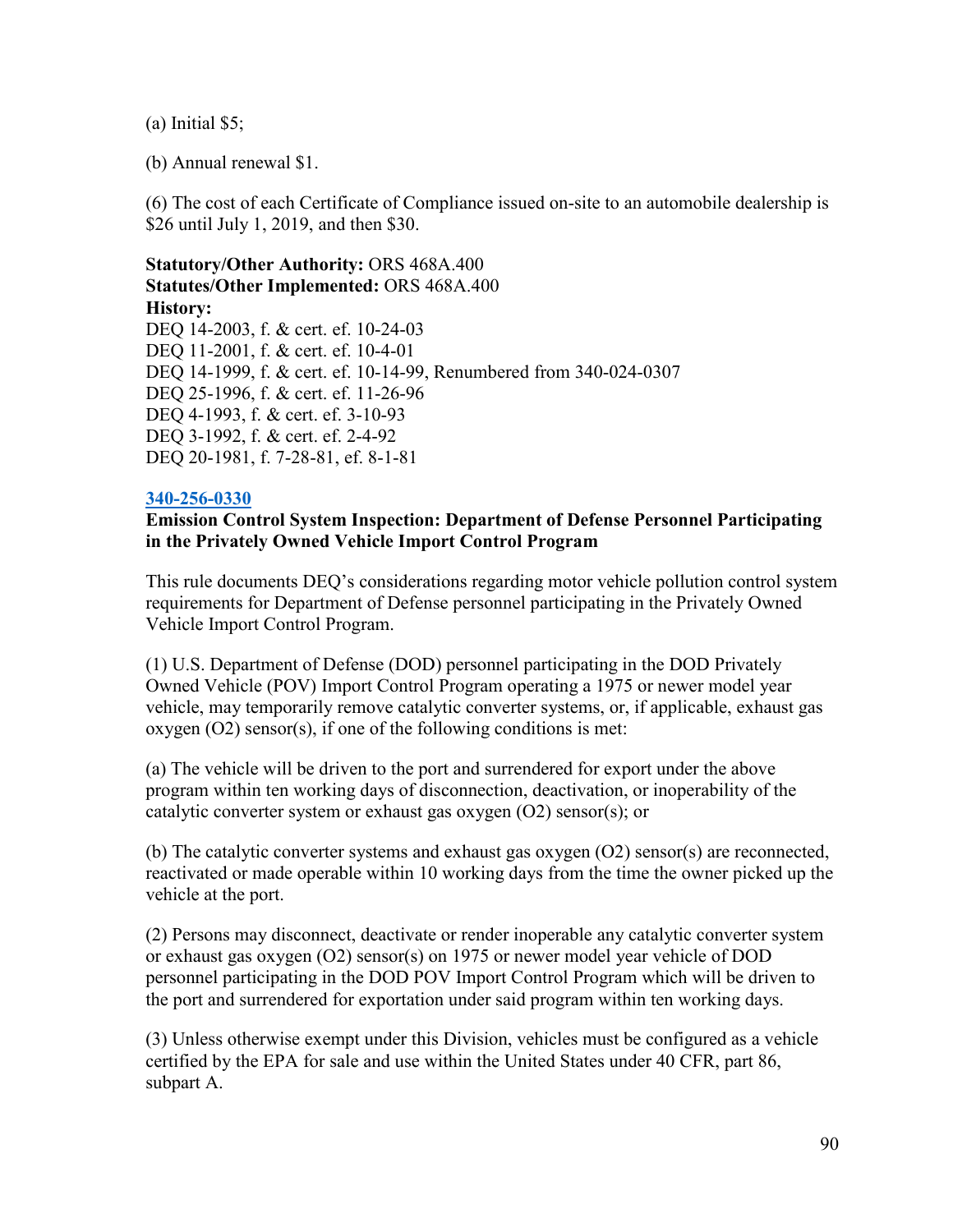(4) Documentation must be kept with the vehicle at all times while the vehicle is operated in the United States which provides sufficient information to demonstrate compliance with all appropriate qualifications and conditions of this exemption, including the following:

(a) The unique VIN of the vehicle;

(b) The agency or organization that employs the owner of the vehicle;

(c) The country to which the owner of the subject vehicle is transferring;

(d) The date(s) when applicable alterations were performed on the vehicle;

(e) The date when the vehicle is scheduled to be delivered to the appropriate port for shipment out of the United States; and

(f) The date when the subject vehicle is picked up from the port of importation upon returning to the United States.

[NOTE: This rule is included in the State of Oregon Clean Air Act Implementation Plan that EQC adopted under OAR 340-200-0040.]

**Statutory/Other Authority:** ORS 468A.360 **Statutes/Other Implemented:** ORS 468A.350 - 468A.400 **History:** DEQ 14-1999, f. & cert. ef. 10-14-99, Renumbered from 340-024-0308 DEQ 25-1996, f. & cert. ef. 11-26-96

# **[340-256-0340](https://secure.sos.state.or.us/oard/viewSingleRule.action;JSESSIONID_OARD=3oxlIc6PZ2u31uGO2th2u9088A2Kqarcjab6TLjYb7s3a0O-i4hx!143575988?ruleVrsnRsn=244586)**

## **Emission Control System Inspection: Light Duty Motor Vehicle and Heavy Duty Gasoline Motor Vehicle Emission Control Test Method for Basic Program**

This rule documents the general requirements and test sequence for the basic light duty motor vehicle and heavy duty gasoline motor vehicle emission test method.

(1) General Requirements:

(a) The vehicle must have a properly affixed and readable VIN.

(b)DEQ must reject from the testing area vehicles having coolant, oil or fuel leaks or any other such defect that make conducting the emission test unsafe. The inspector may not conduct the emissions test until the defects are corrected.

(c) The vehicle transmission must be placed in neutral gear if equipped with a manual transmission or in park position if equipped with an automatic transmission. The hand or parking brake must be engaged. If the brake is defective, then wheel chocks must be placed in front of or behind the vehicle's tires, or both when appropriate.

(d) All accessories are to be turned off.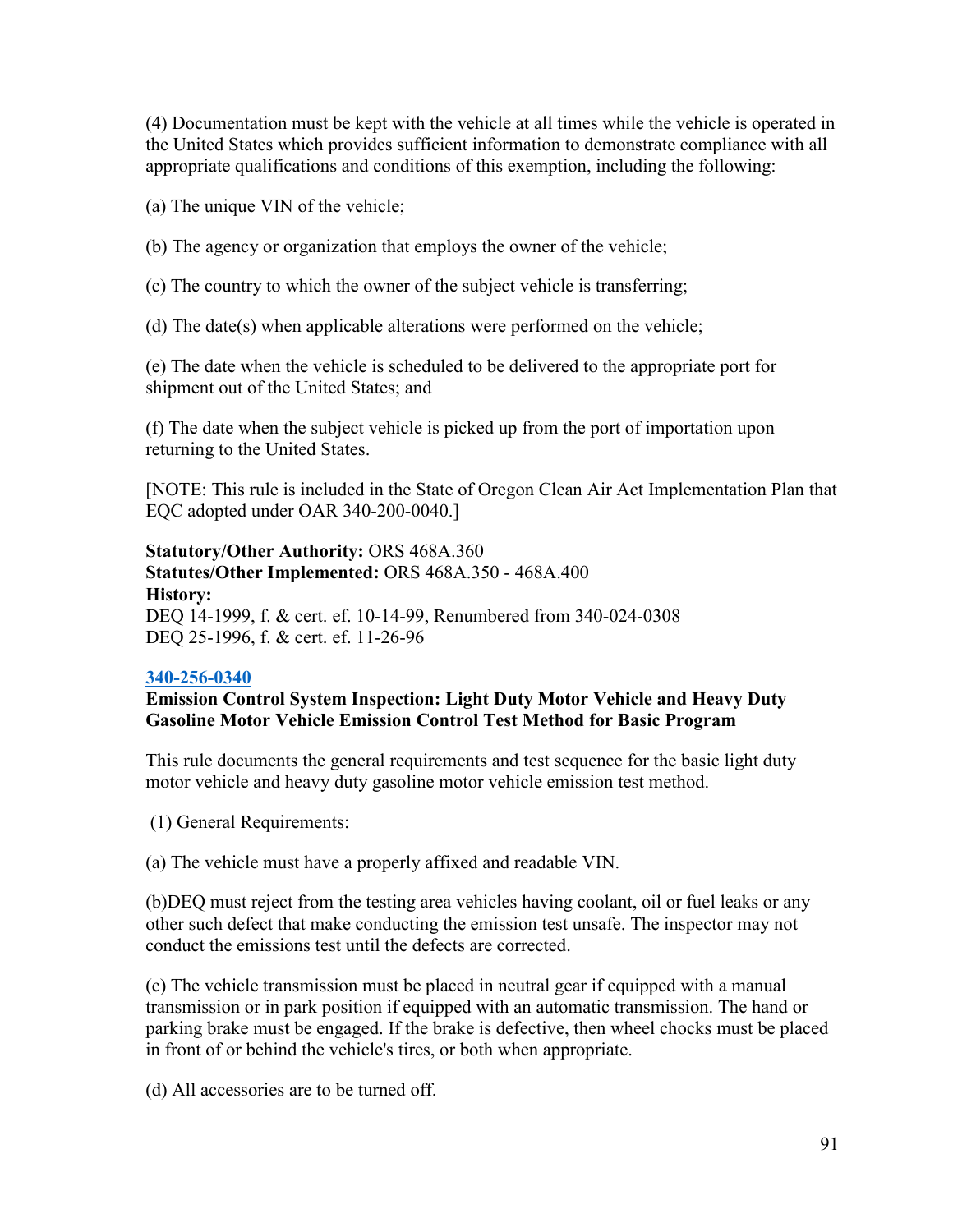(e) The inspector must ensure that the motor vehicle is equipped with the required functioning motor vehicle pollution control system in accordance with the criteria of OAR 340-256-0380 or 340-256-0390. For vehicles not meeting these criteria upon completion of the testing process, the inspector must issue a report to the driver stating all ways in which the motor vehicle pollution control system does not meet the criteria of OAR 340-0256- 0380 and 0390.

(f) Exhaust gas sampling algorithm. The analysis of exhaust gas concentrations will begin 10 seconds after the applicable test mode begins and will be analyzed at a rate of two times per second. The measured value for pass or fail determinations will be a simple running average of the measurements taken over five seconds.

(g) Pass or fail determinations. A pass or fail determination will be made for each applicable test mode based on a comparison of the applicable standards listed in OAR 340-256-0400 and 340-256-0420 and the measured value for HC and CO. A vehicle will pass the test mode if any pair of simultaneous values for HC and CO are below or equal to the applicable standards. A vehicle will fail the test mode if the values for either HC or CO, or both, in all simultaneous pairs of values are above the applicable standards.

(h) Void test conditions. If the measured concentration of CO plus CO2 falls below the applicable standards listed in OAR 340-256-0380 and 340-256-0390, or if the vehicle's engine stalls at any time during the test sequence, the test will end, and any exhaust gas measurements will be voided.

(i) Multiple exhaust pipes. Exhaust gas concentrations from vehicle engines equipped with multiple exhaust pipes will be sampled simultaneously.

(j) The test will be terminated upon reaching the overall maximum test time.

(2) Test sequence.

The test sequence will consist of a first-chance idle mode, a high idle conditioning mode, and a second chance idle mode. :

(a) First-chance idle mode: the engine RPM shall be maintained between 550 and 1300 during the first chance idle mode. The maximum duration of this test shall be 30 seconds.

(A) If, before an elapsed time of 30 seconds, the measured values are less than or equal to the applicable standards listed in OAR 340-256-0400 and 340-256-0420, the vehicle will pass, and the test will be terminated.

(B) If, before an elapsed time of 30 seconds, the measured values exceed the applicable gross emission standards listed in OAR 340-256-0400 and 340-256-0420, the vehicle will fail, and the test will be terminated.

(b) High idle conditioning mode: If, before an elapsed time of 30 seconds, the test has not been terminated in accordance with  $(2)(a)(A)$  or  $(2)(a)(B)$  then the engine RPM shall be raised and maintained between 2200 and 2800. The maximum duration of the high idle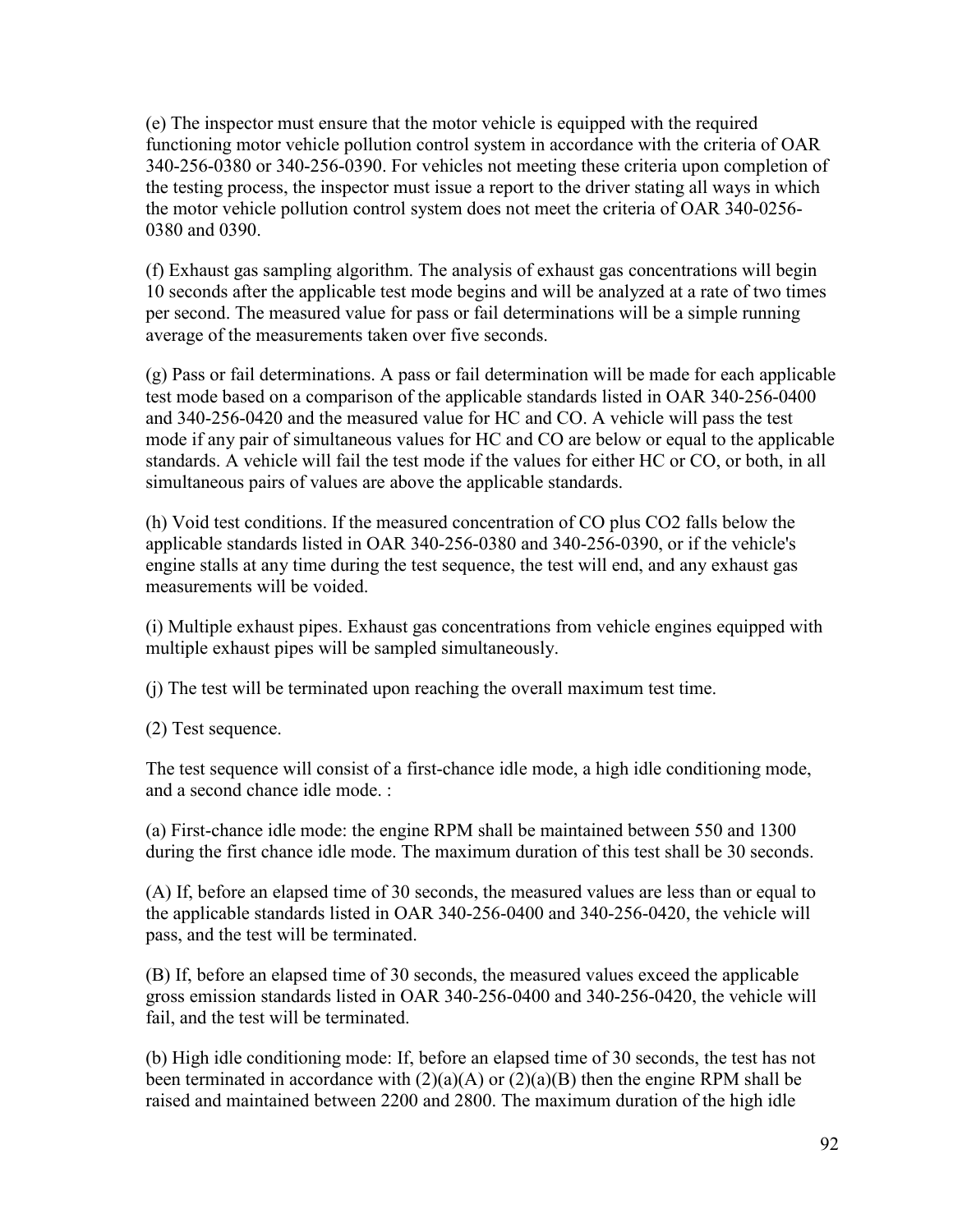conditioning mode test shall be 180 seconds. If, before an elapsed time of 180 seconds, the measured values exceed the applicable gross emission standards listed in OAR 340-256- 0400 and 340-256-0420 the vehicle will fail and the test will be terminated.

(c) Second-chance idle mode: If the test has not been terminated in accordance with (2)(a) or (2)(b) then the engine RPM shall be lowered and maintained between 550 and 1300 during the second chance idle mode. The maximum duration of the second-chance idle mode test shall be 30 seconds.

(A) If, before an elapsed time of 30 seconds, measured values are less than or equal to the applicable standards listed in OAR 340-256-0400 and 340-256-0420, the vehicle will pass, and the test will be terminated.

(B) If, before an elapsed time of 30 seconds, the measured values exceed the applicable gross emission standards listed in OAR 340-256-0400 and 340-256-0420, the vehicle will fail, and the test will be terminated.

(C) If, after an elapsed time of 30 seconds, measured values exceed the applicable standards listed in OAR 340-256-0400 and 340-256-0420, the vehicle will fail, and the test will be terminated.

[NOTE: This rule is included in the State of Oregon Clean Air Act Implementation Plan that EQC adopted under OAR 340-200-0040.]

**Statutory/Other Authority:** ORS 468A.360 **Statutes/Other Implemented:** ORS 468A.350 - 468A.385 **History:** [DEQ 163-2018, minor correction filed 04/12/2018, effective 04/12/2018](https://secure.sos.state.or.us/oard/viewReceiptPDF.action;JSESSIONID_OARD=3oxlIc6PZ2u31uGO2th2u9088A2Kqarcjab6TLjYb7s3a0O-i4hx!143575988?filingRsn=37667) DEQ 7-2005, f. & cert. ef. 7-12-05 DEQ 14-1999, f. & cert. ef. 10-14-99, Renumbered from 340-024-0309 DEQ 25-1996, f. & cert. ef. 11-26-96 DEQ 15-1994, f. 6-8-94, cert. ef. 7-1-94 DEQ 16-1993, f. & cert. ef. 11-4-93

#### **[340-256-0355](https://secure.sos.state.or.us/oard/viewSingleRule.action;JSESSIONID_OARD=3oxlIc6PZ2u31uGO2th2u9088A2Kqarcjab6TLjYb7s3a0O-i4hx!143575988?ruleVrsnRsn=75773)**

# **Emission Control System Inspection: Emissions Control Test Method for OBD Test Program**

This rule documents the general requirements and test sequence for the light or heavy-duty vehicle OBD test method.

(1) General Requirements:

(a) DEQ must reject from the testing area vehicles having coolant, oil or fuel leaks or any other such defect that make conducting the emission test unsafe. The inspector may not conduct the emissions test until the defects are corrected.

(b) Light duty gasoline vehicles must be 1996 and newer model years.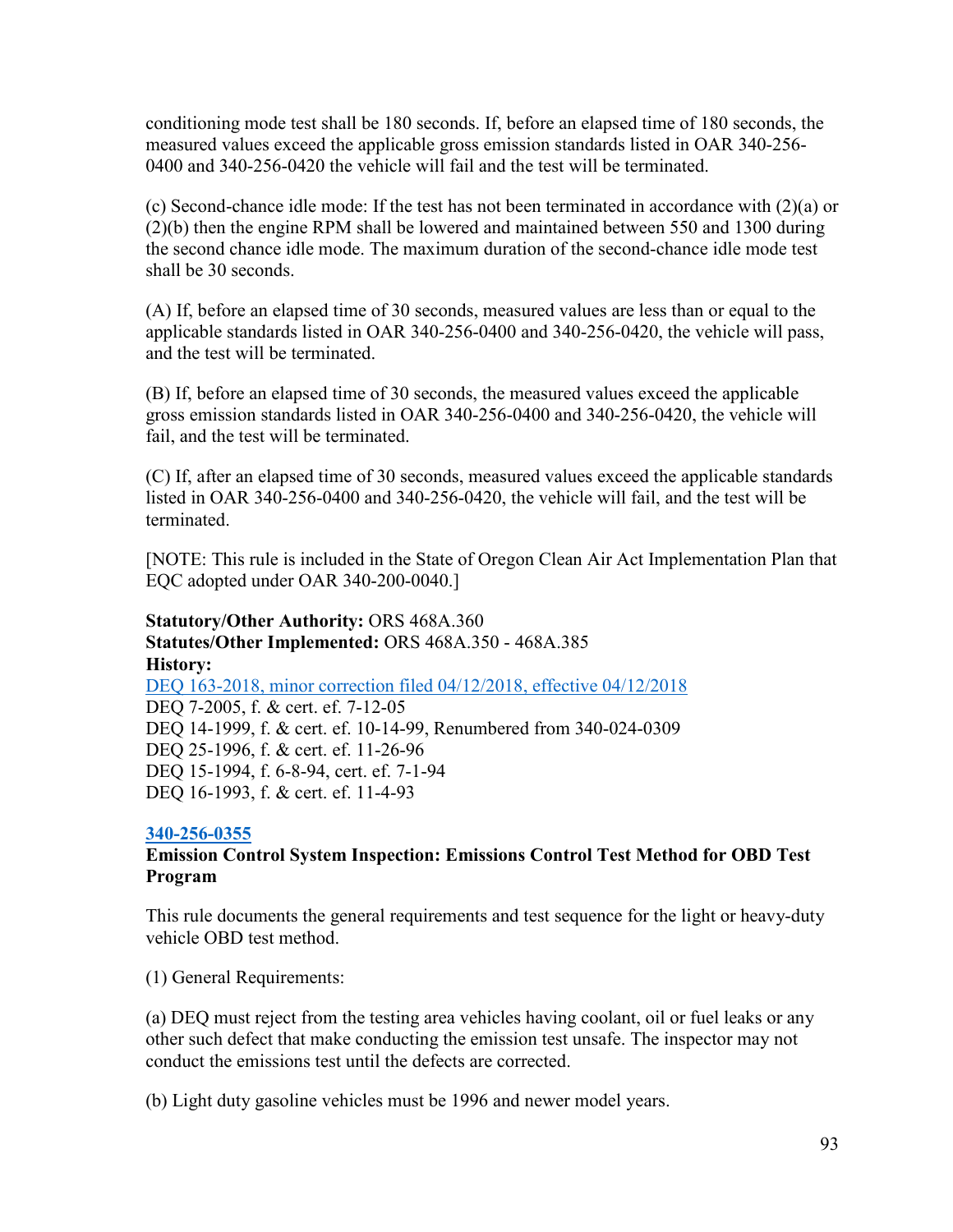(c) Light duty diesel vehicles must be 1997 and newer model years.

(d) Heavy duty gasoline vehicles must be 2013 and newer model years and equipped with an OBD-II compliant or newer OBD system.

(e) The vehicle must have a properly affixed and readable VIN.

(f) The vehicle's OBD system must match the original manufacturer's information and must communicate with DEQ's OBD analytical equipment.

(A) All 2005 and subsequent model year light duty vehicles must have the VIN included in the vehicle OBD information.

(B) All 2013 and subsequent model year heavy-duty vehicles must have the VIN included in the vehicle OBD information.

(g) If an Original Equipment Manufacturer LPG powered vehicle, model year 1996 through 2004, has a DEQ-recognized OBD manufacture defect, DEQ will follow the idle emission testing criteria of OAR 340-256-0340, OAR 340-256-0380, OAR 340-256-0390, OAR 340- 256-0400 and OAR 340-256-0420.

(2) Test criteria:

(a) Gasoline powered motor vehicles from model years 1996 to 2000 are allowed two unready monitors; 2001 and newer vehicles are allowed one unready monitor.

(b) Diesel powered motor vehicles from 1997 to 2008 are not allowed any unready monitors; 2009 and newer model year diesel powered motor vehicles are allowed one unready monitor.

(c) A vehicle which previously failed with either a catalyst or evaporative Diagnostic Trouble Code must have their respective monitor in a ready status to pass a subsequent retest. The vehicle will be allowed one or two unready monitors depending on the model year, but an unready catalyst or evaporative monitor cannot be one of them.

(d) Vehicle OBD systems deviating from manufacturer's design or intended operation will fail for:

(A) Malfunctions of the OBD systems triggering the Malfunction Indicator Light commanded on.

(B) A missing, broken or inaccessible Data Link Connector port.

(C) Low or missing vehicle battery voltage from the Data Link Connector port.

(D) Vehicle OBD data that does not match original manufacturer's OBD data.

(E) The OBD system VIN does not match the vehicle VIN labeling unless recognized by DEQ as a known unresolvable manufacture defect.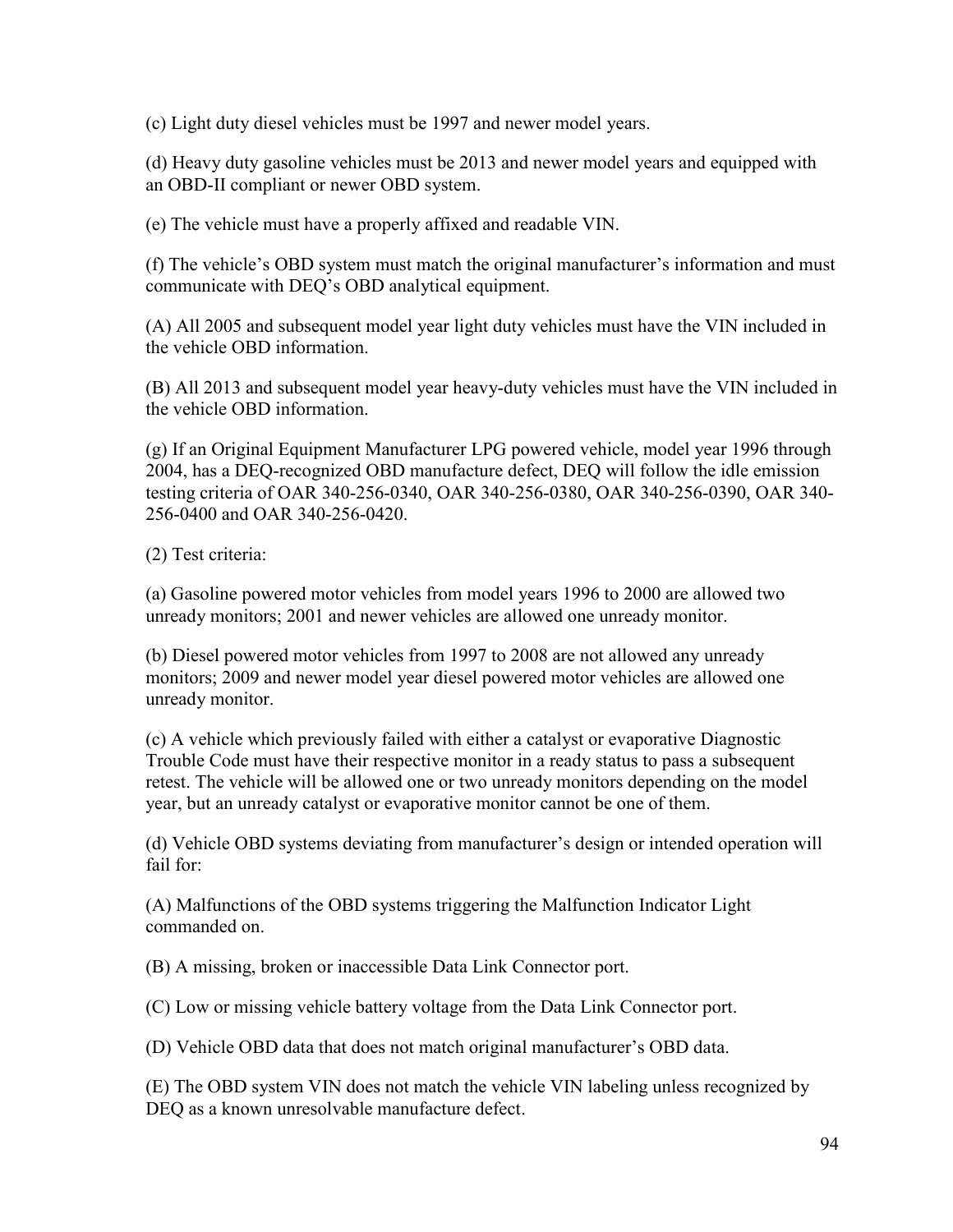(F) The OBD system fails to properly communicate.

(e) When light duty 1996 – 1998 vehicles that DEQ knows have manufacture readiness issues have three or more unready monitors and do not fail OBD systems criteria in section (2)(d)(A-F), DEQ will test those vehicles with a basic test following OAR 340-256-0340.

(3) The Director or the Director's delegate may grant a waiver from one or more of the requirements or criteria listed in sections (1) and (2) for vehicle classes that DEQ determines present prohibitive inspection problems meeting the requirements or criteria of sections (1) and (2) if DEQ deems the motor vehicle pollution control system otherwise meets the standards of this Division.

[NOTE: This rule is included in the State of Oregon Clean Air Act Implementation Plan that EQC adopted under OAR 340-200-0040.]

**Statutory/Other Authority:** ORS 468A.380 **Statutes/Other Implemented:** ORS 468A.365 **History:** DEQ 17-2000, f. & cert. ef. 10-25-00

## **[340-256-0356](https://secure.sos.state.or.us/oard/viewSingleRule.action;JSESSIONID_OARD=3oxlIc6PZ2u31uGO2th2u9088A2Kqarcjab6TLjYb7s3a0O-i4hx!143575988?ruleVrsnRsn=75774)**

## **Emission Control System Inspection: Emissions Control Test Method for On-Site Vehicle Testing for Automobile Dealerships**

This rule documents the on-site motor vehicle emissions test method for automobile dealerships. The on-site vehicle test will be performed in accordance with OAR 340-256- 0355. The test will be performed by DEQ using DEQ testing equipment and conducted at the dealership location. The test program applies to manufacturer franchise automobile dealerships. Dealerships may use either on-site testing or the centralized DEQ test stations, or DEQ authorized OBD devices.

[NOTE: This rule is included in the State of Oregon Clean Air Act Implementation Plan that EQC adopted under OAR 340-200-0040.]

**Statutory/Other Authority:** ORS 468A.380(1)(c) **Statutes/Other Implemented:** ORS 468A.365 **History:** DEQ 11-2001, f. & cert. ef. 10-4-01

#### **[340-256-0357](https://secure.sos.state.or.us/oard/viewSingleRule.action;JSESSIONID_OARD=3oxlIc6PZ2u31uGO2th2u9088A2Kqarcjab6TLjYb7s3a0O-i4hx!143575988?ruleVrsnRsn=75775)**

**Emission Control System Inspection: Emissions Control Test Method for Clean-Screening Program**

This rule documents the Clean-Screening test method.

(1) DEQ may evaluate emissions of vehicles on the roadway using an optical attenuation method of observing actual pollutant emissions, remotely received electronic broadcasts of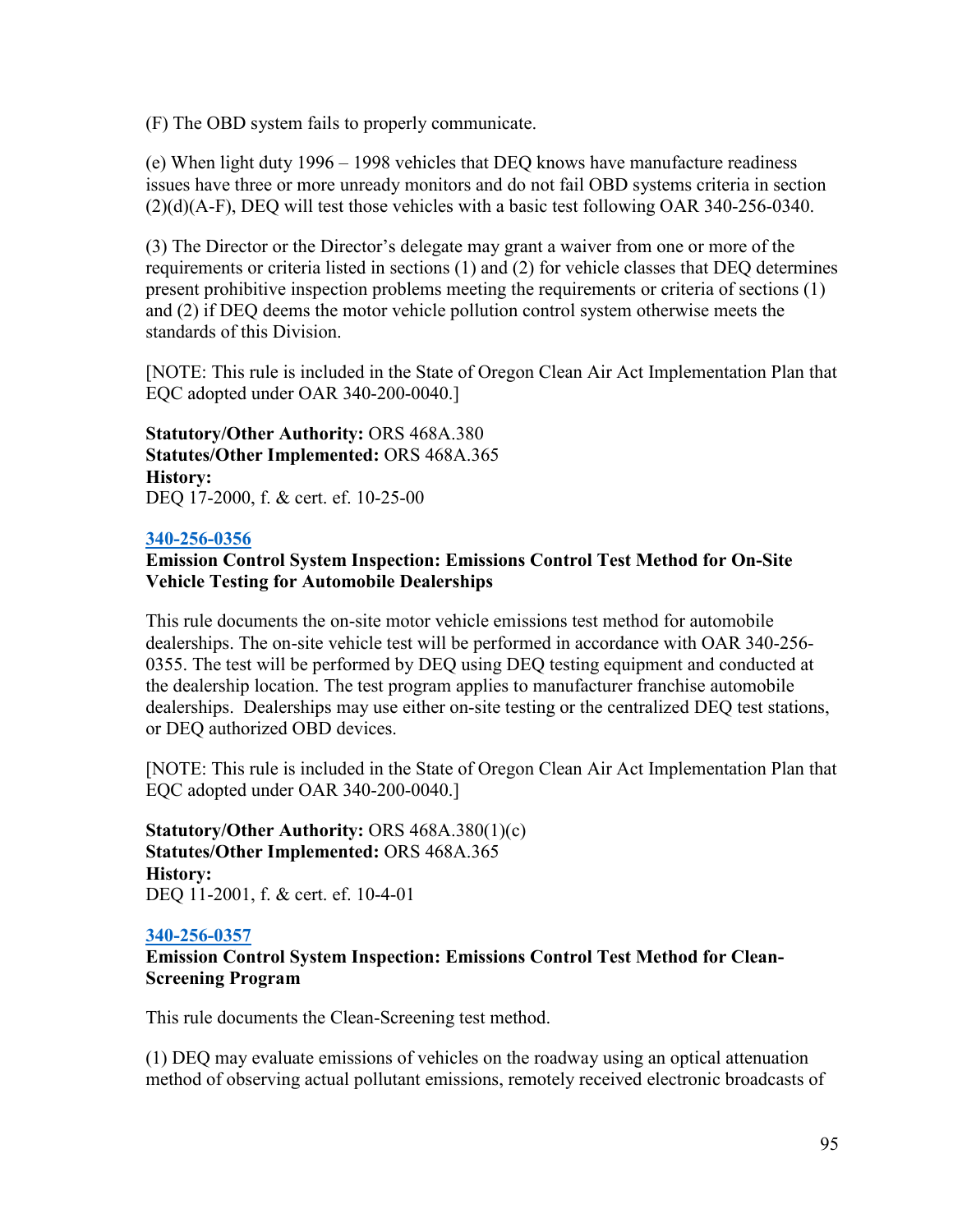the vehicles' emissions diagnostic data, or other means approved under section (5) of this rule.

(2) A vehicle that meets DEQ's emissions standards for on-road testing within a time period not to exceed one year from its required registration date will be issued a Certificate of Compliance without being required to pass the emissions inspection station test otherwise required.

(3) Before implementing Clean-Screening under this rule, DEQ must establish specific testing processes, policies, and procedures, including:

(a) The test technique for On-Road Clean-Screening;

(b) The valid test period of On-Road Clean-Screening;

(c) Procedures for identifying an on-road vehicle;

(d) Procedures for protecting the test process from vandalism and cheating; and

(e) Testing standards for Clean-Screening.

(4) If DEQ uses the optical attenuation method for Clean-Screening, 1975 and newer model year vehicles are eligible for Clean-Screening. If DEQ uses broadcast data from vehicles' ODB systems for Clean-Screening, 1996 and newer model year vehicles are eligible for Clean-Screening.

(5) If DEQ develops and implements additional test methods for use in the Clean-Screening program, DEQ must develop documentation that such method will provide equal or greater accuracy in identifying vehicles that would pass or fail the otherwise required emission test.

**Statutory/Other Authority:** ORS 468A.380(1)(c) **Statutes/Other Implemented:** ORS 468A.350 - 468A.420 **History:** DEQ 14-2003, f. & cert. ef. 10-24-03

#### **[340-256-0358](https://secure.sos.state.or.us/oard/viewSingleRule.action;JSESSIONID_OARD=3oxlIc6PZ2u31uGO2th2u9088A2Kqarcjab6TLjYb7s3a0O-i4hx!143575988?ruleVrsnRsn=75776)**

## **Emission Control System Inspection: Emissions Control Test Method for Self-Service Testing Program**

This rule documents the Self-Service test method.

(1) DEQ may provide a testing method whereby the vehicle owner or their representative will perform the emissions test. The test performed will be either a remote sensing optical quantification of the tailpipe pollutants, a remote or computer connected OBD test, or other means approved under section (4) of this rule.

(2) Before implementing Self-Service Testing under this rule, DEQ must establish specific Self-Service Testing processes in DEQ's policies and procedures documents, including: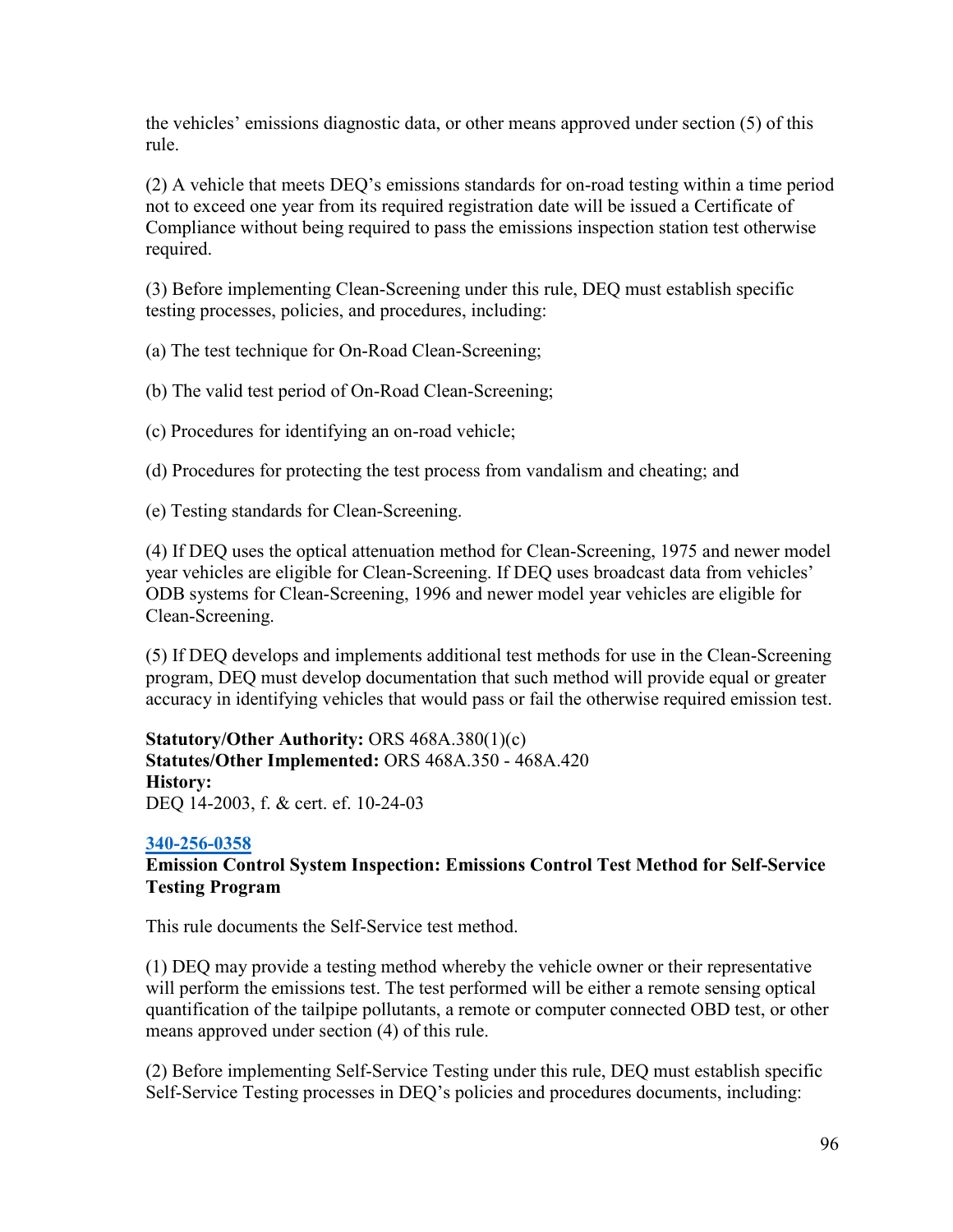(a) The test techniques to be used for Self-Service Testing;

(b) Procedures for identifying the vehicle that will be subjected to Self-Service testing;

(c) Procedures for protecting the Self-Service test process from vandalism and cheating; and

(d) Testing standards for the Self-Service technique that will be used.

(3) If DEQ uses the optical attenuation method for Self-Service Testing, 1975 and newer model year vehicles are eligible for Self-Service Testing. If DEQ uses broadcast data or hardwire cable connection from vehicles' OBD systems for Self-Service Testing, 1996 and newer model year vehicles are eligible for Self-Service Testing.

(4) If DEQ develops and implements additional test methods for use in the Self-Service Testing program, DEQ must develop documentation that such method will provide equal or greater accuracy in identifying vehicles that would pass or fail the otherwise required emission test.

**Statutory/Other Authority:** ORS 468A.380(1)(c) **Statutes/Other Implemented:** ORS 468A.350 - 468A.420 **History:** DEQ 14-2003, f. & cert. ef. 10-24-03

## **[340-256-0370](https://secure.sos.state.or.us/oard/viewSingleRule.action;JSESSIONID_OARD=3oxlIc6PZ2u31uGO2th2u9088A2Kqarcjab6TLjYb7s3a0O-i4hx!143575988?ruleVrsnRsn=75783)**

## **Emission Control System Inspection: Renewal of Registration for Light Duty Motor Vehicles and Heavy Duty Gasoline Motor Vehicles Temporarily Operating Outside of Oregon**

Vehicles registered in the Portland Vehicle Inspection Area and Medford-Ashland AQMA and operated in another state at an address located at least 150 miles outside the Oregon border must comply with the following requirements:

(1) For vehicles operated within another Environmental Protection Agency approved Inspection and Maintenance (I/M) program area, DEQ shall establish reciprocity provisions to ensure motor vehicle compliance with the other state's I/M requirements. Compliance with the other state's I/M program requirements is equivalent to the issuance of a Certificate of Compliance.

(2) For vehicles operated in another state, but not within another Environmental Protection Agency approved Inspection and Maintenance (I/M) area, DEQ shall issue a temporary exemption from Oregon I/M Program testing requirements until the vehicle returns to Oregon. Within 30 calendar days of the date the vehicle returns to Oregon it must comply with the Oregon I/M Program's test criteria, methods and standards.

[NOTE: This rule is included in the State of Oregon Clean Air Act Implementation Plan that EQC adopted under OAR 340-200-0040.]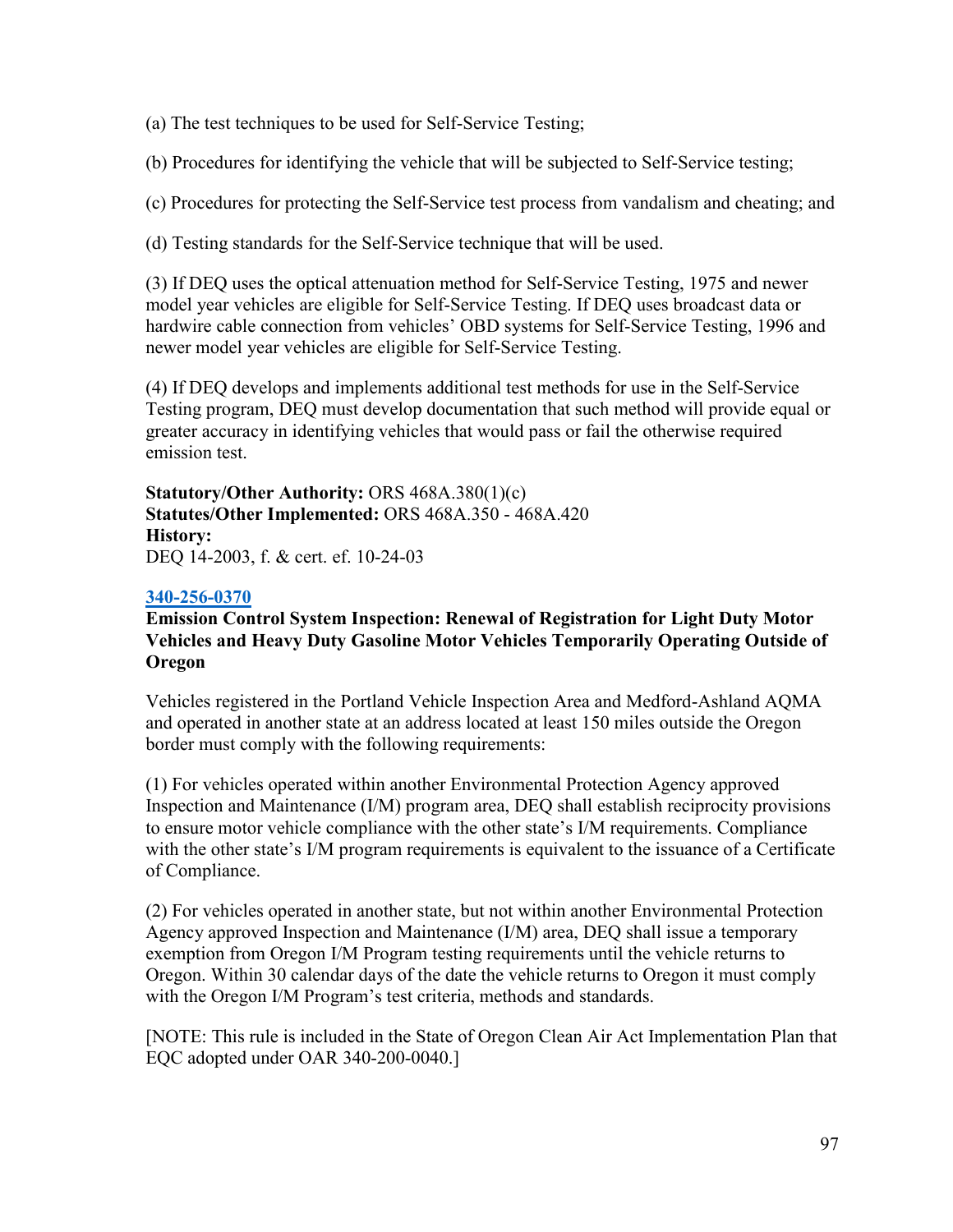## **Statutory/Other Authority:** ORS 468A.360 **Statutes/Other Implemented:** ORS 468A.360 **History:** DEQ 14-1999, f. & cert. ef. 10-14-99, Renumbered from 340-024-0318 DEQ 25-1996, f. & cert. ef. 11-26-96 DEQ 15-1994, f. 6-8-94, cert. ef. 7-1-94

#### **[340-256-0380](https://secure.sos.state.or.us/oard/viewSingleRule.action;JSESSIONID_OARD=3oxlIc6PZ2u31uGO2th2u9088A2Kqarcjab6TLjYb7s3a0O-i4hx!143575988?ruleVrsnRsn=244599)**

# **Emission Control System Inspection: Light Duty Motor Vehicle Emission Control Test Criteria for Basic Program**

This rule documents the Basic Test criteria for light duty motor vehicles.

(1) A vehicle emission control test is not valid if the vehicle exhaust system leaks in such a manner as to dilute the exhaust gas being sampled by the gas analytical system. For the purpose of the emission control tests conducted at state facilities, except for diesel motor vehicles, tests are invalid if the exhaust gas is diluted to such an extent that the sum of the CO and CO2 concentrations recorded for the idle speed reading from an exhaust outlet is six percent or less, and, on 1975 and newer model year vehicles with air injection systems, seven percent or less.

(2) A vehicle emission control test is not valid if the engine idle speed exceeds the manufacturer's idle speed specifications by over 200 RPM.

(3)(a) A vehicle emission control test for a 1975 or newer model year vehicle is not valid if the gas cap or catalyst has been disconnected, plugged, or otherwise made inoperative in violation of ORS 815.305(1), except as noted in ORS 815.305(2) or as provided for by 40 CFR 85.1701–1709 (published July 1, 2003).

(b) DEQ may provide alternative criteria for those required under subsection (a) of this section if it determines that the component or an acceptable alternative is unavailable.

(c) The use of a non-original equipment aftermarket part (including a rebuilt part) as a replacement part is not a violation of ORS 815.305 if DEQ determines that such use will not adversely affect emission control efficiency.

(d) The use of a non-original equipment aftermarket part or system as an add-on, auxiliary, augmenting, or secondary part of system, is not a violation of ORS 815.305 if such part or system has an Executive Order granted by the California Air Resources Board, is on the U.S. Environmental Protection Agency's list of "Certified to EPA Standards," and DEQ has determined after reviewing testing data that there is no decrease in the efficiency or effectiveness in the control of air pollution;

(e) Adjustments or alterations of particular part or system parameter, if done for purposes of maintenance or repair according to the vehicle or engine manufacturer's instructions, are not violations of ORS 815.305.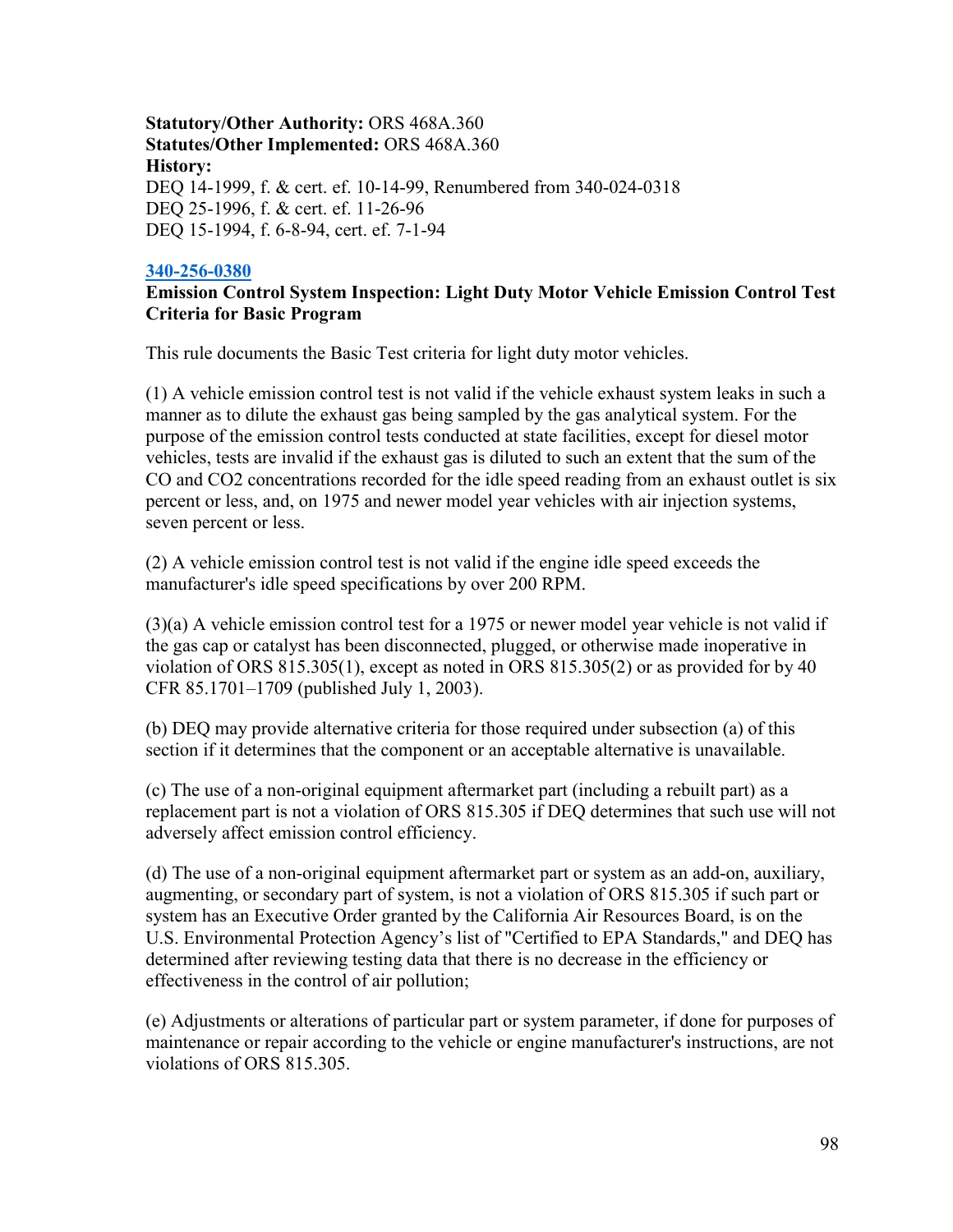(4) A 1981 or newer model year vehicle that has been converted to operate on gaseous fuels is not in violation of ORS 815.305 when elements of the factory-installed motor vehicle air pollution control system are disconnected for the purpose of conversion to gaseous fuel as authorized by ORS 815.305.

(5) For a 1975 through 1980 model year vehicle in which the original engine has been replaced, if either the vehicle body or chassis original engine (per registration or title) or replacement engine (as manufactured) had a catalytic converter system, it must be present, intact, and operational before DEQ may issue a Certificate of Compliance.

(6) For a 1981 or newer model year vehicle in which the original engine has been replaced, the emission test standards and applicable emissions control equipment for the year, make, and model of the vehicle body or chassis (per registration or title) or replacement engine, whichever is newer, apply. For those diesel powered vehicles that have been converted to operate on gasoline or gasoline equivalent fuel(s), the emission test standards and applicable emission control equipment for the year, make, and model of the gasoline equivalent powered engine as originally manufactured, for the vehicle body or chassis (per the registration) or replacement engine, whichever is newer, apply.(7) For those vehicles registered or titled as a 1981 or newer model year that were assembled by other than a licensed motor vehicle manufacturer, such as an Assembled, Reconstructed, or Replica Vehicle, DEQ personnel must determine the applicable emission test standards based upon the vintage of the vehicle engine. The year of the engine is presumed to be that stated by the vehicle owner, unless DEQ personnel determine, after physical inspection, that the year of the engine is other than that stated by the owner.

(8) An imported nonconforming motor vehicle that has been imported under a certificate of conformity or modification/test procedure under 40 CFR Part 85, Subpart P, or has been granted an exemption under 40 CFR § 85.1511, must comply with the emission control equipment requirements of such certificate or procedure.

[NOTE: This rule is included in the State of Oregon Clean Air Act Implementation Plan that EQC adopted under OAR 340-200-0040.]

**Statutory/Other Authority:** ORS 468A.360 **Statutes/Other Implemented:** ORS 468A.350 - 468A.385 **History:** [DEQ 166-2018, minor correction filed 04/12/2018, effective 04/12/2018](https://secure.sos.state.or.us/oard/viewReceiptPDF.action;JSESSIONID_OARD=3oxlIc6PZ2u31uGO2th2u9088A2Kqarcjab6TLjYb7s3a0O-i4hx!143575988?filingRsn=37672) DEQ 7-2005, f. & cert. ef. 7-12-05 DEQ 14-1999, f. & cert. ef. 10-14-99, Renumbered from 340-024-0320 DEQ 25-1996, f. & cert. ef. 11-26-96 DEQ 15-1994, f. 6-8-94, cert. ef. 7-1-94 DEQ 16-1993, f. & cert. ef. 11-4-93 DEQ 4-1993, f. & cert. ef. 3-10-93 DEQ 21-1988, f. & cert. ef. 9-12-88 DEQ 12-1985, f. & ef. 9-30-85 DEQ 6-1985, f. & ef. 5-1-85 DEQ 19-1983, f. 11-29-83, ef. 12-31-83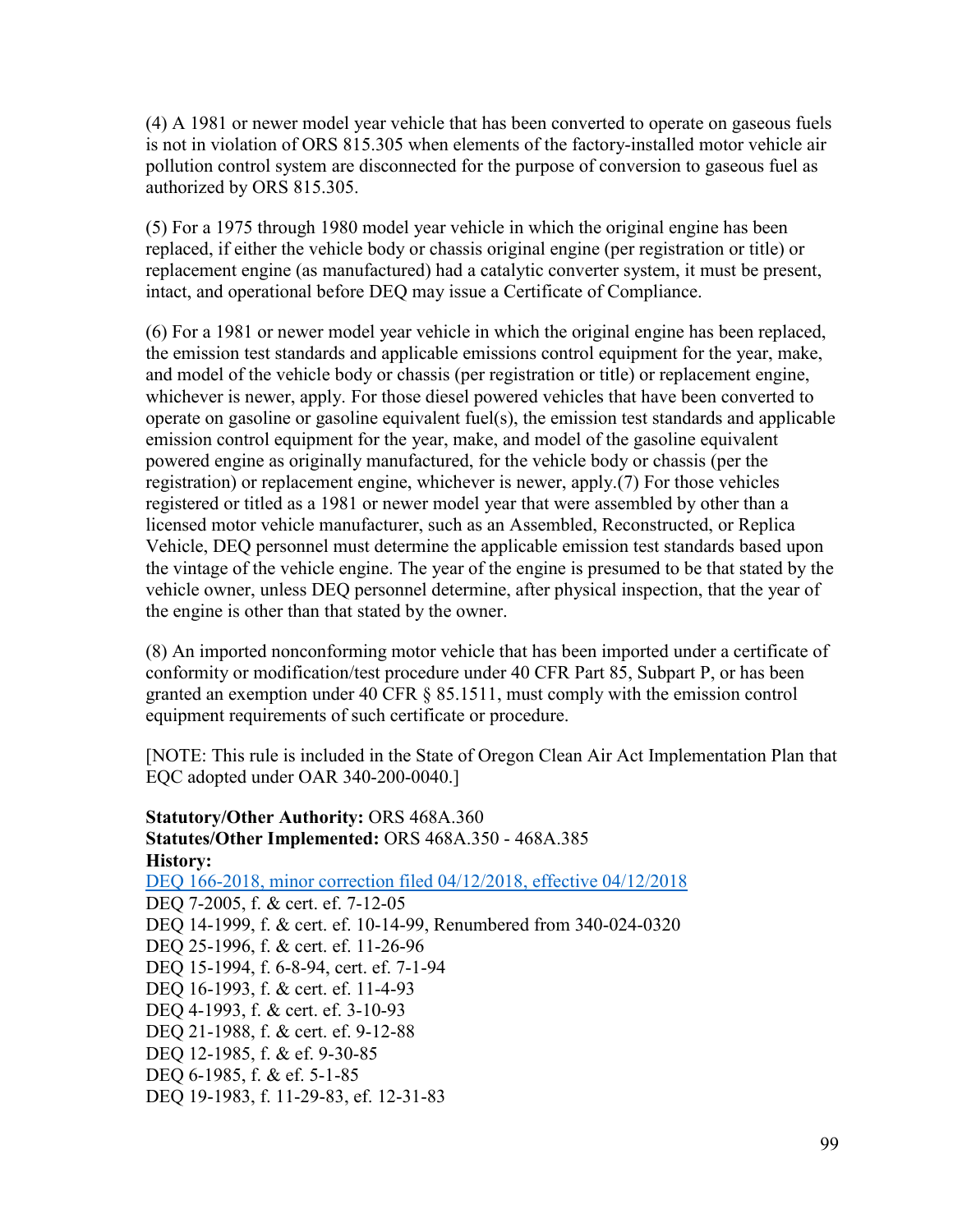DEQ 12-1982, f. & ef. 7-21-82 DEQ 18-1980, f. & ef. 6-25-80 DEQ 6-1980, f. & ef. 1-29-80 DEQ 22-1979, f. & ef. 7-5-79 DEQ 9-1978, f. & ef. 7-7-78 DEQ 139, f. 6-30-77, ef. 7-1-77 DEQ 121, f. & ef. 9-3-76 DEQ 116(Temp), f. & ef. 7-27-76 DEQ 89, f. 4-22-75, ef. 5-25-75

#### **[340-256-0390](https://secure.sos.state.or.us/oard/viewSingleRule.action;JSESSIONID_OARD=3oxlIc6PZ2u31uGO2th2u9088A2Kqarcjab6TLjYb7s3a0O-i4hx!143575988?ruleVrsnRsn=244602)**

#### **Emission Control System Inspection: Heavy Duty Gasoline Motor Vehicle Emission Control Test Criteria**

This rule documents the heavy duty gasoline motor vehicle emission test criteria.

(1) A vehicle emission control test is not valid if the vehicle exhaust system leaks in such a manner as to dilute the exhaust emissions being sampled by the gas analytical system. For the purpose of emission control tests conducted at state facilities, tests will not be considered valid if the exhaust emissions are diluted to such an extent that the sum of the CO and CO2 concentrations recorded for the idle speed reading from an exhaust outlet is six percent or less.

(2) A vehicle emission control test is not valid if the engine idle speed exceeds 1300 RPM.

(3)(a) A vehicle emission control test is not valid if the gas cap or catalyst has been disconnected, plugged, or otherwise made inoperative in violation of ORS 815.305(1), except as noted in 815.305(2).

(b) DEQ may provide alternative criteria for those required under subsection (a) of this section if it determines that the component or an acceptable alternative is unavailable.

(c) The use of a non-original equipment aftermarket part (including a rebuilt part) as a replacement part is not a violation of ORS 815.305, if DEQ determines that such use will not adversely affect emission control efficiency.

(d) Adjustments or alterations of a particular part or system parameter, if done for purposes of maintenance or repair according to the vehicle or engine manufacturer's instructions, are not violations of ORS 815.305.

(4) A 1981 or newer model motor vehicle that has been converted to operate on gaseous fuels is in violation of ORS 815.305 if elements of the factory-installed motor vehicle air pollution control system are disconnected for the purpose of conversion to gaseous fuel as authorized by 815.305.

[NOTE: This rule is included in the State of Oregon Clean Air Act Implementation Plan that EQC adopted under OAR 340-200-0040.]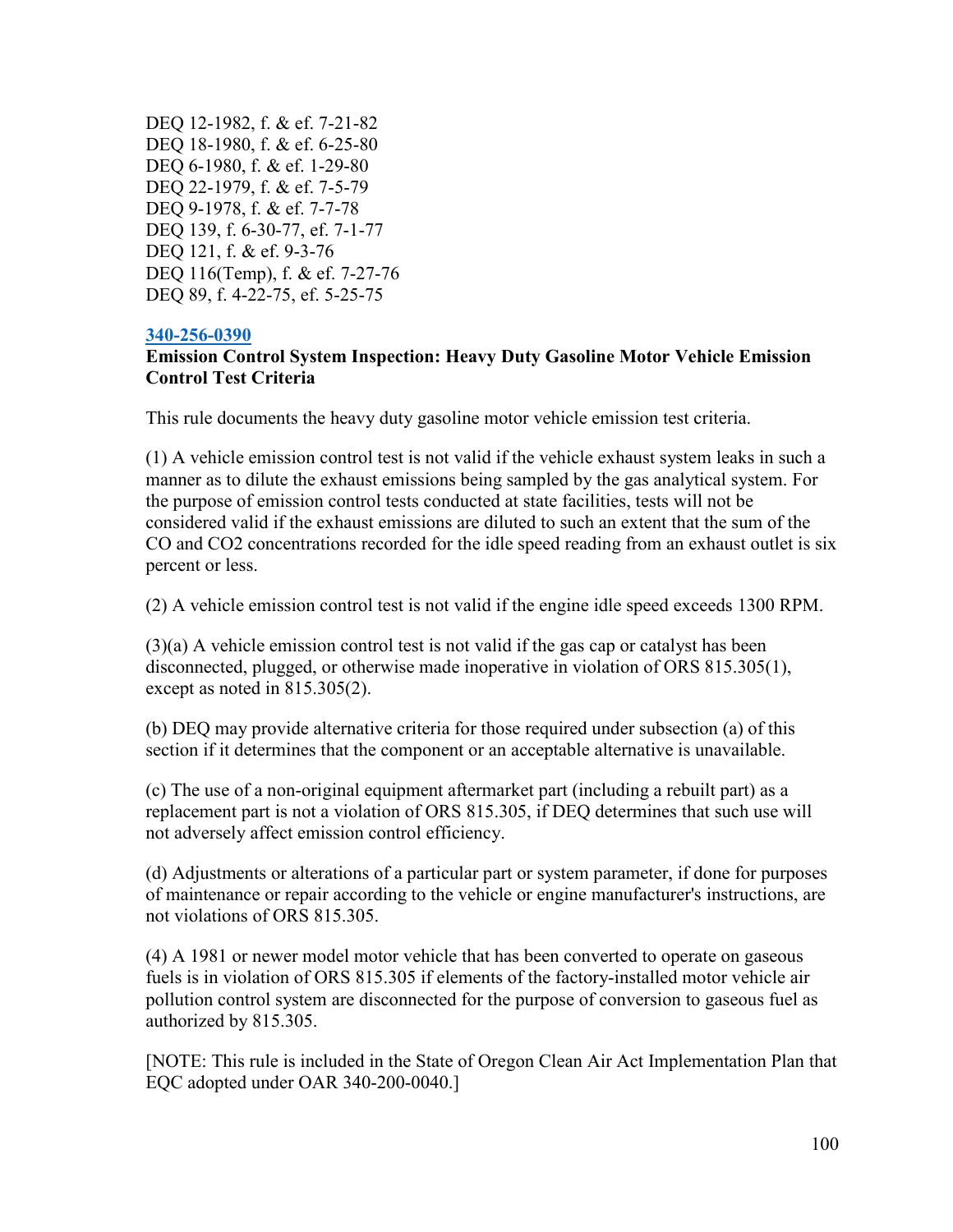**Statutory/Other Authority:** ORS 468A.360 **Statutes/Other Implemented:** ORS 468A.350 - 468A.385 **History:** [DEQ 167-2018, minor correction filed 04/12/2018, effective 04/12/2018](https://secure.sos.state.or.us/oard/viewReceiptPDF.action;JSESSIONID_OARD=3oxlIc6PZ2u31uGO2th2u9088A2Kqarcjab6TLjYb7s3a0O-i4hx!143575988?filingRsn=37673) DEQ 7-2005, f. & cert. ef. 7-12-05 DEQ 14-1999, f. & cert. ef. 10-14-99, Renumbered from 340-024-0325 DEQ 25-1996, f. & cert. ef. 11-26-96 DEQ 15-1994, f. 6-8-94, cert. ef. 7-1-94 DEQ 4-1993, f. & cert. ef. 3-10-93 DEQ 21-1988, f. & cert. ef. 9-12-88 DEQ 12-1985, f. & ef. 9-30-85 DEQ 6-1985, f. & ef. 5-1-85 DEQ 19-1983, f. 11-29-83, ef. 12-31-83 DEQ 12-1982, f. & ef. 7-21-82 DEQ 22-1979, f. & ef. 7-5-79 DEQ 136, f. 6-10-77, ef. 7-1-77

#### **[340-256-0400](https://secure.sos.state.or.us/oard/viewSingleRule.action;JSESSIONID_OARD=3oxlIc6PZ2u31uGO2th2u9088A2Kqarcjab6TLjYb7s3a0O-i4hx!143575988?ruleVrsnRsn=244606)**

#### **Emission Control System Inspection: Light Duty Motor Vehicle Emission Control Standards for Basic Program**

This rule documents the standards not to be exceeded for light duty motor vehicles that undergo the Basic emission test.

(1) Light Duty Diesel Motor Vehicle Emission Control Standards: 1.5% CO; there is no HC standard.

(2) Light Duty Gasoline Motor Vehicle Emission Control Standards: Four-Stroke Cycle — Passenger Cars:

- (a) 1975–1980 Model Year:
- (A) With Catalyst: 1.0% CO and 220 ppm HC;
- (B) Without Catalyst: 2.5% CO and 300 ppm HC.
- (b) 1981 and Newer Model Year: at idle  $-1.0\%$  CO and 220 ppm HC;
- (3) Light Duty Gasoline Motor Vehicle Emission Control Standards Light Duty Trucks:
- (a) 6,000 GVWR or less:
- (A) 1975–1980 Model Year:
- (i) With Catalyst: 1.0% CO and 220 ppm HC;
- (ii) Without Catalyst: 2.5% CO and 300 ppm HC.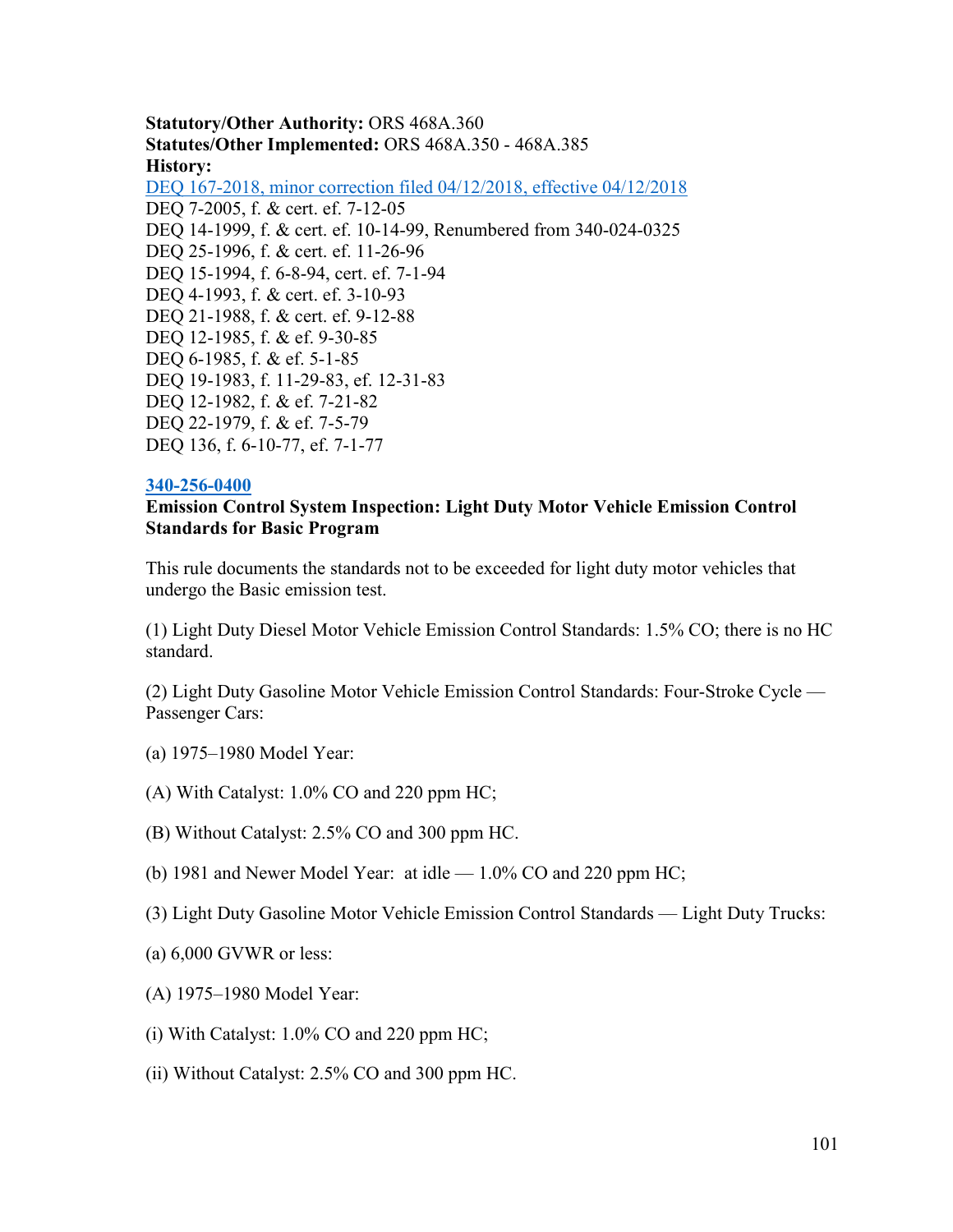(B) 1981 and Newer Model Year: at idle — 1.0% CO and 220 ppm HC;

(b) 6,001 to 8,500 GVWR:

(A) 1975–1978 Model Year: 2.5% CO and 300 ppm HC;

(B) 1979–1980 Model Year:

(i) With Catalyst: 1.0% CO and 220 ppm HC;

(ii) Without Catalyst: 2.5% CO and 300 ppm HC.

(C) 1981 and Newer: at idle  $-1.0\%$  CO and 220 ppm HC;

(4) Gross CO emissions exceed the applicable model year CO standard by a factor of one and one-half (1.5).

(5) Gross HC emissions exceed the applicable model year HC standard by a factor of three (3).

(6) Visible emissions must not occur during the steady-state unloaded and raised rpm engine idle portions of a gasoline engine emission test from either the vehicle's exhaust system or the engine crankcase. For a diesel engine emissions test, visible emissions must not exceed 20% opacity.

(7) The Director or Director's delegate may grant a waiver from standards listed in sections (1)–(6) for vehicle classes that DEQ determines present prohibitive inspection problems meeting the standards in sections  $(1) - (6)$  if DEQ deems the motor vehicle pollution system otherwise meets the standards of this Division.

[NOTE: This rule is included in the State of Oregon Clean Air Act Implementation Plan that EQC adopted under OAR 340-200-0040.]

**Statutory/Other Authority:** ORS 468A.360 **Statutes/Other Implemented:** ORS 468A.350 - 468A.385 **History:** [DEQ 168-2018, minor correction filed 04/12/2018, effective 04/12/2018](https://secure.sos.state.or.us/oard/viewReceiptPDF.action;JSESSIONID_OARD=3oxlIc6PZ2u31uGO2th2u9088A2Kqarcjab6TLjYb7s3a0O-i4hx!143575988?filingRsn=37674) DEQ 14-1999, f. & cert. ef. 10-14-99, Renumbered from 340-024-0330 DEQ 25-1996, f. & cert. ef. 11-26-96 DEQ 16-1993, f. & cert. ef. 11-4-93 DEQ 4-1993, f. & cert. ef. 3-10-93 DEQ 21-1988, f. & cert. ef. 9-12-88 DEQ 18-1986, f. 9-18-86, ef. 10-1-86 DEQ 20-1981, f. 7-28-81, ef. 8-1-81 DEQ 15-1981(Temp), f. & ef. 5-6-81 DEQ 18-1980, f. & ef. 6-25-80 DEQ 22-1979, f. & ef. 7-5-79 DEQ 9-1978, f. & ef. 7-7-78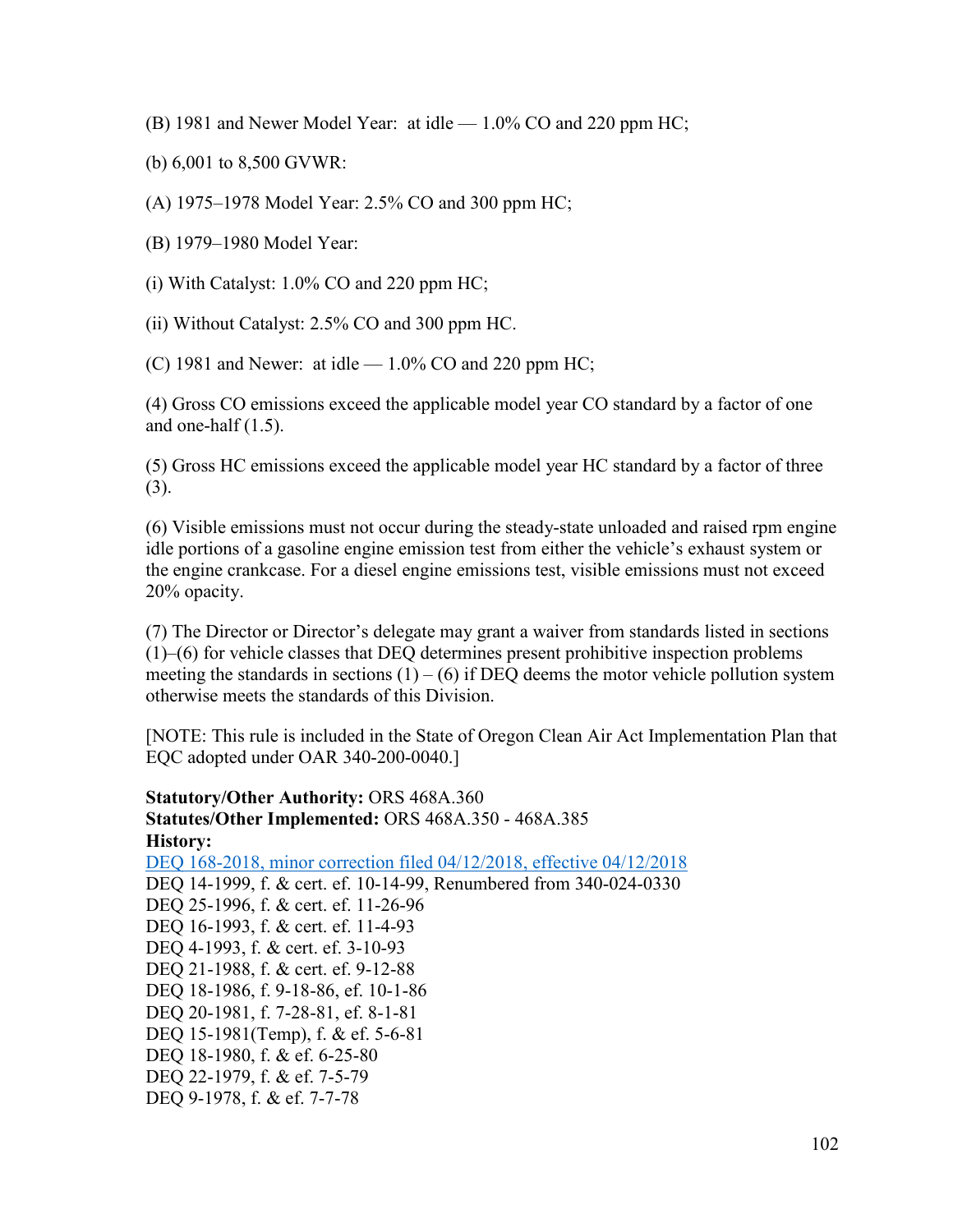DEQ 139, f. 6-30-77, ef. 7-1-77 DEQ 121, f. & ef. 9-3-76 DEQ 116(Temp), f. & ef. 7-27-76 DEQ 89, f. 4-22-75, ef. 5-25-75

#### **[340-256-0420](https://secure.sos.state.or.us/oard/viewSingleRule.action;JSESSIONID_OARD=3oxlIc6PZ2u31uGO2th2u9088A2Kqarcjab6TLjYb7s3a0O-i4hx!143575988?ruleVrsnRsn=75834)**

## **Emission Control System Inspection: Heavy-Duty Gasoline Motor Vehicle Emission Control Standards**

This rule documents the standards not to be exceeded for heavy duty gasoline vehicle emission tests.

- (1) CO idle emission values:
- (a) 1975–1978 Model Year: 4.0%;
- (b) 1979 and Newer Model Year without catalyst: 3.0%;
- (c) 1985 and Newer Model Year with catalyst: 1.0%.

(2) Gross CO emissions exceed the applicable model year CO standard by a factor of one and one-half  $(1.5)$ .

- (3) Hydrocarbon idle emission values:
- (a) 1975–1978 Model Year: 500 PPM;

(b) 1979 and Newer Model Year without catalyst: 350 PPM;

(c) 1985 and Newer Model Year with catalyst: 220 PPM.

(4) Gross HC emissions exceed the applicable model year HC standard by a factor of three (3).

(5) Visible emission must not occur during the steady-state unloaded engine idle and raised rpm portion of the emission test from either the vehicle's exhaust system or the engine crankcase.

(6) The Director may grant a waiver from standards listed in sections (1)–(4) for vehicle classes that DEQ determines present prohibitive inspection problems meeting the listed standards in sections  $(1) - (4)$  if DEQ deems the motor vehicle pollution system otherwise meets the standards of this Division.

[NOTE: This rule is included in the State of Oregon Clean Air Act Implementation Plan that EQC adopted under OAR 340-200-0040.]

**Statutory/Other Authority:** ORS 468A.360 **Statutes/Other Implemented:** ORS 468A.360 **History:**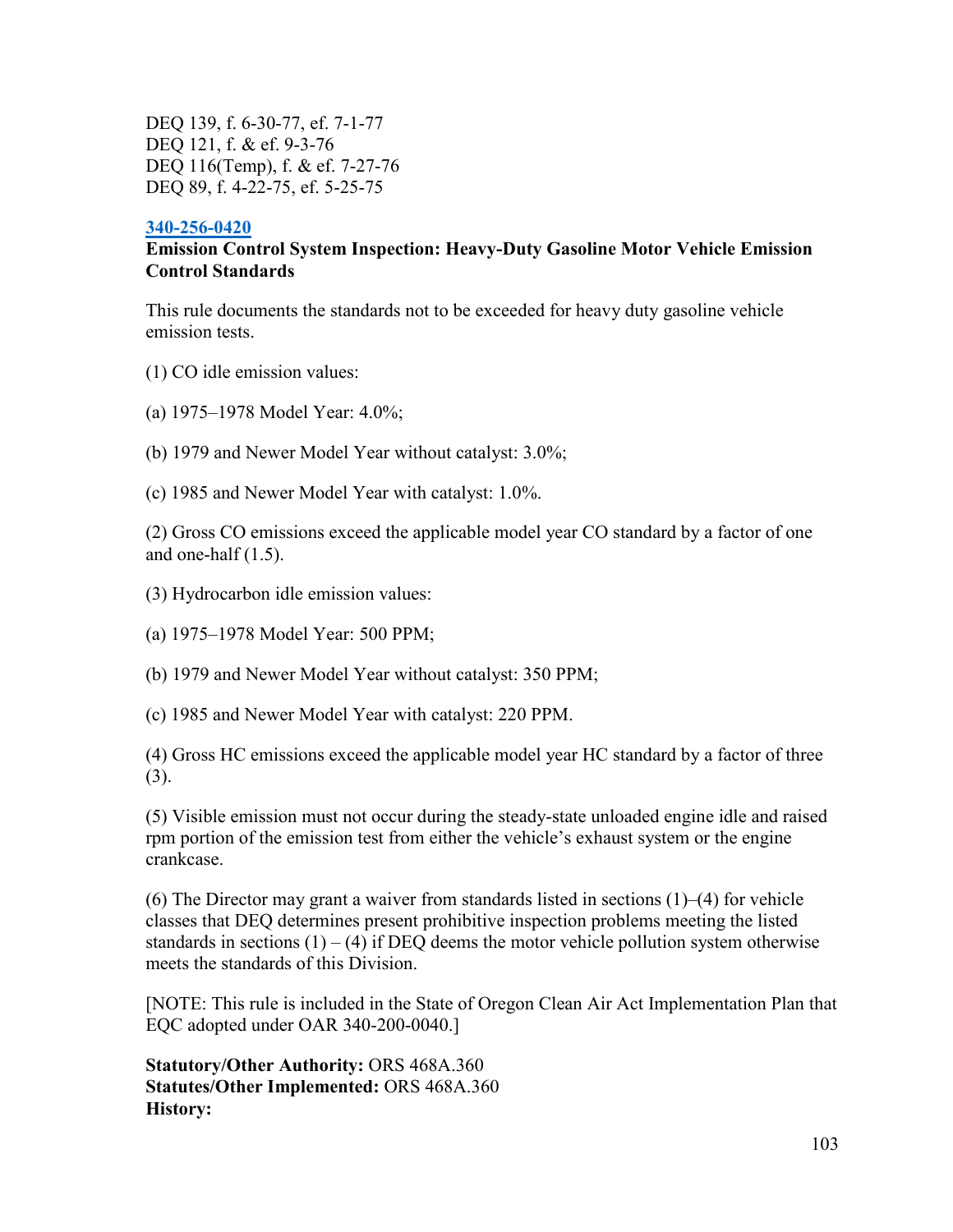DEQ 14-1999, f. & cert. ef. 10-14-99, Renumbered from 340-024-0335 DEQ 25-1996, f. & cert. ef. 11-26-96 DEQ 15-1994, f. 6-8-94, cert. ef. 7-1-94 DEQ 16-1993, f. & cert. ef. 11-4-93 DEQ 4-1993, f. & cert. ef. 3-10-93 DEQ 18-1986, f. 9-18-86, ef. 10-1-86 DEQ 20-1981, f. 7-28-81, ef. 8-1-81 DEQ 15-1981(Temp), f. & ef. 5-6-81 DEQ 18-1980, f. & ef. 6-25-80 DEQ 22-1979, f. & ef. 7-5-79 DEQ 9-1978, f. & ef. 7-7-78 DEQ 136, f. 6-10-77, ef. 7-1-77

#### **[340-256-0440](https://secure.sos.state.or.us/oard/viewSingleRule.action;JSESSIONID_OARD=3oxlIc6PZ2u31uGO2th2u9088A2Kqarcjab6TLjYb7s3a0O-i4hx!143575988?ruleVrsnRsn=244616)**

**Emission Control System Inspection: Criteria for Qualifications of Persons Eligible to Inspect Motor Vehicles and Motor Vehicle Pollution Control Systems and Execute Certificates**

(1) Five separate classes of licenses are:

(a) Private Business Fleet;

(b) Public Agency Fleet;

(c) Private Business Fleet Vehicle Emission Inspector;

(d) Public Agency Fleet Vehicle Emission Inspector;

(e) Vehicle Emission Inspector.

(2) License applicants must complete a form that DEQ provides.

(3)(a) Each fleet's license is valid for not more than one-year and expires on December 31 of each year unless revoked, suspended, or returned to DEQ;

(b) Each Inspector's license is valid for not more than two-years and expires on December 31 of every other year unless revoked, suspended, or returned to DEQ.

(4) DEQ will not issue any license until the applicant has fulfilled all requirements and paid the required fee.

(5) A license is not transferable.

(6) DEQ may renew a license if the applicant submits an application and renewal fee within 30 days before the license's expiration date and the applicant complies with all other licensing requirements.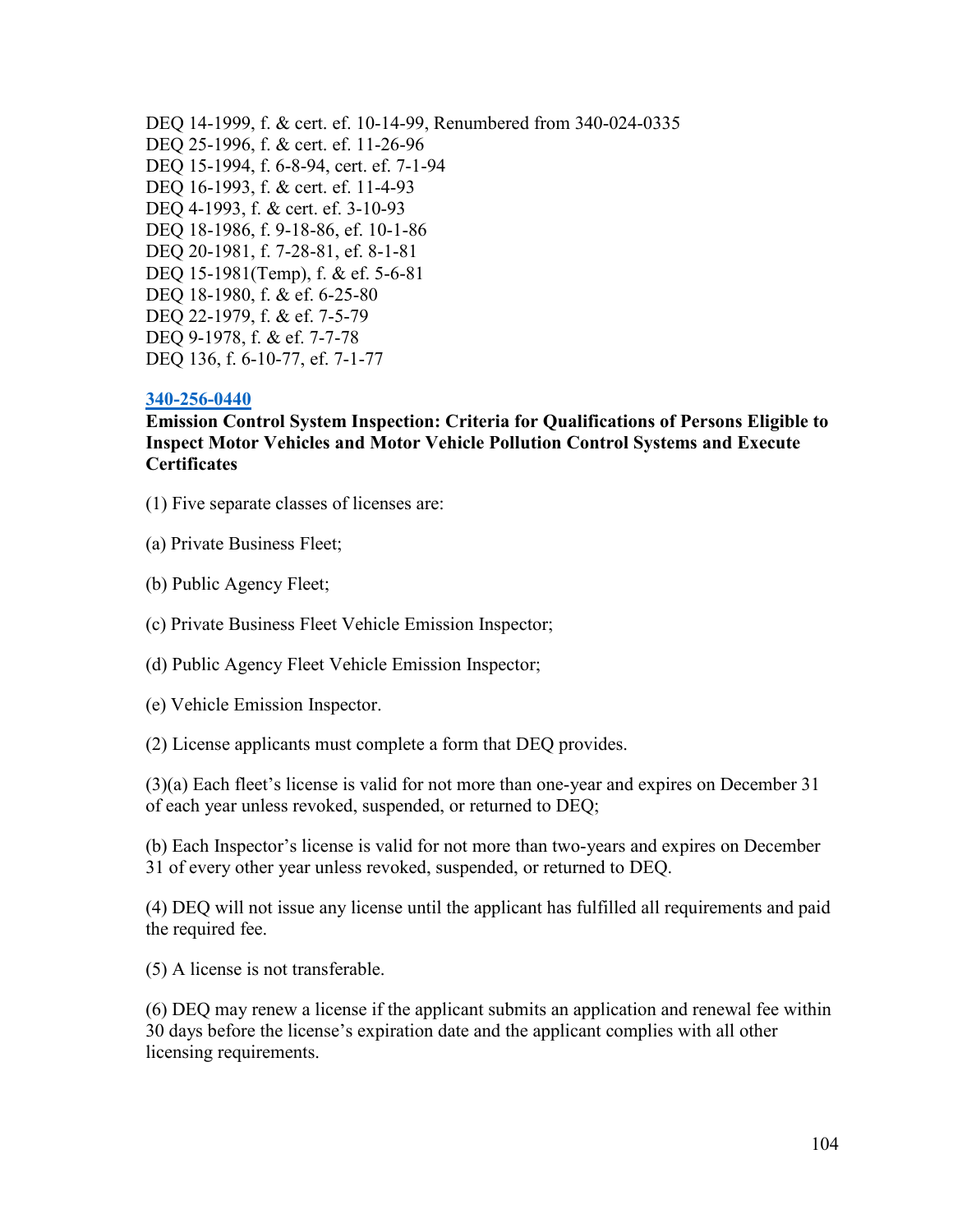(7) DEQ may suspend, revoke, or not renew a license if the licensee has violated this Division, ORS 468A.350 to 468A.400, or 815.295 to 815.325.

(8) A Private Business Vehicle Emission Inspector or Public Agency Fleet Vehicle Emission Inspector license is valid only for inspection of and execution of Certificates of Compliance for motor vehicle pollution control systems and motor vehicles of the Private Business Fleet or Public Agency Fleet that employs the Private Business Fleet Vehicle Emission Inspector or Public Agency Fleet Vehicle Emission Inspector on a full time basis. DEQ may authorize a Public Agency Fleet Vehicle Emission Inspector to perform inspections and execute Certificates of Compliance for vehicles of other governmental agencies if the inspector has contracted with that agency for that service and the Director approves the contract.

(9) To initially receive or renew a license as a Private Business Fleet Vehicle Emission Inspector, a Public Agency Fleet Vehicle Emission Inspector or a Vehicle Emission Inspector, the applicant must be an employee of a Private Business Fleet, a Public Agency Fleet, the DEQ Vehicle Inspection Program, or an employee of an Independent Contractor and submit a completed application. All Inspectors must receive formal training and be licensed or certified to perform inspections under this Division. The duration of the training program for persons employed by a Private Business Fleet or a Public Agency Fleet must be at least 16 hours.

- (a) Training.
- (A) Inspector training must include the following subjects:
- (i) The air pollution problems, its causes and effects;
- (ii) The purpose, function and goal of the inspection program;
- (iii) Inspection regulations and procedures;
- (iv) Technical details of the test procedure and the rationale for their design;
- (v) Test equipment operation, calibration and maintenance;
- (vi) Emission control device function, configuration and inspection;
- (vii) Quality control procedures and their purpose;
- (viii) Public relations;
- (ix) Safety and health issues related to the inspection process; and
- (x) OBD test systems.

(B) In order to complete the training requirement, a trainee must pass (minimum of 80% correct responses) a written test covering all aspects of the training. In addition, a hands-on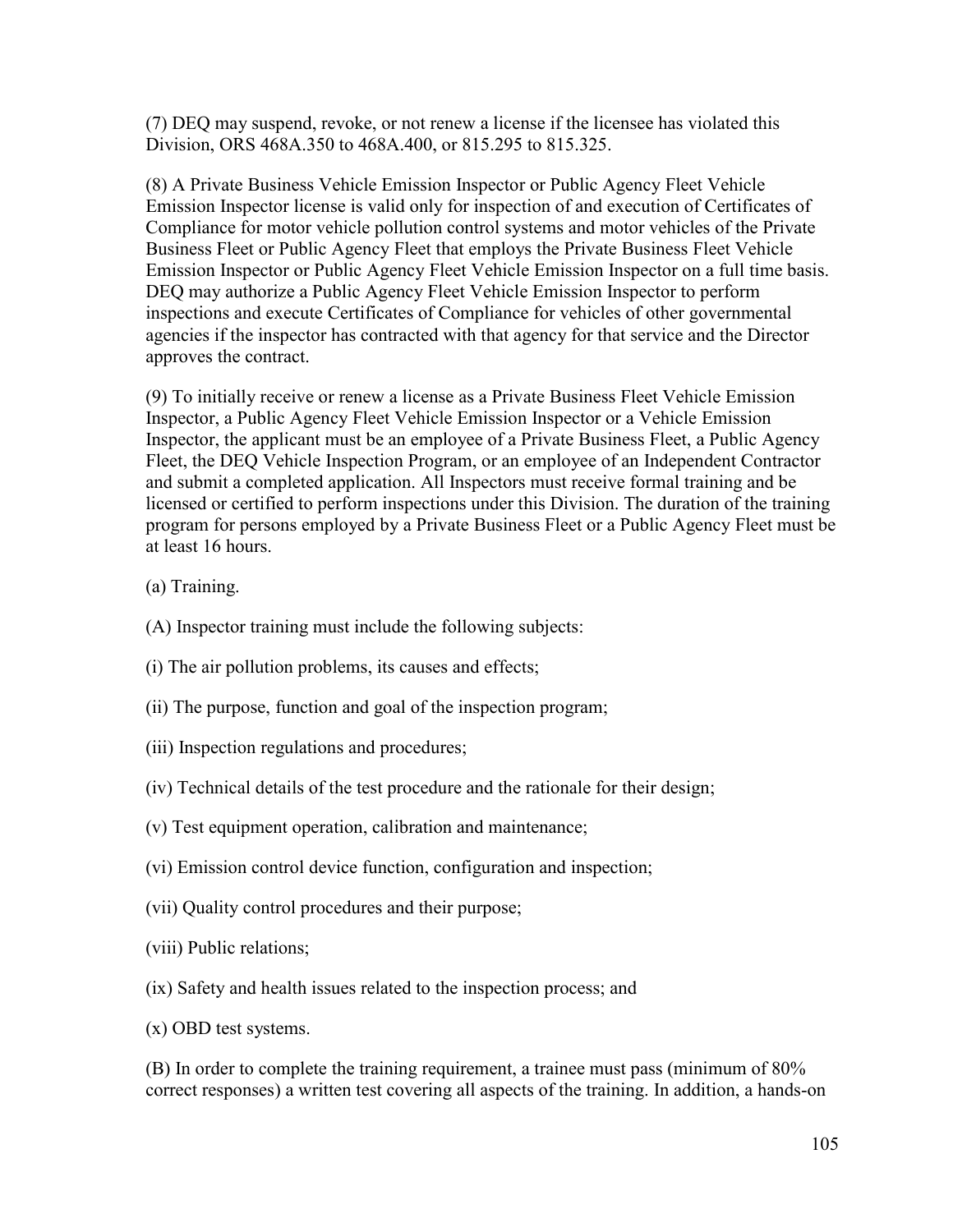test must be administered in which the trainee demonstrates without assistance the ability to conduct a proper inspection, to properly utilize equipment and to follow other procedures. Inability to properly conduct all test procedures shall constitute failure of the test. DEQ will take appropriate steps to insure the security and integrity of the testing process.

(b) Licensing and certification.

(A) DEQ must license or certify all inspectors before they may perform official inspections.

(B) Completion of Inspector training and passing required tests is a condition of licensing or certification.

(C) Inspector licenses and certificates are valid for no more than 2 years, at which point refresher training and testing are required before renewal. Alternative approaches based on more comprehensive skill examination and determination of Inspector competency may be used.

(D) Licenses and certificates are not a legal right, but rather, are a privilege bestowed by the Department and conditional upon adherence to DEQ requirements.

(c) Enforcement against Inspectors: Any violations of procedures in this Division are subject to DEQ's enforcement procedures. License or certificate suspension or revocation prohibits the individual from direct or indirect involvement in any inspection operation during the term of the suspension or revocation.

(10) To be licensed as a Private Business Fleet or a Public Agency Fleet, the applicant must:

(a) Employ on a full time basis a Private Business Fleet Vehicle Emission Inspector; or

(b) Employ on a full time basis a Public Agency Fleet Vehicle Emission Inspector; and

(c) Be equipped with a gas analytical system complying with criteria established in OAR 340-256-0450.

(d) If 1996 and newer model year light duty vehicles are a part of the self-inspected fleet of vehicles, the fleet must be equipped with a scan tool for downloading vehicle OBD emissions data with criteria established in OAR 340-256-0465.

(11) A person licensed as a Private Business Fleet or Public Agency Fleet may not advertise or represent themselves as being licensed to inspect motor vehicles to determine compliance with the criteria and standards of OAR 340-256-0380 and 340-256-0400.

[NOTE: This rule is included in the State of Oregon Clean Air Act Implementation Plan that EQC adopted under OAR 340-200-0040.]

**Statutory/Other Authority:** ORS 468A.380 **Statutes/Other Implemented:** ORS 468A.380 **History:**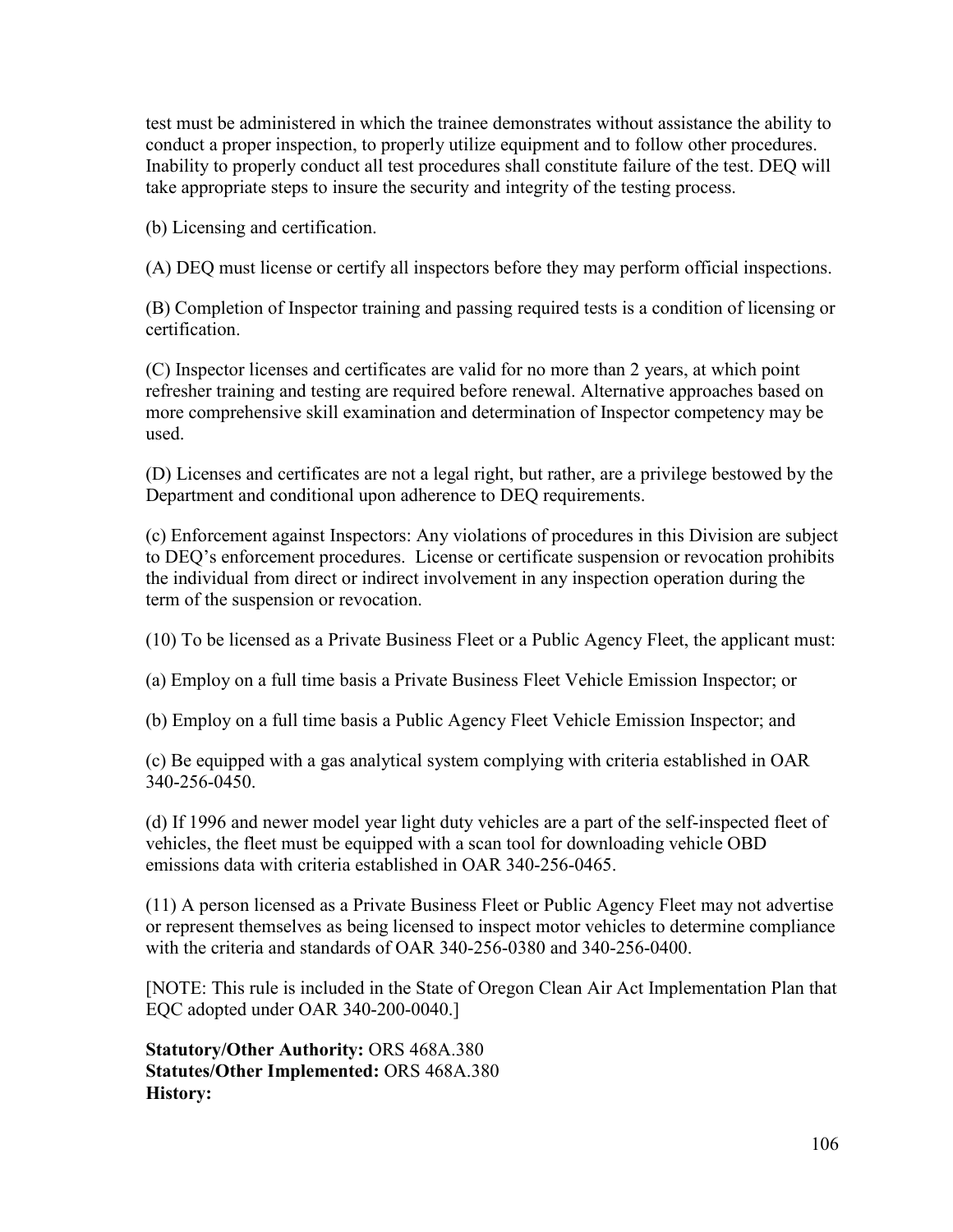[DEQ 170-2018, minor correction filed 04/12/2018, effective 04/12/2018](https://secure.sos.state.or.us/oard/viewReceiptPDF.action;JSESSIONID_OARD=3oxlIc6PZ2u31uGO2th2u9088A2Kqarcjab6TLjYb7s3a0O-i4hx!143575988?filingRsn=37676) DEQ 17-2000, f. & cert. ef. 10-25-00 DEQ 14-1999, f. & cert. ef. 10-14-99, Renumbered from 340-024-0340 DEQ 25-1996, f. & cert. ef. 11-26-96 DEQ 15-1994, f. 6-8-94, cert. ef. 7-1-94 DEQ 16-1993, f. & cert. ef. 11-4-93 DEQ 4-1993, f. & cert. ef. 3-10-93 DEQ 19-1983, f. 11-29-83, ef. 12-31-83 DEQ 12-1982, f. & ef. 7-21-82 DEQ 6-1980, f. & ef. 1-29-80 DEQ 14-1978, f. & ef. 10-3-78 DEQ 9-1978, f. & ef. 7-7-78 DEQ 3-1978, f. 3-1-78, ef. 4-1-78 DEQ 136, f. 6-10-77, ef. 7-1-77 DEQ 89, f. 4-22-75, ef. 5-25-75

#### **[340-256-0450](https://secure.sos.state.or.us/oard/viewSingleRule.action;JSESSIONID_OARD=3oxlIc6PZ2u31uGO2th2u9088A2Kqarcjab6TLjYb7s3a0O-i4hx!143575988?ruleVrsnRsn=75866)**

## **Emission Control System Inspection: Gas Analytical System Licensing Criteria for Basic Program**

This rule documents licensing criteria for use of gas analytical systems in the Basic test method.

(1) Computerized test systems are required equipment for performing any measurement on subject vehicles. The test equipment must be certified to meet the requirements and performance features contained in 40 CFR Part 51 Appendix D (November 5, 1992) and new equipment must be subjected to acceptance test procedures to ensure compliance with Oregon I/M Program specifications.

(a) Emission test equipment must be capable of testing all subject vehicles and shall be updated from time to time to accommodate new technology vehicles as well as changes to the Oregon I/M Program.

(b) At a minimum, emission test equipment must be:

(A) Automated to the highest degree commercially available to minimize the potential for intentional fraud and/or human error;

(B) Secure from tampering and/or abuse;

(C) Based upon written specifications; and

(D) Capable of simultaneously sampling dual exhaust vehicles.

(c) The vehicle owner or driver must be provided with a computer-generated record of test results, including all of the items listed in 40 CFR Part 85, subpart W required on the test record. The test report must include: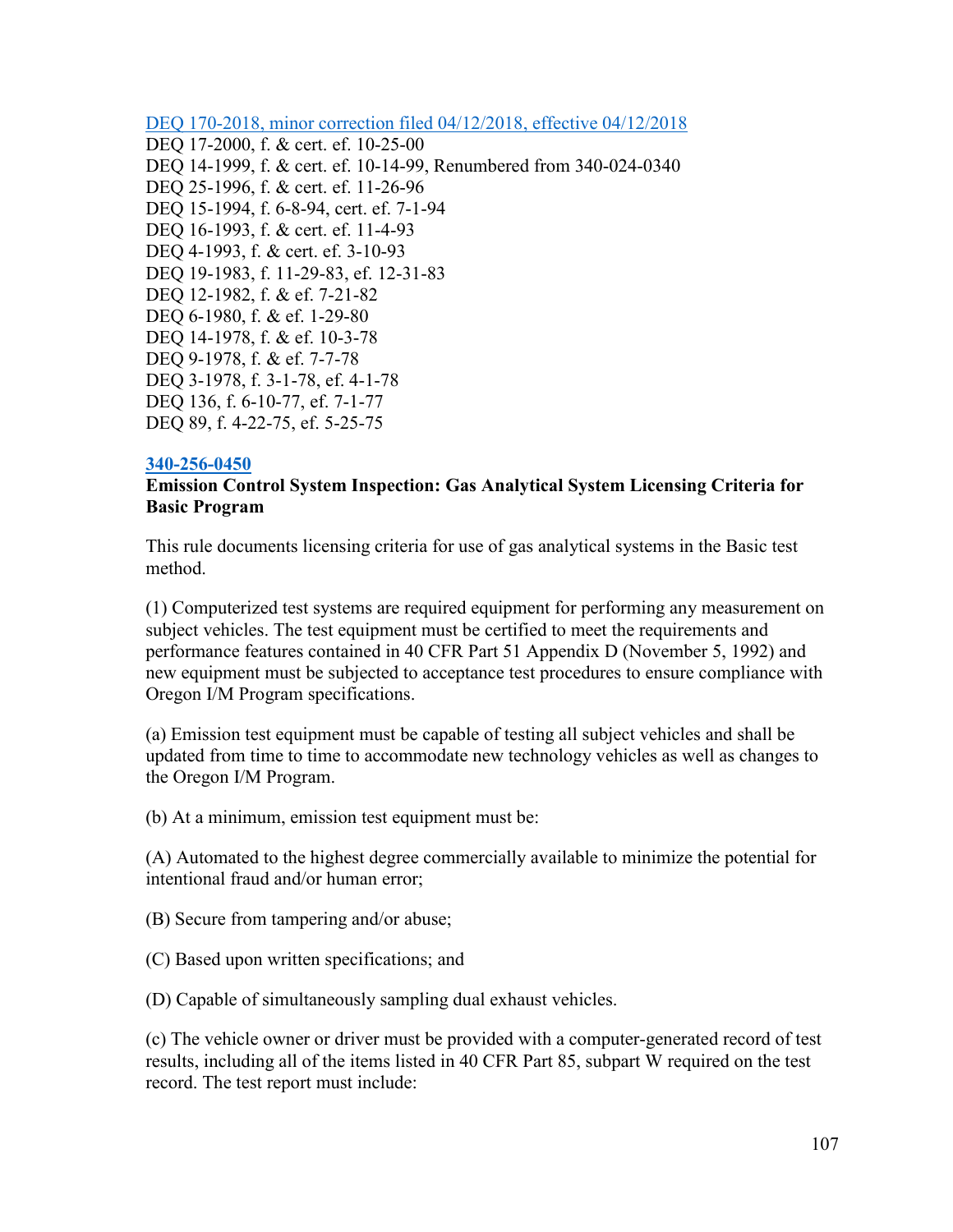(A) A vehicle description, including license plate number, VIN, and odometer reading;

(B) The date and time of the test;

(C) The name or identification number of individual(s) performing the tests and the location of the test station and lane;

(D) The type of test performed, including emission tests, visual checks for the presence of emission control components, and functional, evaporative checks;

(E) The applicable test standards;

(F) A statement indicating the availability of warranty coverage as required in section 207 of the Clean Air Act (1990);

(G) Certification that tests were performed in accordance with the regulations of this Division; and

(H) For vehicles that fail the tailpipe emission test, information on the possible causes of the specific pattern of high emission levels found during the test.

(2) Functional characteristics of computerized test systems. The test system is composed of emission measurement devices and other motor vehicle test equipment controlled by a computer.

(a) The test system must automatically:

(A) Make a pass or fail decision for all measurements;

(B) Record test data to an electronic medium;

(C) Conduct regular self-testing of recording accuracy;

(D) Perform electrical calibration and system integrity checks before each test, as applicable; and

(E) Initiate system lockouts for:

(i) Tampering with security aspects of the test system;

(ii) Failing to conduct or pass periodic calibration or leak checks; and

(iii) A full data recording medium or one that does not pass a cyclical redundancy check.

(b) The test system must ensure accurate data collection by limiting, cross-checking; and/or confirming manual data entry.

(3) Gas analytical systems used by Private Business Fleets or Public Agency Fleets must meet the criteria established in this rule.